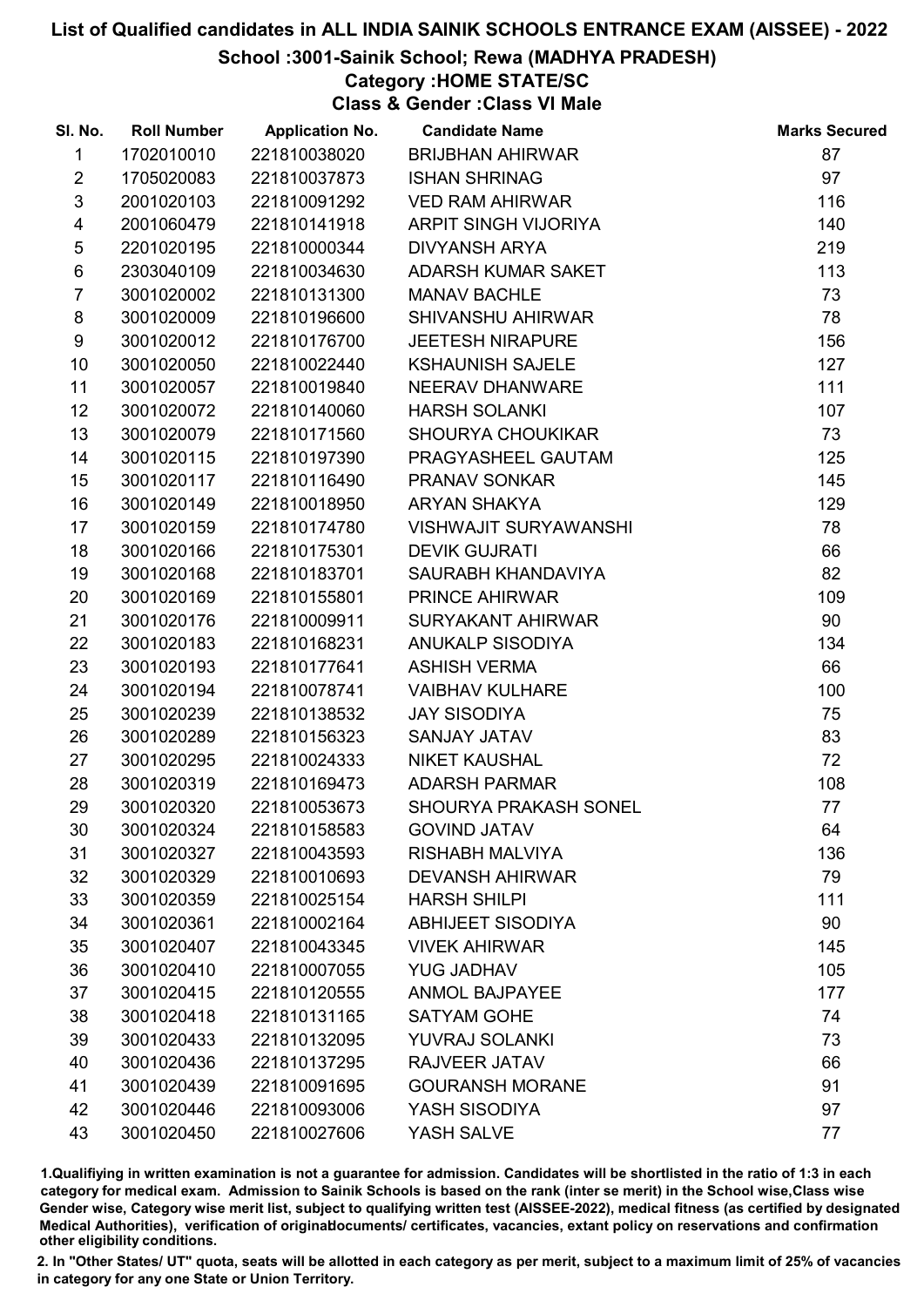### School :3001-Sainik School; Rewa (MADHYA PRADESH)

# Category :HOME STATE/SC

Class & Gender :Class VI Male

| SI. No. | <b>Roll Number</b> | <b>Application No.</b> | <b>Candidate Name</b>    | <b>Marks Secured</b> |
|---------|--------------------|------------------------|--------------------------|----------------------|
| 44      | 3001020457         | 221810006716           | <b>HARSH SANCHAR</b>     | 139                  |
| 45      | 3001020462         | 221810156426           | <b>HARSHIT SHAKYA</b>    | 88                   |
| 46      | 3001020489         | 221810166096           | <b>KRITAGYA MALVIYA</b>  | 73                   |
| 47      | 3001020499         | 221810041996           | <b>JAYESH BILODIYA</b>   | 88                   |
| 48      | 3001020503         | 221810119707           | YOGESH PIPLAJ            | 81                   |
| 49      | 3001020506         | 221810146417           | ABHYUDAY DONGRE          | 130                  |
| 50      | 3001020518         | 221810035837           | <b>BRAJ AHIRWAR</b>      | 106                  |
| 51      | 3001020547         | 221810075687           | <b>GAURAV JATIYA</b>     | 119                  |
| 52      | 3001020555         | 221810155808           | <b>HIMANSHU BELE</b>     | 63                   |
| 53      | 3001020566         | 221810141128           | <b>SATVIK BHORVANSHI</b> | 87                   |
| 54      | 3001020571         | 221810181048           | LAKSHYA PACHORIYA        | 83                   |
| 55      | 3001020572         | 221810173548           | <b>AYUSH BAMNIYA</b>     | 101                  |
| 56      | 3001020583         | 221810012478           | <b>HARSH SOLANKI</b>     | 84                   |
| 57      | 3001020585         | 221810190678           | <b>HARSH PRABHAKAR</b>   | 129                  |
| 58      | 3001020586         | 221810173678           | DHEERENDRA AHIRWAR       | 151                  |
| 59      | 3001020592         | 221810138978           | <b>AYUSH PRAJAPATI</b>   | 96                   |
| 60      | 3001020611         | 221810138819           | <b>AROH MEHRA</b>        | 139                  |
| 61      | 3001020628         | 221810178059           | <b>UDIT CHOUDHARY</b>    | 87                   |
| 62      | 3001020644         | 221810093769           | <b>NAKUL MAHAWAR</b>     | 73                   |
| 63      | 3001020645         | 221810109869           | YOGENDRA GOYAL           | 121                  |
| 64      | 3001030029         | 221810137721           | <b>RAKSHIT MALVIYA</b>   | 61                   |
| 65      | 3001030056         | 221810139441           | PIYUSH GEHLOT            | 97                   |
| 66      | 3001030060         | 221810118841           | PIYUSH MAHAJAN           | 52                   |
| 67      | 3001030086         | 221810138371           | <b>NAITIK BAL</b>        | 103                  |
| 68      | 3001030119         | 221810158091           | DIVYANSHU GAWAI          | 98                   |
| 69      | 3001030120         | 221810111191           | <b>LAKSHYA PANDOLE</b>   | 191                  |
| 70      | 3001030154         | 221810091522           | RISHABH KUMAR VERMA      | 84                   |
| 71      | 3001030212         | 221810030172           | NISHANT TAIYA            | 118                  |
| 72      | 3001030234         | 221810028782           | <b>HARSHIT PATIL</b>     | 121                  |
| 73      | 3001030235         | 221810066882           | <b>CHIRAG MALHARE</b>    | 65                   |
| 74      | 3001030238         | 221810159982           | <b>SHRISH JHARIYA</b>    | 237                  |
| 75      | 3001030249         | 221810175003           | PIYUSH SINGH             | 129                  |
| 76      | 3001030320         | 221810117163           | YASH RAJ PARMAR          | 79                   |
| 77      | 3001030321         | 221810033263           | <b>MIHIR KATARE</b>      | 138                  |
| 78      | 3001030347         | 221810069483           | <b>KRISHNA SAGAR</b>     | 85                   |
| 79      | 3001030350         | 221810082883           | <b>MANAS SOLANKI</b>     | 102                  |
| 80      | 3001030353         | 221810006193           | <b>AARUSH AHIRE</b>      | 125                  |
| 81      | 3001030386         | 221810098034           | AADARSH KUMAR BAMNE      | 173                  |
| 82      | 3001030396         | 221810051734           | <b>HARSH CHAKRAVARTY</b> | 170                  |
| 83      | 3001030406         | 221810015244           | <b>MANN THOOL</b>        | 99                   |
| 84      | 3001030413         | 221810192744           | <b>ANSH DONGRE</b>       | 89                   |
| 85      | 3001030416         | 221810028844           | <b>VAIBHAV ATOOT</b>     | 123                  |
| 86      | 3001030424         | 221810016254           | NIRAJ KUMAR VAMALIYA     | 84                   |

1.Qualifiying in written examination is not a guarantee for admission. Candidates will be shortlisted in the ratio of 1:3 in each category for medical exam. Admission to Sainik Schools is based on the rank (inter se merit) in the School wise,Class wise Gender wise, Category wise merit list, subject to qualifying written test (AISSEE-2022), medical fitness (as certified by designated Medical Authorities), verification of originablocuments/ certificates, vacancies, extant policy on reservations and confirmation other eligibility conditions.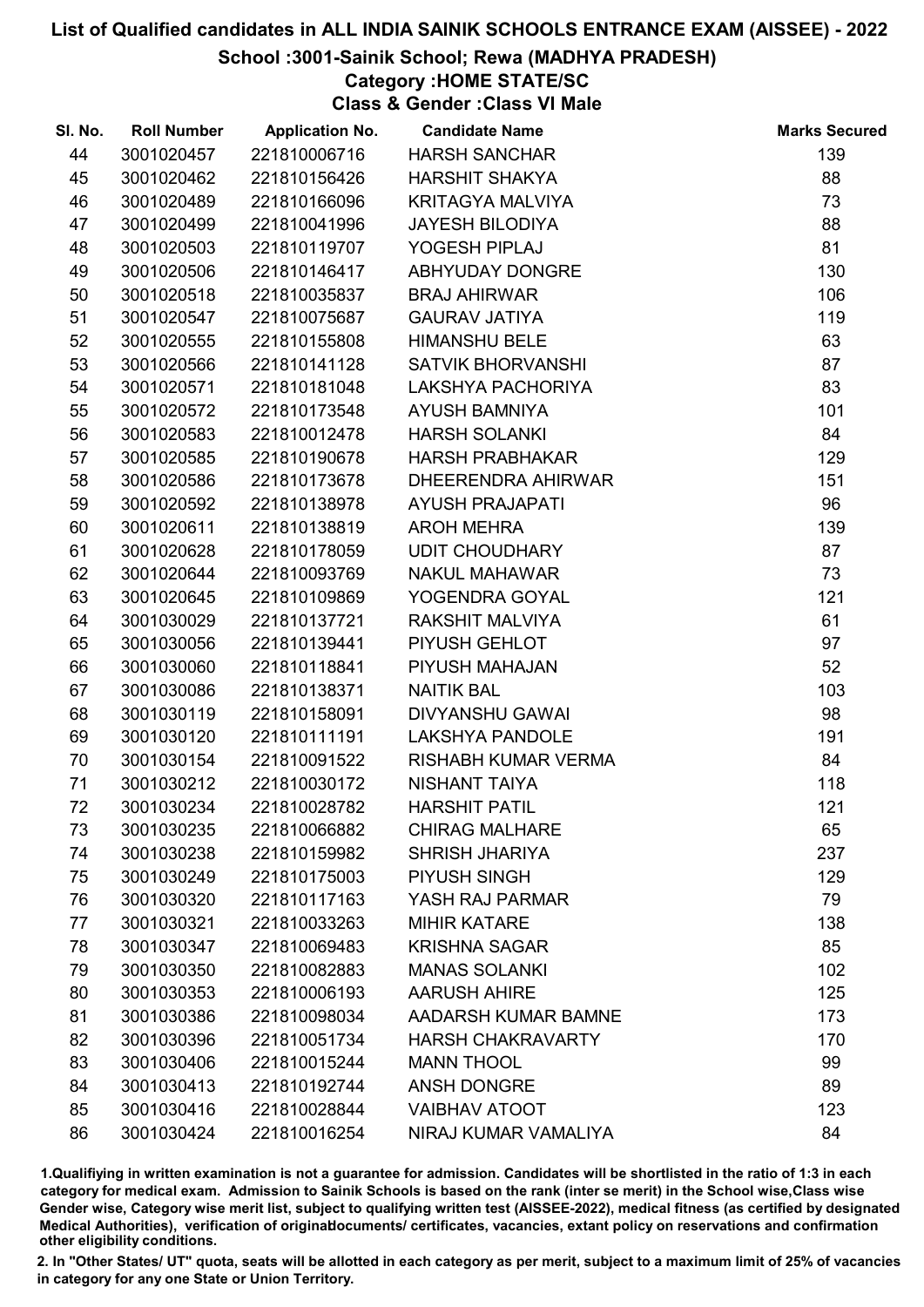## School :3001-Sainik School; Rewa (MADHYA PRADESH)

## Category :HOME STATE/SC

Class & Gender :Class VI Male

| SI. No. | <b>Roll Number</b> | <b>Application No.</b> | <b>Candidate Name</b>            | <b>Marks Secured</b> |
|---------|--------------------|------------------------|----------------------------------|----------------------|
| 87      | 3001030438         | 221810015364           | <b>KRISHNA MALVIYA</b>           | 99                   |
| 88      | 3001030461         | 221810046584           | <b>ARPIT AHIRWAR</b>             | 125                  |
| 89      | 3001030477         | 221810143605           | <b>KHUSHANK SAWLE</b>            | 225                  |
| 90      | 3001030550         | 221810055075           | DEEKSHANT DOLE                   | 261                  |
| 91      | 3001030553         | 221810182375           | <b>HONISH VERMA</b>              | 128                  |
| 92      | 3001030568         | 221810118975           | RAMESHT PRAJAPATI                | 126                  |
| 93      | 3001030589         | 221810196895           | <b>RIYANS OAD</b>                | 84                   |
| 94      | 3001030599         | 221810143706           | <b>DARSHIL MALVIYA</b>           | 121                  |
| 95      | 3001040058         | 221810157956           | PUNEET JHARANIYA                 | 156                  |
| 96      | 3001040069         | 221810165566           | <b>NIHAL DHAKAD</b>              | 22                   |
| 97      | 3001040080         | 221810089476           | <b>ARUSH KHEDE</b>               | 90                   |
| 98      | 3001040086         | 221810189286           | NIMAY RATHORIYA                  | 142                  |
| 99      | 3001040099         | 221810163496           | <b>DHRUV PARMAR</b>              | 115                  |
| 100     | 3001040122         | 221810056317           | <b>KUNDAN BAGANA</b>             | 101                  |
| 101     | 3001040162         | 221810074947           | <b>ADITYA BILIYA</b>             | 87                   |
| 102     | 3001040191         | 221810081577           | <b>DHARAM ARYA</b>               | 82                   |
| 103     | 3001040197         | 221810031087           | <b>SAKSHAM SHALMI</b>            | 209                  |
| 104     | 3001040200         | 221810114287           | <b>AYAN ATULKAR</b>              | 100                  |
| 105     | 3001040224         | 221810139797           | <b>BHAVYA BEELWAN</b>            | 94                   |
| 106     | 3001040225         | 221810174008           | <b>DHERYA MEHAR</b>              | 88                   |
| 107     | 3001040233         | 221810063608           | <b>JAYDEEP KORI</b>              | 107                  |
| 108     | 3001040272         | 221810069538           | PARTH RATHORE                    | 100                  |
| 109     | 3001040292         | 221810162948           | <b>TANISHQ KUMAR SILAWAT</b>     | 157                  |
| 110     | 3001040295         | 221810034058           | AARAV KHATARKAR                  | 134                  |
| 111     | 3001040346         | 221810157888           | ADITYA CHHAPANI                  | 118                  |
| 112     | 3001040354         | 221810124698           | AYUSH SOURASHTRIYA               | 119                  |
| 113     | 3001040364         | 221810084409           | <b>ARNAV INGLE</b>               | 115                  |
| 114     | 3001040405         | 221810066639           | <b>AARAV CHOUHAN</b>             | 215                  |
| 115     | 3001040407         | 221810013939           | <b>SOMYA BAKORIYA</b>            | 72                   |
| 116     | 3001040415         | 221810007649           | <b>ARADHY MALVIYA</b>            | 135                  |
| 117     | 3001040437         | 221810179869           | <b>NIKHIL</b>                    | 92                   |
| 118     | 3001040442         | 221810115279           | YASH PRAJAPATI                   | 178                  |
| 119     | 3001040445         | 221810103379           | <b>AYUSH SINGH</b>               | 67                   |
| 120     | 3001040446         | 221810173379           | <b>SUJAY CHOUDHARY</b>           | 68                   |
| 121     | 3001040447         | 221810036479           | <b>PRANJAL KUMAR RAJ</b>         | 87                   |
| 122     | 3001040452         | 221810119089           | <b>SHIVOM PIPLAJ</b>             | 95                   |
| 123     | 3001040459         | 221810017589           | <b>REVANCHAL THAKUR</b>          | 100                  |
| 124     | 3002010001         | 221810031100           | ADITYA UCHARIYA                  | 194                  |
| 125     | 3002010002         | 221810027100           | <b>ROHIT</b>                     | 207                  |
| 126     | 3002010015         | 221810112410           | <b>VISHNU KIRAR</b>              | 157                  |
| 127     | 3002010023         | 221810121020           | <b>HIMANSHU SHAKYA</b>           | 137                  |
| 128     | 3002010033         | 221810114620           | PRASANT JATAV                    | 227                  |
| 129     | 3002010045         | 221810028930           | <b>BHANUPRATAP SINGH SOLANKI</b> | 249                  |

1.Qualifiying in written examination is not a guarantee for admission. Candidates will be shortlisted in the ratio of 1:3 in each category for medical exam. Admission to Sainik Schools is based on the rank (inter se merit) in the School wise,Class wise Gender wise, Category wise merit list, subject to qualifying written test (AISSEE-2022), medical fitness (as certified by designated Medical Authorities), verification of originablocuments/ certificates, vacancies, extant policy on reservations and confirmation other eligibility conditions.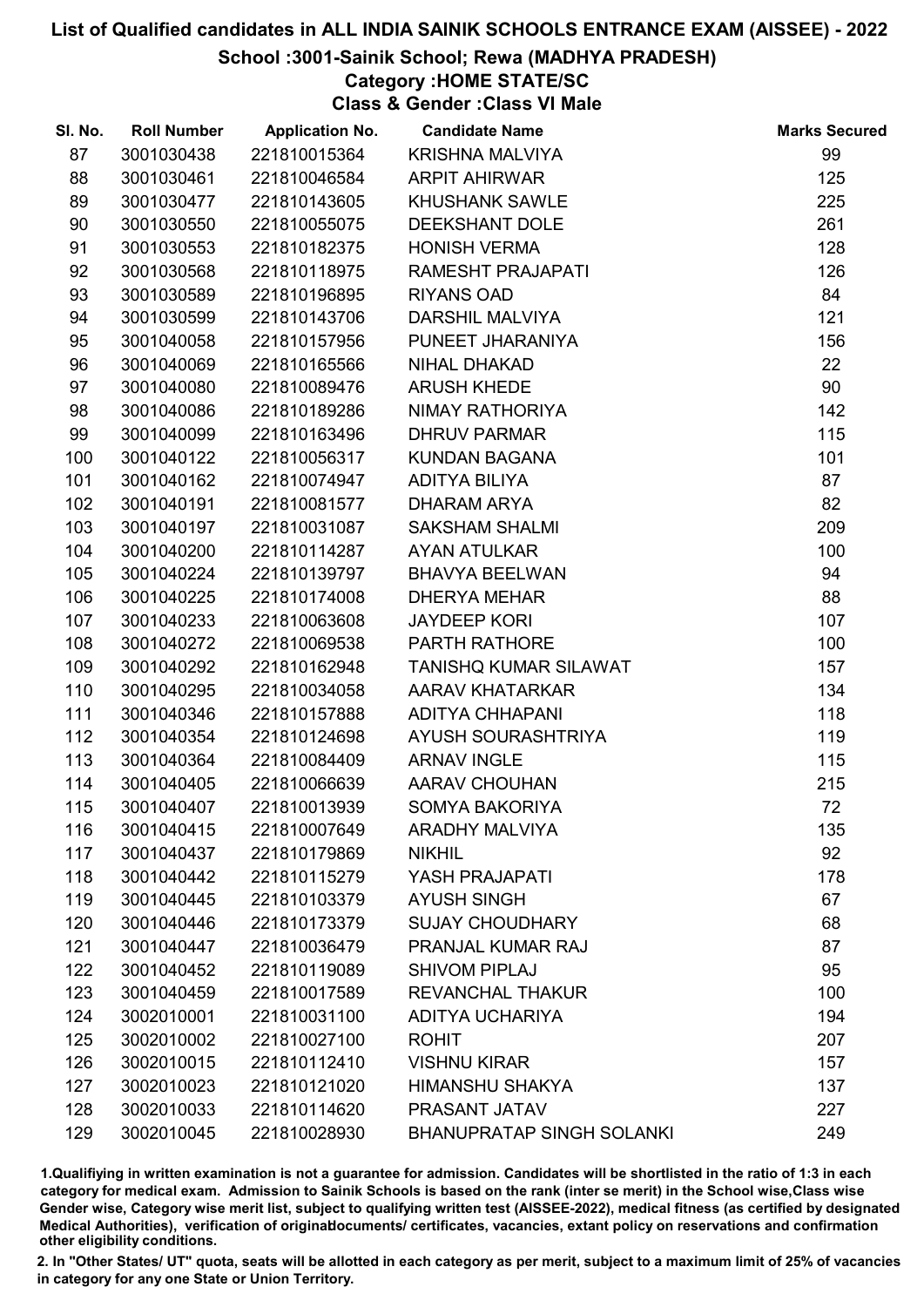School :3001-Sainik School; Rewa (MADHYA PRADESH)

# Category :HOME STATE/SC

Class & Gender :Class VI Male

| SI. No. | <b>Roll Number</b> | <b>Application No.</b> | <b>Candidate Name</b>              | <b>Marks Secured</b> |
|---------|--------------------|------------------------|------------------------------------|----------------------|
| 130     | 3002010049         | 221810137340           | <b>SACHIN DONERIYA</b>             | 151                  |
| 131     | 3002010053         | 221810023840           | <b>SACHIN SINGH</b>                | 185                  |
| 132     | 3002010055         | 221810027150           | <b>ARYAN</b>                       | 249                  |
| 133     | 3002010062         | 221810162650           | <b>ASHIK SHAKYA</b>                | 110                  |
| 134     | 3002010073         | 221810092760           | <b>ARYAN KARORIYA</b>              | 127                  |
| 135     | 3002010092         | 221810079480           | <b>VINAY PRATAP SINGH RAJORIYA</b> | 100                  |
| 136     | 3002010098         | 221810107090           | <b>SHIVAM KHANNA</b>               | 78                   |
| 137     | 3002010099         | 221810168090           | <b>SHIVAM KUMAR</b>                | 185                  |
| 138     | 3002010103         | 221810134690           | NITIN APORIYA                      | 147                  |
| 139     | 3002010106         | 221810021890           | ANUBHAV SINGH                      | 114                  |
| 140     | 3002010107         | 221810036890           | <b>SAHIL SINGH</b>                 | 158                  |
| 141     | 3002010110         | 221810050001           | <b>TANMAY PRAJAPATI</b>            | 174                  |
| 142     | 3002010111         | 221810133001           | RACHIT INDOLIYA                    | 173                  |
| 143     | 3002010116         | 221810197601           | <b>LALIT</b>                       | 95                   |
| 144     | 3002010124         | 221810130111           | <b>ABHISHEK KUMAR</b>              | 207                  |
| 145     | 3002010125         | 221810137111           | <b>TARUN SINGH</b>                 | 197                  |
| 146     | 3002010136         | 221810137421           | <b>ANKIT JALON</b>                 | 111                  |
| 147     | 3002010145         | 221810112231           | ROHAN SINGH INDOLIYA               | 152                  |
| 148     | 3002010147         | 221810130631           | <b>ANSH DIWAKAR</b>                | 77                   |
| 149     | 3002010152         | 221810191831           | <b>SACHIN</b>                      | 108                  |
| 150     | 3002010167         | 221810066151           | <b>NITIN KUMAR ANIL</b>            | 266                  |
| 151     | 3002010170         | 221810024451           | PRABHAT SINGH                      | 197                  |
| 152     | 3002010175         | 221810071651           | <b>ISKANT RAJ</b>                  | 72                   |
| 153     | 3002010197         | 221810151071           | <b>LAVKUSH</b>                     | 112                  |
| 154     | 3002010205         | 221810017971           | <b>ISHIRAJ SINGH</b>               | 153                  |
| 155     | 3002010213         | 221810040681           | <b>GAURAV SINGH</b>                | 112                  |
| 156     | 3002010228         | 221810019891           | <b>SHIV SHAKYA</b>                 | 212                  |
| 157     | 3002010229         | 221810102991           | <b>MAYANK KUMAR ARGAL</b>          | 112                  |
| 158     | 3002010230         | 221810153002           | <b>SACHIN SINGH</b>                | 229                  |
| 159     | 3002010243         | 221810144702           | <b>ABHINASH SHAKYA</b>             | 106                  |
| 160     | 3002010246         | 221810130312           | <b>HARSH NAGAR</b>                 | 225                  |
| 161     | 3002010260         | 221810174622           | <b>NAVEEN MOURY</b>                | 125                  |
| 162     | 3002010261         | 221810055722           | <b>HIMANSHU DHANOLIYA</b>          | 217                  |
| 163     | 3002010267         | 221810071132           | <b>ARNAV SEMIL</b>                 | 140                  |
| 164     | 3002010279         | 221810031832           | <b>SUMIT SHAKYA</b>                | 200                  |
| 165     | 3002010284         | 221810100442           | <b>VIVEK SENGAR</b>                | 167                  |
| 166     | 3002010298         | 221810014652           | <b>MAYANK MAHOR</b>                | 219                  |
| 167     | 3002010300         | 221810070752           | <b>SAMEER GAHARWAR</b>             | 194                  |
| 168     | 3002010306         | 221810138952           | <b>BOBY</b>                        | 249                  |
| 169     | 3002010314         | 221810095272           | YOGESH SEMIL                       | 203                  |
| 170     | 3002020007         | 221810166282           | <b>RATANVEER SINGH</b>             | 151                  |
| 171     | 3002020012         | 221810112482           | <b>SHER SINGH</b>                  | 65                   |
| 172     | 3002020017         | 221810154682           | <b>NAITIK MILAN</b>                | 159                  |

1.Qualifiying in written examination is not a guarantee for admission. Candidates will be shortlisted in the ratio of 1:3 in each category for medical exam. Admission to Sainik Schools is based on the rank (inter se merit) in the School wise,Class wise Gender wise, Category wise merit list, subject to qualifying written test (AISSEE-2022), medical fitness (as certified by designated Medical Authorities), verification of originablocuments/ certificates, vacancies, extant policy on reservations and confirmation other eligibility conditions.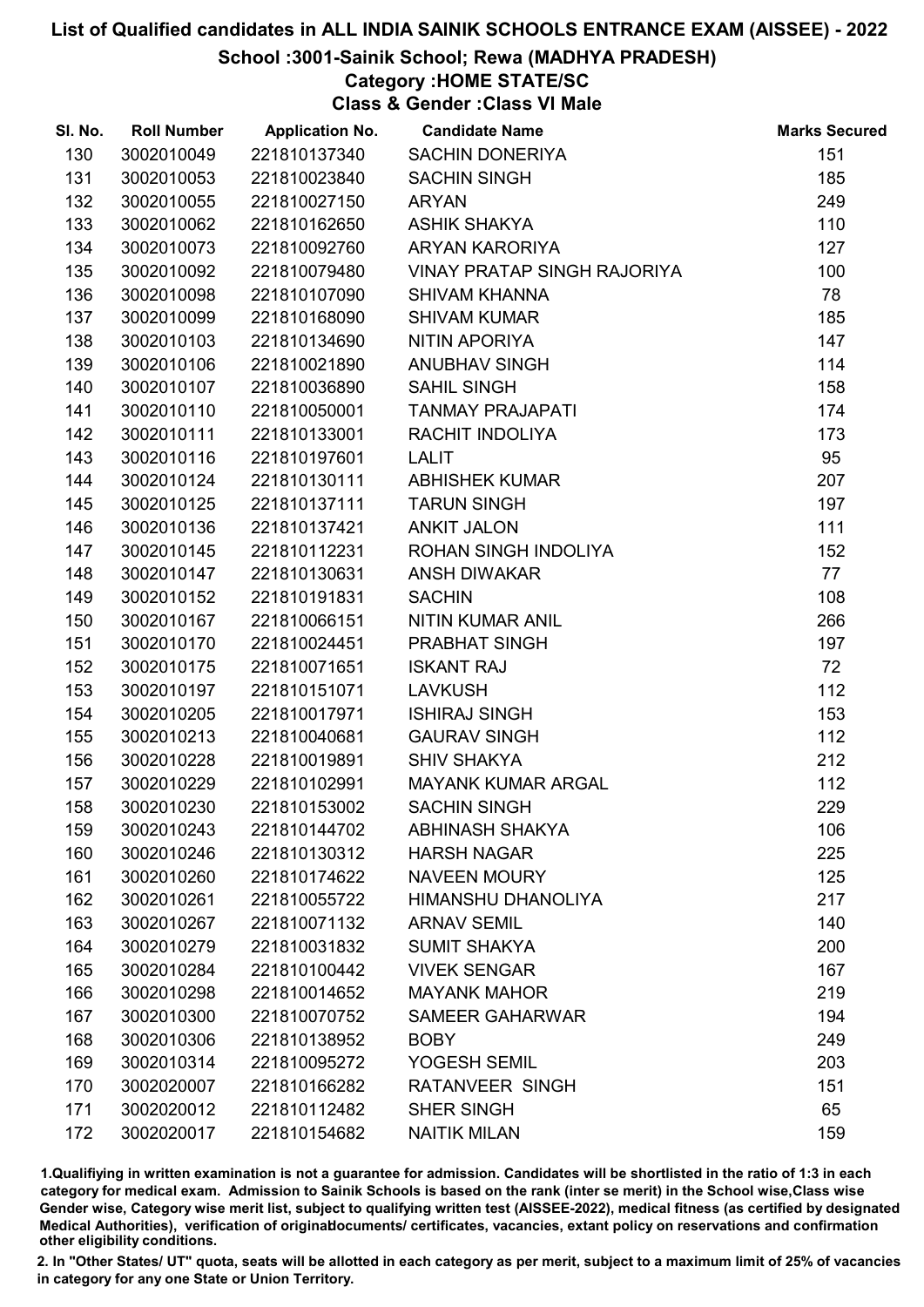School :3001-Sainik School; Rewa (MADHYA PRADESH)

# Category :HOME STATE/SC

Class & Gender :Class VI Male

| SI. No. | <b>Roll Number</b> | <b>Application No.</b> | <b>Candidate Name</b>      | <b>Marks Secured</b> |
|---------|--------------------|------------------------|----------------------------|----------------------|
| 173     | 3002020021         | 221810147092           | <b>NITIN MOURYA</b>        | 117                  |
| 174     | 3002020024         | 221810160492           | <b>ANIKET SAGAR</b>        | 103                  |
| 175     | 3002020025         | 221810163492           | <b>ABHISHEK</b>            | 111                  |
| 176     | 3002020026         | 221810159492           | AKASH JHANKARIYA           | 141                  |
| 177     | 3002020027         | 221810104592           | PRADEEP KUMAR              | 147                  |
| 178     | 3002020028         | 221810107592           | <b>SHIVAM SOLANKI</b>      | 103                  |
| 179     | 3002020034         | 221810162203           | <b>ASHISH KUMAR SINGH</b>  | 125                  |
| 180     | 3002020044         | 221810027213           | <b>NITESH MAHOR</b>        | 237                  |
| 181     | 3002020051         | 221810118513           | <b>NAITIK JOHARI</b>       | 169                  |
| 182     | 3002020053         | 221810021613           | <b>SAHIL JATAV</b>         | 202                  |
| 183     | 3002020056         | 221810157813           | RAJ JAYANT                 | 205                  |
| 184     | 3002020063         | 221810061523           | <b>PRINSH</b>              | 235                  |
| 185     | 3002020065         | 221810017523           | <b>SOMESH GAUTAM</b>       | 174                  |
| 186     | 3002020071         | 221810102033           | <b>VIPUL NIMOR</b>         | 67                   |
| 187     | 3002020082         | 221810048043           | <b>LUCKY SINGH</b>         | 141                  |
| 188     | 3002020088         | 221810038343           | <b>ROHIT MOURYA</b>        | 86                   |
| 189     | 3002020097         | 221810138943           | <b>ASHIK JONWAR</b>        | 139                  |
| 190     | 3002020099         | 221810149053           | <b>NEELESH</b>             | 91                   |
| 191     | 3002020101         | 221810149453           | PRASHANT SINGH MOURYA      | 208                  |
| 192     | 3002020108         | 221810065163           | <b>RAJKUMAR KOSHAL</b>     | 222                  |
| 193     | 3002020120         | 221810117673           | <b>SURENDRA KHARE</b>      | 186                  |
| 194     | 3002020121         | 221810095773           | SHUBHANKAR MALHOTRA        | 119                  |
| 195     | 3002020123         | 221810008083           | <b>KRISHNANK AHIRWAR</b>   | 124                  |
| 196     | 3002020138         | 221810177693           | <b>MOUSAM</b>              | 90                   |
| 197     | 3002020148         | 221810019704           | RAJU SILAVAT               | 97                   |
| 198     | 3002020151         | 221810172214           | YASHVARDHAN MOURYA         | 105                  |
| 199     | 3002020175         | 221810031534           | <b>HARSHIT KAUSHAL</b>     | 230                  |
| 200     | 3002020188         | 221810004344           | <b>KRISHNA BHARTI</b>      | 71                   |
| 201     | 3002020199         | 221810113554           | ANUJ KUMAR KOUSHAL         | 232                  |
| 202     | 3002020206         | 221810063264           | <b>HUMANSHU LAHARI</b>     | 166                  |
| 203     | 3002020207         | 221810165264           | <b>ANUJ KUMAR VIMAL</b>    | 77                   |
| 204     | 3002020208         | 221810143364           | <b>GOLU JATAV</b>          | 160                  |
| 205     | 3002020219         | 221810148374           | <b>ADITYA KUMAR</b>        | 98                   |
| 206     | 3002020232         | 221810010384           | <b>BRAHAM PRATAP SINGH</b> | 130                  |
| 207     | 3002020236         | 221810163684           | <b>LUCKY GAUTAM</b>        | 156                  |
| 208     | 3002020237         | 221810129684           | <b>JATIN MOURYA</b>        | 111                  |
| 209     | 3002020241         | 221810019194           | <b>VISHAL BAROTIYA</b>     | 208                  |
| 210     | 3002020251         | 221810143005           | <b>BHANUPRATAP SOLANKI</b> | 156                  |
| 211     | 3002020260         | 221810035805           | <b>ROHIT</b>               | 103                  |
| 212     | 3002020273         | 221810134915           | YASHPAL KAUSHAL            | 153                  |
| 213     | 3002020294         | 221810108245           | <b>DEEPAK KUMAR MAHOR</b>  | 148                  |
| 214     | 3002020300         | 221810154945           | <b>ISHANT JATAV</b>        | 139                  |
| 215     | 3002020304         | 221810165255           | <b>MOHIT SINGH</b>         | 156                  |

1.Qualifiying in written examination is not a guarantee for admission. Candidates will be shortlisted in the ratio of 1:3 in each category for medical exam. Admission to Sainik Schools is based on the rank (inter se merit) in the School wise,Class wise Gender wise, Category wise merit list, subject to qualifying written test (AISSEE-2022), medical fitness (as certified by designated Medical Authorities), verification of originablocuments/ certificates, vacancies, extant policy on reservations and confirmation other eligibility conditions.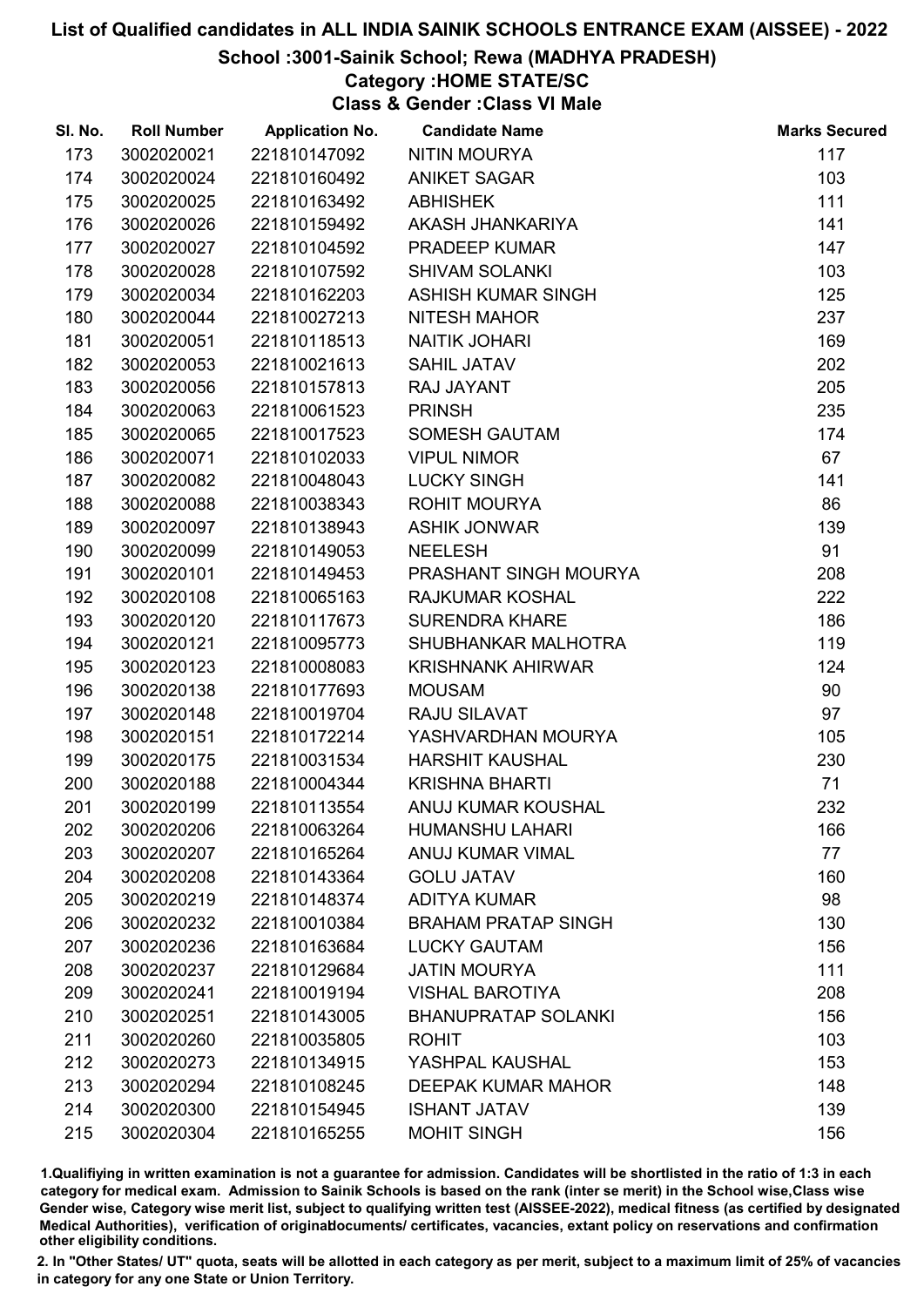## School :3001-Sainik School; Rewa (MADHYA PRADESH)

# Category :HOME STATE/SC

Class & Gender :Class VI Male

| SI. No. | <b>Roll Number</b> | <b>Application No.</b> | <b>Candidate Name</b>       | <b>Marks Secured</b> |
|---------|--------------------|------------------------|-----------------------------|----------------------|
| 216     | 3002020305         | 221810113355           | <b>AYUSH PRAJAPATI</b>      | 140                  |
| 217     | 3002020307         | 221810112555           | <b>ASHISH PIPPAL</b>        | 145                  |
| 218     | 3002020324         | 221810133475           | YUVRAJ GOYAL                | 243                  |
| 219     | 3002020328         | 221810168875           | <b>PRINCE</b>               | 157                  |
| 220     | 3002020333         | 221810129085           | <b>BABLU SONI</b>           | 197                  |
| 221     | 3002020337         | 221810068485           | <b>CHIRAG MAHOR</b>         | 249                  |
| 222     | 3002020340         | 221810004785           | PRAYASS AMBEDKAR            | 199                  |
| 223     | 3002020346         | 221810166195           | <b>ROHIT SINGH KHARE</b>    | 164                  |
| 224     | 3002020347         | 221810086195           | <b>AMAN MOURYA</b>          | 137                  |
| 225     | 3002020348         | 221810120295           | <b>RAGHVENDRA SINGH</b>     | 137                  |
| 226     | 3002020360         | 221810170995           | KHARENDRA SINGH KHANNA      | 129                  |
| 227     | 3002020363         | 221810052306           | <b>CHITRANSH KUMAR PARA</b> | 95                   |
| 228     | 3002020364         | 221810105306           | <b>LALIT</b>                | 134                  |
| 229     | 3002020371         | 221810060316           | <b>ROHIT</b>                | 218                  |
| 230     | 3002020379         | 221810024616           | <b>ROBIN KUMAR BANSAL</b>   | 163                  |
| 231     | 3002020388         | 221810176626           | <b>AVISHEK SINGH</b>        | 132                  |
| 232     | 3002020392         | 221810138826           | <b>SUBHASH BARAIYA</b>      | 224                  |
| 233     | 3002020403         | 221810151836           | <b>HIMANSHU SONI</b>        | 123                  |
| 234     | 3002020406         | 221810104246           | <b>SAHIL SINGH</b>          | 161                  |
| 235     | 3002020436         | 221810024466           | <b>JAYBHEEM</b>             | 206                  |
| 236     | 3002020437         | 221810176466           | <b>DIVYANSH</b>             | 106                  |
| 237     | 3002020439         | 221810115566           | HITESH KUMAR CHAUDHARI      | 134                  |
| 238     | 3002020450         | 221810068176           | YASHBARDHAN SINGH           | 102                  |
| 239     | 3002020469         | 221810162796           | <b>YOGESH</b>               | 105                  |
| 240     | 3002020484         | 221810119507           | <b>HIMANSHU DOHARE</b>      | 103                  |
| 241     | 3002020499         | 221810084127           | <b>JAYANT PRATAP SINGH</b>  | 93                   |
| 242     | 3002020508         | 221810104437           | <b>AMAN KHARE</b>           | 126                  |
| 243     | 3002020520         | 221810095647           | <b>BHANU PRATAP SINGH</b>   | 170                  |
| 244     | 3002020521         | 221810186647           | <b>PRASHANT SONWAR</b>      | 73                   |
| 245     | 3002020526         | 221810164157           | <b>CHANDRESH SHAKYA</b>     | 94                   |
| 246     | 3002020556         | 221810054677           | <b>ANSH SUMAN</b>           | 179                  |
| 247     | 3002020586         | 221810061208           | <b>ADITYA</b>               | 111                  |
| 248     | 3002020595         | 221810142508           | <b>SHANI GARG</b>           | 74                   |
| 249     | 3002020597         | 221810113608           | SAHIL SINGH KARORIYA        | 132                  |
| 250     | 3002020601         | 221810143808           | <b>AMIT MAHOR</b>           | 117                  |
| 251     | 3002020611         | 221810175718           | <b>HAIMRAJ PARA</b>         | 187                  |
| 252     | 3002020619         | 221810154128           | <b>JATIN KUMAR</b>          | 244                  |
| 253     | 3002020633         | 221810149838           | <b>RAJVEER SINGH MAHOR</b>  | 85                   |
| 254     | 3002020641         | 221810023448           | <b>VISHAL GOYAL</b>         | 134                  |
| 255     | 3002020657         | 221810153658           | <b>VIVEK KARAULIYA</b>      | 133                  |
| 256     | 3002020667         | 221810145168           | <b>KUNAL SHAKYA</b>         | 115                  |
| 257     | 3002020670         | 221810073368           | SOURAV NARVARIYA            | 182                  |
| 258     | 3002020671         | 221810151568           | PRAJOT JATAV                | 152                  |

1.Qualifiying in written examination is not a guarantee for admission. Candidates will be shortlisted in the ratio of 1:3 in each category for medical exam. Admission to Sainik Schools is based on the rank (inter se merit) in the School wise,Class wise Gender wise, Category wise merit list, subject to qualifying written test (AISSEE-2022), medical fitness (as certified by designated Medical Authorities), verification of originablocuments/ certificates, vacancies, extant policy on reservations and confirmation other eligibility conditions.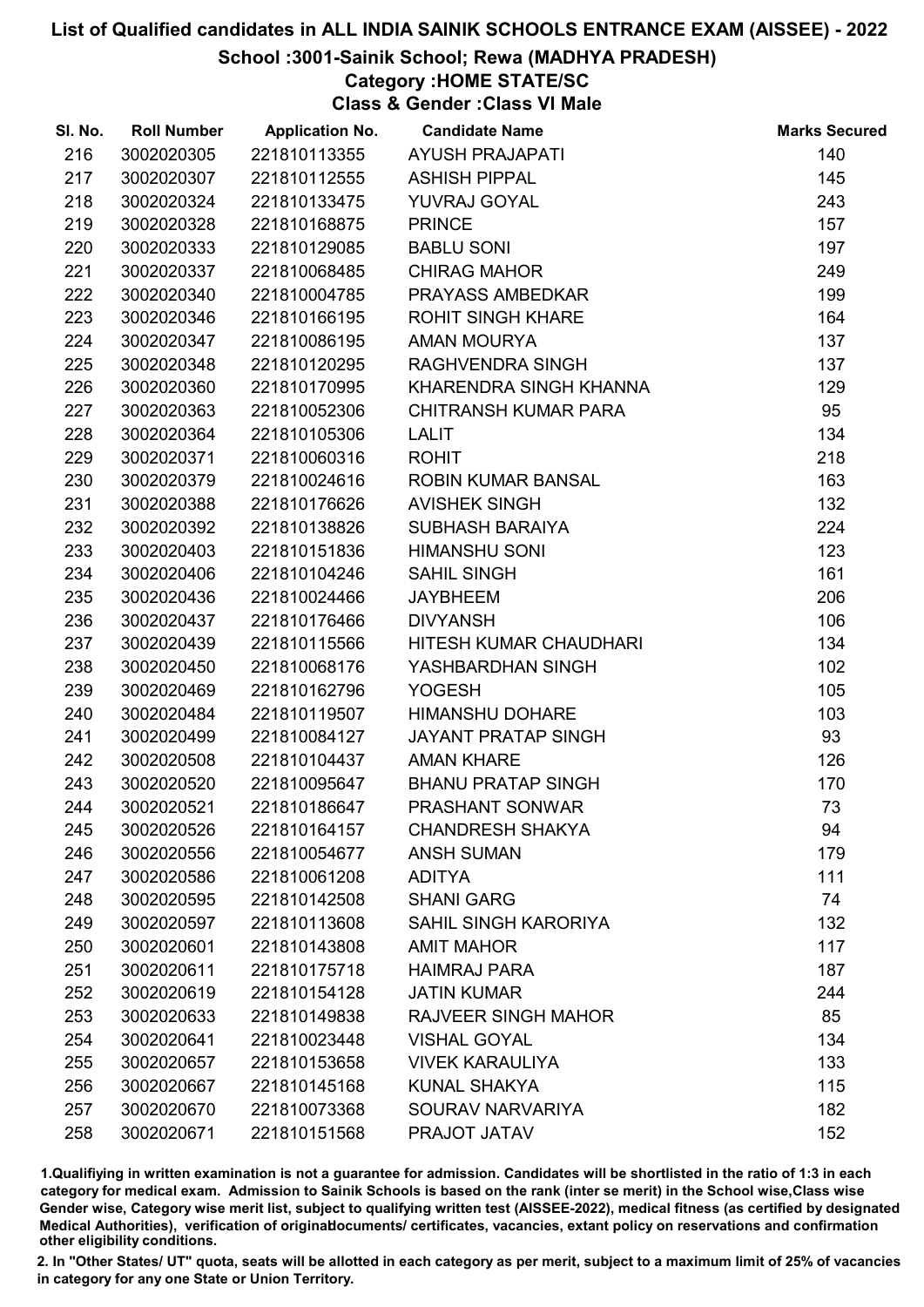## School :3001-Sainik School; Rewa (MADHYA PRADESH)

# Category :HOME STATE/SC

Class & Gender :Class VI Male

| SI. No. | <b>Roll Number</b> | <b>Application No.</b> | <b>Candidate Name</b>          | <b>Marks Secured</b> |
|---------|--------------------|------------------------|--------------------------------|----------------------|
| 259     | 3002020680         | 221810191178           | <b>HIRDESH JATAV</b>           | 205                  |
| 260     | 3002020691         | 221810033088           | <b>AYUSH CHAKRA</b>            | 196                  |
| 261     | 3002020699         | 221810109488           | <b>BOBY SHAKYA</b>             | 93                   |
| 262     | 3002020701         | 221810130688           | <b>KRAPENDRA SINGH PARIHAR</b> | 201                  |
| 263     | 3002020705         | 221810114888           | PIYUSH UMARAIYA                | 129                  |
| 264     | 3002020712         | 221810083698           | PRASHANT SINGH SHEWAR          | 121                  |
| 265     | 3002020714         | 221810039698           | <b>MONU PIPPAL</b>             | 120                  |
| 266     | 3002020723         | 221810173009           | <b>ANKUSH SHAKYA</b>           | 168                  |
| 267     | 3002020724         | 221810174009           | ABHAY SINGH RAYPURIYA          | 63                   |
| 268     | 3002020726         | 221810030209           | <b>MAYANK BANSAL</b>           | 259                  |
| 269     | 3002020735         | 221810063909           | <b>AMIT</b>                    | 152                  |
| 270     | 3002020740         | 221810100219           | <b>VINAY KAUSHAL</b>           | 179                  |
| 271     | 3002030005         | 221810090800           | <b>SHARANSH MEKALEY</b>        | 93                   |
| 272     | 3002030019         | 221810064910           | ABHINAV KUMAR VIMAL            | 202                  |
| 273     | 3002030020         | 221810065910           | <b>MITESH GOYAL</b>            | 174                  |
| 274     | 3002030024         | 221810055620           | <b>ABHAY BHARTI</b>            | 246                  |
| 275     | 3002030028         | 221810102030           | <b>ARYAN</b>                   | 216                  |
| 276     | 3002030029         | 221810056130           | <b>SUBODH KADAM</b>            | 107                  |
| 277     | 3002030031         | 221810178330           | <b>RITURAJ</b>                 | 116                  |
| 278     | 3002030039         | 221810009340           | <b>VIRANK</b>                  | 272                  |
| 279     | 3002030070         | 221810112301           | <b>AMAN SAGAR</b>              | 108                  |
| 280     | 3002030088         | 221810109921           | RISHABH PAWAIYA                | 179                  |
| 281     | 3002030115         | 221810065361           | <b>RISHAV VIMAL</b>            | 141                  |
| 282     | 3002030117         | 221810161471           | <b>PRIYANSHU</b>               | 42                   |
| 283     | 3002030124         | 221810043881           | <b>SARTHAK SONI</b>            | 246                  |
| 284     | 3002030126         | 221810002091           | <b>ANIKET MAURYA</b>           | 242                  |
| 285     | 3002030127         | 221810019191           | <b>HARDIK SINGH</b>            | 112                  |
| 286     | 3002030142         | 221810184412           | <b>ASHISH VIMAL</b>            | 82                   |
| 287     | 3002030149         | 221810112322           | <b>PRIYANSHU</b>               | 120                  |
| 288     | 3002030167         | 221810175062           | <b>KRISHNA SINGH</b>           | 211                  |
| 289     | 3002030184         | 221810120492           | <b>DIVYANSH SINGH</b>          | 63                   |
| 290     | 3002030194         | 221810187603           | <b>ARMAN LOHIA</b>             | 155                  |
| 291     | 3002030203         | 221810080223           | YASH KAUSHAL                   | 100                  |
| 292     | 3002030219         | 221810060643           | <b>RISHABH SARAL</b>           | 110                  |
| 293     | 3002030223         | 221810169943           | <b>VEDANT KARORIYA</b>         | 92                   |
| 294     | 3002030225         | 221810023153           | PIYUSH SINGH                   | 200                  |
| 295     | 3002030227         | 221810083453           | <b>HARSHIT KAUSHAL</b>         | 138                  |
| 296     | 3002030233         | 221810000463           | <b>AVINASH RANA</b>            | 213                  |
| 297     | 3002030239         | 221810132563           | <b>HARSH PRATAP SINGH</b>      | 140                  |
| 298     | 3002030284         | 221810017644           | <b>ADITYA SINGH</b>            | 102                  |
| 299     | 3002030290         | 221810155954           | YASHRAJ GOYAL                  | 104                  |
| 300     | 3002030292         | 221810038264           | AMAN KUMAR JAYANT              | 191                  |
| 301     | 3002030294         | 221810114564           | <b>TANISHQ KORI</b>            | 109                  |

1.Qualifiying in written examination is not a guarantee for admission. Candidates will be shortlisted in the ratio of 1:3 in each category for medical exam. Admission to Sainik Schools is based on the rank (inter se merit) in the School wise,Class wise Gender wise, Category wise merit list, subject to qualifying written test (AISSEE-2022), medical fitness (as certified by designated Medical Authorities), verification of originablocuments/ certificates, vacancies, extant policy on reservations and confirmation other eligibility conditions.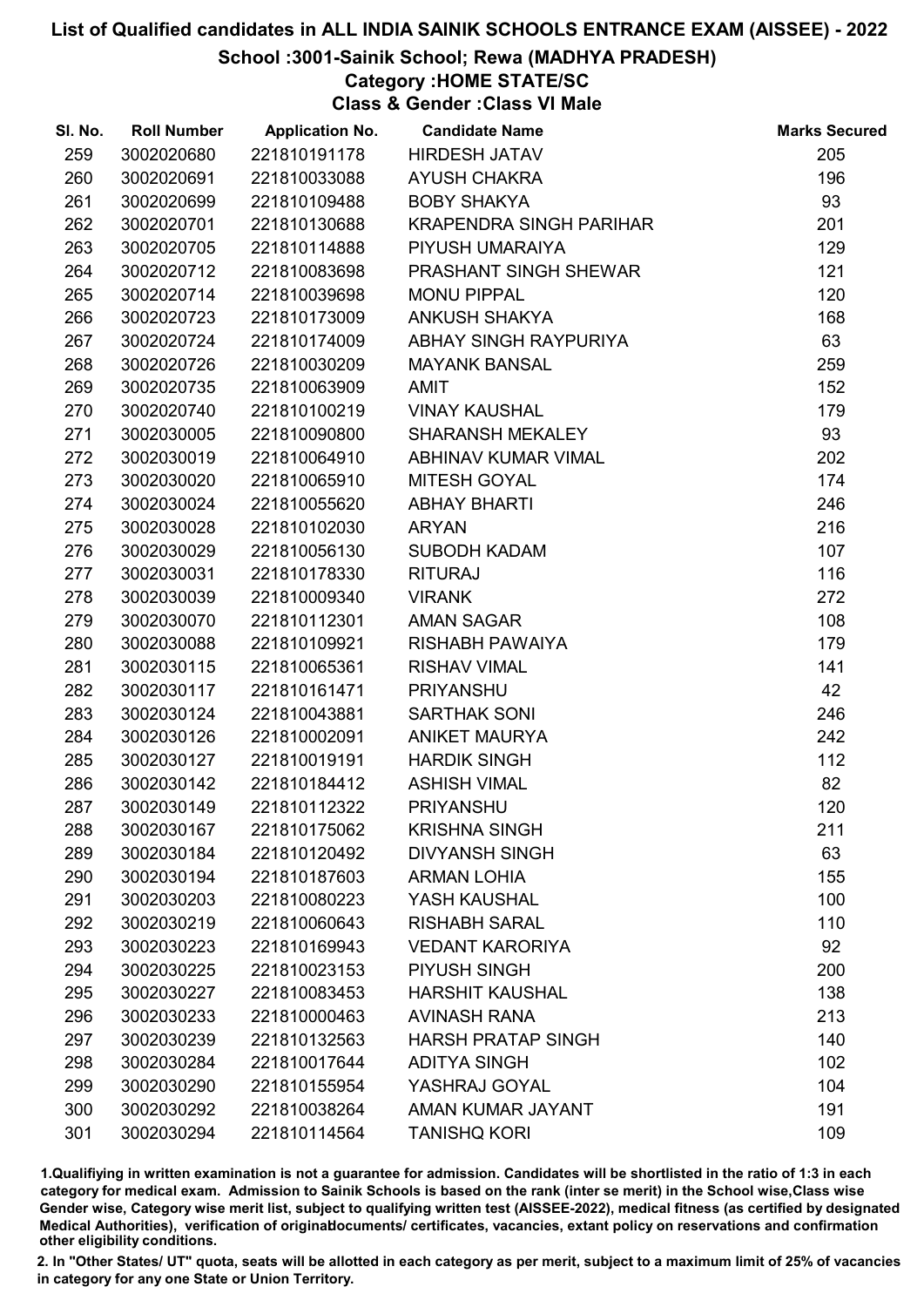### School :3001-Sainik School; Rewa (MADHYA PRADESH)

# Category :HOME STATE/SC

Class & Gender :Class VI Male

| SI. No. | <b>Roll Number</b> | <b>Application No.</b> | <b>Candidate Name</b>           |           | <b>Marks Secured</b> |
|---------|--------------------|------------------------|---------------------------------|-----------|----------------------|
| 302     | 3002030301         | 221810129674           | <b>DIVYANSH SANADIYA</b>        |           | 99                   |
| 303     | 3002030311         | 221810151794           | KIRSHNA SHAKYA                  |           | 119                  |
| 304     | 3002030314         | 221810071405           | <b>DEEPESH VERMA</b>            |           | 82                   |
| 305     | 3002030318         | 221810112015           | <b>GOURAV PRATAP SINGH</b>      |           | 121                  |
| 306     | 3002030320         | 221810197215           | <b>ANSH PARAS</b>               |           | 102                  |
| 307     | 3002030331         | 221810010535           | ADITYA KUMAR SHAKYA             |           | 235                  |
| 308     | 3002030340         | 221810097145           | PRANJAL DANDOTIYA               |           | 157                  |
| 309     | 3002030387         | 221810142416           | <b>DIVYANSH SINGH</b>           |           | 162                  |
| 310     | 3002030391         | 221810040716           | <b>MAYANK</b>                   |           | 82                   |
| 311     | 3002030393         | 221810048226           | <b>HARSHVARDHAN</b>             |           | 138                  |
| 312     | 3002030396         | 221810073626           | <b>AYUSH DADORIYA</b>           |           | 115                  |
| 313     | 3002030408         | 221810035546           | PIYUSH KHANNA                   |           | 85                   |
| 314     | 3002030439         | 221810012407           | <b>PRATHVI RAJ</b>              |           | 170                  |
| 315     | 3002030452         | 221810127527           | <b>SAGAR MAHOR</b>              |           | 161                  |
| 316     | 3002030455         | 221810107137           | <b>HARDIK DOHARE</b>            |           | 115                  |
| 317     | 3002030466         | 221810072347           | <b>ANKUR BORIYA</b>             | <b>AR</b> | 93                   |
| 318     | 3002030485         | 221810082277           | HIMANSHU DANDOTIYA              |           | 100                  |
| 319     | 3002030491         | 221810131887           | <b>MEHUL SOLANKI</b>            |           | 132                  |
| 320     | 3002030494         | 221810053397           | <b>ARYAN VERMA</b>              |           | 133                  |
| 321     | 3002030498         | 221810173897           | <b>YOGENDRA</b>                 |           | 129                  |
| 322     | 3002030503         | 221810042508           | <b>RITESH KAUSHAL</b>           | <b>AR</b> | 237                  |
| 323     | 3002030509         | 221810017018           | <b>HIMANSHU</b>                 |           | 116                  |
| 324     | 3002030511         | 221810020028           | <b>DEVRAJ BHADKARIYA</b>        |           | 182                  |
| 325     | 3002030518         | 221810069428           | <b>VINAY RAMAN</b>              |           | 140                  |
| 326     | 3002030520         | 221810075628           | ANUJ PRATAP SINGH               |           | 86                   |
| 327     | 3002030529         | 221810180538           | <b>GAGAN MATHUR</b>             |           | 184                  |
| 328     | 3002030583         | 221810065239           | <b>ANKUSH KUMAR</b>             |           | 189                  |
| 329     | 3002030595         | 221810051459           | RUDRA HINDOLIYA                 |           | 106                  |
| 330     | 3002030621         | 221810164619           | <b>ARYAN SINGH SISODIYA</b>     |           | 78                   |
| 331     | 3002030630         | 221810138029           | <b>ANSH</b>                     |           | 119                  |
| 332     | 3002030633         | 221810110329           | <b>ANKUR JATAV</b>              |           | 72                   |
| 333     | 3002030656         | 221810132739           | <b>MANAV</b>                    |           | 175                  |
| 334     | 3002030659         | 221810193049           | <b>HARSHIT KHARE</b>            |           | 83                   |
| 335     | 3002030660         | 221810116049           | <b>GULSHAN</b>                  |           | 192                  |
| 336     | 3002030667         | 221810129449           | PRAVARTAQ BOUDDH                |           | 208                  |
| 337     | 3002030674         | 221810112359           | <b>ABHISHEK LAHARI</b>          |           | 148                  |
| 338     | 3002030691         | 221810093279           | <b>VANSH RAMPURE</b>            |           | 137                  |
| 339     | 3002030702         | 221810163289           | <b>SAHIL MORYA</b>              |           | 155                  |
| 340     | 3002030704         | 221810082589           | <b>GAURAV SINGH</b>             |           | 208                  |
| 341     | 3002030715         | 221810175499           | ARPIT HINDOLIYA                 |           | 184                  |
| 342     | 3002030716         | 221810159499           | <b>VIVEK SINGH</b>              |           | 144                  |
| 343     | 3003010003         | 221810194500           | <b>ADITYA TRILOKINATH SINGH</b> |           | 60                   |
| 344     | 3003010016         | 221810166230           | <b>SHUBH MEHRA</b>              |           | 94                   |

1.Qualifiying in written examination is not a guarantee for admission. Candidates will be shortlisted in the ratio of 1:3 in each category for medical exam. Admission to Sainik Schools is based on the rank (inter se merit) in the School wise,Class wise Gender wise, Category wise merit list, subject to qualifying written test (AISSEE-2022), medical fitness (as certified by designated Medical Authorities), verification of originablocuments/ certificates, vacancies, extant policy on reservations and confirmation other eligibility conditions.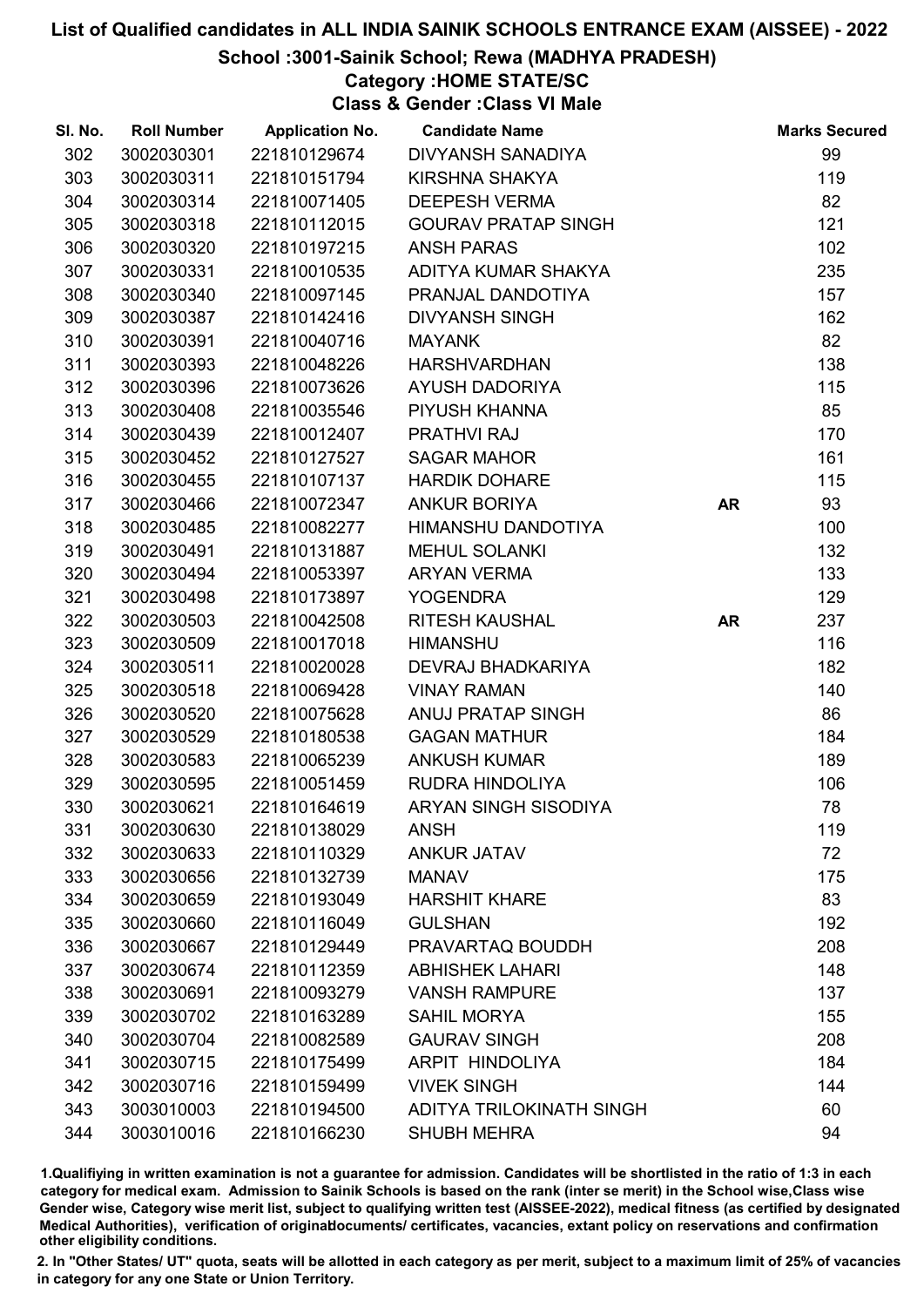## School :3001-Sainik School; Rewa (MADHYA PRADESH)

## Category :HOME STATE/SC

Class & Gender :Class VI Male

| SI. No. | <b>Roll Number</b> | <b>Application No.</b> | <b>Candidate Name</b>        | <b>Marks Secured</b> |
|---------|--------------------|------------------------|------------------------------|----------------------|
| 345     | 3003010059         | 221810159741           | <b>CHANDRAKA</b>             | 82                   |
| 346     | 3003010070         | 221810033261           | <b>NAMAN PRAJAPATI</b>       | 173                  |
| 347     | 3003010087         | 221810115002           | NITISH KUMAR CHADAR          | 156                  |
| 348     | 3003010099         | 221810040622           | <b>KANHA MAHAR</b>           | 133                  |
| 349     | 3003010102         | 221810073232           | <b>RISHABH BELEKAR</b>       | 155                  |
| 350     | 3003010106         | 221810092632           | SURENDRA AHIRWAR             | 99                   |
| 351     | 3003010107         | 221810185142           | NAMAN JHARIYA                | 78                   |
| 352     | 3003010115         | 221810174262           | ARYAN KUMAR CHANDRA          | 49                   |
| 353     | 3003010118         | 221810020272           | PANKAJ NAGESH                | 127                  |
| 354     | 3003010125         | 221810014782           | <b>GAUTAM BAGDE</b>          | 114                  |
| 355     | 3003010131         | 221810186403           | <b>VEDANSH GAWLE</b>         | 91                   |
| 356     | 3003010137         | 221810003313           | <b>TAPASSHU MESHRAM</b>      | 85                   |
| 357     | 3003010144         | 221810160733           | <b>SARANSH MEHRA</b>         | 118                  |
| 358     | 3003010147         | 221810155053           | <b>GAURAV NAGESH</b>         | 85                   |
| 359     | 3003010154         | 221810155963           | ABHAY KUMAR CHANDEL          | 72                   |
| 360     | 3003010160         | 221810141473           | <b>KUBER PADMAKAR</b>        | 112                  |
| 361     | 3003010173         | 221810182704           | SAHIL KUMAR JHARIYA          | 72                   |
| 362     | 3003010200         | 221810004974           | SHRESHTHA DEHARIYA           | 135                  |
| 363     | 3003010207         | 221810101805           | <b>ALISH MESHRAM</b>         | 77                   |
| 364     | 3003010232         | 221810120175           | AARYAN CHADAR                | 111                  |
| 365     | 3003010237         | 221810139085           | KRISHANA MALADHARI           | 102                  |
| 366     | 3003010241         | 221810108985           | ATHARV NUNHARIYA             | 143                  |
| 367     | 3003010245         | 221810184895           | <b>KABIR PATIL</b>           | 84                   |
| 368     | 3003010246         | 221810182206           | ANSHUMAN JHARIYA             | 70                   |
| 369     | 3003020002         | 221810129200           | <b>AYUSH GATHE</b>           | 103                  |
| 370     | 3003020003         | 221810047300           | <b>JANAK KUMAR JATAV</b>     | 69                   |
| 371     | 3003020007         | 221810120600           | <b>ADITYA RANGARE</b>        | 66                   |
| 372     | 3003020038         | 221810120740           | <b>VARCHASVA CHAUDHARI</b>   | 143                  |
| 373     | 3003020040         | 221810082940           | <b>SHIVANSH SINGH THAKUR</b> | 102                  |
| 374     | 3003020061         | 221810003670           | <b>RUDRA PRATAP</b>          | 69                   |
| 375     | 3003020070         | 221810100090           | KHILENDRA GOHIYA             | 91                   |
| 376     | 3003020075         | 221810177990           | <b>AKSHAY SINGH</b>          | 152                  |
| 377     | 3003020086         | 221810094311           | <b>TARUN AHIRWAR</b>         | 97                   |
| 378     | 3003020101         | 221810156431           | AARADHYA JHARIYA             | 77                   |
| 379     | 3003020108         | 221810162141           | <b>KRISHNAKANT KHARHE</b>    | 100                  |
| 380     | 3003020140         | 221810146391           | RUDRADITYA JHARIYA           | 89                   |
| 381     | 3003020148         | 221810162891           | PUNIT DAHIYA                 | 73                   |
| 382     | 3003020186         | 221810133742           | <b>ASMIT MEHRA</b>           | 121                  |
| 383     | 3003020196         | 221810100172           | <b>VINAYAK KORI</b>          | 116                  |
| 384     | 3003020199         | 221810046572           | <b>RAVIKANT SINGH</b>        | 147                  |
| 385     | 3003020226         | 221810194713           | <b>DINESH AHIRWAL</b>        | 108                  |
| 386     | 3003020267         | 221810040673           | RANVIJAY JHARIYA             | 119                  |
| 387     | 3003020274         | 221810193583           | <b>JAIPRAKASH PRAJAPATI</b>  | 54                   |

1.Qualifiying in written examination is not a guarantee for admission. Candidates will be shortlisted in the ratio of 1:3 in each category for medical exam. Admission to Sainik Schools is based on the rank (inter se merit) in the School wise,Class wise Gender wise, Category wise merit list, subject to qualifying written test (AISSEE-2022), medical fitness (as certified by designated Medical Authorities), verification of originablocuments/ certificates, vacancies, extant policy on reservations and confirmation other eligibility conditions.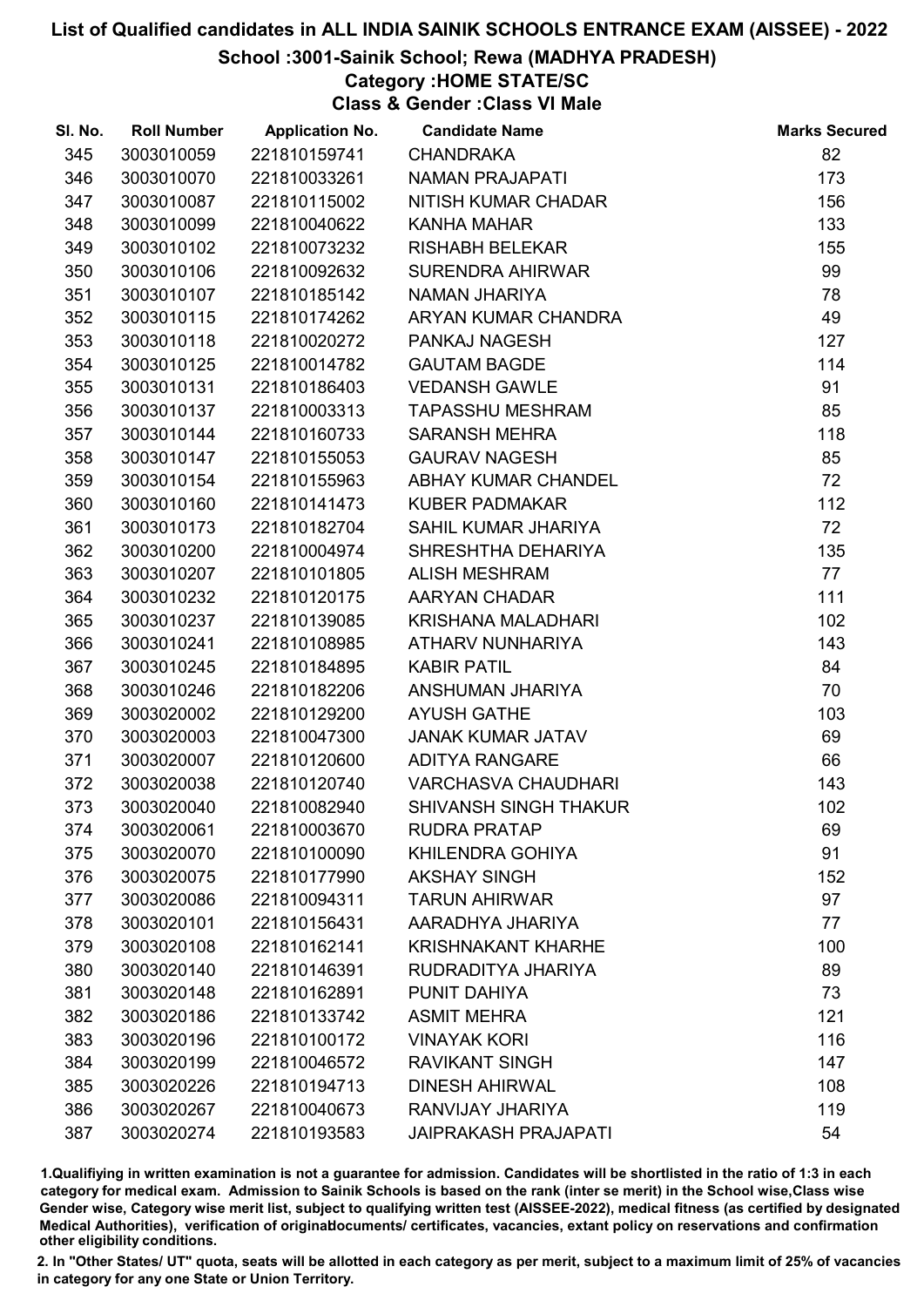## School :3001-Sainik School; Rewa (MADHYA PRADESH)

# Category :HOME STATE/SC

Class & Gender :Class VI Male

| SI. No. | <b>Roll Number</b> | <b>Application No.</b> | <b>Candidate Name</b>         | <b>Marks Secured</b> |
|---------|--------------------|------------------------|-------------------------------|----------------------|
| 388     | 3003020295         | 221810143596           | <b>VIRAT AHARWAL</b>          | 119                  |
| 389     | 3003020305         | 221810015907           | <b>VIHAAN BEOHAR</b>          | 107                  |
| 390     | 3003020320         | 221810020557           | <b>AAYUSH THAKUR</b>          | 114                  |
| 391     | 3003020350         | 221810167408           | <b>MAYANK DIWAN</b>           | 130                  |
| 392     | 3003020362         | 221810158658           | <b>SUFAL JHARIYA</b>          | 55                   |
| 393     | 3003020376         | 221810083588           | <b>VANSH MEHRA</b>            | 182                  |
| 394     | 3003020404         | 221810155369           | <b>KHEMRAJ CHOUDHRI</b>       | 86                   |
| 395     | 3003020410         | 221810037189           | SHREYASH PRATAP SINGH         | 211                  |
| 396     | 3003020416         | 221810186099           | <b>RAINAV GAREWAL</b>         | 82                   |
| 397     | 3003020418         | 221810168599           | ANURAG SURYAWANSHI            | 105                  |
| 398     | 3003030011         | 221810054714           | <b>NILESH PRAJAPATI</b>       | 109                  |
| 399     | 3003030015         | 221810154224           | <b>TEJASV CHAUHAN</b>         | 152                  |
| 400     | 3003030020         | 221810114524           | <b>PIYUSH RAWNE</b>           | 107                  |
| 401     | 3003030049         | 221810149954           | <b>ADITYA KUMAR</b>           | 74                   |
| 402     | 3003030058         | 221810190474           | KUSHAL KISHOR JHARIYA         | 96                   |
| 403     | 3003030059         | 221810154474           | <b>NARMADA PRASAD</b>         | 64                   |
| 404     | 3003030071         | 221810118294           | HARSHIT KUMAR PASWAN          | 136                  |
| 405     | 3003030090         | 221810072515           | <b>ARHAT MESHRAM</b>          | 186                  |
| 406     | 3003030096         | 221810059035           | <b>ABHI SARKAR</b>            | 87                   |
| 407     | 3003030098         | 221810162435           | <b>ANSH CHAKRAVARTI</b>       | 103                  |
| 408     | 3003030124         | 221810064475           | ANSH JHARIYA                  | 84                   |
| 409     | 3003030152         | 221810025716           | <b>UDAYAN BHASKAR</b>         | 103                  |
| 410     | 3003030169         | 221810017646           | ABHINAV CHOUDHARY             | 165                  |
| 411     | 3003030178         | 221810160956           | ANUDISH GAUTAM BHARTI         | 72                   |
| 412     | 3003030187         | 221810121276           | <b>SOMESH BHARTI</b>          | 70                   |
| 413     | 3003030214         | 221810167907           | AARYAVEER NAGWANSHI           | 106                  |
| 414     | 3003030215         | 221810103117           | <b>SWARISH KORI</b>           | 138                  |
| 415     | 3003030249         | 221810094047           | <b>HARDIK KORI</b>            | 104                  |
| 416     | 3003030311         | 221810067248           | <b>DEVENDRA BINJHADE</b>      | 111                  |
| 417     | 3003030358         | 221810023119           | <b>MAYANK KORI</b>            | 154                  |
| 418     | 3003030378         | 221810061939           | SACHIT KUMAR GHODESHWAR       | 78                   |
| 419     | 3003030381         | 221810028939           | <b>RITESH KUMAR PRAJAPATI</b> | 63                   |
| 420     | 3004010020         | 221810049720           | <b>SHIVAM PRAJAPATI</b>       | 86                   |
| 421     | 3004010021         | 221810068330           | <b>ADARSH BAGRI</b>           | 68                   |
| 422     | 3004010030         | 221810027650           | <b>PRINCE BAGRI</b>           | 157                  |
| 423     | 3004010034         | 221810133460           | ASHUTOSH KUMAR CHAUDHARY      | 76                   |
| 424     | 3004010040         | 221810032270           | <b>ASHUTOSH SAKET</b>         | 66                   |
| 425     | 3004010065         | 221810191041           | <b>DEVANSHU BAGRI</b>         | 187                  |
| 426     | 3004010077         | 221810073951           | <b>SRIJAN SAGAR PRAJAPATI</b> | 205                  |
| 427     | 3004010085         | 221810162481           | <b>SIDHARTH SAKET</b>         | 58                   |
| 428     | 3004010100         | 221810187222           | <b>ADITYA RAY</b>             | 82                   |
| 429     | 3004010102         | 221810124822           | YASH VERMA                    | 148                  |
| 430     | 3004010103         | 221810044032           | <b>SAHIL PRAJAPATI</b>        | 40                   |

1.Qualifiying in written examination is not a guarantee for admission. Candidates will be shortlisted in the ratio of 1:3 in each category for medical exam. Admission to Sainik Schools is based on the rank (inter se merit) in the School wise,Class wise Gender wise, Category wise merit list, subject to qualifying written test (AISSEE-2022), medical fitness (as certified by designated Medical Authorities), verification of originablocuments/ certificates, vacancies, extant policy on reservations and confirmation other eligibility conditions.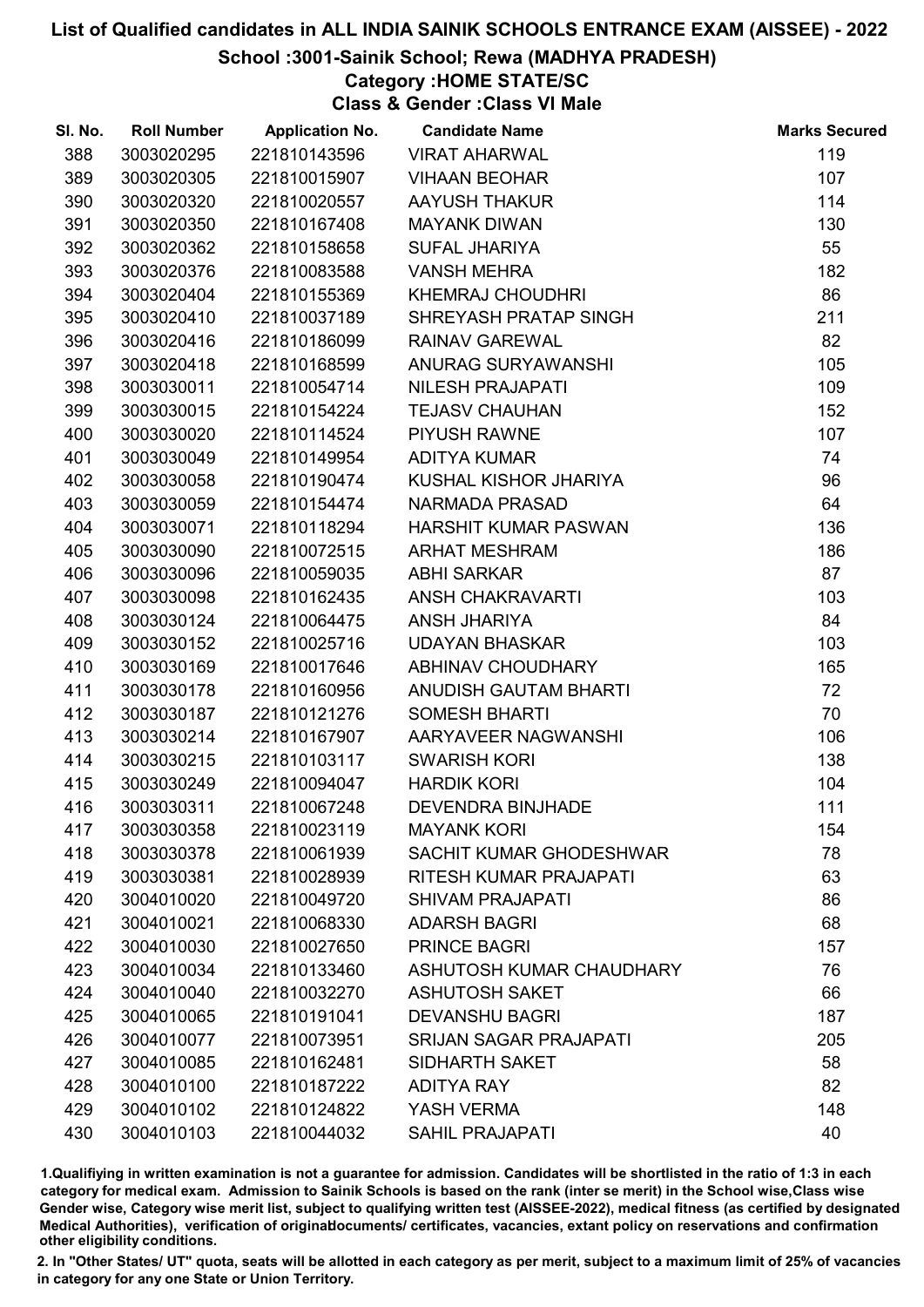School :3001-Sainik School; Rewa (MADHYA PRADESH)

# Category :HOME STATE/SC

Class & Gender :Class VI Male

| 431<br>3004010109<br>117<br>221810063932<br><b>ANSH BAGRI</b><br>432<br>3004010118<br>221810029942<br>80<br><b>ANAND AHIRWAR</b><br>433<br>3004010120<br>221810078152<br><b>DIPESH BAGRI</b><br>128<br>434<br>3004010121<br><b>DEVANSH KORI</b><br>103<br>221810029152<br><b>AR</b><br>86<br>435<br>3004010122<br>221810090352<br><b>AJEET KORI</b><br>436<br>3004010137<br>221810133782<br>136<br>YASHUYANT BAGRI<br>437<br>3004010150<br>221810138413<br>SHIVYANSH KUMAR VERMA<br>162<br>438<br>139<br>3004010156<br>221810077223<br><b>RUDRA BAGRI</b><br>126<br>439<br>3004010162<br><b>ASHISH PRAJAPATI</b><br>221810190233<br>3004010166<br>221810078443<br>190<br>440<br><b>ASHISH AHIRWAR</b><br>52<br>441<br>3004010171<br>221810070753<br><b>SATYAM AHIRWAR</b><br>124<br>442<br>3004010175<br>221810064163<br><b>ADESH BAGRI</b><br>75<br>443<br>3004010185<br>221810080673<br><b>ANUPAM ANURAGI</b><br>444<br>3004010206<br>221810100224<br>PRAVEEN AHIRWAR<br>156<br>445<br>3004010216<br>221810006734<br>113<br><b>HARSH KUMAR DOHAR</b><br>158<br>446<br>3004010220<br>221810142644<br><b>ANKIT KUMAR</b><br>77<br>447<br>3004010221<br>221810158644<br><b>ROHIT SAKET</b><br>448<br>3004010231<br>221810060374<br><b>ADARSH BAGRI</b><br>147<br>73<br>449<br>3004010244<br>221810195684<br><b>SHANTANU PAWAR</b><br>3004020001<br>211<br>450<br>221810171300<br>PRINCE KUMAR CHOUDHARI<br>83<br>451<br>3004020012<br>221810018110<br><b>SARTHAK SINGH BAGRI</b><br>452<br>3004020033<br>221810041930<br>125<br><b>STALIN BAUDDH</b><br>62<br>453<br>3004020048<br>221810160050<br><b>VINAYAK VERMA</b><br>454<br>3004020053<br><b>AMAR SAKET</b><br>106<br>221810048250<br>66<br>455<br>3004020056<br>221810071650<br>PRATHAM KAROSIYA<br>3004020063<br>PRAHALAD SINGH BAGRI<br>143<br>456<br>221810129950<br>3004020080<br>105<br>457<br>221810119070<br><b>LAKSHYA DHANKAR</b><br>91<br>458<br>3004020101<br>221810029680<br><b>SAHIL VERMA</b><br>459<br>191<br>3004020112<br>221810040590<br><b>DVYARAJ BANSAL</b><br>221810013841<br><b>SIDDHARTH BAGRI</b><br>107<br>460<br>3004020187<br><b>ARASTU SINGH BAGRI</b><br>141<br>461<br>3004020222<br>221810163871<br>93<br>462<br>3004020261<br>221810116125<br><b>ADITYA BELDAR</b><br>NIKHIL SAKET<br>59<br>463<br>3004020271<br>221810188345<br>125<br>464<br>3004020272<br>221810064055<br><b>HAPPY BAGRI</b><br>120<br>465<br>3004020283<br>221810068265<br><b>SAHIL BAGRI</b><br><b>SAMARTH SIDDHARTH</b><br>51<br>466<br>3004020289<br>221810110075<br>128<br>467<br>3004020290<br>221810128175<br><b>KANISHK BAGRI</b><br>214<br>468<br>3004020291<br>221810089475<br><b>AMAR VERMA</b> | SI. No. | <b>Roll Number</b> | <b>Application No.</b> | <b>Candidate Name</b> | <b>Marks Secured</b> |
|---------------------------------------------------------------------------------------------------------------------------------------------------------------------------------------------------------------------------------------------------------------------------------------------------------------------------------------------------------------------------------------------------------------------------------------------------------------------------------------------------------------------------------------------------------------------------------------------------------------------------------------------------------------------------------------------------------------------------------------------------------------------------------------------------------------------------------------------------------------------------------------------------------------------------------------------------------------------------------------------------------------------------------------------------------------------------------------------------------------------------------------------------------------------------------------------------------------------------------------------------------------------------------------------------------------------------------------------------------------------------------------------------------------------------------------------------------------------------------------------------------------------------------------------------------------------------------------------------------------------------------------------------------------------------------------------------------------------------------------------------------------------------------------------------------------------------------------------------------------------------------------------------------------------------------------------------------------------------------------------------------------------------------------------------------------------------------------------------------------------------------------------------------------------------------------------------------------------------------------------------------------------------------------------------------------------------------------------------------------------------------------------------------------------------------------------------------------------------------------------------------------------------------------------------------------------------------------------------------------------------------------------------------------------|---------|--------------------|------------------------|-----------------------|----------------------|
|                                                                                                                                                                                                                                                                                                                                                                                                                                                                                                                                                                                                                                                                                                                                                                                                                                                                                                                                                                                                                                                                                                                                                                                                                                                                                                                                                                                                                                                                                                                                                                                                                                                                                                                                                                                                                                                                                                                                                                                                                                                                                                                                                                                                                                                                                                                                                                                                                                                                                                                                                                                                                                                                     |         |                    |                        |                       |                      |
|                                                                                                                                                                                                                                                                                                                                                                                                                                                                                                                                                                                                                                                                                                                                                                                                                                                                                                                                                                                                                                                                                                                                                                                                                                                                                                                                                                                                                                                                                                                                                                                                                                                                                                                                                                                                                                                                                                                                                                                                                                                                                                                                                                                                                                                                                                                                                                                                                                                                                                                                                                                                                                                                     |         |                    |                        |                       |                      |
|                                                                                                                                                                                                                                                                                                                                                                                                                                                                                                                                                                                                                                                                                                                                                                                                                                                                                                                                                                                                                                                                                                                                                                                                                                                                                                                                                                                                                                                                                                                                                                                                                                                                                                                                                                                                                                                                                                                                                                                                                                                                                                                                                                                                                                                                                                                                                                                                                                                                                                                                                                                                                                                                     |         |                    |                        |                       |                      |
|                                                                                                                                                                                                                                                                                                                                                                                                                                                                                                                                                                                                                                                                                                                                                                                                                                                                                                                                                                                                                                                                                                                                                                                                                                                                                                                                                                                                                                                                                                                                                                                                                                                                                                                                                                                                                                                                                                                                                                                                                                                                                                                                                                                                                                                                                                                                                                                                                                                                                                                                                                                                                                                                     |         |                    |                        |                       |                      |
|                                                                                                                                                                                                                                                                                                                                                                                                                                                                                                                                                                                                                                                                                                                                                                                                                                                                                                                                                                                                                                                                                                                                                                                                                                                                                                                                                                                                                                                                                                                                                                                                                                                                                                                                                                                                                                                                                                                                                                                                                                                                                                                                                                                                                                                                                                                                                                                                                                                                                                                                                                                                                                                                     |         |                    |                        |                       |                      |
|                                                                                                                                                                                                                                                                                                                                                                                                                                                                                                                                                                                                                                                                                                                                                                                                                                                                                                                                                                                                                                                                                                                                                                                                                                                                                                                                                                                                                                                                                                                                                                                                                                                                                                                                                                                                                                                                                                                                                                                                                                                                                                                                                                                                                                                                                                                                                                                                                                                                                                                                                                                                                                                                     |         |                    |                        |                       |                      |
|                                                                                                                                                                                                                                                                                                                                                                                                                                                                                                                                                                                                                                                                                                                                                                                                                                                                                                                                                                                                                                                                                                                                                                                                                                                                                                                                                                                                                                                                                                                                                                                                                                                                                                                                                                                                                                                                                                                                                                                                                                                                                                                                                                                                                                                                                                                                                                                                                                                                                                                                                                                                                                                                     |         |                    |                        |                       |                      |
|                                                                                                                                                                                                                                                                                                                                                                                                                                                                                                                                                                                                                                                                                                                                                                                                                                                                                                                                                                                                                                                                                                                                                                                                                                                                                                                                                                                                                                                                                                                                                                                                                                                                                                                                                                                                                                                                                                                                                                                                                                                                                                                                                                                                                                                                                                                                                                                                                                                                                                                                                                                                                                                                     |         |                    |                        |                       |                      |
|                                                                                                                                                                                                                                                                                                                                                                                                                                                                                                                                                                                                                                                                                                                                                                                                                                                                                                                                                                                                                                                                                                                                                                                                                                                                                                                                                                                                                                                                                                                                                                                                                                                                                                                                                                                                                                                                                                                                                                                                                                                                                                                                                                                                                                                                                                                                                                                                                                                                                                                                                                                                                                                                     |         |                    |                        |                       |                      |
|                                                                                                                                                                                                                                                                                                                                                                                                                                                                                                                                                                                                                                                                                                                                                                                                                                                                                                                                                                                                                                                                                                                                                                                                                                                                                                                                                                                                                                                                                                                                                                                                                                                                                                                                                                                                                                                                                                                                                                                                                                                                                                                                                                                                                                                                                                                                                                                                                                                                                                                                                                                                                                                                     |         |                    |                        |                       |                      |
|                                                                                                                                                                                                                                                                                                                                                                                                                                                                                                                                                                                                                                                                                                                                                                                                                                                                                                                                                                                                                                                                                                                                                                                                                                                                                                                                                                                                                                                                                                                                                                                                                                                                                                                                                                                                                                                                                                                                                                                                                                                                                                                                                                                                                                                                                                                                                                                                                                                                                                                                                                                                                                                                     |         |                    |                        |                       |                      |
|                                                                                                                                                                                                                                                                                                                                                                                                                                                                                                                                                                                                                                                                                                                                                                                                                                                                                                                                                                                                                                                                                                                                                                                                                                                                                                                                                                                                                                                                                                                                                                                                                                                                                                                                                                                                                                                                                                                                                                                                                                                                                                                                                                                                                                                                                                                                                                                                                                                                                                                                                                                                                                                                     |         |                    |                        |                       |                      |
|                                                                                                                                                                                                                                                                                                                                                                                                                                                                                                                                                                                                                                                                                                                                                                                                                                                                                                                                                                                                                                                                                                                                                                                                                                                                                                                                                                                                                                                                                                                                                                                                                                                                                                                                                                                                                                                                                                                                                                                                                                                                                                                                                                                                                                                                                                                                                                                                                                                                                                                                                                                                                                                                     |         |                    |                        |                       |                      |
|                                                                                                                                                                                                                                                                                                                                                                                                                                                                                                                                                                                                                                                                                                                                                                                                                                                                                                                                                                                                                                                                                                                                                                                                                                                                                                                                                                                                                                                                                                                                                                                                                                                                                                                                                                                                                                                                                                                                                                                                                                                                                                                                                                                                                                                                                                                                                                                                                                                                                                                                                                                                                                                                     |         |                    |                        |                       |                      |
|                                                                                                                                                                                                                                                                                                                                                                                                                                                                                                                                                                                                                                                                                                                                                                                                                                                                                                                                                                                                                                                                                                                                                                                                                                                                                                                                                                                                                                                                                                                                                                                                                                                                                                                                                                                                                                                                                                                                                                                                                                                                                                                                                                                                                                                                                                                                                                                                                                                                                                                                                                                                                                                                     |         |                    |                        |                       |                      |
|                                                                                                                                                                                                                                                                                                                                                                                                                                                                                                                                                                                                                                                                                                                                                                                                                                                                                                                                                                                                                                                                                                                                                                                                                                                                                                                                                                                                                                                                                                                                                                                                                                                                                                                                                                                                                                                                                                                                                                                                                                                                                                                                                                                                                                                                                                                                                                                                                                                                                                                                                                                                                                                                     |         |                    |                        |                       |                      |
|                                                                                                                                                                                                                                                                                                                                                                                                                                                                                                                                                                                                                                                                                                                                                                                                                                                                                                                                                                                                                                                                                                                                                                                                                                                                                                                                                                                                                                                                                                                                                                                                                                                                                                                                                                                                                                                                                                                                                                                                                                                                                                                                                                                                                                                                                                                                                                                                                                                                                                                                                                                                                                                                     |         |                    |                        |                       |                      |
|                                                                                                                                                                                                                                                                                                                                                                                                                                                                                                                                                                                                                                                                                                                                                                                                                                                                                                                                                                                                                                                                                                                                                                                                                                                                                                                                                                                                                                                                                                                                                                                                                                                                                                                                                                                                                                                                                                                                                                                                                                                                                                                                                                                                                                                                                                                                                                                                                                                                                                                                                                                                                                                                     |         |                    |                        |                       |                      |
|                                                                                                                                                                                                                                                                                                                                                                                                                                                                                                                                                                                                                                                                                                                                                                                                                                                                                                                                                                                                                                                                                                                                                                                                                                                                                                                                                                                                                                                                                                                                                                                                                                                                                                                                                                                                                                                                                                                                                                                                                                                                                                                                                                                                                                                                                                                                                                                                                                                                                                                                                                                                                                                                     |         |                    |                        |                       |                      |
|                                                                                                                                                                                                                                                                                                                                                                                                                                                                                                                                                                                                                                                                                                                                                                                                                                                                                                                                                                                                                                                                                                                                                                                                                                                                                                                                                                                                                                                                                                                                                                                                                                                                                                                                                                                                                                                                                                                                                                                                                                                                                                                                                                                                                                                                                                                                                                                                                                                                                                                                                                                                                                                                     |         |                    |                        |                       |                      |
|                                                                                                                                                                                                                                                                                                                                                                                                                                                                                                                                                                                                                                                                                                                                                                                                                                                                                                                                                                                                                                                                                                                                                                                                                                                                                                                                                                                                                                                                                                                                                                                                                                                                                                                                                                                                                                                                                                                                                                                                                                                                                                                                                                                                                                                                                                                                                                                                                                                                                                                                                                                                                                                                     |         |                    |                        |                       |                      |
|                                                                                                                                                                                                                                                                                                                                                                                                                                                                                                                                                                                                                                                                                                                                                                                                                                                                                                                                                                                                                                                                                                                                                                                                                                                                                                                                                                                                                                                                                                                                                                                                                                                                                                                                                                                                                                                                                                                                                                                                                                                                                                                                                                                                                                                                                                                                                                                                                                                                                                                                                                                                                                                                     |         |                    |                        |                       |                      |
|                                                                                                                                                                                                                                                                                                                                                                                                                                                                                                                                                                                                                                                                                                                                                                                                                                                                                                                                                                                                                                                                                                                                                                                                                                                                                                                                                                                                                                                                                                                                                                                                                                                                                                                                                                                                                                                                                                                                                                                                                                                                                                                                                                                                                                                                                                                                                                                                                                                                                                                                                                                                                                                                     |         |                    |                        |                       |                      |
|                                                                                                                                                                                                                                                                                                                                                                                                                                                                                                                                                                                                                                                                                                                                                                                                                                                                                                                                                                                                                                                                                                                                                                                                                                                                                                                                                                                                                                                                                                                                                                                                                                                                                                                                                                                                                                                                                                                                                                                                                                                                                                                                                                                                                                                                                                                                                                                                                                                                                                                                                                                                                                                                     |         |                    |                        |                       |                      |
|                                                                                                                                                                                                                                                                                                                                                                                                                                                                                                                                                                                                                                                                                                                                                                                                                                                                                                                                                                                                                                                                                                                                                                                                                                                                                                                                                                                                                                                                                                                                                                                                                                                                                                                                                                                                                                                                                                                                                                                                                                                                                                                                                                                                                                                                                                                                                                                                                                                                                                                                                                                                                                                                     |         |                    |                        |                       |                      |
|                                                                                                                                                                                                                                                                                                                                                                                                                                                                                                                                                                                                                                                                                                                                                                                                                                                                                                                                                                                                                                                                                                                                                                                                                                                                                                                                                                                                                                                                                                                                                                                                                                                                                                                                                                                                                                                                                                                                                                                                                                                                                                                                                                                                                                                                                                                                                                                                                                                                                                                                                                                                                                                                     |         |                    |                        |                       |                      |
|                                                                                                                                                                                                                                                                                                                                                                                                                                                                                                                                                                                                                                                                                                                                                                                                                                                                                                                                                                                                                                                                                                                                                                                                                                                                                                                                                                                                                                                                                                                                                                                                                                                                                                                                                                                                                                                                                                                                                                                                                                                                                                                                                                                                                                                                                                                                                                                                                                                                                                                                                                                                                                                                     |         |                    |                        |                       |                      |
|                                                                                                                                                                                                                                                                                                                                                                                                                                                                                                                                                                                                                                                                                                                                                                                                                                                                                                                                                                                                                                                                                                                                                                                                                                                                                                                                                                                                                                                                                                                                                                                                                                                                                                                                                                                                                                                                                                                                                                                                                                                                                                                                                                                                                                                                                                                                                                                                                                                                                                                                                                                                                                                                     |         |                    |                        |                       |                      |
|                                                                                                                                                                                                                                                                                                                                                                                                                                                                                                                                                                                                                                                                                                                                                                                                                                                                                                                                                                                                                                                                                                                                                                                                                                                                                                                                                                                                                                                                                                                                                                                                                                                                                                                                                                                                                                                                                                                                                                                                                                                                                                                                                                                                                                                                                                                                                                                                                                                                                                                                                                                                                                                                     |         |                    |                        |                       |                      |
|                                                                                                                                                                                                                                                                                                                                                                                                                                                                                                                                                                                                                                                                                                                                                                                                                                                                                                                                                                                                                                                                                                                                                                                                                                                                                                                                                                                                                                                                                                                                                                                                                                                                                                                                                                                                                                                                                                                                                                                                                                                                                                                                                                                                                                                                                                                                                                                                                                                                                                                                                                                                                                                                     |         |                    |                        |                       |                      |
|                                                                                                                                                                                                                                                                                                                                                                                                                                                                                                                                                                                                                                                                                                                                                                                                                                                                                                                                                                                                                                                                                                                                                                                                                                                                                                                                                                                                                                                                                                                                                                                                                                                                                                                                                                                                                                                                                                                                                                                                                                                                                                                                                                                                                                                                                                                                                                                                                                                                                                                                                                                                                                                                     |         |                    |                        |                       |                      |
|                                                                                                                                                                                                                                                                                                                                                                                                                                                                                                                                                                                                                                                                                                                                                                                                                                                                                                                                                                                                                                                                                                                                                                                                                                                                                                                                                                                                                                                                                                                                                                                                                                                                                                                                                                                                                                                                                                                                                                                                                                                                                                                                                                                                                                                                                                                                                                                                                                                                                                                                                                                                                                                                     |         |                    |                        |                       |                      |
|                                                                                                                                                                                                                                                                                                                                                                                                                                                                                                                                                                                                                                                                                                                                                                                                                                                                                                                                                                                                                                                                                                                                                                                                                                                                                                                                                                                                                                                                                                                                                                                                                                                                                                                                                                                                                                                                                                                                                                                                                                                                                                                                                                                                                                                                                                                                                                                                                                                                                                                                                                                                                                                                     |         |                    |                        |                       |                      |
|                                                                                                                                                                                                                                                                                                                                                                                                                                                                                                                                                                                                                                                                                                                                                                                                                                                                                                                                                                                                                                                                                                                                                                                                                                                                                                                                                                                                                                                                                                                                                                                                                                                                                                                                                                                                                                                                                                                                                                                                                                                                                                                                                                                                                                                                                                                                                                                                                                                                                                                                                                                                                                                                     |         |                    |                        |                       |                      |
|                                                                                                                                                                                                                                                                                                                                                                                                                                                                                                                                                                                                                                                                                                                                                                                                                                                                                                                                                                                                                                                                                                                                                                                                                                                                                                                                                                                                                                                                                                                                                                                                                                                                                                                                                                                                                                                                                                                                                                                                                                                                                                                                                                                                                                                                                                                                                                                                                                                                                                                                                                                                                                                                     |         |                    |                        |                       |                      |
|                                                                                                                                                                                                                                                                                                                                                                                                                                                                                                                                                                                                                                                                                                                                                                                                                                                                                                                                                                                                                                                                                                                                                                                                                                                                                                                                                                                                                                                                                                                                                                                                                                                                                                                                                                                                                                                                                                                                                                                                                                                                                                                                                                                                                                                                                                                                                                                                                                                                                                                                                                                                                                                                     |         |                    |                        |                       |                      |
|                                                                                                                                                                                                                                                                                                                                                                                                                                                                                                                                                                                                                                                                                                                                                                                                                                                                                                                                                                                                                                                                                                                                                                                                                                                                                                                                                                                                                                                                                                                                                                                                                                                                                                                                                                                                                                                                                                                                                                                                                                                                                                                                                                                                                                                                                                                                                                                                                                                                                                                                                                                                                                                                     |         |                    |                        |                       |                      |
|                                                                                                                                                                                                                                                                                                                                                                                                                                                                                                                                                                                                                                                                                                                                                                                                                                                                                                                                                                                                                                                                                                                                                                                                                                                                                                                                                                                                                                                                                                                                                                                                                                                                                                                                                                                                                                                                                                                                                                                                                                                                                                                                                                                                                                                                                                                                                                                                                                                                                                                                                                                                                                                                     |         |                    |                        |                       |                      |
|                                                                                                                                                                                                                                                                                                                                                                                                                                                                                                                                                                                                                                                                                                                                                                                                                                                                                                                                                                                                                                                                                                                                                                                                                                                                                                                                                                                                                                                                                                                                                                                                                                                                                                                                                                                                                                                                                                                                                                                                                                                                                                                                                                                                                                                                                                                                                                                                                                                                                                                                                                                                                                                                     | 469     | 3004020310         | 221810029306           | <b>DEEP KUMAR</b>     | 60                   |
| 237<br>470<br>3004020311<br>221810101406<br><b>DEVANSH BAGRI</b>                                                                                                                                                                                                                                                                                                                                                                                                                                                                                                                                                                                                                                                                                                                                                                                                                                                                                                                                                                                                                                                                                                                                                                                                                                                                                                                                                                                                                                                                                                                                                                                                                                                                                                                                                                                                                                                                                                                                                                                                                                                                                                                                                                                                                                                                                                                                                                                                                                                                                                                                                                                                    |         |                    |                        |                       |                      |
| 89<br>471<br>3004020325<br>221810125026<br>AKSHAT KUMAR SAKET                                                                                                                                                                                                                                                                                                                                                                                                                                                                                                                                                                                                                                                                                                                                                                                                                                                                                                                                                                                                                                                                                                                                                                                                                                                                                                                                                                                                                                                                                                                                                                                                                                                                                                                                                                                                                                                                                                                                                                                                                                                                                                                                                                                                                                                                                                                                                                                                                                                                                                                                                                                                       |         |                    |                        |                       |                      |
| 472<br>3004020334<br>221810081346<br><b>MAYANK KUMAR SAINI</b><br>168                                                                                                                                                                                                                                                                                                                                                                                                                                                                                                                                                                                                                                                                                                                                                                                                                                                                                                                                                                                                                                                                                                                                                                                                                                                                                                                                                                                                                                                                                                                                                                                                                                                                                                                                                                                                                                                                                                                                                                                                                                                                                                                                                                                                                                                                                                                                                                                                                                                                                                                                                                                               |         |                    |                        |                       |                      |
| 69<br>473<br>3004020342<br>221810101156<br><b>AYUSH KUMAR BODHI</b>                                                                                                                                                                                                                                                                                                                                                                                                                                                                                                                                                                                                                                                                                                                                                                                                                                                                                                                                                                                                                                                                                                                                                                                                                                                                                                                                                                                                                                                                                                                                                                                                                                                                                                                                                                                                                                                                                                                                                                                                                                                                                                                                                                                                                                                                                                                                                                                                                                                                                                                                                                                                 |         |                    |                        |                       |                      |

1.Qualifiying in written examination is not a guarantee for admission. Candidates will be shortlisted in the ratio of 1:3 in each category for medical exam. Admission to Sainik Schools is based on the rank (inter se merit) in the School wise,Class wise Gender wise, Category wise merit list, subject to qualifying written test (AISSEE-2022), medical fitness (as certified by designated Medical Authorities), verification of originablocuments/ certificates, vacancies, extant policy on reservations and confirmation other eligibility conditions.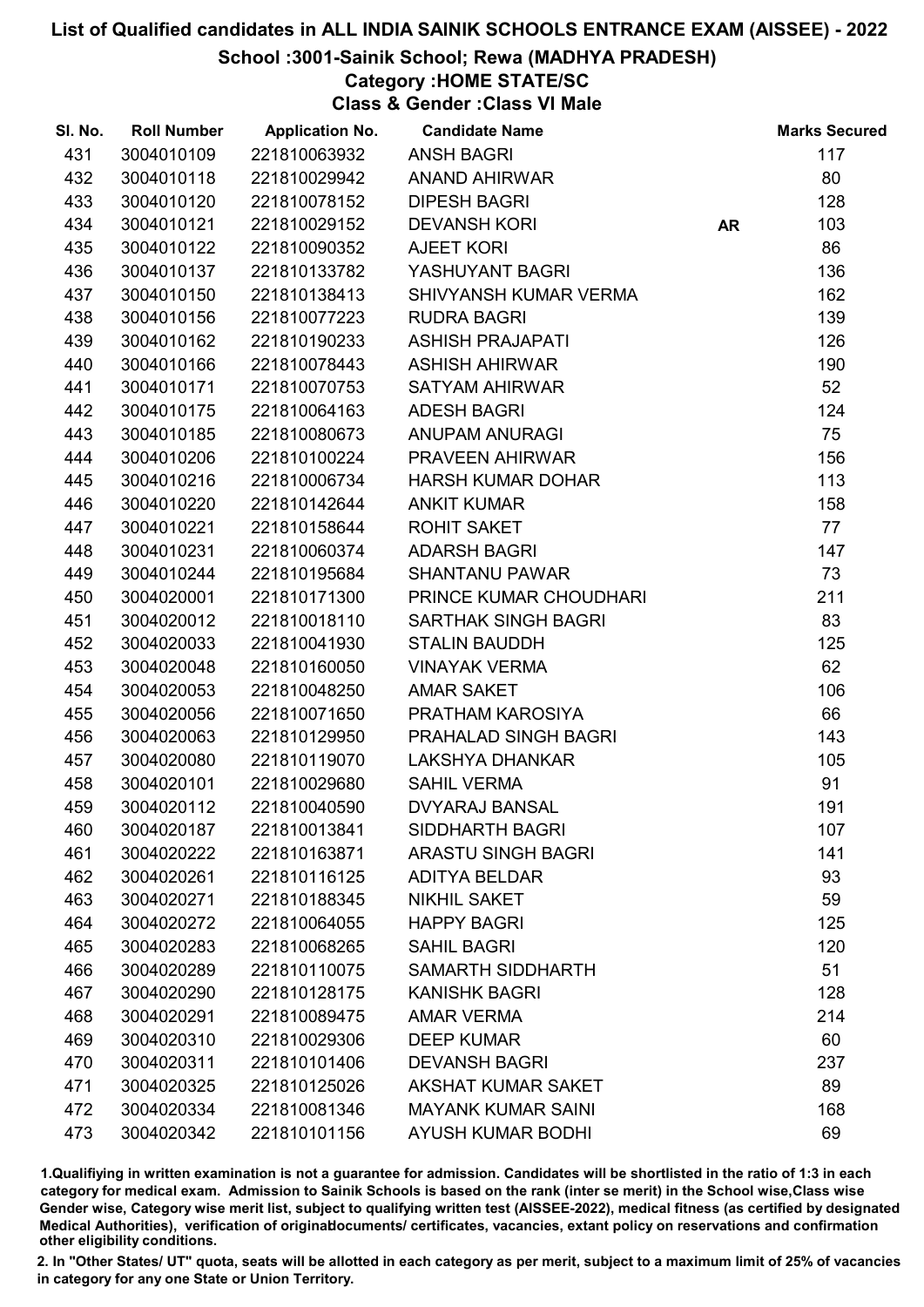School :3001-Sainik School; Rewa (MADHYA PRADESH)

## Category :HOME STATE/SC

Class & Gender :Class VI Male

| SI. No. | <b>Roll Number</b> | <b>Application No.</b> | <b>Candidate Name</b>     |           | <b>Marks Secured</b> |
|---------|--------------------|------------------------|---------------------------|-----------|----------------------|
| 474     | 3004020343         | 221810044356           | <b>RISHABH PRAJAPATI</b>  |           | 90                   |
| 475     | 3004020349         | 221810161966           | <b>AMAN PRAJAPATI</b>     |           | 92                   |
| 476     | 3004020352         | 221810064276           | SURYA PRATAP SINGH BAGRI  |           | 156                  |
| 477     | 3004020366         | 221810058696           | <b>DEEPAK BAGRI</b>       |           | 131                  |
| 478     | 3004020367         | 221810178007           | PRANSHU VERMA             |           | 69                   |
| 479     | 3004020369         | 221810117307           | <b>HRIDAYESH</b>          |           | 102                  |
| 480     | 3004020375         | 221810131807           | <b>SHAILESH SAKET</b>     |           | 180                  |
| 481     | 3004020377         | 221810135017           | <b>WARISH BAGRI</b>       |           | 109                  |
| 482     | 3004020390         | 221810022927           | DEEPENDRA SAKET           | <b>AR</b> | 113                  |
| 483     | 3004020393         | 221810158437           | <b>RACHIT BAGRI</b>       |           | 96                   |
| 484     | 3004020396         | 221810093637           | <b>RAJ BHANNARE</b>       |           | 91                   |
| 485     | 3004020418         | 221810038567           | <b>NEELESH BUNKAR</b>     |           | 231                  |
| 486     | 3004020421         | 221810144077           | SAURABH KUMAR PRAJAPATI   |           | 84                   |
| 487     | 3004020426         | 221810183677           | ANSH PRATAP CHAUDHARY     |           | 91                   |
| 488     | 3004020435         | 221810181687           | <b>HIMANSHU SAKET</b>     |           | 106                  |
| 489     | 3004020437         | 221810177787           | <b>KRISHNA SUNKAR</b>     |           | 105                  |
| 490     | 3004020443         | 221810011208           | <b>RAJVEER RANA</b>       |           | 101                  |
| 491     | 3004020459         | 221810102838           | <b>HEMRAJ AHIRWAR</b>     |           | 117                  |
| 492     | 3004020480         | 221810128978           | PIYUSH VERMA              |           | 117                  |
| 493     | 3004020491         | 221810126509           | SAURABH KUMAR VERMA       |           | 121                  |
| 494     | 3004020500         | 221810143329           | <b>ADARSH BUNKAR</b>      |           | 87                   |
| 495     | 3004020506         | 221810088929           | <b>VEER PRAJAPATI</b>     |           | 101                  |
| 496     | 3004030037         | 221810122322           | <b>MAHIM VERMA</b>        |           | 98                   |
| 497     | 3004030044         | 221810003922           | <b>DIVESH VERMA</b>       |           | 116                  |
| 498     | 3004030058         | 221810046932           | <b>KARTIK SINGH BAGRI</b> |           | 176                  |
| 499     | 3004030075         | 221810079062           | <b>SHAAN RAVI</b>         |           | 99                   |
| 500     | 3004030082         | 221810048362           | <b>ANSH BAGRI</b>         |           | 113                  |
| 501     | 3004030104         | 221810097482           | <b>ARNAV VERMA</b>        |           | 145                  |
| 502     | 3004030136         | 221810008013           | <b>RAUNAK SINGH</b>       |           | 152                  |
| 503     | 3004030143         | 221810012613           | <b>ABHISHEK PRAJAPATI</b> |           | 64                   |
| 504     | 3004030145         | 221810093913           | ANSHU CHOUDHARY           |           | 56                   |
| 505     | 3004030166         | 221810188043           | <b>ANUJ BANSAL</b>        |           | 116                  |
| 506     | 3004030198         | 221810016563           | <b>ANADI SINGH</b>        |           | 120                  |
| 507     | 3004030215         | 221810151383           | <b>SHIVAM BAGRI</b>       |           | 105                  |
| 508     | 3004030249         | 221810057604           | <b>ARUN SAKET</b>         |           | 65                   |
| 509     | 3004030274         | 221810121724           | PRINCE CHAKRAWARTI        |           | 74                   |
| 510     | 3004030312         | 221810067554           | <b>SWASTIK GULERI</b>     |           | 254                  |
| 511     | 3004030327         | 221810004964           | <b>ARPIT BAGRI</b>        |           | 140                  |
| 512     | 3004030346         | 221810140584           | <b>ATHARV SOLANKI</b>     |           | 112                  |
| 513     | 3004030351         | 221810116094           | <b>VIVEK DAHAYAT</b>      |           | 81                   |
| 514     | 3004030364         | 221810073005           | <b>AYUSH PRAJAPATI</b>    |           | 195                  |
| 515     | 3004030389         | 221810032715           | <b>ARYAN SONKAR</b>       |           | 102                  |
| 516     | 3004030423         | 221810048245           | <b>ADARSH BAGRI</b>       |           | 98                   |

1.Qualifiying in written examination is not a guarantee for admission. Candidates will be shortlisted in the ratio of 1:3 in each category for medical exam. Admission to Sainik Schools is based on the rank (inter se merit) in the School wise,Class wise Gender wise, Category wise merit list, subject to qualifying written test (AISSEE-2022), medical fitness (as certified by designated Medical Authorities), verification of originablocuments/ certificates, vacancies, extant policy on reservations and confirmation other eligibility conditions.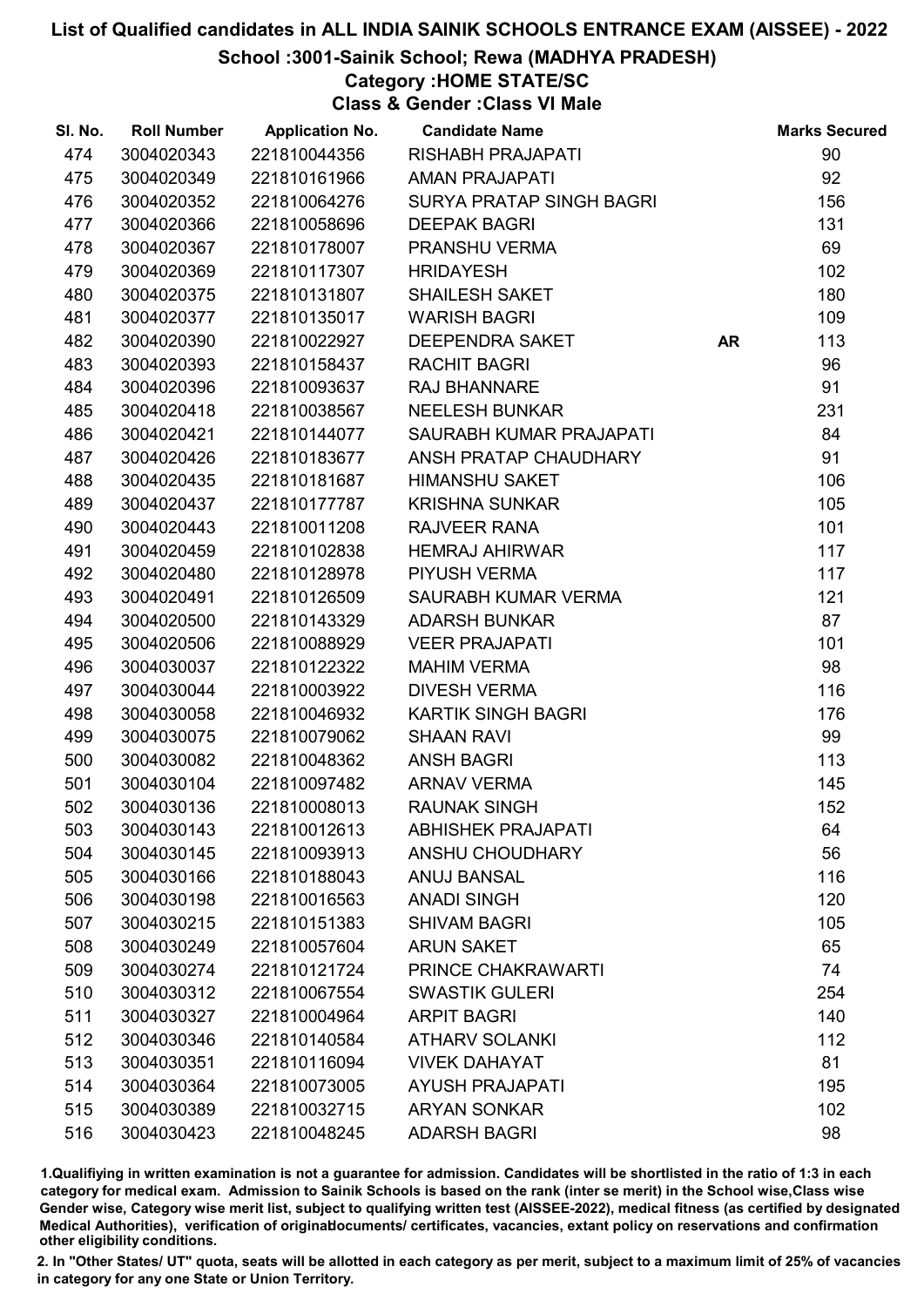### School :3001-Sainik School; Rewa (MADHYA PRADESH)

# Category :HOME STATE/SC

Class & Gender :Class VI Male

| SI. No. | <b>Roll Number</b> | <b>Application No.</b> | <b>Candidate Name</b>    | <b>Marks Secured</b> |
|---------|--------------------|------------------------|--------------------------|----------------------|
| 517     | 3004030464         | 221810056775           | <b>HARSH SINGH</b>       | 90                   |
| 518     | 3004030471         | 221810174085           | <b>RISHABH CHAUDHARI</b> | 204                  |
| 519     | 3004030474         | 221810051385           | YUVRAJ SINGH CHAWLA      | 49                   |
| 520     | 3004030475         | 221810172385           | <b>ANSH PRAJAPATI</b>    | 78                   |
| 521     | 3004040083         | 221810184566           | <b>SHUBH BAGRI</b>       | 195                  |
| 522     | 3004040091         | 221810018076           | <b>NAITIK BAGRI</b>      | 153                  |
| 523     | 3004040102         | 221810191186           | <b>GAGAN KUMAR KORI</b>  | 74                   |
| 524     | 3004040136         | 221810075607           | <b>ASMIT CHOUDHARY</b>   | 101                  |
| 525     | 3004040150         | 221810141517           | AKSHANSH PRAJAPATAI      | 113                  |
| 526     | 3004040155         | 221810036817           | <b>RAUNAK SAKET</b>      | 72                   |
| 527     | 3004040273         | 221810189928           | <b>GAURAV SAKET</b>      | 89                   |
| 528     | 3004040422         | 221810025459           | MOULIK PAROCHI           | 115                  |
| 529     | 3004040427         | 221810040859           | <b>SHUBH BAGRI</b>       | 99                   |
| 530     | 3004040440         | 221810020669           | <b>ADARSH PRAJAPATI</b>  | 109                  |
| 531     | 3004040447         | 221810139079           | <b>ANIKET BAGRI</b>      | 113                  |
| 532     | 3106010019         | 221810091012           | <b>CHAITANYA DANDGE</b>  | 92                   |
| 533     | 3111010043         | 221810169980           | <b>HARSH GEDAM</b>       | 83                   |
| 534     | 3903030217         | 221810018257           | KINSHUK DAYMA            | 117                  |
| 535     | 3906010083         | 221810121051           | <b>RISHABH KUMAR</b>     | 182                  |
| 536     | 3907010220         | 221810010494           | <b>HEMANT KUMAR</b>      | 90                   |
| 537     | 3907010252         | 221810144487           | ABHISHEK BISARIYA        | 136                  |
| 538     | 3907010264         | 221810190958           | <b>VISHAL SOLANKI</b>    | 94                   |
| 539     | 4201040634         | 221810146794           | <b>ANSHURAJ</b>          | 123                  |
| 540     | 4408010084         | 221810019450           | <b>HARSH AHIRWAR</b>     | 182                  |
| 541     | 4408010093         | 221810012590           | <b>DHRUV PRAJAPATI</b>   | 137                  |
| 542     | 4408010100         | 221810125321           | PRINCEVARDHAN VARMA      | 125                  |
| 543     | 4408010105         | 221810164231           | <b>DEVANSH KUMHAR</b>    | 121                  |
| 544     | 4408010136         | 221810174242           | SIDDHARTH AHIRWAR        | 86                   |
| 545     | 4408010163         | 221810119643           | YUVRAJ SINGH             | 80                   |
| 546     | 4408010167         | 221810146353           | <b>ANTRIKSH AHIRWAR</b>  | 105                  |
| 547     | 4408010196         | 221810040605           | <b>OJASV SINGH VERMA</b> | 74                   |
| 548     | 4408010197         | 221810194015           | <b>RAM JI AHIRWAR</b>    | 115                  |
| 549     | 4408010242         | 221810148107           | <b>KARTIK VERMA</b>      | 110                  |
| 550     | 4408010245         | 221810158807           | <b>KUSHAGRA SINGH</b>    | 105                  |
| 551     | 4408010260         | 221810190167           | <b>LAKHAN AHIRWAR</b>    | 96                   |
| 552     | 4408010280         | 221810193438           | <b>AMAN PRAJAPATI</b>    | 105                  |
| 553     | 4408010298         | 221810014809           | <b>GOURAV PRAJAPATI</b>  | 226                  |
| 554     | 4408010310         | 221810030449           | <b>JAY PRAJAPATI</b>     | 81                   |
| 555     | 4408020054         | 221810010922           | NAMAN ARYA               | 159                  |
| 556     | 4408020152         | 221810120114           | <b>ANSHUL</b>            | 161                  |
| 557     | 4408020324         | 221810109696           | <b>RISHI KUMAR</b>       | 62                   |
| 558     | 4408020451         | 221810040098           | DEVRAJ CHAUDHARY         | 90                   |

1.Qualifiying in written examination is not a guarantee for admission. Candidates will be shortlisted in the ratio of 1:3 in each category for medical exam. Admission to Sainik Schools is based on the rank (inter se merit) in the School wise,Class wise Gender wise, Category wise merit list, subject to qualifying written test (AISSEE-2022), medical fitness (as certified by designated Medical Authorities), verification of originablocuments/ certificates, vacancies, extant policy on reservations and confirmation other eligibility conditions.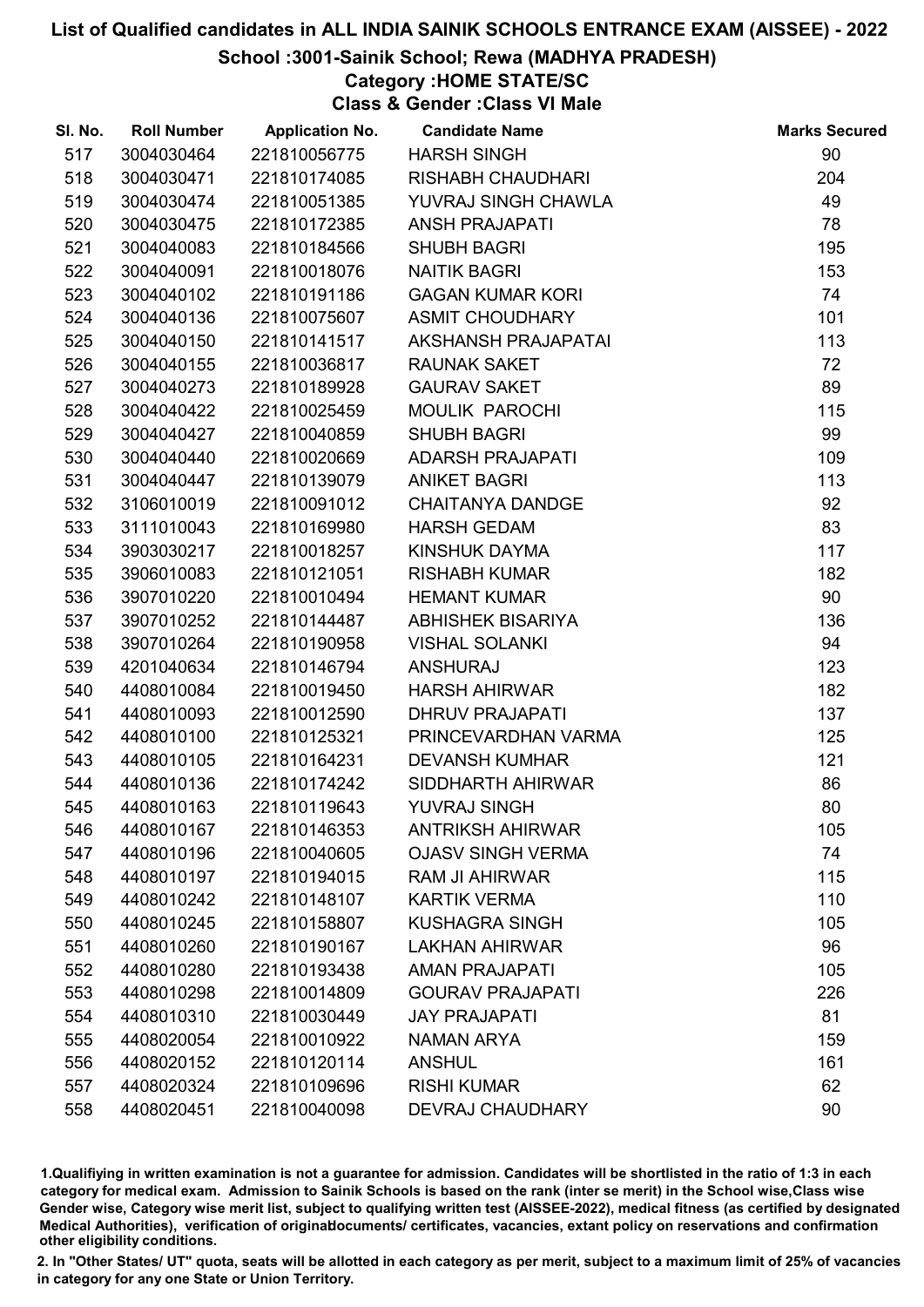## School :3001-Sainik School; Rewa (MADHYA PRADESH)

## Category :HOME STATE/ST

Class & Gender :Class VI Male

| SI. No. | <b>Roll Number</b> | <b>Application No.</b> | <b>Candidate Name</b>        |           | <b>Marks Secured</b> |
|---------|--------------------|------------------------|------------------------------|-----------|----------------------|
| 559     | 1702010090         | 221810142322           | <b>SANKAR SINGH</b>          |           | 89                   |
| 560     | 3001010004         | 221810087200           | <b>RAJAT KALSARA</b>         | CG        | 121                  |
| 561     | 3001010005         | 221810173500           | <b>KAVYA CHOUHAN</b>         |           | 102                  |
| 562     | 3001020020         | 221810145210           | <b>KANISHK BHABAR</b>        |           | 70                   |
| 563     | 3001020084         | 221810083660           | PRAVEEN SINGH                |           | 129                  |
| 564     | 3001020087         | 221810036860           | <b>HEMANT OHARIYA</b>        |           | 98                   |
| 565     | 3001020128         | 221810160030           | <b>VISHAL SOLANKI</b>        |           | 66                   |
| 566     | 3001020137         | 221810177930           | <b>RAJ</b>                   |           | 92                   |
| 567     | 3001020138         | 221810087930           | YASHVANT PARTE               |           | 61                   |
| 568     | 3001020143         | 221810083150           | <b>RONAK DAWAR</b>           | <b>AR</b> | 79                   |
| 569     | 3001020154         | 221810065170           | <b>DIVYRAJ WASKEL</b>        |           | 50                   |
| 570     | 3001020161         | 221810045490           | <b>CHIRAG BARDE</b>          |           | 96                   |
| 571     | 3001020173         | 221810171511           | PRITHVIRAJ CHOUHAN           |           | 66                   |
| 572     | 3001020185         | 221810176531           | YISHUKANT LAVISKAR           |           | 108                  |
| 573     | 3001020189         | 221810003541           | <b>VIKASH AWASIYA</b>        |           | 88                   |
| 574     | 3001020190         | 221810153541           | RISHIRAJ KANNOJ              |           | 114                  |
| 575     | 3001020191         | 221810055541           | <b>ASHVIN ARYA</b>           |           | 124                  |
| 576     | 3001020211         | 221810010571           | YUVRAJ MEHTA                 |           | 89                   |
| 577     | 3001020212         | 221810175671           | <b>CHAYAN ACHALE</b>         |           | 125                  |
| 578     | 3001020216         | 221810185181           | <b>ARPIT CHOUHAN</b>         |           | 86                   |
| 579     | 3001020221         | 221810101202           | <b>HARIOM KUMRE</b>          |           | 39                   |
| 580     | 3001020230         | 221810058812           | <b>MAHIP THAKRAW</b>         |           | 74                   |
| 581     | 3001020257         | 221810182472           | <b>AADARSH MUKATI</b>        |           | 72                   |
| 582     | 3001020268         | 221810060392           | <b>SHYAM BHATI</b>           |           | 72                   |
| 583     | 3001020286         | 221810140123           | <b>HANISH BHALLAVI</b>       |           | 121                  |
| 584     | 3001020290         | 221810047423           | SIDDHARTH MAIDA              |           | 83                   |
| 585     | 3001020291         | 221810188423           | <b>SHIVAM CHOUHAN</b>        |           | 79                   |
| 586     | 3001020293         | 221810069623           | PRIYANSHU MORE               |           | 83                   |
| 587     | 3001020302         | 221810145543           | <b>SHIVEK MUVEL</b>          |           | 60                   |
| 588     | 3001020303         | 221810083643           | YASHASVEE WARKADE            |           | 96                   |
| 589     | 3001020304         | 221810153943           | <b>RAJVEER DHURVE</b>        |           | 121                  |
| 590     | 3001020308         | 221810009453           | <b>ADARSH MONGIYA</b>        |           | 67                   |
| 591     | 3001020313         | 221810172563           | <b>ANKUSH DAWAR</b>          |           | 70                   |
| 592     | 3001020316         | 221810090073           | <b>VIKASH</b>                |           | 97                   |
| 593     | 3001020323         | 221810159283           | <b>NILESH</b>                |           | 96                   |
| 594     | 3001020332         | 221810154204           | <b>KARTIK MARSKOLE</b>       |           | 86                   |
| 595     | 3001020336         | 221810032604           | <b>NAVNEET SOLANKI</b>       |           | 172                  |
| 596     | 3001020341         | 221810130914           | PRAVIN NARAGAVE              |           | 57                   |
| 597     | 3001020373         | 221810098974           | <b>SOURABH DAMOR</b>         |           | 143                  |
| 598     | 3001020381         | 221810053594           | <b>SHOURYA RAWAT</b>         |           | 95                   |
| 599     | 3001020383         | 221810103205           | <b>MAYANK KUAMAR BHURIYA</b> |           | 110                  |
| 600     | 3001020388         | 221810131705           | RAJENDRA BHILALA             |           | 118                  |
| 601     | 3001020389         | 221810141115           | <b>KARTIK JAMOD</b>          |           | 62                   |

1.Qualifiying in written examination is not a guarantee for admission. Candidates will be shortlisted in the ratio of 1:3 in each category for medical exam. Admission to Sainik Schools is based on the rank (inter se merit) in the School wise,Class wise Gender wise, Category wise merit list, subject to qualifying written test (AISSEE-2022), medical fitness (as certified by designated Medical Authorities), verification of originablocuments/ certificates, vacancies, extant policy on reservations and confirmation other eligibility conditions.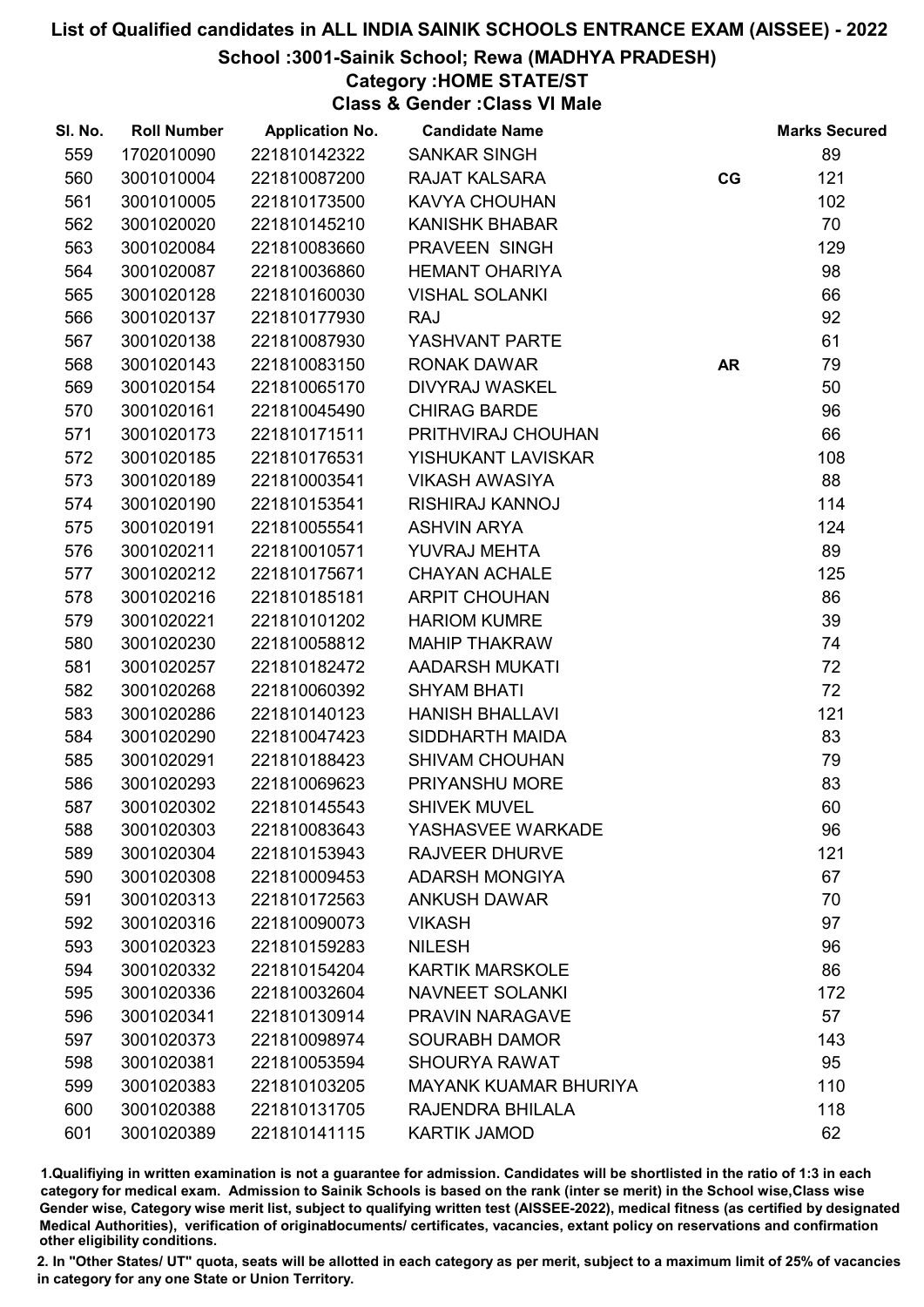### School :3001-Sainik School; Rewa (MADHYA PRADESH)

# Category :HOME STATE/ST

Class & Gender :Class VI Male

| SI. No. | <b>Roll Number</b> | <b>Application No.</b> | <b>Candidate Name</b>               |           | <b>Marks Secured</b> |
|---------|--------------------|------------------------|-------------------------------------|-----------|----------------------|
| 602     | 3001020404         | 221810188635           | <b>MILAN BABERIYA</b>               |           | 103                  |
| 603     | 3001020406         | 221810019935           | <b>AKSHAT SINGH</b>                 |           | 75                   |
| 604     | 3001020409         | 221810161745           | <b>KRISH MUJALDE</b>                |           | 166                  |
| 605     | 3001020412         | 221810144155           | <b>KULDEEP UIKEY</b>                |           | 77                   |
| 606     | 3001020420         | 221810040365           | <b>HIMANSHU DAWAR</b>               |           | 112                  |
| 607     | 3001020422         | 221810169665           | <b>SHREY DEVDA</b>                  | <b>AR</b> | 79                   |
| 608     | 3001020429         | 221810107385           | <b>ANKIT</b>                        |           | 91                   |
| 609     | 3001020431         | 221810157785           | <b>ANUJ SINGH</b>                   |           | 99                   |
| 610     | 3001020437         | 221810036495           | RAVIRAJ SULIYA                      |           | 101                  |
| 611     | 3001020443         | 221810178895           | <b>KRISHNA MUVEL</b>                |           | 85                   |
| 612     | 3001020447         | 221810106206           | PRINCE KANASE                       |           | 87                   |
| 613     | 3001020451         | 221810173706           | <b>RUDRAKSH DODWE</b>               |           | 90                   |
| 614     | 3001020461         | 221810182426           | SWARNRAJ CHOUHAN                    |           | 83                   |
| 615     | 3001020466         | 221810172036           | <b>ANSH BAMANKE</b>                 |           | 84                   |
| 616     | 3001020468         | 221810105236           | <b>VAIBHAV</b>                      |           | 54                   |
| 617     | 3001020470         | 221810185836           | <b>HEMANT WASKEL</b>                |           | 59                   |
| 618     | 3001020476         | 221810162356           | <b>ANMOL MUNIYA</b>                 |           | 96                   |
| 619     | 3001020481         | 221810039666           | PRINCE BHURIYA                      |           | 96                   |
| 620     | 3001020487         | 221810104786           | RAVIRAJ ALAWA                       |           | 112                  |
| 621     | 3001020488         | 221810180886           | YUVRAJ PANDRE                       |           | 92                   |
| 622     | 3001020492         | 221810048596           | CHANDRAPAL SINGH ALAWA              |           | 106                  |
| 623     | 3001020500         | 221810034407           | PAVAN MUWEL                         |           | 60                   |
| 624     | 3001020501         | 221810064407           | PUSHPRAJ CHOUHAN                    | <b>AR</b> | 97                   |
| 625     | 3001020509         | 221810163817           | SARTHAK BARIYA                      |           | 62                   |
| 626     | 3001020524         | 221810154057           | <b>ABHISHEK</b>                     |           | 121                  |
| 627     | 3001020526         | 221810132257           | <b>AMAN</b>                         |           | 150                  |
| 628     | 3001020528         | 221810192457           | <b>ARYAN CHOUHAN</b>                |           | 48                   |
| 629     | 3001020535         | 221810048567           | <b>JAI PRITHVIRAJ SINGH CHOUHAN</b> |           | 124                  |
| 630     | 3001020540         | 221810149677           | <b>CHITRANSH CHATURVEDI</b>         |           | 71                   |
| 631     | 3001020549         | 221810158197           | <b>VAIBHAV SARYAM</b>               |           | $\mathbf 0$          |
| 632     | 3001020558         | 221810052118           | PIYUSH WASKEL                       |           | 103                  |
| 633     | 3001020563         | 221810173618           | <b>UTTAM AKHADE</b>                 |           | 91                   |
| 634     | 3001020567         | 221810083328           | <b>SANCHIT JAMOD</b>                |           | 81                   |
| 635     | 3001020569         | 221810156038           | <b>KUNDAN RANA</b>                  |           | 93                   |
| 636     | 3001020582         | 221810172378           | <b>RAJA UIKEY</b>                   |           | 89                   |
| 637     | 3001020593         | 221810060488           | <b>JAYESH DAMAR</b>                 |           | 88                   |
| 638     | 3001020616         | 221810146729           | <b>AAYUSHI TADWAL</b>               |           | 74                   |
| 639     | 3001020622         | 221810036239           | <b>MAYANK MUJALDE</b>               |           | 170                  |
| 640     | 3001020625         | 221810138649           | <b>ROHIT MANDLOI</b>                |           | 61                   |
| 641     | 3001020634         | 221810052269           | <b>RAJVEER SINGH KANESH</b>         |           | 92                   |
| 642     | 3001020636         | 221810176269           | <b>GANESH BHAWAR</b>                |           | 101                  |
| 643     | 3001020638         | 221810165369           | <b>ROHIT JARMAN</b>                 |           | 78                   |
| 644     | 3001020650         | 221810046579           | <b>KRISHNA NARGESH</b>              |           | 130                  |

1.Qualifiying in written examination is not a guarantee for admission. Candidates will be shortlisted in the ratio of 1:3 in each category for medical exam. Admission to Sainik Schools is based on the rank (inter se merit) in the School wise,Class wise Gender wise, Category wise merit list, subject to qualifying written test (AISSEE-2022), medical fitness (as certified by designated Medical Authorities), verification of originablocuments/ certificates, vacancies, extant policy on reservations and confirmation other eligibility conditions.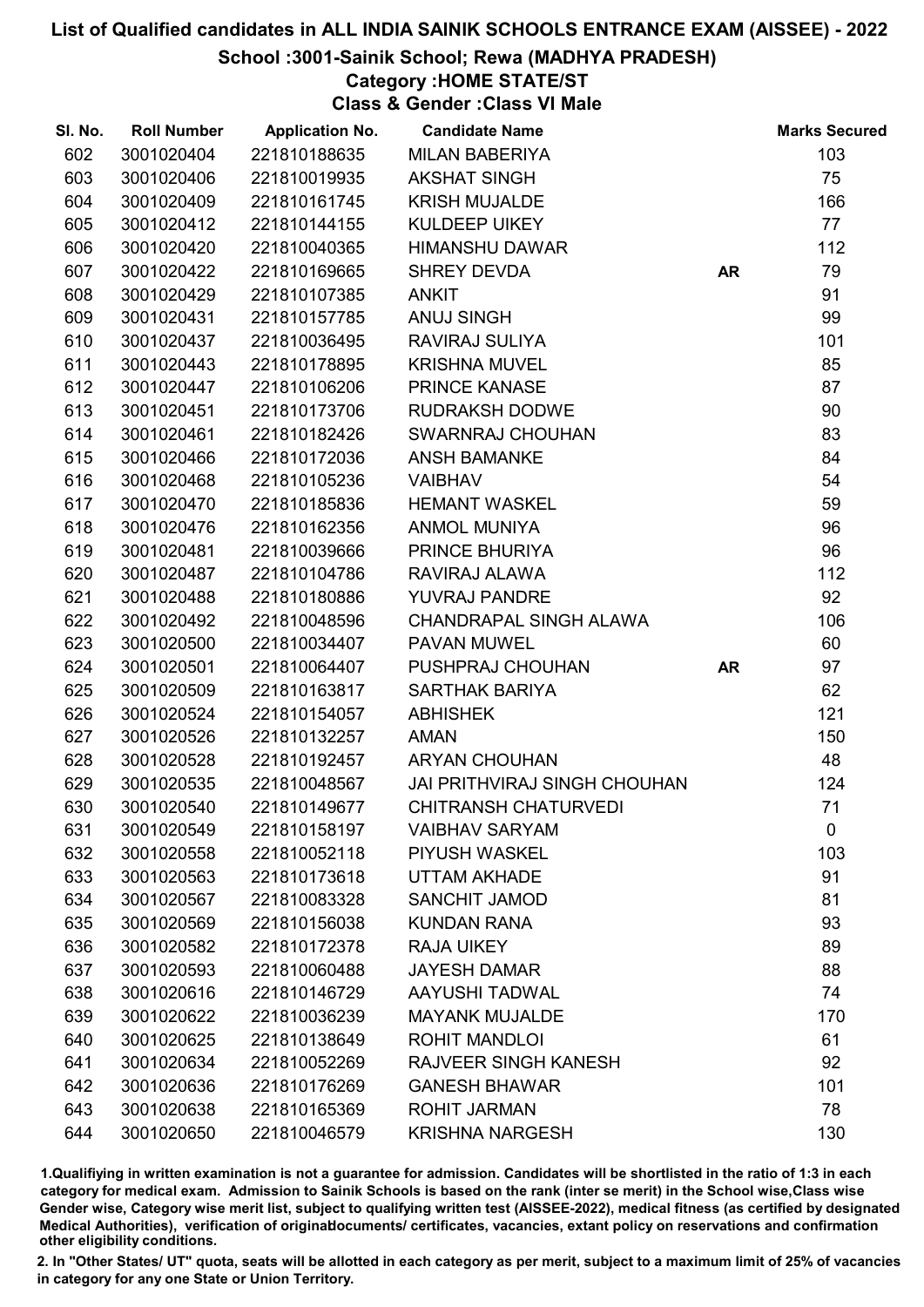#### School :3001-Sainik School; Rewa (MADHYA PRADESH)

# Category :HOME STATE/ST

Class & Gender :Class VI Male

| SI. No. | <b>Roll Number</b> | <b>Application No.</b> | <b>Candidate Name</b>  |           | <b>Marks Secured</b> |
|---------|--------------------|------------------------|------------------------|-----------|----------------------|
| 645     | 3001030019         | 221810011421           | <b>AKSHIT UIKEY</b>    |           | 108                  |
| 646     | 3001030078         | 221810135561           | YASHPAL DODWA          |           | 97                   |
| 647     | 3001030084         | 221810113271           | <b>TEJAS SISODIYA</b>  |           | 87                   |
| 648     | 3001030085         | 221810064371           | AYUSH MUZALDA          |           | 99                   |
| 649     | 3001030096         | 221810142871           | <b>ISHAN KATARIYA</b>  |           | 47                   |
| 650     | 3001030101         | 221810130081           | <b>DEVASYA THAKUR</b>  |           | 86                   |
| 651     | 3001030144         | 221810037312           | <b>ANMOL SADANAND</b>  |           | 80                   |
| 652     | 3001030148         | 221810047912           | <b>RAJVEER KHEDKAR</b> |           | 126                  |
| 653     | 3001030153         | 221810177422           | <b>AVI PAWAR</b>       |           | 147                  |
| 654     | 3001030157         | 221810052722           | RUDRAPRASAD MANDLOI    |           | 87                   |
| 655     | 3001030168         | 221810033632           | <b>PIYUSH BHATI</b>    |           | 97                   |
| 656     | 3001030170         | 221810108632           | <b>GOUTAM BRAHAMNE</b> |           | 104                  |
| 657     | 3001030190         | 221810040252           | PRIYANSH MANDLOI       |           | 187                  |
| 658     | 3001030205         | 221810014462           | <b>ARPIT DODWE</b>     |           | 183                  |
| 659     | 3001030216         | 221810186472           | <b>AHAN UIKEY</b>      |           | 50                   |
| 660     | 3001030222         | 221810155872           | PRAVEEN BAMNIYA        |           | 95                   |
| 661     | 3001030227         | 221810168182           | SUDARSHAN SOLANKI      |           | 71                   |
| 662     | 3001030237         | 221810066982           | ATHARV KHANNA          |           | 109                  |
| 663     | 3001030239         | 221810007092           | <b>DAKSH MAURYA</b>    |           | 125                  |
| 664     | 3001030252         | 221810062303           | <b>KAVY DHURVE</b>     |           | 104                  |
| 665     | 3001030265         | 221810020213           | <b>DIPANSHU RAJ</b>    |           | 95                   |
| 666     | 3001030327         | 221810012273           | <b>MANISH TOMAR</b>    |           | 101                  |
| 667     | 3001030354         | 221810061293           | RACHIT BARDE           |           | 79                   |
| 668     | 3001030371         | 221810170714           | <b>BHAVESH MUWEL</b>   | <b>AR</b> | 106                  |
| 669     | 3001030392         | 221810108234           | PUSHPRAJ MANDLOI       |           | 130                  |
| 670     | 3001030450         | 221810141474           | <b>KAVYANSH BADOLE</b> |           | 148                  |
| 671     | 3001030454         | 221810114874           | AARNAV SINGH GIRWAL    |           | 190                  |
| 672     | 3001030487         | 221810098015           | KHUSHAL BAMNIYA        |           | 151                  |
| 673     | 3001030496         | 221810053725           | <b>MOKSH MOURYA</b>    |           | 116                  |
| 674     | 3001030506         | 221810160335           | <b>RAGHAV GAMAD</b>    |           | 65                   |
| 675     | 3001030509         | 221810189335           | <b>MAYUR BAGHEL</b>    |           | 74                   |
| 676     | 3001030563         | 221810136875           | <b>LAKSHYA MANDAVI</b> |           | 232                  |
| 677     | 3001030570         | 221810081185           | <b>DEVANSH AARSE</b>   |           | 115                  |
| 678     | 3001030572         | 221810146185           | <b>OJAS CHAUHAN</b>    |           | 64                   |
| 679     | 3001030581         | 221810103095           | <b>ANSHUL DHURVE</b>   |           | 133                  |
| 680     | 3001030594         | 221810147306           | <b>MRIGANK CHOUHAN</b> |           | 121                  |
| 681     | 3001040054         | 221810176656           | <b>AJEET BAGHEL</b>    |           | 68                   |
| 682     | 3001040072         | 221810013666           | <b>SAKSHAM PALIYA</b>  |           | 82                   |
| 683     | 3001040085         | 221810056286           | <b>ASHVIN DAWAR</b>    |           | 120                  |
| 684     | 3001040087         | 221810101386           | <b>LEKHRAJ BAGHEL</b>  |           | 81                   |
| 685     | 3001040127         | 221810098027           | <b>SARVESH PANDRE</b>  |           | 191                  |
| 686     | 3001040147         | 221810028737           | YASHRAJ                |           | 129                  |
| 687     | 3001040156         | 221810094347           | <b>RANVEER</b>         |           | 71                   |

1.Qualifiying in written examination is not a guarantee for admission. Candidates will be shortlisted in the ratio of 1:3 in each category for medical exam. Admission to Sainik Schools is based on the rank (inter se merit) in the School wise,Class wise Gender wise, Category wise merit list, subject to qualifying written test (AISSEE-2022), medical fitness (as certified by designated Medical Authorities), verification of originablocuments/ certificates, vacancies, extant policy on reservations and confirmation other eligibility conditions.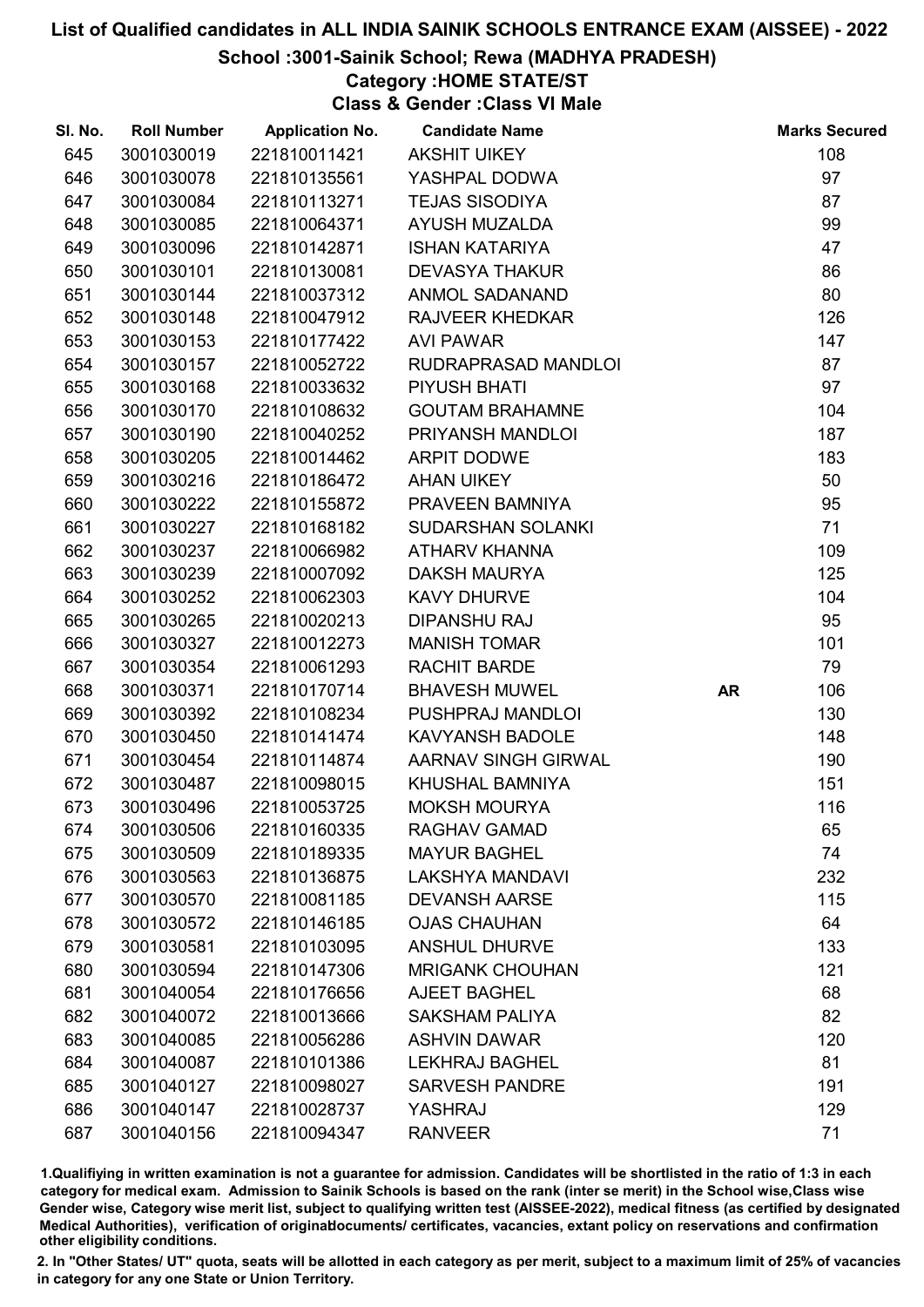#### School :3001-Sainik School; Rewa (MADHYA PRADESH)

# Category :HOME STATE/ST

Class & Gender :Class VI Male

| SI. No. | <b>Roll Number</b> | <b>Application No.</b> | <b>Candidate Name</b>           | <b>Marks Secured</b> |
|---------|--------------------|------------------------|---------------------------------|----------------------|
| 688     | 3001040169         | 221810148357           | <b>PIYUSH PAWAR</b>             | 108                  |
| 689     | 3001040196         | 221810086977           | <b>DIVYANSH DEWADA</b>          | 69                   |
| 690     | 3001040231         | 221810054208           | <b>DHAIRYA MARAVI</b>           | 98                   |
| 691     | 3001040255         | 221810183728           | <b>DIVYANSH MORE</b>            | 69                   |
| 692     | 3001040267         | 221810063338           | <b>SUYASH BAMNIYA</b>           | 114                  |
| 693     | 3001040330         | 221810062678           | <b>AARAV MANDLOI</b>            | 75                   |
| 694     | 3001040334         | 221810108878           | SIDDHANT DHURWE                 | 88                   |
| 695     | 3001040358         | 221810135009           | AARYAN GUJARIYA                 | 98                   |
| 696     | 3001040359         | 221810093109           | SAMARTH SINGH CHOUHAN           | 156                  |
| 697     | 3001040362         | 221810142309           | <b>ABHIJEET DANGORE</b>         | 77                   |
| 698     | 3001040380         | 221810028619           | <b>HEMANT ALAWA</b>             | 96                   |
| 699     | 3001040383         | 221810063429           | ANIRUDDHA SINGH KAKODIA         | 235                  |
| 700     | 3001040404         | 221810061639           | YUVRAJ JAMRE                    | 86                   |
| 701     | 3001040449         | 221810036979           | PRIYANSHU KHARTE                | 85                   |
| 702     | 3001040477         | 221810070699           | <b>KANISHK MUWEL</b>            | 149                  |
| 703     | 3002020134         | 221810128493           | SUBHAM SAHARIYA                 | 100                  |
| 704     | 3002020261         | 221810181905           | PRAMOD UIKAY                    | 86                   |
| 705     | 3002020523         | 221810010847           | <b>VIVEK KUMAR RAWAT</b>        | 81                   |
| 706     | 3002030465         | 221810186047           | <b>ISHANT PATELIYA</b>          | 105                  |
| 707     | 3003010031         | 221810129470           | <b>PRASHANT KULASTE</b>         | 86                   |
| 708     | 3003010039         | 221810108580           | <b>ARNAV SINGH</b>              | 86                   |
| 709     | 3003010071         | 221810080461           | <b>NAVEEN SAIYAM</b>            | 64                   |
| 710     | 3003010073         | 221810089071           | <b>JATIN UIKEY</b>              | 156                  |
| 711     | 3003010094         | 221810071412           | <b>NEJAS MARKAM</b>             | 73                   |
| 712     | 3003010095         | 221810137412           | <b>NAVEEN SINGH</b>             | 78                   |
| 713     | 3003010119         | 221810090272           | <b>RISHI MERAVI</b>             | 102                  |
| 714     | 3003010133         | 221810140803           | NAMAN SINGH THAKUR              | 84                   |
| 715     | 3003010142         | 221810076723           | <b>AYUSH UIKEY</b>              | 107                  |
| 716     | 3003010143         | 221810106923           | <b>JAY PRAKASH SINGH MARAVI</b> | 60                   |
| 717     | 3003010151         | 221810072653           | PRIYANSHU SAIYAM                | 77                   |
| 718     | 3003010156         | 221810104073           | <b>AARUSH MARAVI</b>            | 85                   |
| 719     | 3003010174         | 221810156114           | <b>ANKIT DHURWEY</b>            | 80                   |
| 720     | 3003010175         | 221810100414           | <b>NAVEEN SHAH URRETI</b>       | 99                   |
| 721     | 3003010177         | 221810153514           | DHANESHVAR GOUTHARIYA           | 20                   |
| 722     | 3003010181         | 221810184034           | NAGENDRA KUMAR PANIKA           | 73                   |
| 723     | 3003010182         | 221810126034           | <b>ANURAG SINGH</b>             | 86                   |
| 724     | 3003010187         | 221810099934           | <b>NITIN KUSHRAM</b>            | 70                   |
| 725     | 3003010202         | 221810192384           | <b>RUDRA PRATAP SINGH</b>       | 128                  |
| 726     | 3003010211         | 221810022905           | <b>SHATRUGHAN KOL</b>           | 120                  |
| 727     | 3003010220         | 221810139135           | <b>ARVIND KUMAR MERAVI</b>      | 91                   |
| 728     | 3003010257         | 221810071846           | ARYAN WADIWA                    | 93                   |
| 729     | 3003010264         | 221810064366           | <b>MANAS SINGH MARKO</b>        | 161                  |
| 730     | 3003020009         | 221810091600           | PRATEEK PANDRO                  | 65                   |

1.Qualifiying in written examination is not a guarantee for admission. Candidates will be shortlisted in the ratio of 1:3 in each category for medical exam. Admission to Sainik Schools is based on the rank (inter se merit) in the School wise,Class wise Gender wise, Category wise merit list, subject to qualifying written test (AISSEE-2022), medical fitness (as certified by designated Medical Authorities), verification of originablocuments/ certificates, vacancies, extant policy on reservations and confirmation other eligibility conditions.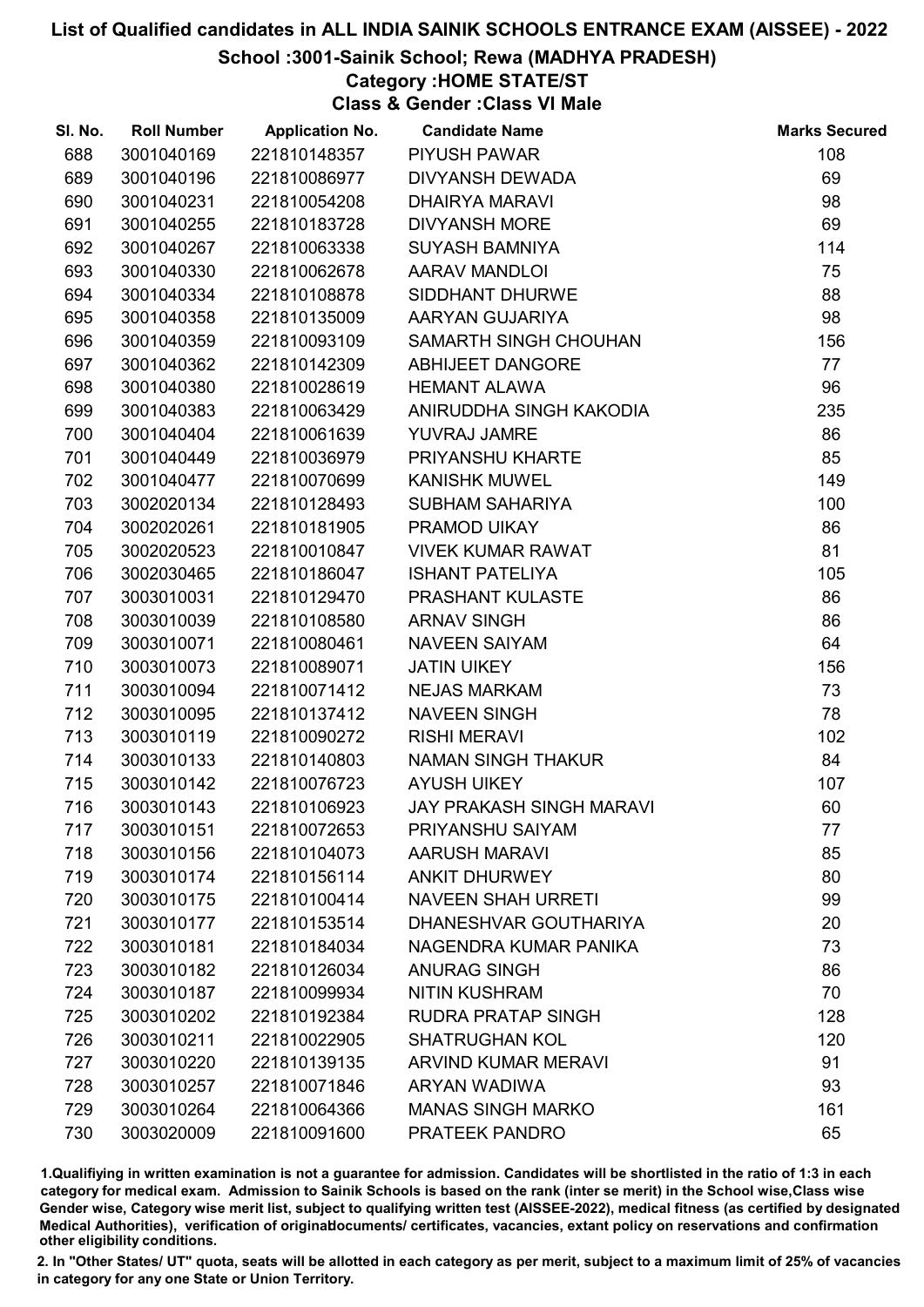### School :3001-Sainik School; Rewa (MADHYA PRADESH)

## Category :HOME STATE/ST

Class & Gender :Class VI Male

| SI. No. | <b>Roll Number</b> | <b>Application No.</b> | <b>Candidate Name</b>       |           | <b>Marks Secured</b> |
|---------|--------------------|------------------------|-----------------------------|-----------|----------------------|
| 731     | 3003020018         | 221810153410           | ANITVA TARAM                |           | 133                  |
| 732     | 3003020034         | 221810063630           | <b>MOHIT MARAVI</b>         |           | 143                  |
| 733     | 3003020069         | 221810107880           | <b>SAMARTH SARWATE</b>      |           | 105                  |
| 734     | 3003020080         | 221810177601           | <b>RAJVEER BAIGA</b>        |           | 93                   |
| 735     | 3003020088         | 221810105611           | LAKSHYA KUMAR MARAVI        |           | 101                  |
| 736     | 3003020111         | 221810163541           | SAMARJEET SINGH THAKUR      |           | 118                  |
| 737     | 3003020151         | 221810115402           | <b>BHAVESH SINGH MARABI</b> |           | 185                  |
| 738     | 3003020165         | 221810162222           | KAVYANSH SINGH THAKUR       |           | 126                  |
| 739     | 3003020169         | 221810131622           | <b>CHARITRA PARTE</b>       |           | 69                   |
| 740     | 3003020175         | 221810090332           | <b>TANMAY SINGH DHURVEY</b> |           | 126                  |
| 741     | 3003020179         | 221810036532           | <b>RAJVEER TUMRACHI</b>     |           | 149                  |
| 742     | 3003020204         | 221810058972           | PARTH PURAVIA               |           | 241                  |
| 743     | 3003020210         | 221810172882           | <b>HARDIK TANDIA</b>        |           | 87                   |
| 744     | 3003020240         | 221810046443           | NISHAL KUMAR KURRAM         |           | 46                   |
| 745     | 3003020268         | 221810154873           | NAMAN KUMAR MARAVI          |           | 100                  |
| 746     | 3003020299         | 221810127107           | YOGESH KUMAR PUSAM          |           | 70                   |
| 747     | 3003020322         | 221810090957           | <b>ADITYA SINGH MARAVI</b>  |           | 119                  |
| 748     | 3003020324         | 221810088167           | <b>HEMANT KUMAR MARAVI</b>  | <b>AR</b> | 88                   |
| 749     | 3003020334         | 221810183977           | <b>LUCKY KULASTE</b>        |           | 133                  |
| 750     | 3003020338         | 221810107387           | <b>DUSHYANT BAGHEL</b>      |           | 120                  |
| 751     | 3003020339         | 221810183487           | <b>RUDRAKANT UIKEY</b>      |           | 74                   |
| 752     | 3003020340         | 221810105487           | ANKIT KUMAR DHURWEY         |           | 77                   |
| 753     | 3003020353         | 221810107018           | <b>AYUSH SINGH PARASTE</b>  | <b>AR</b> | 116                  |
| 754     | 3003020385         | 221810177319           | YUVRAJ SINGH TEKAM          |           | 120                  |
| 755     | 3003020392         | 221810154149           | <b>BIRENDRA SINGH</b>       |           | 111                  |
| 756     | 3003020407         | 221810065679           | <b>AKASH PARASTE</b>        |           | 131                  |
| 757     | 3003020417         | 221810042399           | <b>GAJENDRA SINGH</b>       |           | 62                   |
| 758     | 3003030029         | 221810048234           | <b>MAYANK KUNJAM</b>        |           | 60                   |
| 759     | 3003030039         | 221810096844           | PRANAV DHURWEY              |           | 108                  |
| 760     | 3003030048         | 221810093954           | AADITYA PRATAP SINGH MARAVI |           | 90                   |
| 761     | 3003030093         | 221810186325           | <b>DINESH WARKADE</b>       |           | 102                  |
| 762     | 3003030111         | 221810143855           | <b>DAKSH AIYAM</b>          |           | 75                   |
| 763     | 3003030197         | 221810191686           | <b>RAJVEER PARASTE</b>      |           | 85                   |
| 764     | 3003030217         | 221810168117           | <b>MANAN MARAVI</b>         |           | 88                   |
| 765     | 3003030219         | 221810119517           | SIDDHARTH SINGH ARMO        |           | 136                  |
| 766     | 3003030222         | 221810064617           | <b>THARAKSH SINGH</b>       |           | 111                  |
| 767     | 3003030237         | 221810133237           | YASH GONTIA                 |           | 51                   |
| 768     | 3003030245         | 221810188837           | <b>GAGAN MASRAM</b>         |           | 134                  |
| 769     | 3003030248         | 221810167937           | <b>ADITYA SINGH</b>         |           | 159                  |
| 770     | 3003030251         | 221810108247           | <b>HEMANT RAM</b>           |           | 97                   |
| 771     | 3003030256         | 221810113257           | <b>ANIKET KUMAR BAIGA</b>   |           | 76                   |
| 772     | 3003030271         | 221810172977           | <b>DIVYANSH KUMAR TEKAM</b> |           | 64                   |
| 773     | 3003030337         | 221810037188           | <b>RISHABH SAIYAM</b>       |           | 92                   |

1.Qualifiying in written examination is not a guarantee for admission. Candidates will be shortlisted in the ratio of 1:3 in each category for medical exam. Admission to Sainik Schools is based on the rank (inter se merit) in the School wise,Class wise Gender wise, Category wise merit list, subject to qualifying written test (AISSEE-2022), medical fitness (as certified by designated Medical Authorities), verification of originablocuments/ certificates, vacancies, extant policy on reservations and confirmation other eligibility conditions.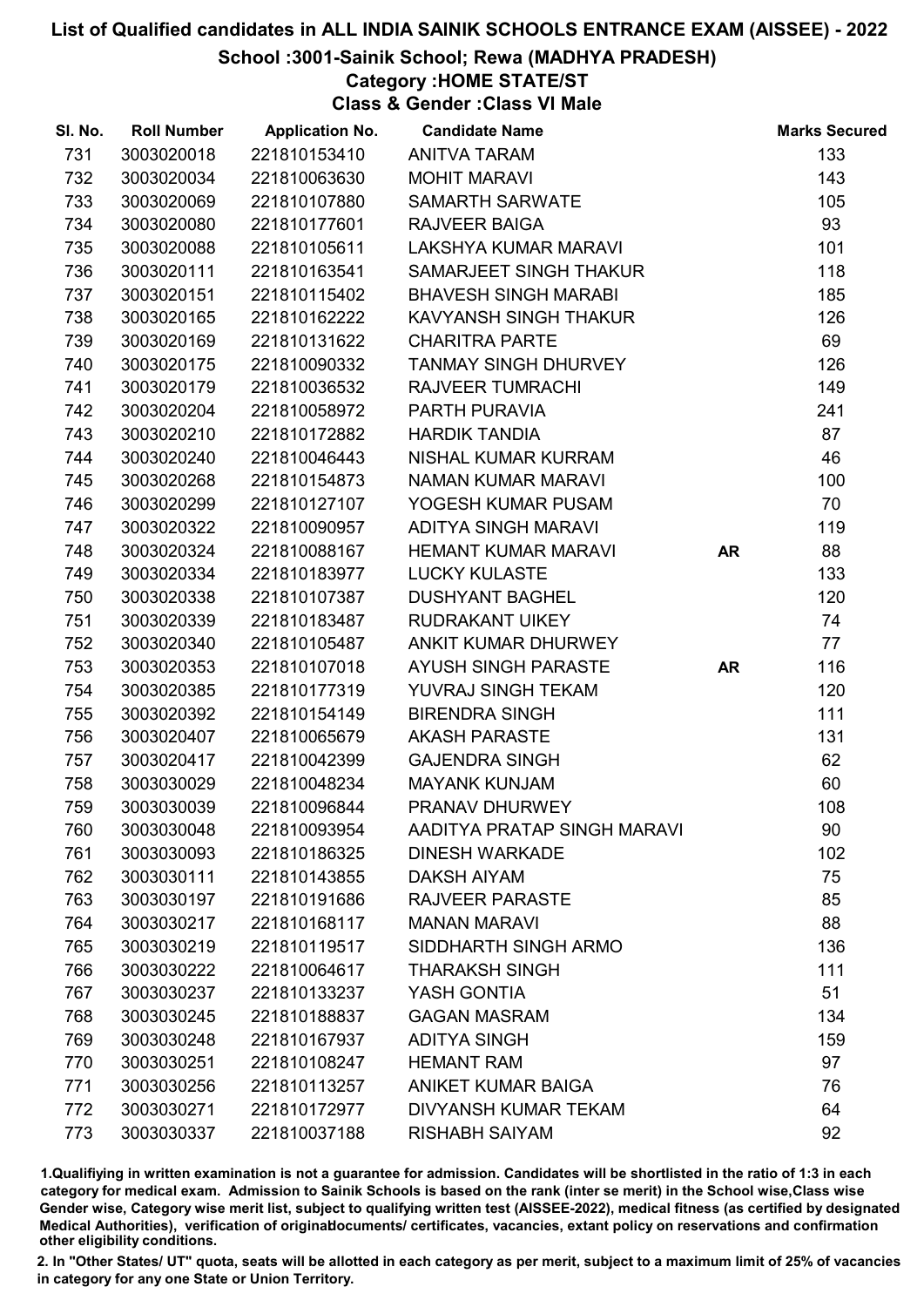School :3001-Sainik School; Rewa (MADHYA PRADESH)

## Category :HOME STATE/ST

Class & Gender :Class VI Male

| SI. No. | <b>Roll Number</b> | <b>Application No.</b> | <b>Candidate Name</b>         | <b>Marks Secured</b> |
|---------|--------------------|------------------------|-------------------------------|----------------------|
| 774     | 3003030379         | 221810114939           | PRADYUMN SINGH URETI          | 96                   |
| 775     | 3003030409         | 221810100989           | <b>AMAN THAKUR</b>            | 75                   |
| 776     | 3003030411         | 221810083989           | <b>HARSH PRATAP SINGH</b>     | 79                   |
| 777     | 3003030414         | 221810188299           | YADUVEER NARAYAN MARAVI       | 53                   |
| 778     | 3003030417         | 221810102699           | <b>AYUSH SINGH</b>            | 123                  |
| 779     | 3004010033         | 221810121160           | SHESH PRATAP SINGH            | $\overline{4}$       |
| 780     | 3004010046         | 221810160090           | PRATHU SINGH                  | 83                   |
| 781     | 3004010064         | 221810103331           | RAJEEV PRATAP SINGH DUDWE     | 93                   |
| 782     | 3004010125         | 221810179062           | ACHYUTANAND AGARIYA           | 87                   |
| 783     | 3004010170         | 221810172553           | <b>ARPIT SINGH</b>            | 102                  |
| 784     | 3004010224         | 221810059154           | SPARASH SONDHIYA              | 111                  |
| 785     | 3004010229         | 221810163864           | YUVRAJ RAWAT                  | 168                  |
| 786     | 3004020011         | 221810145110           | <b>RAUNAK RAWAT</b>           | 127                  |
| 787     | 3004020020         | 221810134720           | <b>SATYAM SINGH PATLE</b>     | 78                   |
| 788     | 3004020037         | 221810088240           | NEERAJ KUMAR SINGH            | 38                   |
| 789     | 3004020175         | 221810065241           | JYOTIRADITYA SINGH TAKAM      | 98                   |
| 790     | 3004020185         | 221810081841           | <b>AYUSH SINGH</b>            | 114                  |
| 791     | 3004020254         | 221810081115           | <b>ABHISHEK SINGH</b>         | 68                   |
| 792     | 3004020268         | 221810183935           | <b>ABHI PANIKA</b>            | 71                   |
| 793     | 3004020270         | 221810104345           | <b>ARVIND ADIWASI</b>         | 111                  |
| 794     | 3004020273         | 221810139055           | ROHIT KUMAR KHAIRWAR          | 94                   |
| 795     | 3004020284         | 221810156465           | DEEPNARAYAN SINGH KANWAR      | 86                   |
| 796     | 3004020297         | 221810083185           | YASHVENDRA SINGH MARPACHI     | 185                  |
| 797     | 3004020337         | 221810154546           | <b>RAJDEEP KOL</b>            | 92                   |
| 798     | 3004020374         | 221810129707           | <b>BHUPENDRA KOL</b>          | 66                   |
| 799     | 3004020384         | 221810094327           | <b>ROHIT SINGH GOND</b>       | 78                   |
| 800     | 3004020389         | 221810092827           | <b>GAURAV RAWAT</b>           | 79                   |
| 801     | 3004020427         | 221810140777           | <b>ADITYA VERMA</b>           | 83                   |
| 802     | 3004020501         | 221810138329           | <b>ADITYA SINGH</b>           | 79                   |
| 803     | 3004020505         | 221810168829           | <b>KRUNENDRA PRATAP SINGH</b> | 87                   |
| 804     | 3004020521         | 221810032579           | <b>KARTIK DODWE</b>           | 148                  |
| 805     | 3004030141         | 221810108313           | <b>DIVYANSH SINGH</b>         | 107                  |
| 806     | 3004030267         | 221810034224           | <b>AYUSH BAIGA</b>            | 102                  |
| 807     | 3004030303         | 221810112944           | <b>OMPRAKASH RAWAT</b>        | 116                  |
| 808     | 3004030326         | 221810172964           | PIYUSH SINGH                  | 76                   |
| 809     | 3004030331         | 221810119274           | <b>DINESHWAR SINGH</b>        | 87                   |
| 810     | 3004040007         | 221810145795           | <b>RAUNAK RAWAT</b>           | 142                  |
| 811     | 3004040010         | 221810172995           | <b>DEEPANJALI ARAKH</b>       | 122                  |
| 812     | 3004040044         | 221810031436           | <b>ADITYA SINGH</b>           | 61                   |
| 813     | 3004040059         | 221810094746           | KARTIK SINGH MARKAM           | 71                   |
| 814     | 3004040169         | 221810082037           | <b>AVINASH SINGH KORCHE</b>   | 19                   |
| 815     | 3004040260         | 221810179028           | <b>ISHAN RAWAT</b>            | 67                   |
| 816     | 3004040354         | 221810109998           | PRANAY GAIKWAD                | 98                   |

1.Qualifiying in written examination is not a guarantee for admission. Candidates will be shortlisted in the ratio of 1:3 in each category for medical exam. Admission to Sainik Schools is based on the rank (inter se merit) in the School wise,Class wise Gender wise, Category wise merit list, subject to qualifying written test (AISSEE-2022), medical fitness (as certified by designated Medical Authorities), verification of originablocuments/ certificates, vacancies, extant policy on reservations and confirmation other eligibility conditions.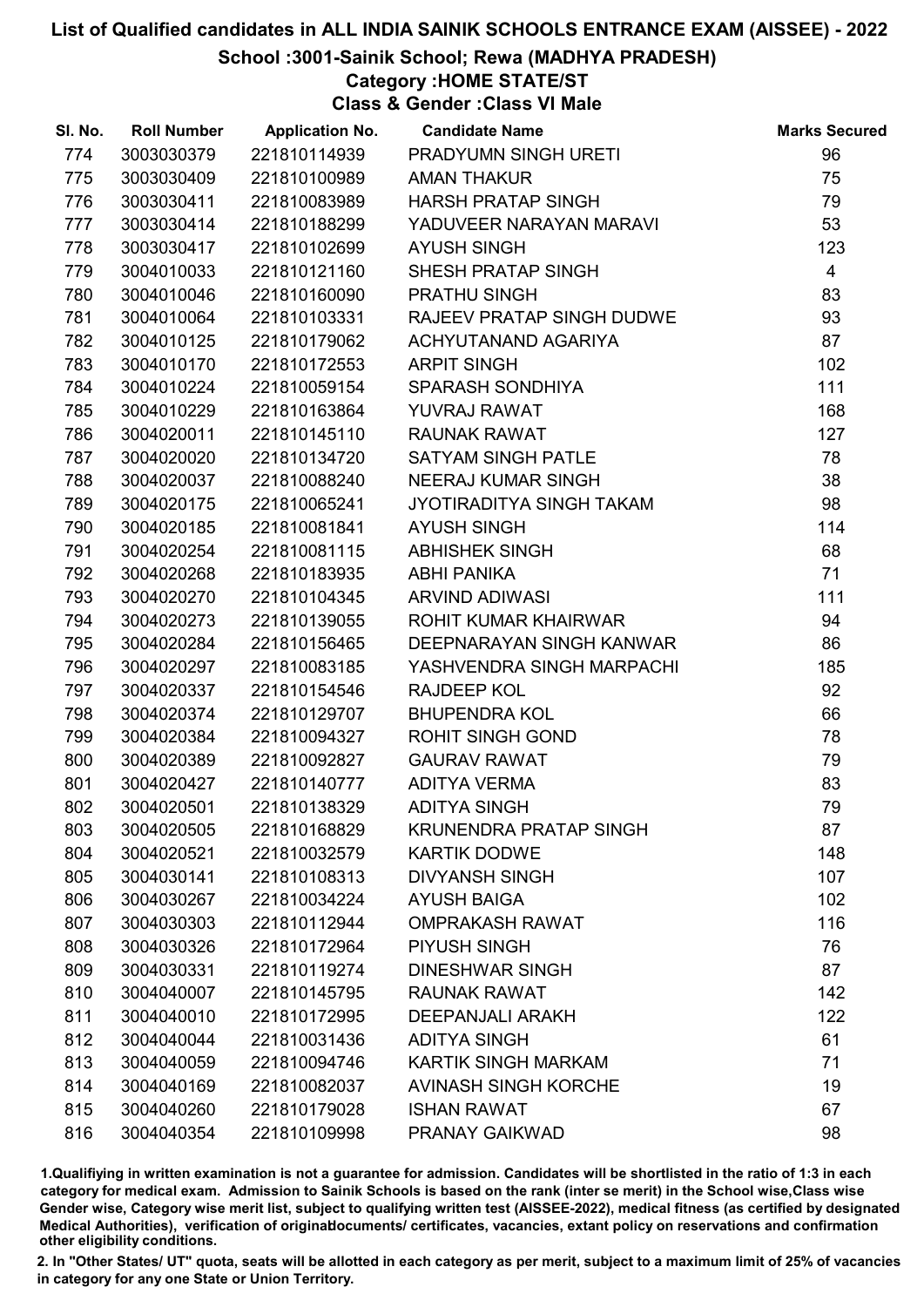# List of Qualified candidates in ALL INDIA SAINIK SCHOOLS ENTRANCE EXAM (AISSEE) - 2022 School :3001-Sainik School; Rewa (MADHYA PRADESH) Category :HOME STATE/ST Class & Gender :Class VI Male

| SI. No. | <b>Roll Number</b> | <b>Application No.</b> | Candidate Name          | <b>Marks Secured</b> |
|---------|--------------------|------------------------|-------------------------|----------------------|
| 817     | 3004040386         | 221810078029           | ABHAY JEET SINGH DHURVE | 93                   |
| 818     | 3111020222         | 221810124986           | ISHAT UIKEY             | 94                   |
| 819     | 3114030215         | 221810188986           | AMAN KUMAR GODA         | 108                  |

1.Qualifiying in written examination is not a guarantee for admission. Candidates will be shortlisted in the ratio of 1:3 in each category for medical exam. Admission to Sainik Schools is based on the rank (inter se merit) in the School wise,Class wise Gender wise, Category wise merit list, subject to qualifying written test (AISSEE-2022), medical fitness (as certified by designated Medical Authorities), verification of originablocuments/ certificates, vacancies, extant policy on reservations and confirmation other eligibility conditions.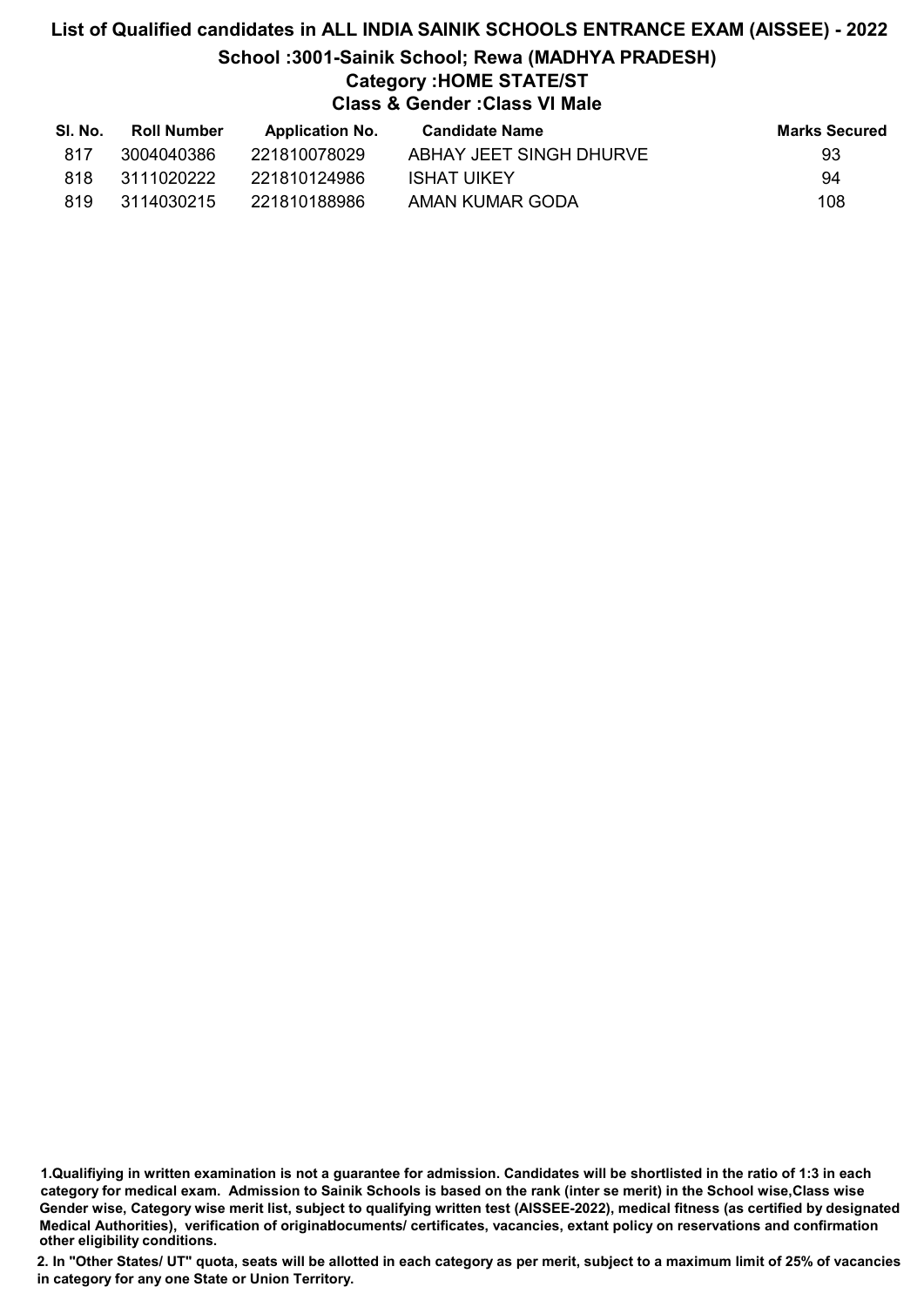## School :3001-Sainik School; Rewa (MADHYA PRADESH)

# Category :HOME STATE/OBC

Class & Gender :Class VI Male

| SI. No. | <b>Roll Number</b> | <b>Application No.</b> | <b>Candidate Name</b>       |           | <b>Marks Secured</b> |
|---------|--------------------|------------------------|-----------------------------|-----------|----------------------|
| 820     | 1511070182         | 221810025849           | <b>HARSHIT SINGH</b>        |           | 221                  |
| 821     | 1702020039         | 221810087741           | <b>ANSHUL PAL</b>           |           | 141                  |
| 822     | 1702020353         | 221810194019           | <b>AYUSH PAL</b>            |           | 205                  |
| 823     | 1705020323         | 221810190347           | <b>CHANS PATLE</b>          |           | 124                  |
| 824     | 2001050550         | 221810037694           | <b>KANISHK PATEL</b>        |           | 177                  |
| 825     | 2001060234         | 221810001837           | <b>VINAYAK RAI</b>          |           | 208                  |
| 826     | 2001060753         | 221810195219           | <b>KUSH BAGHEL</b>          |           | 194                  |
| 827     | 2201020297         | 221810101986           | SHREYANSH YADAV             |           | 199                  |
| 828     | 2202020322         | 221810043901           | <b>SURYANSH ANAND</b>       |           | 174                  |
| 829     | 2610010113         | 221810062136           | <b>ISHAN TURKAR</b>         |           | 164                  |
| 830     | 3001010007         | 221810094800           | <b>DHAIRYA PAL</b>          |           | 158                  |
| 831     | 3001020014         | 221810078700           | <b>ADITYA RAJ SAINI</b>     |           | 260                  |
| 832     | 3001020018         | 221810121900           | RUDRANSH CHOUKSEY           |           | 121                  |
| 833     | 3001020033         | 221810113130           | ANURAG JAISWAL              |           | 156                  |
| 834     | 3001020065         | 221810040650           | <b>HARSH SHARMA</b>         |           | 163                  |
| 835     | 3001020089         | 221810172070           | <b>YUG PANWAR</b>           |           | 139                  |
| 836     | 3001020167         | 221810021601           | OM RAI                      |           | 132                  |
| 837     | 3001020187         | 221810145731           | <b>ANKIT</b>                |           | 124                  |
| 838     | 3001020201         | 221810018851           | <b>SAKSHAM GOUR</b>         |           | 122                  |
| 839     | 3001020204         | 221810043461           | <b>VINAY</b>                |           | 138                  |
| 840     | 3001020234         | 221810113622           | <b>RAJVEER PRAJAPTI</b>     |           | 208                  |
| 841     | 3001020236         | 221810164922           | <b>KUNAL ITAVDIYA</b>       |           | 138                  |
| 842     | 3001020247         | 221810177842           | <b>AYUSHMAN YADAV</b>       |           | 164                  |
| 843     | 3001020255         | 221810055272           | NIHAL VISHWAKARMA           |           | 150                  |
| 844     | 3001020263         | 221810179782           | LUCKY KUSHWAHA              |           | 134                  |
| 845     | 3001020266         | 221810078092           | <b>NAITIK KUMAWAT</b>       |           | 121                  |
| 846     | 3001020285         | 221810037023           | <b>ADITYA RATHORE</b>       | <b>AR</b> | 123                  |
| 847     | 3001020297         | 221810107933           | PRANAV PATEL                |           | 229                  |
| 848     | 3001020314         | 221810073563           | <b>VANSH CHOUHAN</b>        |           | 134                  |
| 849     | 3001020340         | 221810081414           | <b>ANIKET PATEL</b>         |           | 237                  |
| 850     | 3001020353         | 221810135244           | <b>SAMRAT SOMMAN YADAV</b>  |           | 128                  |
| 851     | 3001020356         | 221810180844           | <b>RAJEEV DHAKAD</b>        |           | 123                  |
| 852     | 3001020360         | 221810178254           | <b>YUDHIR PARMAR</b>        |           | 216                  |
| 853     | 3001020362         | 221810188264           | <b>AMAN DANGI</b>           |           | 215                  |
| 854     | 3001020363         | 221810119464           | <b>NAMAN LODHI</b>          |           | 138                  |
| 855     | 3001020401         | 221810148725           | DHARMVEER SINGH KUSHWAH     |           | 137                  |
| 856     | 3001020414         | 221810120355           | <b>ABHYUDAYA</b>            |           | 141                  |
| 857     | 3001020440         | 221810113695           | <b>ABHISHEK BAGHEL</b>      |           | 200                  |
| 858     | 3001020452         | 221810142016           | <b>RISHABH DUTT SAINI</b>   |           | 173                  |
| 859     | 3001020552         | 221810117797           | <b>CHANDRASHEKHAR DANGI</b> |           | 216                  |
| 860     | 3001020557         | 221810116908           | <b>HARSH PATIDAR</b>        |           | 170                  |
| 861     | 3001020573         | 221810064058           | <b>SOHAM GAMI</b>           |           | 226                  |
| 862     | 3001020590         | 221810035778           | NIRAJ YADAV                 |           | 168                  |

1.Qualifiying in written examination is not a guarantee for admission. Candidates will be shortlisted in the ratio of 1:3 in each category for medical exam. Admission to Sainik Schools is based on the rank (inter se merit) in the School wise,Class wise Gender wise, Category wise merit list, subject to qualifying written test (AISSEE-2022), medical fitness (as certified by designated Medical Authorities), verification of originablocuments/ certificates, vacancies, extant policy on reservations and confirmation other eligibility conditions.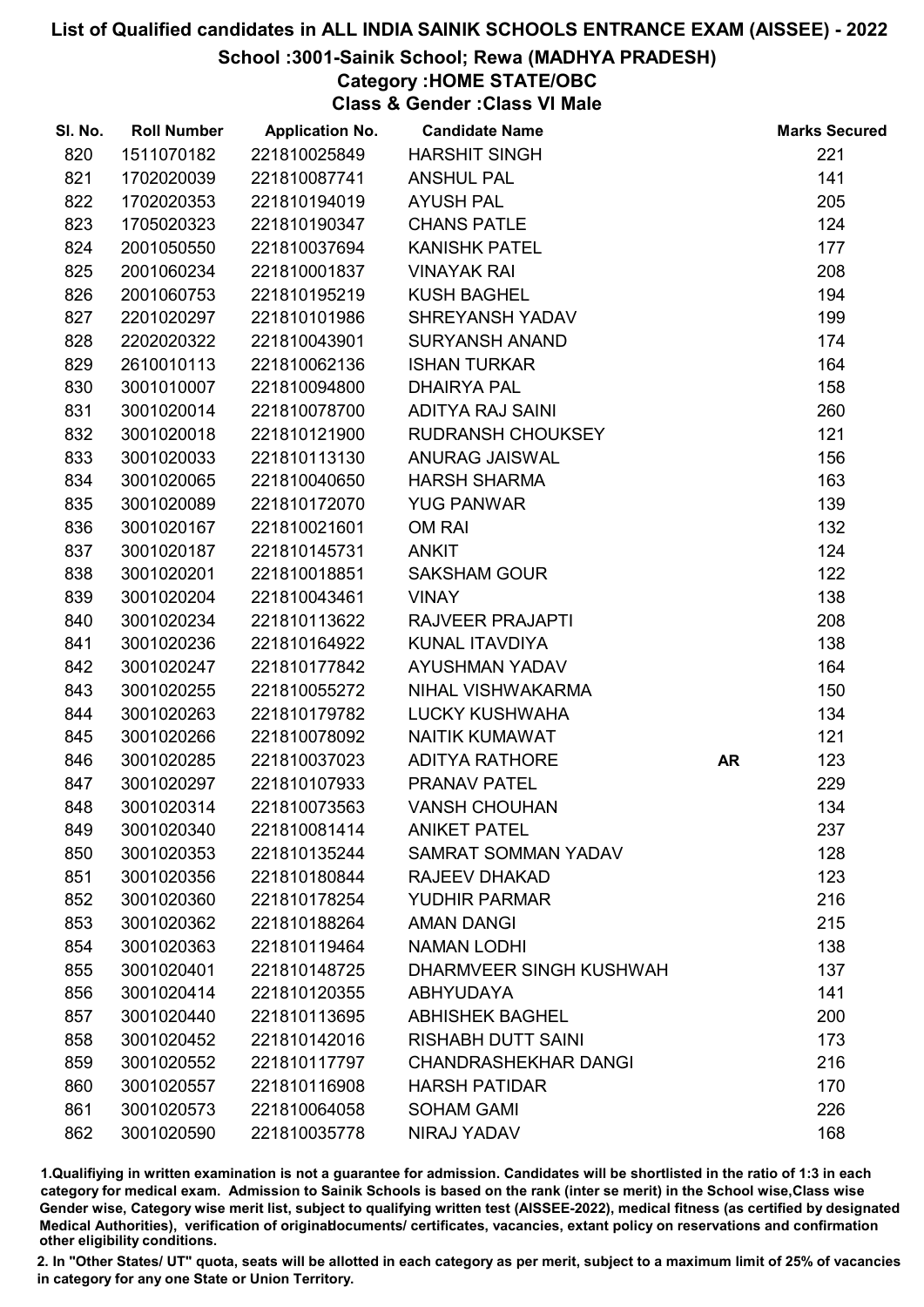## School :3001-Sainik School; Rewa (MADHYA PRADESH)

# Category :HOME STATE/OBC

Class & Gender :Class VI Male

| SI. No. | <b>Roll Number</b> | <b>Application No.</b> | <b>Candidate Name</b>     | <b>Marks Secured</b> |
|---------|--------------------|------------------------|---------------------------|----------------------|
| 863     | 3001020595         | 221810140298           | YASH RAJAK                | 138                  |
| 864     | 3001020598         | 221810116898           | <b>JYOTIRMAY BIRLA</b>    | 120                  |
| 865     | 3001020641         | 221810012469           | AARYA YADAV               | 120                  |
| 866     | 3001020659         | 221810058599           | <b>GIRISH CHANDRAWAL</b>  | 162                  |
| 867     | 3001030003         | 221810130501           | AKSHAT CHOUDHARY          | 129                  |
| 868     | 3001030007         | 221810018311           | AARAV YADAV               | 221                  |
| 869     | 3001030021         | 221810006421           | <b>NIKHIL</b>             | 164                  |
| 870     | 3001030028         | 221810010721           | <b>SATVIK YADAV</b>       | 175                  |
| 871     | 3001030031         | 221810032921           | <b>BHAVESH PATEL</b>      | 165                  |
| 872     | 3001030042         | 221810086631           | <b>ABHINAY SINGH</b>      | 179                  |
| 873     | 3001030044         | 221810017731           | <b>AARYAN PATEL</b>       | 161                  |
| 874     | 3001030070         | 221810107061           | <b>DHAIRYANSH PANCHAL</b> | 208                  |
| 875     | 3001030108         | 221810116481           | <b>NEEL CHOURASIA</b>     | 152                  |
| 876     | 3001030121         | 221810063391           | AADITYA PATHARE           | 180                  |
| 877     | 3001030122         | 221810054391           | <b>DAIVIK PATIDAR</b>     | 225                  |
| 878     | 3001030124         | 221810037491           | <b>MEHUL SHAH</b>         | 158                  |
| 879     | 3001030165         | 221810014432           | <b>AARAV PATEL</b>        | 195                  |
| 880     | 3001030181         | 221810029242           | AKSHIT BHARADIYA          | 240                  |
| 881     | 3001030207         | 221810018662           | <b>UTKARSH SAHU</b>       | 191                  |
| 882     | 3001030229         | 221810162482           | YASHVEER SINGH SISODIA    | 126                  |
| 883     | 3001030290         | 221810143733           | SAMARPIT SINGH RAJPUT     | 157                  |
| 884     | 3001030307         | 221810017053           | <b>MOLIK PATIDAR</b>      | 170                  |
| 885     | 3001030399         | 221810037834           | <b>SHREET KHODRE</b>      | 220                  |
| 886     | 3001030401         | 221810117934           | <b>RAJAT MAKODE</b>       | 143                  |
| 887     | 3001030420         | 221810040054           | <b>AYUSH PATEL</b>        | 252                  |
| 888     | 3001030425         | 221810156254           | AARAV KUMAR PATEL         | 162                  |
| 889     | 3001030426         | 221810050354           | <b>SHIVAM PAWAR</b>       | 235                  |
| 890     | 3001030429         | 221810051754           | <b>DHEERAJ DANGI</b>      | 205                  |
| 891     | 3001030431         | 221810116854           | <b>NAYAN CHOURASIA</b>    | 198                  |
| 892     | 3001030505         | 221810006235           | <b>LAKSHYA CHOUHAN</b>    | 166                  |
| 893     | 3001030596         | 221810134606           | <b>MANIT SONI</b>         | 145                  |
| 894     | 3001040001         | 221810058906           | <b>ABHINAV AJMERA</b>     | 175                  |
| 895     | 3001040006         | 221810192616           | <b>ABHINAV SAHU</b>       | 120                  |
| 896     | 3001040057         | 221810002956           | <b>TEJAS KASANYA</b>      | 222                  |
| 897     | 3001040076         | 221810083966           | SHIVANSH LACHHETA         | 157                  |
| 898     | 3001040083         | 221810194186           | RUPESH VISHWAKARMA        | 143                  |
| 899     | 3001040113         | 221810158607           | <b>SAHIL SINGH</b>        | 198                  |
| 900     | 3001040117         | 221810008017           | <b>GURUDEEP SONI</b>      | 127                  |
| 901     | 3001040130         | 221810149127           | <b>ADWAIT SAHU</b>        | 155                  |
| 902     | 3001040131         | 221810085327           | <b>BANU BHADEKER</b>      | 188                  |
| 903     | 3001040132         | 221810017427           | <b>RAJAT YADAV</b>        | 211                  |
| 904     | 3001040158         | 221810037447           | <b>VANSH PRAJAPAT</b>     | 151                  |
| 905     | 3001040174         | 221810020857           | <b>AADARSH VERMA</b>      | 247                  |

1.Qualifiying in written examination is not a guarantee for admission. Candidates will be shortlisted in the ratio of 1:3 in each category for medical exam. Admission to Sainik Schools is based on the rank (inter se merit) in the School wise,Class wise Gender wise, Category wise merit list, subject to qualifying written test (AISSEE-2022), medical fitness (as certified by designated Medical Authorities), verification of originablocuments/ certificates, vacancies, extant policy on reservations and confirmation other eligibility conditions.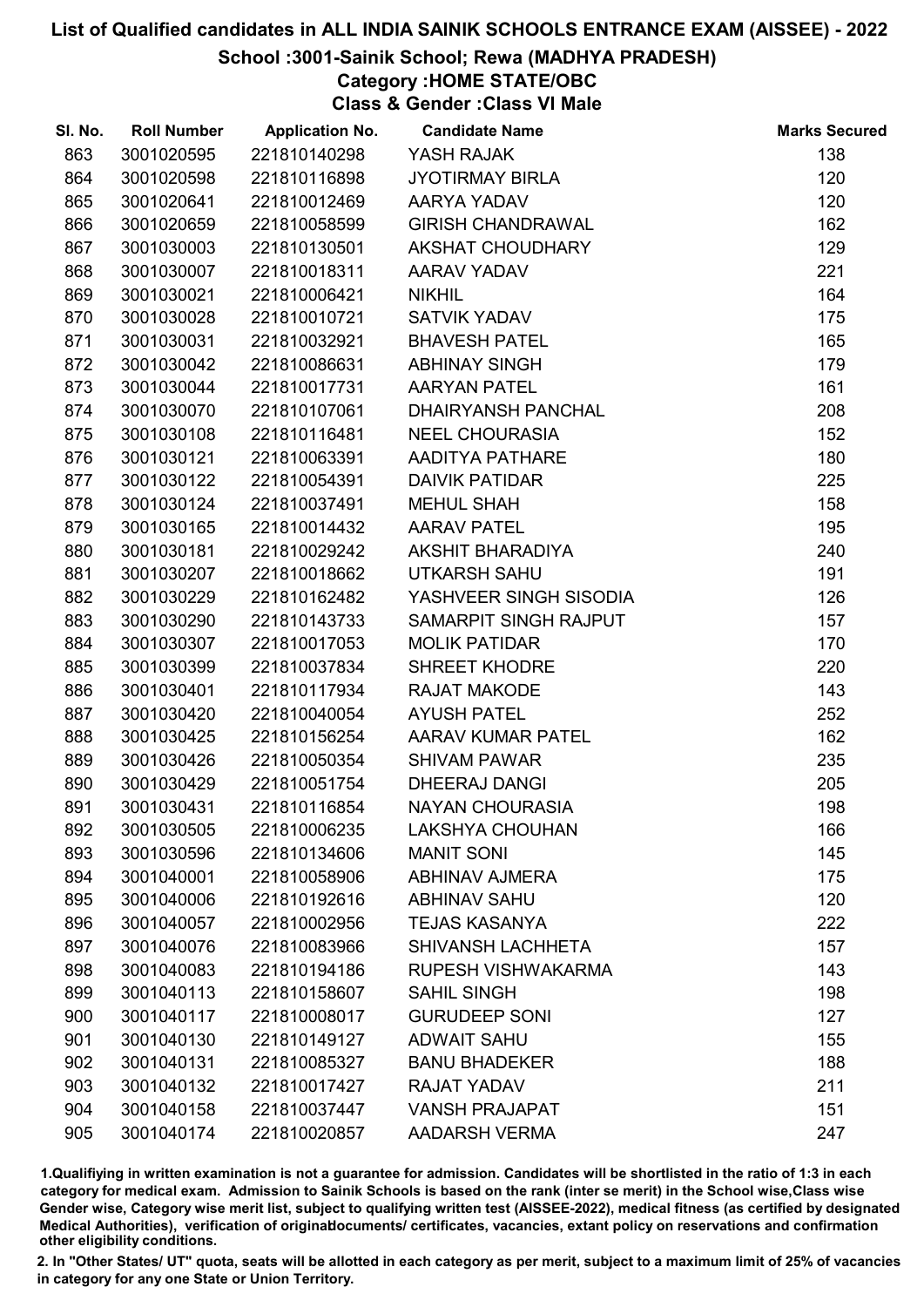## School :3001-Sainik School; Rewa (MADHYA PRADESH)

# Category :HOME STATE/OBC

Class & Gender :Class VI Male

| SI. No. | <b>Roll Number</b> | <b>Application No.</b> | <b>Candidate Name</b>      | <b>Marks Secured</b> |
|---------|--------------------|------------------------|----------------------------|----------------------|
| 906     | 3001040244         | 221810143818           | <b>ADARSH MAURYA</b>       | 182                  |
| 907     | 3001040258         | 221810023828           | <b>HIMANSH VERMA</b>       | 133                  |
| 908     | 3001040282         | 221810026448           | <b>RAHUL</b>               | 182                  |
| 909     | 3001040285         | 221810008548           | <b>GITANSH CHOUHAN</b>     | 168                  |
| 910     | 3001040307         | 221810108858           | <b>NUMIT GADHEKAR</b>      | 193                  |
| 911     | 3001040355         | 221810094698           | <b>KRISHNA SINGH DANGI</b> | 148                  |
| 912     | 3001040363         | 221810027309           | <b>LAKSHYA PAWAR</b>       | 146                  |
| 913     | 3001040386         | 221810063529           | <b>ANMOL PATEL</b>         | 172                  |
| 914     | 3001040412         | 221810111249           | <b>ARNAV THAKUR</b>        | 142                  |
| 915     | 3001040413         | 221810106449           | <b>DARSH CHOUREY</b>       | 182                  |
| 916     | 3001040430         | 221810026169           | <b>HIMANSHU WAGADRE</b>    | 155                  |
| 917     | 3001040457         | 221810035289           | <b>VIRAT YADAV</b>         | 131                  |
| 918     | 3001040465         | 221810135889           | SUDHANSHU JHA              | 151                  |
| 919     | 3001040469         | 221810142989           | PRIYANSH SONI              | 223                  |
| 920     | 3002010016         | 221810063410           | <b>SHIVAM DHAKAR</b>       | 208                  |
| 921     | 3002010017         | 221810151510           | ADITYA DHAKAR              | 226                  |
| 922     | 3002010019         | 221810135710           | <b>MOHIT PAL</b>           | 210                  |
| 923     | 3002010026         | 221810094320           | NIMIT RAJPUT               | 163                  |
| 924     | 3002010038         | 221810043130           | <b>SUMIT</b>               | 131                  |
| 925     | 3002010044         | 221810111930           | ADITYA DHAKAR              | 211                  |
| 926     | 3002010064         | 221810150950           | PIYUSH DHAKAR              | 141                  |
| 927     | 3002010065         | 221810104060           | <b>KRISHNA RATHOR</b>      | 186                  |
| 928     | 3002010070         | 221810138460           | <b>SUMIT RATHOR</b>        | 229                  |
| 929     | 3002010072         | 221810091660           | YOGESH KUSHWAH             | 222                  |
| 930     | 3002010079         | 221810078270           | <b>ARAV DHAKAD</b>         | 236                  |
| 931     | 3002010086         | 221810108870           | <b>AMAN DHAKAR</b>         | 233                  |
| 932     | 3002010093         | 221810010580           | <b>DEEPAK RATHOR</b>       | 186                  |
| 933     | 3002010104         | 221810022790           | <b>NITIN RATHOR</b>        | 228                  |
| 934     | 3002010112         | 221810091401           | <b>PRIYANSHU</b>           | 128                  |
| 935     | 3002010117         | 221810043701           | <b>HITESH RATHOR</b>       | 253                  |
| 936     | 3002010123         | 221810045011           | <b>ANKUSH GURJAR</b>       | 240                  |
| 937     | 3002010149         | 221810124631           | <b>RISHAV YADAV</b>        | 217                  |
| 938     | 3002010157         | 221810134241           | <b>SUMIT DHAKAR</b>        | 177                  |
| 939     | 3002010168         | 221810091251           | <b>SACHIN DHAKAR</b>       | 163                  |
| 940     | 3002010183         | 221810088161           | <b>HAREESH DHAKAD</b>      | 242                  |
| 941     | 3002010184         | 221810133261           | <b>ANIL RATHORE</b>        | 172                  |
| 942     | 3002010194         | 221810133861           | <b>SAURAV RAWAT</b>        | 174                  |
| 943     | 3002010206         | 221810059971           | <b>MOHIDDIN</b>            | 159                  |
| 944     | 3002010210         | 221810032481           | <b>PIYUSH</b>              | 171                  |
| 945     | 3002010211         | 221810163481           | <b>RUDRA PRATAP SINGH</b>  | 216                  |
| 946     | 3002010219         | 221810053191           | <b>SACHIN SINGH GURJAR</b> | 189                  |
| 947     | 3002010221         | 221810072591           | PRASHANT DHAKAD            | 216                  |
| 948     | 3002010233         | 221810091102           | <b>RAHUL SINGH</b>         | 168                  |

1.Qualifiying in written examination is not a guarantee for admission. Candidates will be shortlisted in the ratio of 1:3 in each category for medical exam. Admission to Sainik Schools is based on the rank (inter se merit) in the School wise,Class wise Gender wise, Category wise merit list, subject to qualifying written test (AISSEE-2022), medical fitness (as certified by designated Medical Authorities), verification of originablocuments/ certificates, vacancies, extant policy on reservations and confirmation other eligibility conditions.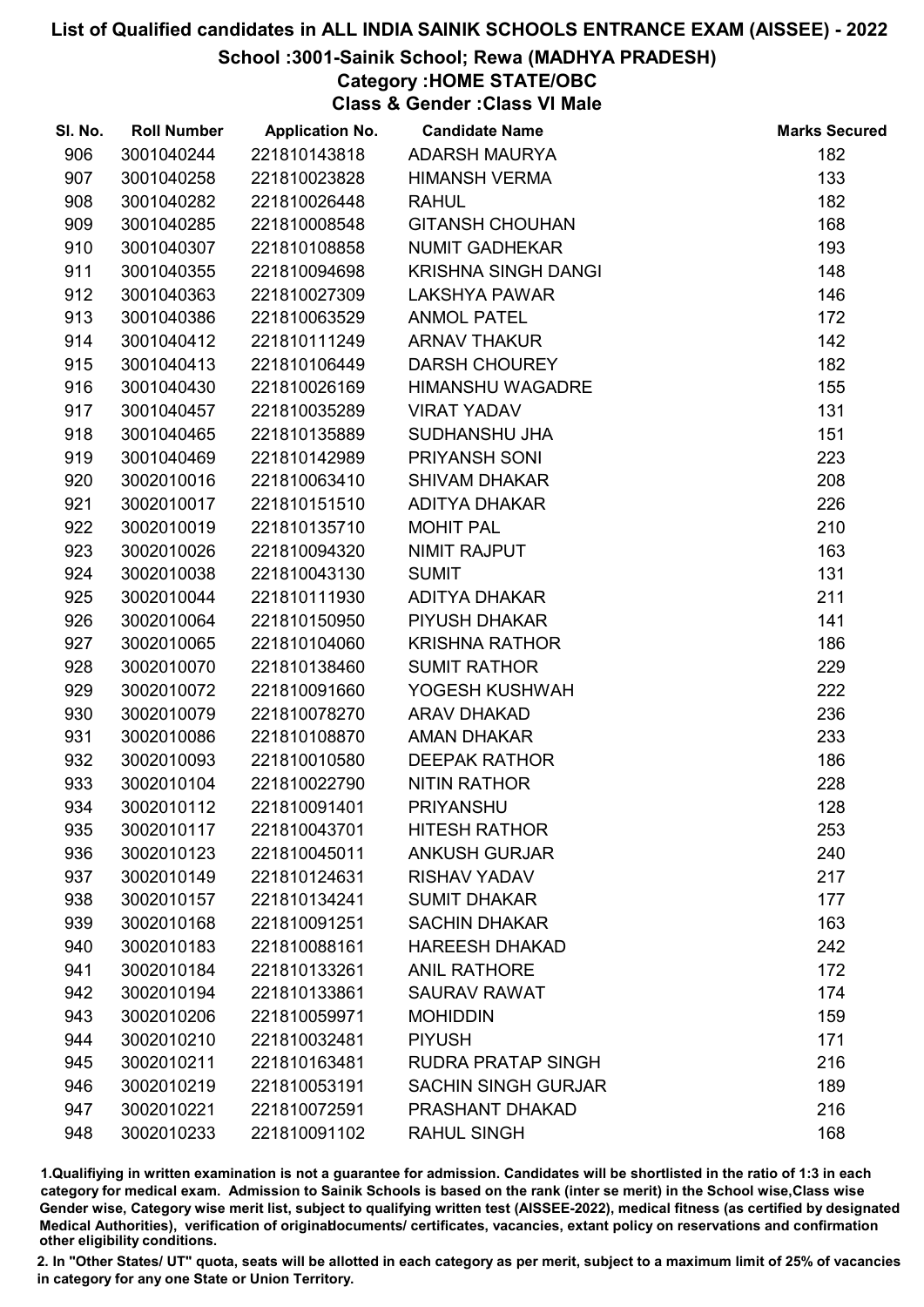### School :3001-Sainik School; Rewa (MADHYA PRADESH)

# Category :HOME STATE/OBC

Class & Gender :Class VI Male

| SI. No. | <b>Roll Number</b> | <b>Application No.</b> | <b>Candidate Name</b>         | <b>Marks Secured</b> |
|---------|--------------------|------------------------|-------------------------------|----------------------|
| 949     | 3002010235         | 221810082502           | <b>HIMANSHU SINGH YADAV</b>   | 182                  |
| 950     | 3002010237         | 221810124602           | <b>VINAY</b>                  | 244                  |
| 951     | 3002010245         | 221810172012           | <b>GOLU</b>                   | 125                  |
| 952     | 3002010250         | 221810083712           | <b>DEVANSHU SINGH KUSHWAH</b> | 223                  |
| 953     | 3002010254         | 221810156022           | ANUJRAJ DHAKAD                | 237                  |
| 954     | 3002010259         | 221810120522           | <b>RAJ KUSHWAH</b>            | 251                  |
| 955     | 3002010264         | 221810170032           | <b>SHIVAM GURJAR</b>          | 174                  |
| 956     | 3002010265         | 221810071032           | <b>ROHIT BAGHEL</b>           | 255                  |
| 957     | 3002010275         | 221810137532           | <b>RISHAV KUSHWAH</b>         | 121                  |
| 958     | 3002010282         | 221810089932           | <b>ABHISHEK PRAJAPATI</b>     | 172                  |
| 959     | 3002010287         | 221810077642           | <b>AMAN DHAKAR</b>            | 176                  |
| 960     | 3002010290         | 221810050842           | ANOOP DHAKAR                  | 213                  |
| 961     | 3002010312         | 221810121072           | <b>SURAJ DHAKAR</b>           | 175                  |
| 962     | 3002020003         | 221810162082           | <b>ASHISH BAGHEL</b>          | 139                  |
| 963     | 3002020013         | 221810016582           | <b>ANSHU YADAV</b>            | 147                  |
| 964     | 3002020019         | 221810023882           | <b>UDAY BHAN SINGH</b>        | 258                  |
| 965     | 3002020020         | 221810116092           | <b>ASHISH DHAKAR</b>          | 203                  |
| 966     | 3002020029         | 221810052692           | <b>MRATUNJAY SINGH</b>        | 138                  |
| 967     | 3002020033         | 221810173892           | <b>MUKUL RATHOR</b>           | 196                  |
| 968     | 3002020042         | 221810025703           | <b>NISHANT RAJPUT</b>         | 138                  |
| 969     | 3002020057         | 221810106913           | <b>ANSHUL DHAKAD</b>          | 124                  |
| 970     | 3002020060         | 221810064323           | <b>GAURAV</b>                 | 124                  |
| 971     | 3002020066         | 221810149723           | <b>ASHISH SINGH GURJAR</b>    | 184                  |
| 972     | 3002020068         | 221810092823           | <b>VISHVESH SINGH</b>         | 194                  |
| 973     | 3002020075         | 221810105433           | <b>TAPENDRA MEENA</b>         | 171                  |
| 974     | 3002020076         | 221810070733           | <b>MOHIT DHAKAD</b>           | 188                  |
| 975     | 3002020078         | 221810063733           | ROHAN SINGH NARWARIA          | 230                  |
| 976     | 3002020092         | 221810031743           | <b>SANKET PRAJAPATI</b>       | 130                  |
| 977     | 3002020095         | 221810162843           | <b>DEV YADAV</b>              | 215                  |
| 978     | 3002020115         | 221810169073           | <b>SAMARTH RAJPUT</b>         | 185                  |
| 979     | 3002020118         | 221810019573           | <b>ROBIN</b>                  | 217                  |
| 980     | 3002020119         | 221810106673           | <b>MAYANK</b>                 | 145                  |
| 981     | 3002020122         | 221810160973           | SHELENDRA KUSHWAH             | 177                  |
| 982     | 3002020130         | 221810111783           | <b>AJIGY SINGH RATHOR</b>     | 152                  |
| 983     | 3002020131         | 221810119783           | <b>ROHIT GURJAR</b>           | 159                  |
| 984     | 3002020147         | 221810187704           | <b>ADARSH MEENA</b>           | 159                  |
| 985     | 3002020153         | 221810098314           | <b>PIYUSH RAWAT</b>           | 126                  |
| 986     | 3002020165         | 221810067324           | <b>VIKAS DHAKAR</b>           | 226                  |
| 987     | 3002020168         | 221810177724           | <b>MANDEEP LODHI</b>          | 217                  |
| 988     | 3002020169         | 221810056824           | <b>HANUMANT SINGH DHAKAR</b>  | 146                  |
| 989     | 3002020177         | 221810133734           | <b>PRATHVIRAJ SINGH</b>       | 221                  |
| 990     | 3002020212         | 221810152864           | PRIYANSHU SINGH               | 175                  |
| 991     | 3002020225         | 221810077874           | <b>SOURABH DHAKAD</b>         | 159                  |

1.Qualifiying in written examination is not a guarantee for admission. Candidates will be shortlisted in the ratio of 1:3 in each category for medical exam. Admission to Sainik Schools is based on the rank (inter se merit) in the School wise,Class wise Gender wise, Category wise merit list, subject to qualifying written test (AISSEE-2022), medical fitness (as certified by designated Medical Authorities), verification of originablocuments/ certificates, vacancies, extant policy on reservations and confirmation other eligibility conditions.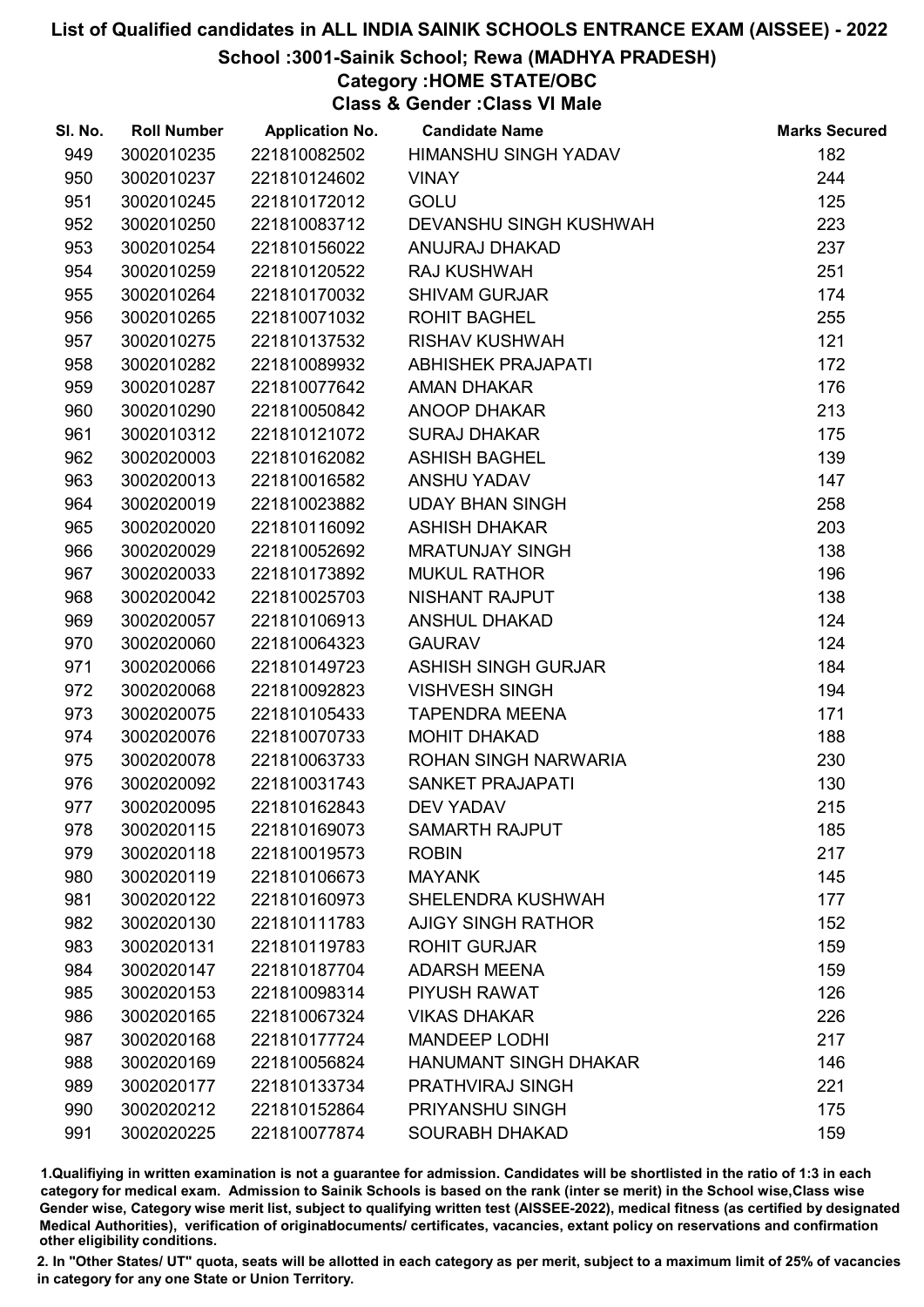School :3001-Sainik School; Rewa (MADHYA PRADESH)

# Category :HOME STATE/OBC

Class & Gender :Class VI Male

| SI. No. | <b>Roll Number</b> | <b>Application No.</b> | <b>Candidate Name</b>       | <b>Marks Secured</b> |
|---------|--------------------|------------------------|-----------------------------|----------------------|
| 992     | 3002020229         | 221810082184           | PRASHANT SINGH NARWARIYA    | 139                  |
| 993     | 3002020239         | 221810196984           | PRINCE MEENA                | 162                  |
| 994     | 3002020253         | 221810037205           | <b>ABHISHEK</b>             | 192                  |
| 995     | 3002020263         | 221810046015           | <b>SACHIN SINGH KUSHWAH</b> | 222                  |
| 996     | 3002020266         | 221810098315           | <b>SOURAV</b>               | 139                  |
| 997     | 3002020271         | 221810036815           | <b>KAUSHAL</b>              | 189                  |
| 998     | 3002020276         | 221810107125           | <b>SHIVAM DHAKAR</b>        | 218                  |
| 999     | 3002020280         | 221810169425           | <b>DIVYANSHU</b>            | 207                  |
| 1000    | 3002020282         | 221810095525           | PRINCE DHAKAR               | 134                  |
| 1001    | 3002020289         | 221810072935           | ROHAN PRAJAPATI             | 272                  |
| 1002    | 3002020301         | 221810026155           | <b>CHHATRAPAL</b>           | 158                  |
| 1003    | 3002020339         | 221810101785           | <b>ADIL KHAN</b>            | 172                  |
| 1004    | 3002020341         | 221810137785           | <b>KAUSHAL DHAKAR</b>       | 146                  |
| 1005    | 3002020342         | 221810114885           | <b>HARDIK YADAV</b>         | 147                  |
| 1006    | 3002020357         | 221810030695           | <b>DIVYANSH PRAJAPATI</b>   | 147                  |
| 1007    | 3002020358         | 221810081895           | <b>NITIN RATHOR</b>         | 230                  |
| 1008    | 3002020375         | 221810081516           | <b>SHIVAM DHAKAR</b>        | 207                  |
| 1009    | 3002020376         | 221810116516           | PRADEEP DHAKAR              | 158                  |
| 1010    | 3002020387         | 221810040626           | <b>UDAY OJHA</b>            | 257                  |
| 1011    | 3002020405         | 221810116146           | <b>SAMAR KUSHWAH</b>        | 146                  |
| 1012    | 3002020423         | 221810060656           | <b>SATENDR MANJHI</b>       | 134                  |
| 1013    | 3002020430         | 221810019166           | <b>KRISHAN</b>              | 167                  |
| 1014    | 3002020452         | 221810135086           | <b>DILKUSH DHAKAR</b>       | 172                  |
| 1015    | 3002020468         | 221810170696           | <b>SANTOSH</b>              | 181                  |
| 1016    | 3002020470         | 221810158796           | <b>ADITYA KUSHWAH</b>       | 160                  |
| 1017    | 3002020479         | 221810137307           | <b>HARSHIT DHAKAR</b>       | 185                  |
| 1018    | 3002020491         | 221810016417           | <b>KULDEEP RAJPUT</b>       | 255                  |
| 1019    | 3002020495         | 221810176817           | <b>SHAILENDRA</b>           | 228                  |
| 1020    | 3002020500         | 221810067127           | <b>AKASH DHAKAR</b>         | 225                  |
| 1021    | 3002020503         | 221810044927           | <b>AMAN GURJAR</b>          | 262                  |
| 1022    | 3002020529         | 221810123257           | <b>VINEET YADAV</b>         | 252                  |
| 1023    | 3002020534         | 221810008657           | <b>ATUL RATHORE</b>         | 179                  |
| 1024    | 3002020537         | 221810070067           | <b>HARSH</b>                | 148                  |
| 1025    | 3002020544         | 221810118567           | AMAR PRATAP SINGH DHAKAR    | 208                  |
| 1026    | 3002020545         | 221810132667           | <b>GAURAV RAWAT</b>         | 162                  |
| 1027    | 3002020547         | 221810092867           | <b>RISHABH</b>              | 128                  |
| 1028    | 3002020566         | 221810022587           | <b>VIVEK BAGHEL</b>         | 263                  |
| 1029    | 3002020567         | 221810066587           | <b>SHIVAM DHAKAR</b>        | 223                  |
| 1030    | 3002020569         | 221810096887           | <b>SUMIT SINGH</b>          | 231                  |
| 1031    | 3002020571         | 221810078097           | <b>ROHIT DHAKAR</b>         | 207                  |
| 1032    | 3002020574         | 221810029197           | <b>HARSHIT KUMAR</b>        | 239                  |
| 1033    | 3002020591         | 221810071408           | <b>AKSH DHAKAR</b>          | 170                  |
| 1034    | 3002020606         | 221810015118           | <b>HIMANSHU RAJPUT</b>      | 197                  |

1.Qualifiying in written examination is not a guarantee for admission. Candidates will be shortlisted in the ratio of 1:3 in each category for medical exam. Admission to Sainik Schools is based on the rank (inter se merit) in the School wise,Class wise Gender wise, Category wise merit list, subject to qualifying written test (AISSEE-2022), medical fitness (as certified by designated Medical Authorities), verification of originablocuments/ certificates, vacancies, extant policy on reservations and confirmation other eligibility conditions.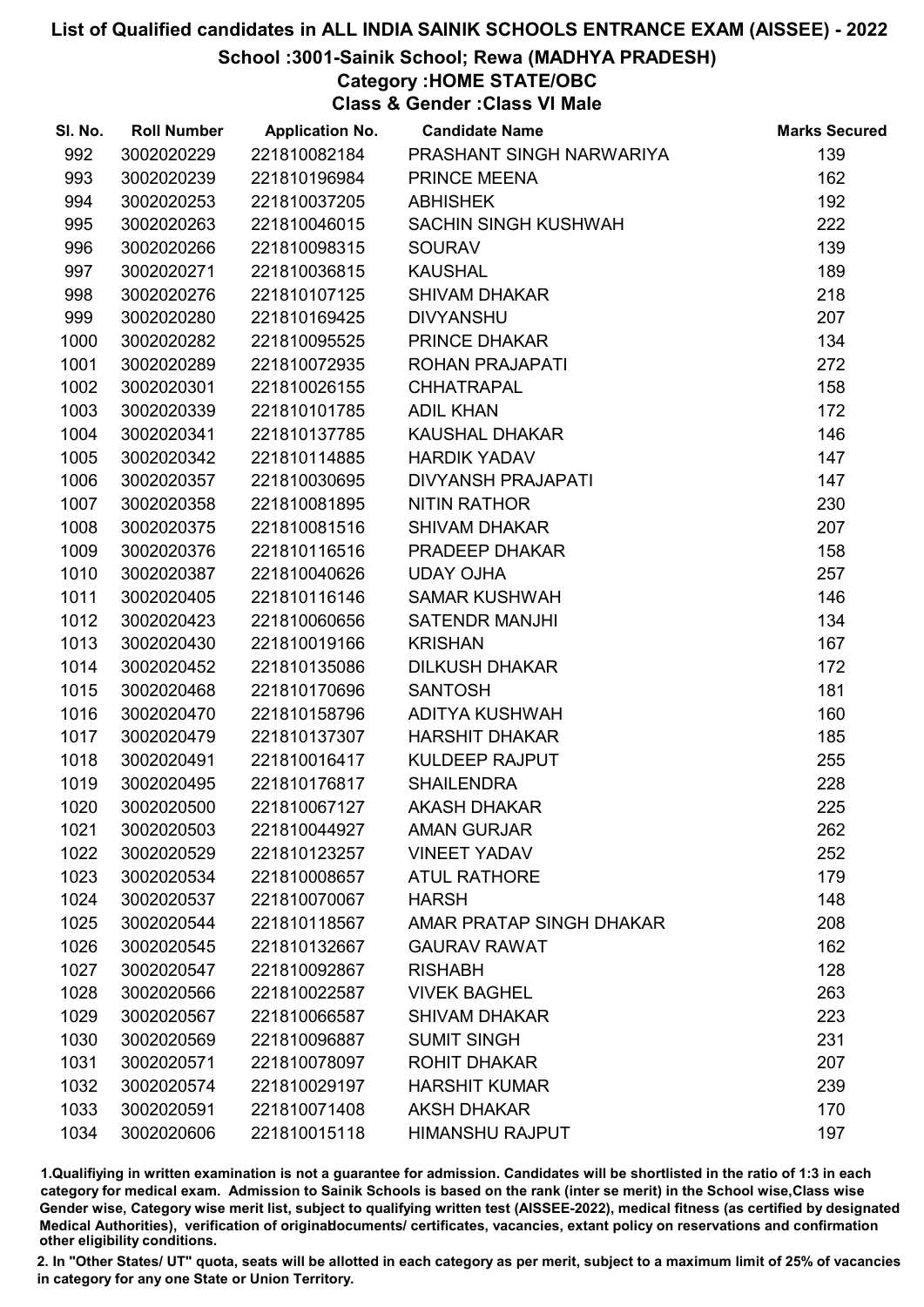### School :3001-Sainik School; Rewa (MADHYA PRADESH)

# Category :HOME STATE/OBC

Class & Gender :Class VI Male

| SI. No. | <b>Roll Number</b> | <b>Application No.</b> | <b>Candidate Name</b>        | <b>Marks Secured</b> |
|---------|--------------------|------------------------|------------------------------|----------------------|
| 1035    | 3002020608         | 221810077418           | OM SUDHAKAR OJHA             | 223                  |
| 1036    | 3002020620         | 221810065128           | <b>ABHAY DHAKAR</b>          | 214                  |
| 1037    | 3002020627         | 221810060828           | <b>JITENDR MANJHI</b>        | 195                  |
| 1038    | 3002020632         | 221810047438           | <b>ASHISH GURJAR</b>         | 177                  |
| 1039    | 3002020642         | 221810100648           | <b>LAVKUSH KUSHWAH</b>       | 189                  |
| 1040    | 3002020644         | 221810027748           | <b>PRASHANT</b>              | 172                  |
| 1041    | 3002020645         | 221810099848           | <b>RITESH</b>                | 206                  |
| 1042    | 3002020649         | 221810192058           | <b>RUDRA PRATAP SINGH</b>    | 151                  |
| 1043    | 3002020659         | 221810009658           | <b>SAMARTH PRAJAPATI</b>     | 180                  |
| 1044    | 3002020662         | 221810117758           | PRANSHU RAJAK                | 245                  |
| 1045    | 3002020663         | 221810189758           | <b>AMIT DHAKAD</b>           | 144                  |
| 1046    | 3002020678         | 221810053078           | <b>INDRAVEER</b>             | 228                  |
| 1047    | 3002020679         | 221810107078           | <b>ASHISH SINGH</b>          | 147                  |
| 1048    | 3002020685         | 221810031778           | <b>AYUSH YADAV</b>           | 156                  |
| 1049    | 3002020687         | 221810055778           | HITESH KUMAR RATHOR          | 142                  |
| 1050    | 3002020698         | 221810038488           | <b>GOURAV BAGHEL</b>         | 151                  |
| 1051    | 3002020702         | 221810164688           | <b>SHIVAM SINGH</b>          | 167                  |
| 1052    | 3002020736         | 221810120119           | <b>AMIT DHAKAR</b>           | 177                  |
| 1053    | 3002020741         | 221810184219           | <b>JEETESH MEENA</b>         | 182                  |
| 1054    | 3002030004         | 221810157500           | <b>TANISHK RAJPUT</b>        | 121                  |
| 1055    | 3002030014         | 221810131710           | <b>TARUN KUMAR GURJAR</b>    | 131                  |
| 1056    | 3002030097         | 221810002631           | <b>VISHWAJEET SINGH</b>      | 138                  |
| 1057    | 3002030154         | 221810060922           | DAKSH SINGH DOYLA            | 166                  |
| 1058    | 3002030177         | 221810073482           | <b>ANKUSH</b>                | 123                  |
| 1059    | 3002030199         | 221810078713           | <b>BRAJENDRA BAGHEL</b>      | 234                  |
| 1060    | 3002030205         | 221810146723           | <b>SITANSHU RAWAT</b>        | 207                  |
| 1061    | 3002030235         | 221810017463           | SHRESHTH YADAV               | 178                  |
| 1062    | 3002030248         | 221810017283           | <b>HARSHIL YADAV</b>         | 209                  |
| 1063    | 3002030265         | 221810065224           | <b>SURYANSH YADAV</b>        | 191                  |
| 1064    | 3002030266         | 221810134424           | <b>LAVKUSH BAGHEL</b>        | 135                  |
| 1065    | 3002030279         | 221810138144           | <b>KRISHNKANT YADAV</b>      | 231                  |
| 1066    | 3002030280         | 221810044444           | <b>ROCHIK RATHORE</b>        | 224                  |
| 1067    | 3002030289         | 221810035754           | <b>VIVEK SINGH</b>           | 193                  |
| 1068    | 3002030300         | 221810193674           | <b>PRANAV AMRUTE</b>         | 171                  |
| 1069    | 3002030337         | 221810009935           | <b>HIMANSHU SINGH BAGHEL</b> | 126                  |
| 1070    | 3002030343         | 221810055845           | <b>NIKUNJ SINGH YADAV</b>    | 159                  |
| 1071    | 3002030366         | 221810028285           | <b>ATHARV SINGH LAKHERA</b>  | 135                  |
| 1072    | 3002030426         | 221810038876           | <b>ABHINAV YADAV</b>         | 232                  |
| 1073    | 3002030438         | 221810131407           | <b>ANSH KUMAR</b>            | 175                  |
| 1074    | 3002030458         | 221810141437           | <b>PUSHPKANT</b>             | 120                  |
| 1075    | 3002030462         | 221810052637           | <b>ANSH PRAJAPATI</b>        | 125                  |
| 1076    | 3002030472         | 221810145357           | <b>VIDANSH RAJPUT</b>        | 129                  |
| 1077    | 3002030487         | 221810101677           | <b>SHASHWAT</b>              | 146                  |

1.Qualifiying in written examination is not a guarantee for admission. Candidates will be shortlisted in the ratio of 1:3 in each category for medical exam. Admission to Sainik Schools is based on the rank (inter se merit) in the School wise,Class wise Gender wise, Category wise merit list, subject to qualifying written test (AISSEE-2022), medical fitness (as certified by designated Medical Authorities), verification of originablocuments/ certificates, vacancies, extant policy on reservations and confirmation other eligibility conditions.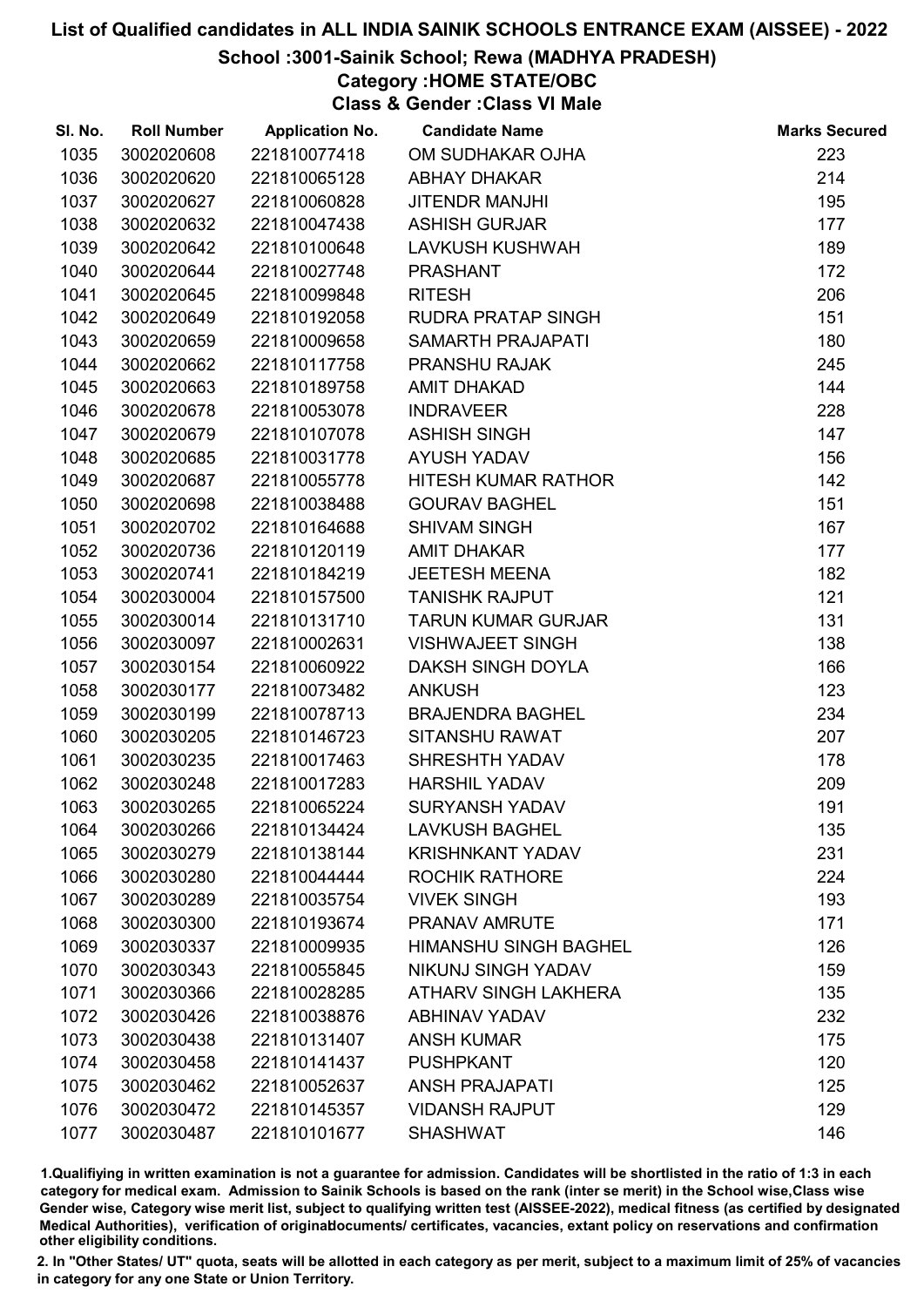### School :3001-Sainik School; Rewa (MADHYA PRADESH)

# Category :HOME STATE/OBC

Class & Gender :Class VI Male

| SI. No. | <b>Roll Number</b> | <b>Application No.</b> | <b>Candidate Name</b>      | <b>Marks Secured</b> |
|---------|--------------------|------------------------|----------------------------|----------------------|
| 1078    | 3002030540         | 221810141158           | SHIVRAJ SINGH KUSHWAH      | 120                  |
| 1079    | 3002030555         | 221810130078           | <b>NAVEEN SINGH</b>        | 151                  |
| 1080    | 3002030567         | 221810021198           | <b>ARUSH BATHAM</b>        | 135                  |
| 1081    | 3002030581         | 221810051039           | <b>SUMIT SINGH BAGHEL</b>  | 138                  |
| 1082    | 3002030587         | 221810118049           | <b>ARYAN LODHI</b>         | 240                  |
| 1083    | 3002030593         | 221810170159           | <b>AMIT GURJAR</b>         | 193                  |
| 1084    | 3002030619         | 221810130619           | <b>ABHISHEK DHAKAR</b>     | 205                  |
| 1085    | 3002030632         | 221810168229           | <b>HEMANT PRAJAPATI</b>    | 148                  |
| 1086    | 3002030639         | 221810172529           | <b>VISHAL RATHOR</b>       | 123                  |
| 1087    | 3002030640         | 221810082729           | <b>SHIVKUMAR DHAKAR</b>    | 140                  |
| 1088    | 3002030647         | 221810107339           | ARVINDRA DHAKAR            | 205                  |
| 1089    | 3002030653         | 221810105439           | <b>KRISHNA</b>             | 176                  |
| 1090    | 3002030654         | 221810092639           | <b>DEEPESH SHRIVAS</b>     | 204                  |
| 1091    | 3002030661         | 221810120149           | <b>VIKASH GURJAR</b>       | 139                  |
| 1092    | 3002030671         | 221810052849           | <b>YASH</b>                | 205                  |
| 1093    | 3002030676         | 221810082459           | <b>ANURAG KUSHWAH</b>      | 205                  |
| 1094    | 3002030692         | 221810163379           | <b>SACHIN RATHORE</b>      | 159                  |
| 1095    | 3002030694         | 221810012479           | <b>AYUSH YADAV</b>         | 219                  |
| 1096    | 3002030695         | 221810056579           | <b>AVINASH DHAKAR</b>      | 198                  |
| 1097    | 3002030699         | 221810166879           | ANURUDH NAMDEV             | 136                  |
| 1098    | 3002030713         | 221810134299           | <b>RISHABH PAL</b>         | 152                  |
| 1099    | 3003010010         | 221810083120           | LOKESH CHOURASIYA          | 223                  |
| 1100    | 3003010019         | 221810197530           | <b>TANISH PATEL</b>        | 140                  |
| 1101    | 3003010035         | 221810013280           | <b>SURYANSH LODHI</b>      | 163                  |
| 1102    | 3003010085         | 221810110891           | <b>ABHINAV PRAJAPATI</b>   | 185                  |
| 1103    | 3003010100         | 221810188722           | <b>VANSH THAKUR</b>        | 157                  |
| 1104    | 3003010112         | 221810136942           | PRAVEEN KUMAR YADAV        | 205                  |
| 1105    | 3003010114         | 221810134162           | <b>KARTIKEYA LODHI</b>     | 134                  |
| 1106    | 3003010117         | 221810029362           | <b>ANIMESH PATEL</b>       | 171                  |
| 1107    | 3003010146         | 221810171143           | <b>SHIVAM SAHU</b>         | 160                  |
| 1108    | 3003010165         | 221810142093           | KAVYA ADLAK                | 121                  |
| 1109    | 3003010170         | 221810011304           | <b>ATHARV YADAV</b>        | 127                  |
| 1110    | 3003010183         | 221810132234           | <b>RANJEET SINGH PATEL</b> | 150                  |
| 1111    | 3003010203         | 221810154684           | PRADEEP SAHU               | 146                  |
| 1112    | 3003010224         | 221810045645           | <b>ABHAY SINGH</b>         | 144                  |
| 1113    | 3003010236         | 221810171975           | <b>RAVI KURMI</b>          | 143                  |
| 1114    | 3003020027         | 221810142320           | <b>ARYAN LODHI</b>         | 143                  |
| 1115    | 3003020044         | 221810091450           | <b>ATHARV SINGH THAKUR</b> | 122                  |
| 1116    | 3003020059         | 221810129370           | PIYUSH PRAJAPATI           | 127                  |
| 1117    | 3003020110         | 221810190541           | SHOURYA AWADHIYA           | 151                  |
| 1118    | 3003020120         | 221810173261           | <b>SARTHAK JAT</b>         | 190                  |
| 1119    | 3003020124         | 221810094861           | <b>OM SHRIVAS</b>          | 140                  |
| 1120    | 3003020142         | 221810162491           | <b>TANMAY DESHMUKH</b>     | 165                  |

1.Qualifiying in written examination is not a guarantee for admission. Candidates will be shortlisted in the ratio of 1:3 in each category for medical exam. Admission to Sainik Schools is based on the rank (inter se merit) in the School wise,Class wise Gender wise, Category wise merit list, subject to qualifying written test (AISSEE-2022), medical fitness (as certified by designated Medical Authorities), verification of originablocuments/ certificates, vacancies, extant policy on reservations and confirmation other eligibility conditions.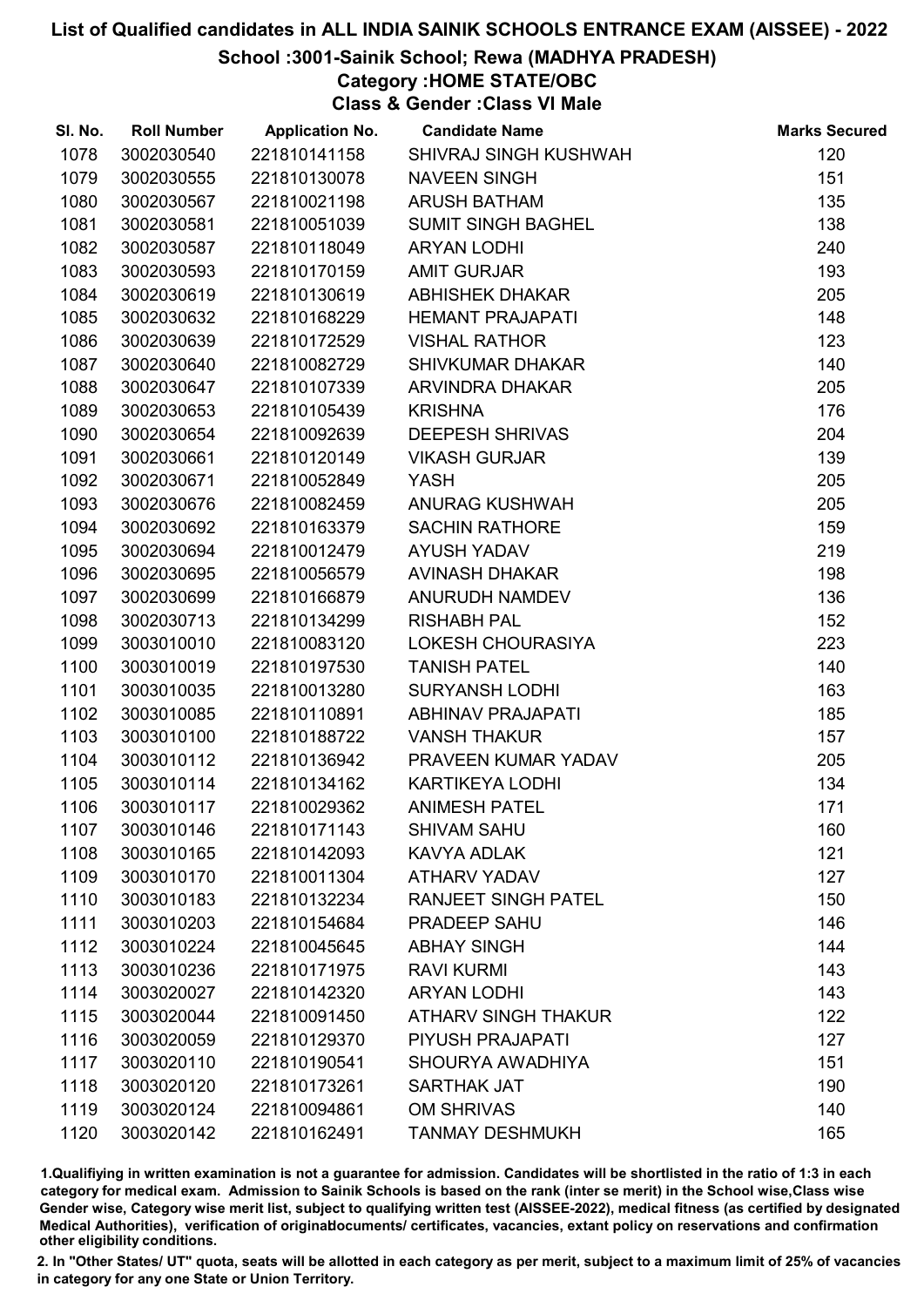## School :3001-Sainik School; Rewa (MADHYA PRADESH)

Category :HOME STATE/OBC

Class & Gender :Class VI Male

| SI. No. | <b>Roll Number</b> | <b>Application No.</b> | <b>Candidate Name</b>     | <b>Marks Secured</b> |
|---------|--------------------|------------------------|---------------------------|----------------------|
| 1121    | 3003020190         | 221810162552           | KAPIL YASH YADAV          | 183                  |
| 1122    | 3003020218         | 221810082303           | <b>ANSH SAHU</b>          | 174                  |
| 1123    | 3003020223         | 221810075413           | ABHIGYAN KUSHWAHA         | 204                  |
| 1124    | 3003020275         | 221810115583           | <b>SMIT KUSHWAHA</b>      | 140                  |
| 1125    | 3003020283         | 221810016893           | <b>VIBHU YADAV</b>        | 156                  |
| 1126    | 3003020288         | 221810103386           | <b>ANANT RAJ SAHU</b>     | 149                  |
| 1127    | 3003020321         | 221810082557           | <b>LOKENDRA PATEL</b>     | 165                  |
| 1128    | 3003020329         | 221810130867           | <b>SOUMIL GHOSHI</b>      | 128                  |
| 1129    | 3003020348         | 221810108108           | <b>GHANMAY PAWAR</b>      | 172                  |
| 1130    | 3003020354         | 221810095118           | <b>ARPIT PATEL</b>        | 181                  |
| 1131    | 3003020358         | 221810158138           | <b>BALRAJ LODHI</b>       | 140                  |
| 1132    | 3003020398         | 221810079159           | <b>JYOTIRADITYA SINGH</b> | 123                  |
| 1133    | 3003020401         | 221810047359           | YASH HARDAHA              | 162                  |
| 1134    | 3003030013         | 221810015024           | <b>VEDANT SONI</b>        | 140                  |
| 1135    | 3003030057         | 221810050374           | <b>ANAY PATEL</b>         | 148                  |
| 1136    | 3003030068         | 221810016784           | SAMARPIT SINGH LODHI      | 204                  |
| 1137    | 3003030078         | 221810009694           | <b>DEEP VERMA</b>         | 206                  |
| 1138    | 3003030118         | 221810089565           | <b>VAISHNAV LAKHERA</b>   | 157                  |
| 1139    | 3003030128         | 221810138575           | <b>MAYANK RAJAK</b>       | 126                  |
| 1140    | 3003030146         | 221810059906           | <b>TEERTH DHOMANE</b>     | 157                  |
| 1141    | 3003030149         | 221810074516           | <b>SARTHAK PATEL</b>      | 151                  |
| 1142    | 3003030228         | 221810123917           | PRINCE PATEL              | 143                  |
| 1143    | 3003030234         | 221810026927           | RAGHAV LAKHERA            | 235                  |
| 1144    | 3003030235         | 221810080037           | <b>UDAY KASHYAP</b>       | 171                  |
| 1145    | 3003030243         | 221810109737           | <b>DEVANSH RAI</b>        | 147                  |
| 1146    | 3003030259         | 221810191757           | RUDRAPRATAP SINGH         | 127                  |
| 1147    | 3003030260         | 221810064757           | <b>AKSHAT SONI</b>        | 145                  |
| 1148    | 3003030263         | 221810053067           | <b>MANAS SINGH</b>        | 219                  |
| 1149    | 3003030278         | 221810029587           | ADITYA KRISHNA NAMDEO     | 131                  |
| 1150    | 3003030307         | 221810103738           | <b>LAKSHYA PATEL</b>      | 163                  |
| 1151    | 3003030317         | 221810178358           | <b>DHAIRYA PATEL</b>      | 137                  |
| 1152    | 3003030359         | 221810028119           | <b>KANHA PATEL</b>        | 140                  |
| 1153    | 3003030369         | 221810164329           | <b>ADITYA KUMAR YADAV</b> | 181                  |
| 1154    | 3003030383         | 221810017349           | <b>RAJVEER SONI</b>       | 141                  |
| 1155    | 3003030389         | 221810127859           | OM VISHWAKARMA            | 173                  |
| 1156    | 3003030393         | 221810069169           | <b>SUNDRAM PRAJAPATI</b>  | 196                  |
| 1157    | 3003030398         | 221810061179           | <b>ADITYA CHOUKSEY</b>    | 121                  |
| 1158    | 3003030399         | 221810012279           | PRASHANT PATEL            | 159                  |
| 1159    | 3003030403         | 221810066779           | <b>SHOURYA GAUTAM</b>     | 155                  |
| 1160    | 3004010004         | 221810148500           | <b>VIKKI VISHWKARMA</b>   | 125                  |
| 1161    | 3004010027         | 221810088150           | DIPANSHU KUSHWAHA         | 160                  |
| 1162    | 3004010057         | 221810114321           | <b>RAJENDRA PATEL</b>     | 198                  |
| 1163    | 3004010072         | 221810087841           | <b>RAJ SINGH</b>          | 186                  |

1.Qualifiying in written examination is not a guarantee for admission. Candidates will be shortlisted in the ratio of 1:3 in each category for medical exam. Admission to Sainik Schools is based on the rank (inter se merit) in the School wise,Class wise Gender wise, Category wise merit list, subject to qualifying written test (AISSEE-2022), medical fitness (as certified by designated Medical Authorities), verification of originablocuments/ certificates, vacancies, extant policy on reservations and confirmation other eligibility conditions.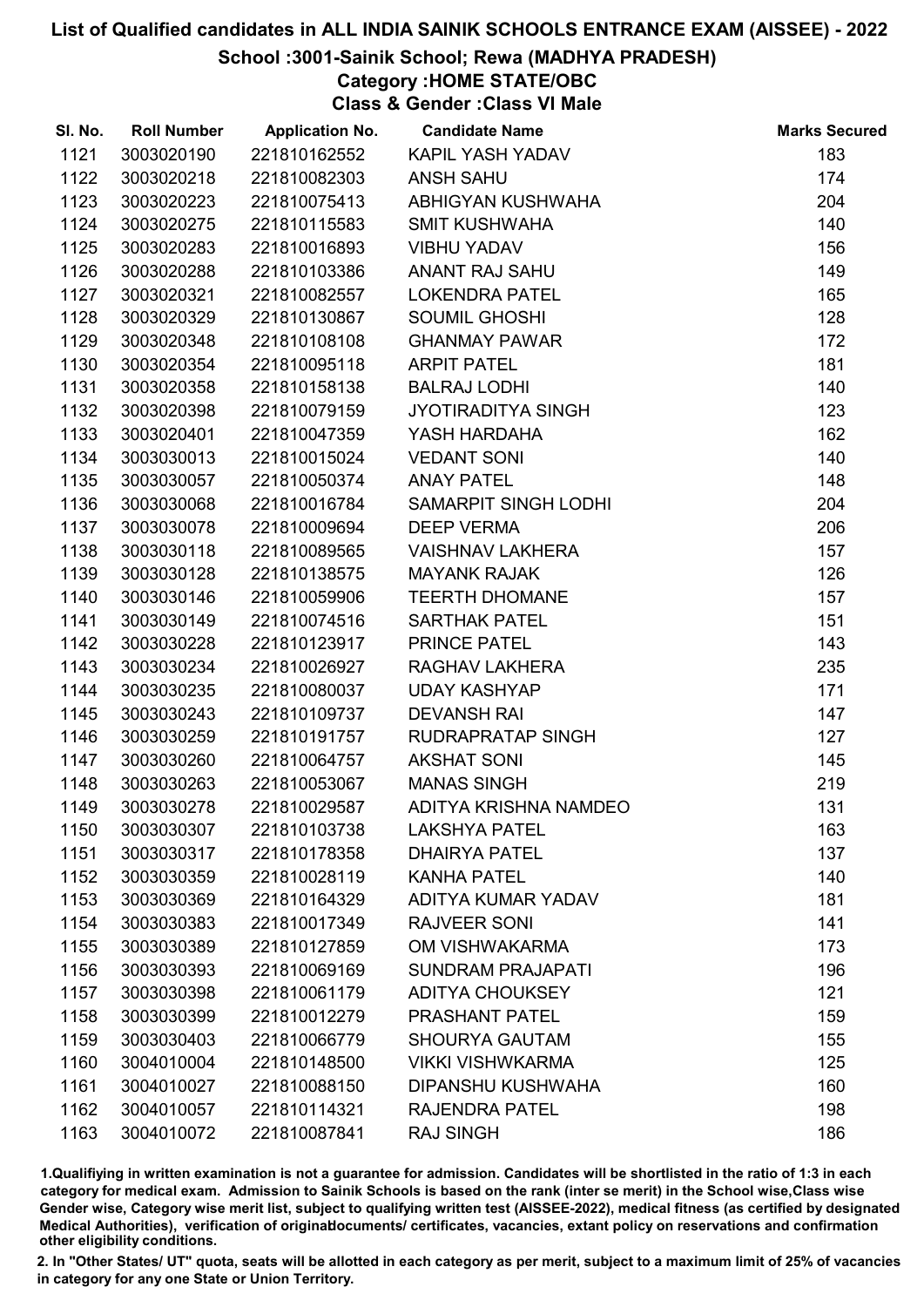## School :3001-Sainik School; Rewa (MADHYA PRADESH)

Category :HOME STATE/OBC

Class & Gender :Class VI Male

| SI. No. | <b>Roll Number</b> | <b>Application No.</b> | <b>Candidate Name</b>      | <b>Marks Secured</b> |
|---------|--------------------|------------------------|----------------------------|----------------------|
| 1164    | 3004010078         | 221810084661           | <b>KARNA SINGH</b>         | 245                  |
| 1165    | 3004010079         | 221810009761           | <b>KARTIKEY GUPTA</b>      | 121                  |
| 1166    | 3004010082         | 221810087971           | HARSH VARDHAN SINGH        | 134                  |
| 1167    | 3004010086         | 221810089981           | PRADEEP SINGH              | 230                  |
| 1168    | 3004010091         | 221810025302           | <b>SHAURYA SINGH</b>       | 213                  |
| 1169    | 3004010151         | 221810040513           | <b>AKASH YADAV</b>         | 121                  |
| 1170    | 3004010187         | 221810180383           | ABHILASH KUMAR PATEL       | 250                  |
| 1171    | 3004010190         | 221810041983           | <b>KRISHANDEEP PATEL</b>   | 124                  |
| 1172    | 3004010238         | 221810128774           | <b>ASHUTOSH SHIVHARE</b>   | 174                  |
| 1173    | 3004010254         | 221810103894           | YUVRAJ SINGH YADAV         | 213                  |
| 1174    | 3004020025         | 221810021430           | <b>HEMANT KUMAR PATEL</b>  | 219                  |
| 1175    | 3004020052         | 221810061250           | <b>UMANG JAISWAL</b>       | 153                  |
| 1176    | 3004020055         | 221810099450           | <b>ABHINAV PATEL</b>       | 157                  |
| 1177    | 3004020074         | 221810139360           | <b>CHETAN VERMA</b>        | 132                  |
| 1178    | 3004020115         | 221810194690           | <b>DIVYANSH NAMDEO</b>     | 130                  |
| 1179    | 3004020125         | 221810106201           | <b>REHAN KHAN</b>          | 200                  |
| 1180    | 3004020133         | 221810040701           | <b>ANSH PATEL</b>          | 170                  |
| 1181    | 3004020154         | 221810010121           | <b>MOHD IZAAN MANSOORI</b> | 181                  |
| 1182    | 3004020169         | 221810052631           | <b>ARYAN PATEL</b>         | 203                  |
| 1183    | 3004020200         | 221810011551           | <b>SATVIK SONI</b>         | 250                  |
| 1184    | 3004020203         | 221810096951           | <b>SNEH KUMAR SHAH</b>     | 172                  |
| 1185    | 3004020216         | 221810003471           | <b>ARPIT NAMDEO</b>        | 207                  |
| 1186    | 3004020218         | 221810011671           | <b>TANISHK SINGH</b>       | 242                  |
| 1187    | 3004020230         | 221810090681           | <b>ADITYA PATEL</b>        | 131                  |
| 1188    | 3004020255         | 221810064315           | <b>AADARSH SAHU</b>        | 178                  |
| 1189    | 3004020256         | 221810146315           | YASH PRATAP SINGH          | 178                  |
| 1190    | 3004020277         | 221810177655           | PRASHANT PATEL             | 129                  |
| 1191    | 3004020336         | 221810126446           | RAHUL CHAURASIYA           | 171                  |
| 1192    | 3004020362         | 221810058886           | <b>SUBODH CHAURASIYA</b>   | 157                  |
| 1193    | 3004020395         | 221810082637           | <b>SIDDHARTH PATEL</b>     | 207                  |
| 1194    | 3004020398         | 221810178837           | <b>SHUBHAM SHIVHARE</b>    | 231                  |
| 1195    | 3004020408         | 221810101847           | <b>ADITYA PATEL</b>        | 140                  |
| 1196    | 3004020453         | 221810028928           | <b>SHAURYA JUJHARE</b>     | 135                  |
| 1197    | 3004020473         | 221810137668           | <b>ABHIJEET YADAV</b>      | 159                  |
| 1198    | 3004020489         | 221810071109           | <b>SANSKAR SINGH PATEL</b> | 214                  |
| 1199    | 3004020492         | 221810090019           | <b>KISHAN SONI</b>         | 145                  |
| 1200    | 3004020540         | 221810093999           | <b>PIYUSH PATEL</b>        | 155                  |
| 1201    | 3004030002         | 221810054791           | <b>ADITYA SINGH</b>        | 154                  |
| 1202    | 3004030032         | 221810143912           | <b>VISHWAJEET PATEL</b>    | 207                  |
| 1203    | 3004030085         | 221810083562           | <b>RAGHUVAR SINGH</b>      | 215                  |
| 1204    | 3004030086         | 221810058762           | <b>SHUBHAM KUSHWAHA</b>    | 130                  |
| 1205    | 3004030087         | 221810020862           | <b>DEEPANSHU PATEL</b>     | 159                  |
| 1206    | 3004030093         | 221810113472           | <b>RAVIKANT SEN</b>        | 152                  |

1.Qualifiying in written examination is not a guarantee for admission. Candidates will be shortlisted in the ratio of 1:3 in each category for medical exam. Admission to Sainik Schools is based on the rank (inter se merit) in the School wise,Class wise Gender wise, Category wise merit list, subject to qualifying written test (AISSEE-2022), medical fitness (as certified by designated Medical Authorities), verification of originablocuments/ certificates, vacancies, extant policy on reservations and confirmation other eligibility conditions.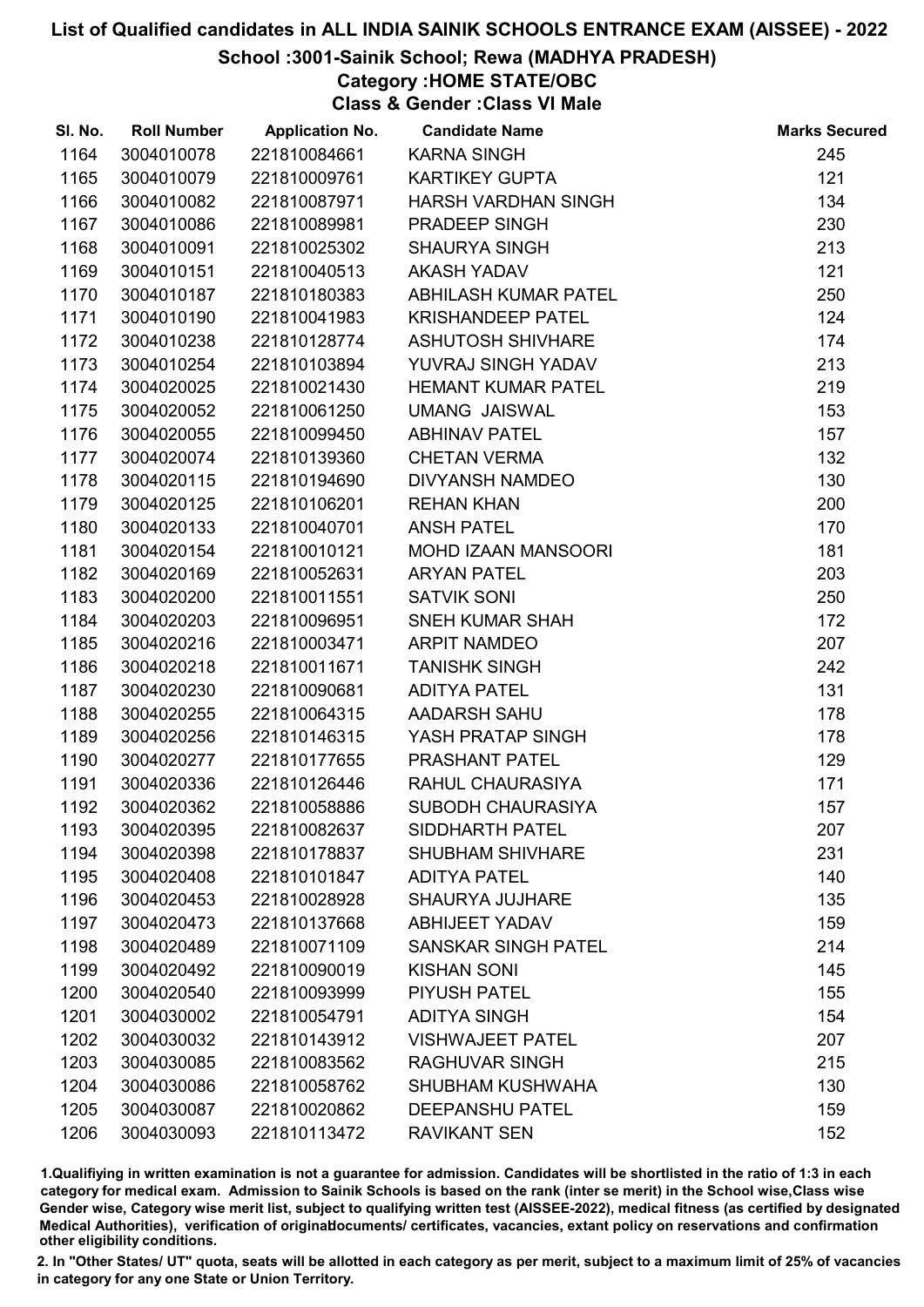## School :3001-Sainik School; Rewa (MADHYA PRADESH)

Category :HOME STATE/OBC

Class & Gender :Class VI Male

| SI. No. | <b>Roll Number</b> | <b>Application No.</b> | <b>Candidate Name</b>    |    | <b>Marks Secured</b> |
|---------|--------------------|------------------------|--------------------------|----|----------------------|
| 1207    | 3004030122         | 221810006992           | <b>SHAURYA SINGH</b>     |    | 225                  |
| 1208    | 3004030163         | 221810024043           | PRAKHAR PRABHAKAR        |    | 137                  |
| 1209    | 3004030189         | 221810055453           | <b>UMANG NAMDEO</b>      |    | 165                  |
| 1210    | 3004030256         | 221810065114           | SIDDHARTH SINGH          |    | 120                  |
| 1211    | 3004030299         | 221810021644           | ADITYA PRATAP SINGH      |    | 231                  |
| 1212    | 3004030304         | 221810025944           | <b>AKHILESH SINGH</b>    |    | 145                  |
| 1213    | 3004030307         | 221810097054           | <b>JASMEET VARMA</b>     |    | 186                  |
| 1214    | 3004030309         | 221810071354           | <b>OM SINGH</b>          |    | 159                  |
| 1215    | 3004030315         | 221810140854           | OM KUMAR PATEL           |    | 207                  |
| 1216    | 3004030319         | 221810069164           | <b>AYUSH KUMAR PATEL</b> |    | 138                  |
| 1217    | 3004030337         | 221810075774           | ARCHIT PRATAP SINGH      | AR | 142                  |
| 1218    | 3004030361         | 221810094894           | <b>SOMANSH LAKSHAKAR</b> |    | 129                  |
| 1219    | 3004030374         | 221810060305           | SUDHANSHU VISHWAKARMA    |    | 139                  |
| 1220    | 3004030375         | 221810107305           | <b>RAUNAK PATEL</b>      |    | 221                  |
| 1221    | 3004030431         | 221810009845           | <b>SAURABH SINGH</b>     |    | 218                  |
| 1222    | 3004030450         | 221810178265           | <b>KRISHNAM SONI</b>     |    | 167                  |
| 1223    | 3004030473         | 221810042285           | <b>ADARSH PATEL</b>      |    | 162                  |
| 1224    | 3004040018         | 221810153806           | HARSH KUMAR VISHWAKARMA  |    | 188                  |
| 1225    | 3004040039         | 221810042826           | <b>RAUNAK SINGH</b>      |    | 172                  |
| 1226    | 3004040063         | 221810182846           | <b>DIVYANSHU PATEL</b>   |    | 138                  |
| 1227    | 3004040074         | 221810047756           | <b>ANURAG GUPTA</b>      |    | 124                  |
| 1228    | 3004040080         | 221810060566           | PRATHAM SONI             |    | 182                  |
| 1229    | 3004040084         | 221810175566           | NAVNEET KUSHWAHA         |    | 156                  |
| 1230    | 3004040089         | 221810035966           | <b>NAITIK GUPTA</b>      |    | 220                  |
| 1231    | 3004040119         | 221810094596           | SHIVANSHU SINGH RATHOUR  |    | 123                  |
| 1232    | 3004040142         | 221810075217           | <b>VEDANSH SINGH</b>     |    | 212                  |
| 1233    | 3004040163         | 221810040427           | <b>REYAN SINGH PATEL</b> |    | 170                  |
| 1234    | 3004040177         | 221810016537           | <b>RAJVEER RATHOUR</b>   |    | 133                  |
| 1235    | 3004040200         | 221810034957           | <b>DIVYANSH SINGH</b>    |    | 238                  |
| 1236    | 3004040233         | 221810100597           | <b>DHRUV PATEL</b>       |    | 175                  |
| 1237    | 3004040244         | 221810091808           | <b>GAURAV KUMAR SONI</b> |    | 190                  |
| 1238    | 3004040255         | 221810020618           | <b>ANUSHK SINGH</b>      |    | 190                  |
| 1239    | 3004040271         | 221810056928           | <b>ABHINAY SINGH</b>     |    | 124                  |
| 1240    | 3004040280         | 221810102638           | <b>AYANSH SINGH</b>      |    | 123                  |
| 1241    | 3004040383         | 221810120919           | <b>ASAD KHAN</b>         |    | 137                  |
| 1242    | 3004040412         | 221810070949           | <b>NITIN SINGH</b>       |    | 189                  |
| 1243    | 3004040413         | 221810092949           | <b>UMANG BAIS</b>        |    | 146                  |
| 1244    | 3004040439         | 221810079569           | <b>MOHD NAWAZ ANSARI</b> |    | 142                  |
| 1245    | 3004040442         | 221810165769           | <b>RAUNAK PATEL</b>      |    | 143                  |
| 1246    | 3004040452         | 221810074679           | <b>KARTIK SINGH</b>      |    | 254                  |
| 1247    | 3111010065         | 221810061256           | <b>SURYANSH CHIKANE</b>  |    | 228                  |
| 1248    | 3111010075         | 221810134349           | <b>DAKSH THENGARE</b>    |    | 147                  |
| 1249    | 3111020019         | 221810099851           | <b>NAITIK PATEL</b>      |    | 171                  |

1.Qualifiying in written examination is not a guarantee for admission. Candidates will be shortlisted in the ratio of 1:3 in each category for medical exam. Admission to Sainik Schools is based on the rank (inter se merit) in the School wise,Class wise Gender wise, Category wise merit list, subject to qualifying written test (AISSEE-2022), medical fitness (as certified by designated Medical Authorities), verification of originablocuments/ certificates, vacancies, extant policy on reservations and confirmation other eligibility conditions.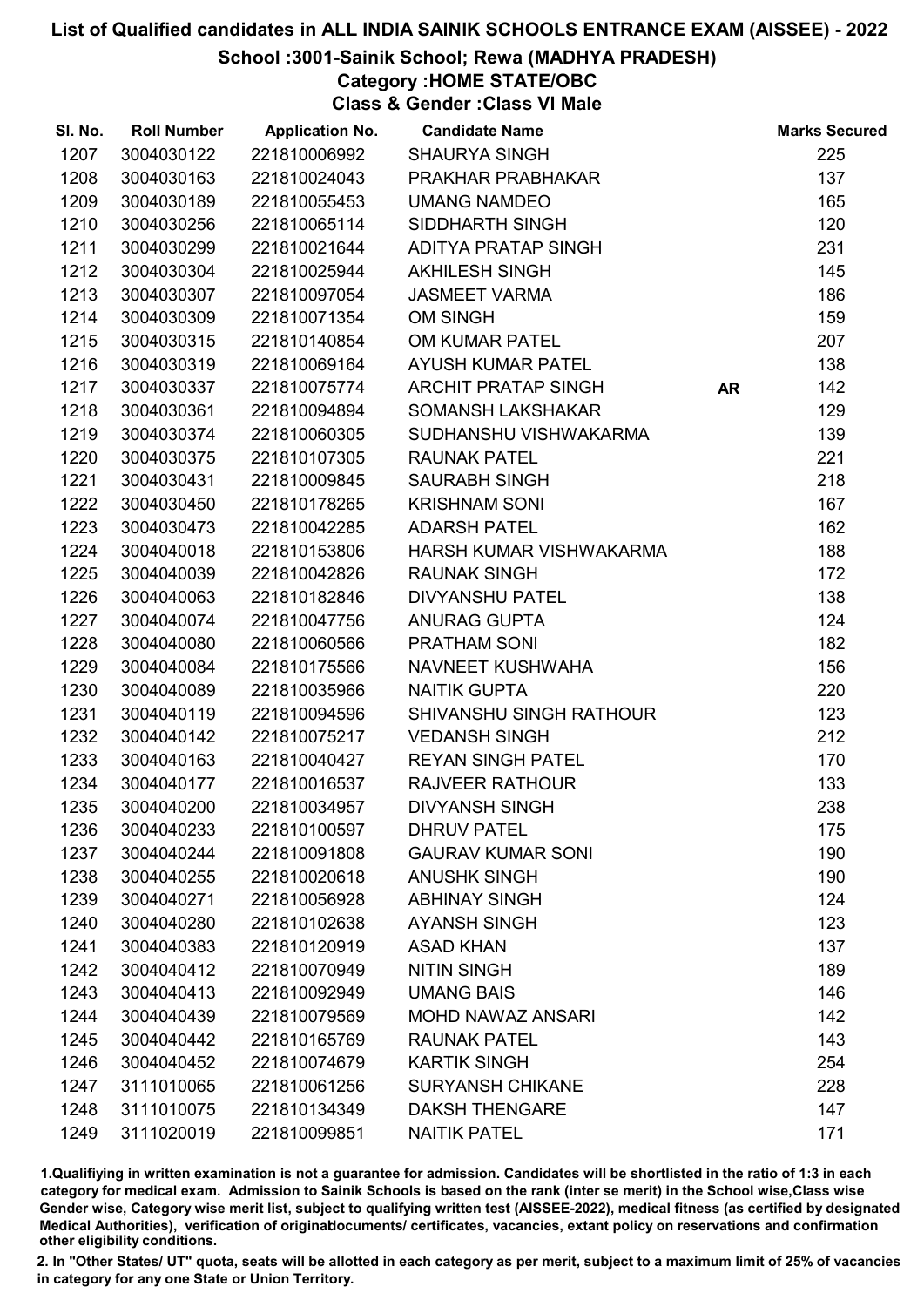### School :3001-Sainik School; Rewa (MADHYA PRADESH)

Category :HOME STATE/OBC

Class & Gender :Class VI Male

| SI. No. | <b>Roll Number</b> | <b>Application No.</b> | <b>Candidate Name</b>   | <b>Marks Secured</b> |
|---------|--------------------|------------------------|-------------------------|----------------------|
| 1250    | 3111020226         | 221810008807           | REYANSH CHOUDHARY       | 173                  |
| 1251    | 3803010337         | 221810048378           | <b>JEET SINGH LODHI</b> | 222                  |
| 1252    | 3903020027         | 221810074950           | AAYUSH JAT              | 125                  |
| 1253    | 3903030186         | 221810062176           | <b>ARNAV DANGI</b>      | 176                  |
| 1254    | 3904040427         | 221810171334           | PRANAY NAGENDRA PATEL   | 135                  |
| 1255    | 3904040671         | 221810119026           | <b>ADITYA BAGHEL</b>    | 250                  |
| 1256    | 3905010088         | 221810151070           | <b>SATYAM DHAKED</b>    | 149                  |
| 1257    | 3905010215         | 221810084061           | KRISHNKANT DHAKAR       | 121                  |
| 1258    | 3905020368         | 221810134384           | DHEERENDRA VERMA        | 144                  |
| 1259    | 3905030228         | 221810158348           | <b>SHIVAM DHAKAD</b>    | 220                  |
| 1260    | 3905030272         | 221810093878           | <b>RAJAT YADAV</b>      | 182                  |
| 1261    | 3907010131         | 221810084528           | AARADHYA MINA           | 195                  |
| 1262    | 4401020419         | 221810134236           | <b>ANKIT</b>            | 180                  |
| 1263    | 4401040101         | 221810122495           | <b>RIYAN SINGH</b>      | 142                  |
| 1264    | 4402010213         | 221810041545           | <b>ARSH SINGH</b>       | 247                  |
| 1265    | 4402010356         | 221810030919           | <b>SWETANK YADAV</b>    | 135                  |
| 1266    | 4408010148         | 221810047403           | <b>RAJPAL SINGH PAL</b> | 148                  |
| 1267    | 4408010172         | 221810104693           | ADITYA PRATRAP YADAV    | 129                  |
| 1268    | 4408010264         | 221810050487           | <b>HARDIK RAI</b>       | 167                  |
| 1269    | 4408010307         | 221810148739           | <b>VIVEK KUSHWAHA</b>   | 234                  |
| 1270    | 4408010312         | 221810051749           | <b>ANSH SHIVHARE</b>    | 169                  |
| 1271    | 4408020189         | 221810186474           | KUSHAGRA CHAURASIA      | 212                  |
| 1272    | 4408020322         | 221810154786           | <b>BHAVISHYA YADAV</b>  | 125                  |
| 1273    | 4409010654         | 221810146248           | <b>AKSHAT SHIVHARE</b>  | 212                  |
| 1274    | 4604010075         | 221810001241           | <b>SUMIT PRAJAPATI</b>  | 197                  |

<sup>1.</sup>Qualifiying in written examination is not a guarantee for admission. Candidates will be shortlisted in the ratio of 1:3 in each category for medical exam. Admission to Sainik Schools is based on the rank (inter se merit) in the School wise,Class wise Gender wise, Category wise merit list, subject to qualifying written test (AISSEE-2022), medical fitness (as certified by designated Medical Authorities), verification of originablocuments/ certificates, vacancies, extant policy on reservations and confirmation other eligibility conditions.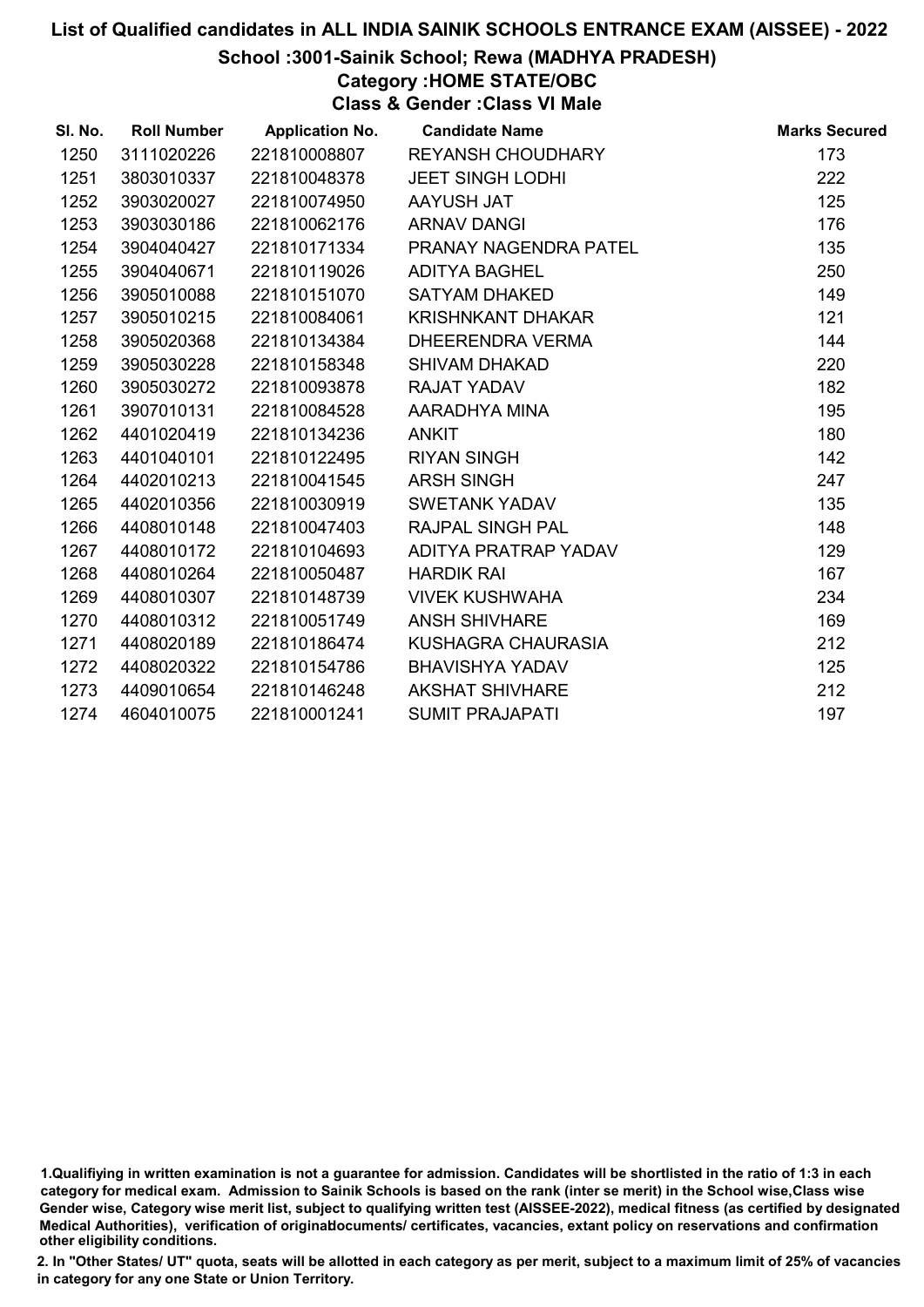## School :3001-Sainik School; Rewa (MADHYA PRADESH)

# Category :HOME STATE/DEF

Class & Gender :Class VI Male

| SI. No. | <b>Roll Number</b> | <b>Application No.</b> | <b>Candidate Name</b>          | <b>Marks Secured</b> |
|---------|--------------------|------------------------|--------------------------------|----------------------|
| 1275    | 1511020074         | 221810077070           | <b>DIVYANSH SINGH</b>          | 206                  |
| 1276    | 2001040140         | 221810032512           | <b>VIKRAM SHARMA</b>           | 128                  |
| 1277    | 2001040194         | 221810053032           | <b>MAYUR PATEL</b>             | 222                  |
| 1278    | 2001040268         | 221810020652           | <b>RAKSHIT MITTAL</b>          | 227                  |
| 1279    | 2001050416         | 221810014454           | NITESH SINGH RATHORE           | 202                  |
| 1280    | 2001050536         | 221810130294           | UTTAKARSH SINGH                | 129                  |
| 1281    | 2001050649         | 221810153435           | <b>ABHINAV MISHRA</b>          | 217                  |
| 1282    | 2001050700         | 221810069655           | <b>NAITIK PATEL</b>            | 205                  |
| 1283    | 2001060137         | 221810151107           | <b>KARTIK HADA</b>             | 154                  |
| 1284    | 2001060295         | 221810071167           | <b>GOVIND MISHRA</b>           | 141                  |
| 1285    | 2001060352         | 221810033677           | <b>SHREYASH GAUTAM</b>         | 163                  |
| 1286    | 2001060423         | 221810051108           | <b>DEVESH PANDEY</b>           | 169                  |
| 1287    | 2304040330         | 221810082175           | YASH BHADORIYA                 | 132                  |
| 1288    | 2403010140         | 221810112341           | PUSHPESH KUMAR PATEL           | 189                  |
| 1289    | 2501040137         | 221810159146           | <b>CHANDRESH SINGH CHAUHAN</b> | 162                  |
| 1290    | 2501040268         | 221810005317           | <b>SHIVANSH TRIPATHI</b>       | 183                  |
| 1291    | 3001020001         | 221810001000           | <b>RANVEER SINGH</b>           | 138                  |
| 1292    | 3001020061         | 221810019150           | PARAMVEER SINGH RATHORE        | 193                  |
| 1293    | 3001020101         | 221810033480           | <b>VAIDANSH DUBEY</b>          | 178                  |
| 1294    | 3001020219         | 221810093691           | <b>RAJVEER SINGH</b>           | 130                  |
| 1295    | 3001020378         | 221810134684           | AYUSH NATH KRIPLANI            | 141                  |
| 1296    | 3001030013         | 221810033121           | ADITYA RAJPUT                  | 146                  |
| 1297    | 3001030095         | 221810040871           | <b>BHAVY GAYAKWAR</b>          | 133                  |
| 1298    | 3001030147         | 221810106512           | <b>DAKSH PAL</b>               | 142                  |
| 1299    | 3001030166         | 221810157432           | <b>HARSH CHOUHAN</b>           | 179                  |
| 1300    | 3001030173         | 221810042042           | <b>SHASHANK AWASTHI</b>        | 209                  |
| 1301    | 3001030242         | 221810017192           | <b>JAIADITYA BADGE</b>         | 124                  |
| 1302    | 3001030277         | 221810070123           | <b>PUNIT PAWAR</b>             | 191                  |
| 1303    | 3001040048         | 221810109946           | <b>VANSH PATEL</b>             | 165                  |
| 1304    | 3001040078         | 221810073276           | <b>RAVI PAWAR</b>              | 142                  |
| 1305    | 3001040118         | 221810148117           | <b>SWASTIK SAXENA</b>          | 182                  |
| 1306    | 3001040144         | 221810057637           | <b>SAKSHAM SAVE</b>            | 131                  |
| 1307    | 3001040320         | 221810031078           | SHUBHANKAR SHARMA              | 129                  |
| 1308    | 3001040342         | 221810134688           | <b>ABHINAV SINGH</b>           | 131                  |
| 1309    | 3001040393         | 221810068729           | PRADDYUM MALVIYA               | 180                  |
| 1310    | 3001040428         | 221810087859           | DHAIRYA MALVIYA                | 141                  |
| 1311    | 3002010113         | 221810082401           | ANOOP SINGH RATHOR             | 231                  |
| 1312    | 3002010133         | 221810056811           | <b>YUVRAJ SINGH</b>            | 208                  |
| 1313    | 3002010255         | 221810030122           | <b>SANKALP SINGH</b>           | 203                  |
| 1314    | 3002020006         | 221810044282           | <b>MANOHAR SINGH JADAUN</b>    | 180                  |
| 1315    | 3002020037         | 221810053403           | <b>DEV SHARMA</b>              | 154                  |
| 1316    | 3002020039         | 221810019503           | <b>ADITYA YADAV</b>            | 240                  |
| 1317    | 3002020083         | 221810024143           | <b>DEVYANSH SINGH TOMAR</b>    | 247                  |

1.Qualifiying in written examination is not a guarantee for admission. Candidates will be shortlisted in the ratio of 1:3 in each category for medical exam. Admission to Sainik Schools is based on the rank (inter se merit) in the School wise,Class wise Gender wise, Category wise merit list, subject to qualifying written test (AISSEE-2022), medical fitness (as certified by designated Medical Authorities), verification of originablocuments/ certificates, vacancies, extant policy on reservations and confirmation other eligibility conditions.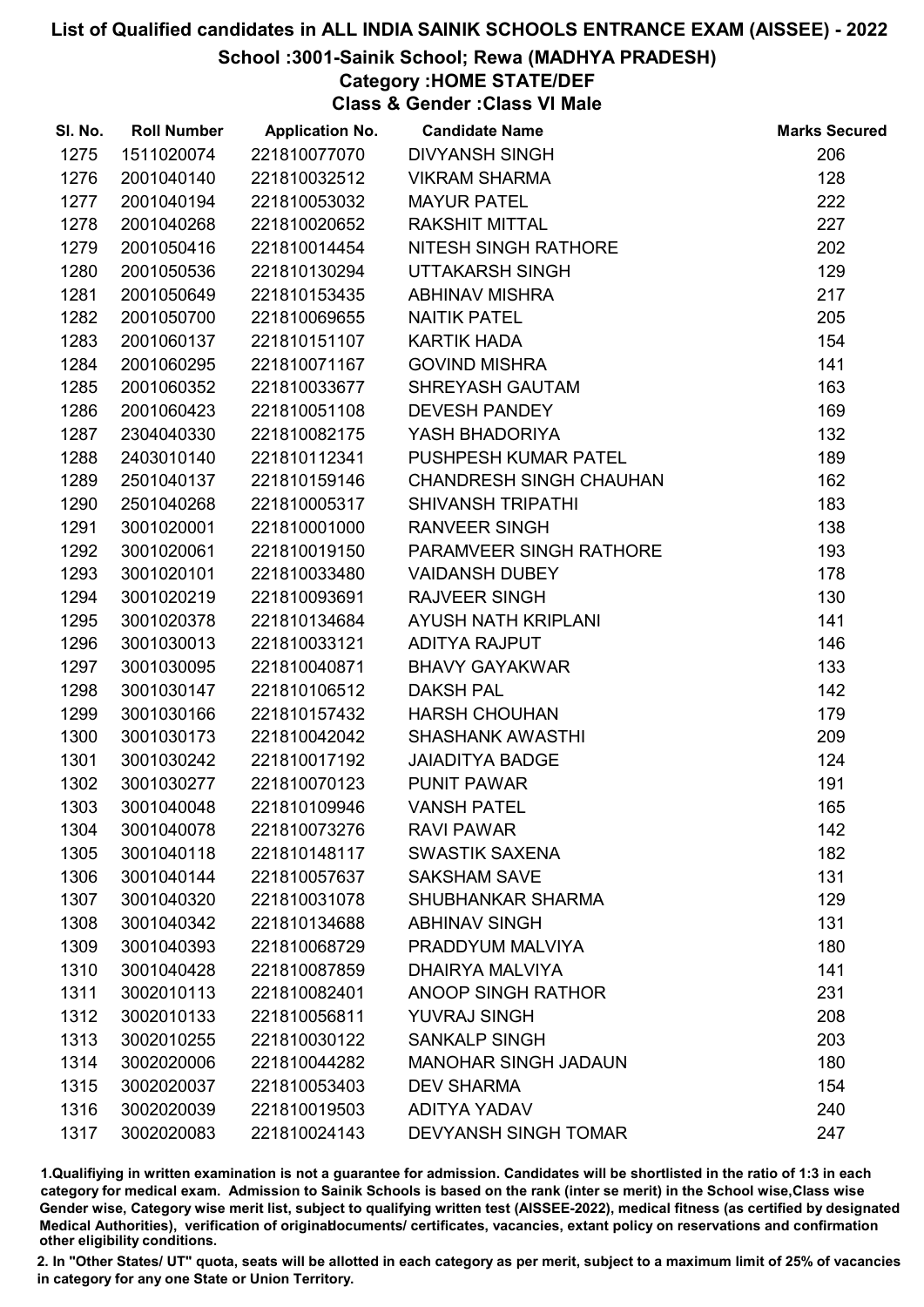### School :3001-Sainik School; Rewa (MADHYA PRADESH)

## Category :HOME STATE/DEF

Class & Gender :Class VI Male

| SI. No. | <b>Roll Number</b> | <b>Application No.</b> | <b>Candidate Name</b>          | <b>Marks Secured</b> |
|---------|--------------------|------------------------|--------------------------------|----------------------|
| 1318    | 3002020125         | 221810006283           | ANSUL SINGH TOMAR              | 261                  |
| 1319    | 3002020222         | 221810070674           | <b>DEEPAK SINGH</b>            | 181                  |
| 1320    | 3002020267         | 221810036715           | <b>ROHIT MEENA</b>             | 174                  |
| 1321    | 3002020413         | 221810019646           | <b>ADARSH PAL</b>              | 196                  |
| 1322    | 3002020458         | 221810044586           | <b>HARSH SINGH TOMAR</b>       | 151                  |
| 1323    | 3002020489         | 221810020117           | <b>DEVANK SINGH TOMAR</b>      | 176                  |
| 1324    | 3002020561         | 221810136087           | <b>RITIK SINGH</b>             | 147                  |
| 1325    | 3002030036         | 221810048140           | ANIMESH DWIVEDI                | 204                  |
| 1326    | 3002030049         | 221810146950           | AAYUSH RAJPUT                  | 247                  |
| 1327    | 3002030055         | 221810034960           | <b>ANUJ KUMAR</b>              | 140                  |
| 1328    | 3002030062         | 221810030080           | <b>AYUSHMAN PATEL</b>          | 127                  |
| 1329    | 3002030143         | 221810129412           | <b>AKSHAT BIRLA</b>            | 181                  |
| 1330    | 3002030165         | 221810106652           | <b>DIVYANSH SINGH</b>          | 171                  |
| 1331    | 3002030237         | 221810021563           | NAVDEEP SINGH KUSHWAH          | 232                  |
| 1332    | 3002030255         | 221810069293           | <b>HARSH DWIVEDI</b>           | 203                  |
| 1333    | 3002030282         | 221810128544           | <b>MOHAN SINGH RATHORE</b>     | 170                  |
| 1334    | 3002030293         | 221810021364           | <b>YUVRAJ SINGH</b>            | 123                  |
| 1335    | 3002030302         | 221810031874           | <b>HARSHIT SINGH</b>           | 163                  |
| 1336    | 3002030313         | 221810140205           | <b>KRISHNA SINGH TOMAR</b>     | 260                  |
| 1337    | 3002030319         | 221810029015           | <b>AYUSH VERMA</b>             | 153                  |
| 1338    | 3002030353         | 221810002265           | <b>RISHABH SINGH TOMAR</b>     | 239                  |
| 1339    | 3002030355         | 221810130565           | ARYAN PRATAP SINGH BHADORIA    | 248                  |
| 1340    | 3002030374         | 221810028695           | <b>MAYANK SHARMA</b>           | 230                  |
| 1341    | 3002030381         | 221810181706           | UDDHAV BHADORIA                | 144                  |
| 1342    | 3002030389         | 221810060616           | <b>KUNAL SINGH</b>             | 243                  |
| 1343    | 3002030412         | 221810136746           | <b>AVINASH DHAKAR</b>          | 178                  |
| 1344    | 3002030413         | 221810089056           | HARSHBARDHAN SINGH             | 166                  |
| 1345    | 3002030423         | 221810021176           | <b>MAYANK SINGH TOMAR</b>      | 187                  |
| 1346    | 3002030425         | 221810084676           | PREM CHAUHAN                   | 159                  |
| 1347    | 3002030429         | 221810057286           | <b>DIVYANSH PARIHAR</b>        | 130                  |
| 1348    | 3002030457         | 221810046337           | <b>NAITIK</b>                  | 212                  |
| 1349    | 3002030460         | 221810117537           | <b>NAITIK SINGH</b>            | 197                  |
| 1350    | 3002030478         | 221810087067           | <b>NAKUL SHARMA</b>            | 214                  |
| 1351    | 3002030496         | 221810135697           | AYUSH KUMAR SHARMA             | 258                  |
| 1352    | 3002030519         | 221810008528           | <b>VEER PRATAP SINGH JADON</b> | 157                  |
| 1353    | 3002030538         | 221810078948           | VIJAY                          | 177                  |
| 1354    | 3002030559         | 221810194978           | YASHANK SINGH BAGHEL           | 130                  |
| 1355    | 3002030577         | 221810016619           | <b>ARAB SINGH</b>              | 175                  |
| 1356    | 3002030603         | 221810020179           | <b>AYUSH SINGH RATHORE</b>     | 173                  |
| 1357    | 3002030617         | 221810039499           | SHASHANK PRATAP SINGH TOMAR    | 149                  |
| 1358    | 3003020019         | 221810017610           | <b>DEVANSH PATEL</b>           | 214                  |
| 1359    | 3003020146         | 221810119591           | <b>ADARSH SINGH</b>            | 140                  |
| 1360    | 3003030081         | 221810160305           | <b>AKSHAT PANDEY</b>           | 157                  |

1.Qualifiying in written examination is not a guarantee for admission. Candidates will be shortlisted in the ratio of 1:3 in each category for medical exam. Admission to Sainik Schools is based on the rank (inter se merit) in the School wise,Class wise Gender wise, Category wise merit list, subject to qualifying written test (AISSEE-2022), medical fitness (as certified by designated Medical Authorities), verification of originablocuments/ certificates, vacancies, extant policy on reservations and confirmation other eligibility conditions.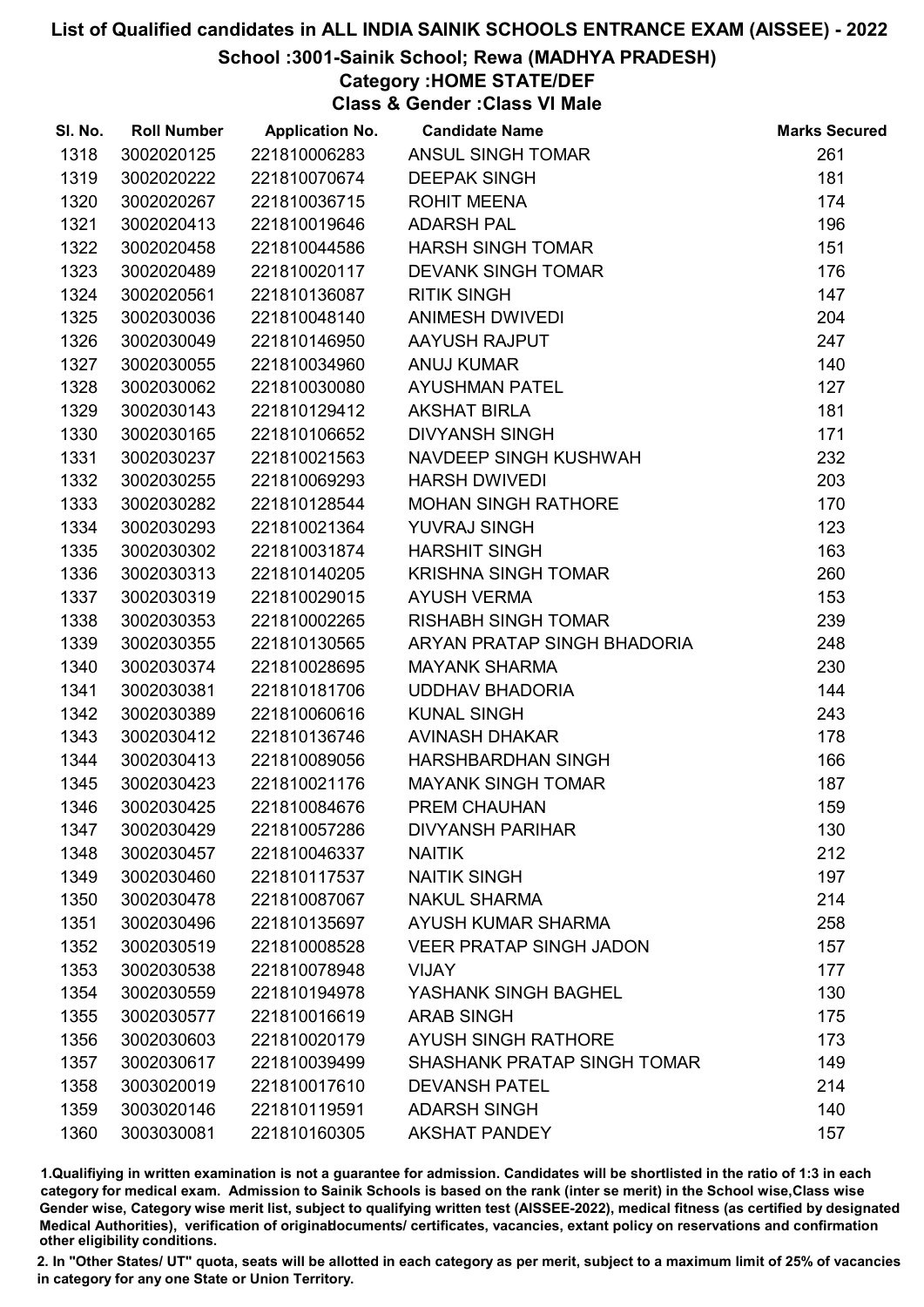### School :3001-Sainik School; Rewa (MADHYA PRADESH)

# Category :HOME STATE/DEF

Class & Gender :Class VI Male

| SI. No. | <b>Roll Number</b> | <b>Application No.</b> | <b>Candidate Name</b>          | <b>Marks Secured</b> |
|---------|--------------------|------------------------|--------------------------------|----------------------|
| 1361    | 3003030113         | 221810048065           | ANIRUD PRATAP SINGH            | 231                  |
| 1362    | 3003030139         | 221810108106           | NIKUNJ SHUKLA                  | 200                  |
| 1363    | 3003030194         | 221810031586           | <b>MASTER AYUSH</b>            | 182                  |
| 1364    | 3003030226         | 221810079717           | PIYUSH YADAV                   | 204                  |
| 1365    | 3003030349         | 221810083309           | AMAN SINGH CHOUHAN             | 247                  |
| 1366    | 3003030395         | 221810032569           | ROONAK DWIVEDI                 | 129                  |
| 1367    | 3004010088         | 221810152891           | <b>UJJAWAL SINGH</b>           | 144                  |
| 1368    | 3004010173         | 221810018753           | <b>SAKSHAM PATEL</b>           | 230                  |
| 1369    | 3004020027         | 221810095630           | <b>HARSHIT PANDEY</b>          | 153                  |
| 1370    | 3004020065         | 221810126060           | <b>VAIBHAV TRIPATHI</b>        | 195                  |
| 1371    | 3004020081         | 221810145370           | DIPAK KUMAR PANDEY             | 138                  |
| 1372    | 3004020119         | 221810089790           | <b>ARAV PANDEY</b>             | 217                  |
| 1373    | 3004020165         | 221810019431           | PRITHU PRATAP SINGH            | 153                  |
| 1374    | 3004020180         | 221810143541           | <b>HARSH SAHU</b>              | 145                  |
| 1375    | 3004020192         | 221810012051           | <b>TUSHAR KUSHWAHA</b>         | 201                  |
| 1376    | 3004020206         | 221810080361           | <b>HARSH MISHRA</b>            | 127                  |
| 1377    | 3004020406         | 221810120547           | <b>KUNAL SINGH</b>             | 198                  |
| 1378    | 3004020475         | 221810025868           | SIDDHARTH SINGH TOMAR          | 188                  |
| 1379    | 3004030013         | 221810118602           | RAJ VISHWAKARMA                | 145                  |
| 1380    | 3004030039         | 221810075322           | PRIYASH PANDEY                 | 228                  |
| 1381    | 3004030064         | 221810091542           | <b>RISHABH TIWARI</b>          | 155                  |
| 1382    | 3004030107         | 221810089682           | PRATEEK AWASTHI                | 120                  |
| 1383    | 3004030140         | 221810113313           | SARVESH KUMAR MISHRA           | 223                  |
| 1384    | 3004030144         | 221810060713           | <b>SANJEEV SINGH</b>           | 155                  |
| 1385    | 3004030169         | 221810025243           | ABHIMANYU DWIVEDI              | 236                  |
| 1386    | 3004030211         | 221810119973           | <b>ARMAN SINGH</b>             | 144                  |
| 1387    | 3004030217         | 221810069383           | PRAGYAN KUMAR TIWARI           | 149                  |
| 1388    | 3004030255         | 221810162114           | <b>HARSH SINGH</b>             | 158                  |
| 1389    | 3004030294         | 221810019144           | <b>ANSH PATEL</b>              | 198                  |
| 1390    | 3004030343         | 221810058084           | SHREEYANSH KUMAR PANDEY        | 173                  |
| 1391    | 3004030349         | 221810139784           | <b>ARYAN SINGH</b>             | 169                  |
| 1392    | 3004030428         | 221810002545           | <b>KRISHNA KANT CHATURVEDI</b> | 187                  |
| 1393    | 3004040005         | 221810162795           | <b>ABHAY PRATAP SINGH</b>      | 123                  |
| 1394    | 3004040012         | 221810020206           | <b>NAMAHSHIVAY</b>             | 222                  |
| 1395    | 3004040042         | 221810066236           | PARTH SINGH BAGHEL             | 120                  |
| 1396    | 3004040045         | 221810027436           | <b>BIBHAV KUMAR MISHRA</b>     | 131                  |
| 1397    | 3004040046         | 221810002536           | <b>AMAN YADAV</b>              | 141                  |
| 1398    | 3004040062         | 221810028746           | <b>MANAS SINGH TOMAR</b>       | 151                  |
| 1399    | 3004040081         | 221810113566           | <b>TEJASHV PRATAP SINGH</b>    | 144                  |
| 1400    | 3004040121         | 221810118696           | <b>DEVESH MISHRA</b>           | 176                  |
| 1401    | 3004040172         | 221810078337           | <b>SHIVANG PRATAP SINGH</b>    | 238                  |
| 1402    | 3004040319         | 221810158678           | <b>AMAN SHUKLA</b>             | 207                  |
| 1403    | 3004040329         | 221810134388           | <b>SAGAR SINGH</b>             | 130                  |

1.Qualifiying in written examination is not a guarantee for admission. Candidates will be shortlisted in the ratio of 1:3 in each category for medical exam. Admission to Sainik Schools is based on the rank (inter se merit) in the School wise,Class wise Gender wise, Category wise merit list, subject to qualifying written test (AISSEE-2022), medical fitness (as certified by designated Medical Authorities), verification of originablocuments/ certificates, vacancies, extant policy on reservations and confirmation other eligibility conditions.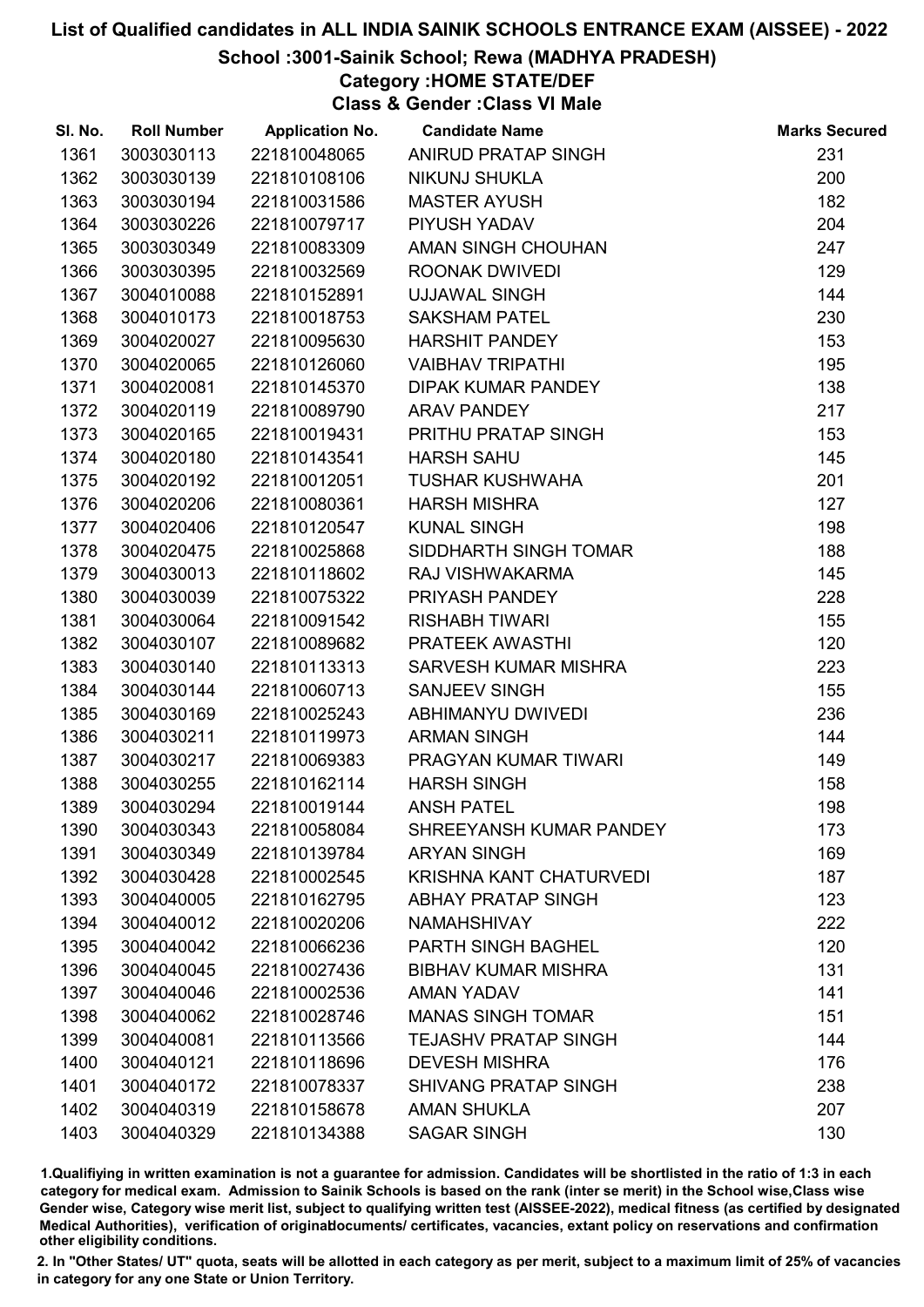### School :3001-Sainik School; Rewa (MADHYA PRADESH)

## Category :HOME STATE/DEF

Class & Gender :Class VI Male

| SI. No. | <b>Roll Number</b> | <b>Application No.</b> | <b>Candidate Name</b>        | <b>Marks Secured</b> |
|---------|--------------------|------------------------|------------------------------|----------------------|
| 1404    | 3004040352         | 221810082898           | NAITIK SINGH PARIHAR         | 199                  |
| 1405    | 3004040357         | 221810170109           | <b>KRISHNA KANT PATEL</b>    | 165                  |
| 1406    | 3004040396         | 221810141239           | <b>SHANTANU SINGH</b>        | 164                  |
| 1407    | 3004040435         | 221810041169           | <b>ARNAV SINGH</b>           | 143                  |
| 1408    | 3004040446         | 221810036969           | <b>SHIVANSHU PATEL</b>       | 266                  |
| 1409    | 3004040468         | 221810042789           | <b>ANURAG PATEL</b>          | 151                  |
| 1410    | 3110010052         | 221810180160           | YAJAT RAGHUVANSHI            | 133                  |
| 1411    | 3110020422         | 221810029409           | ABHAY SINGH SAGGU            | 212                  |
| 1412    | 3114020296         | 221810010603           | <b>VAIBHAV SHARMA</b>        | 139                  |
| 1413    | 3114020309         | 221810014913           | <b>KARTIK SAHU</b>           | 173                  |
| 1414    | 3114030344         | 221810148738           | ARADHYA PUROHIT              | 150                  |
| 1415    | 3114030379         | 221810046988           | SATYADEV DWIVEDI             | 206                  |
| 1416    | 3802010077         | 221810178054           | <b>MAYANK KUSHWAHA</b>       | 158                  |
| 1417    | 3803010301         | 221810091197           | RAJDEEP SINGH TOMAR          | 205                  |
| 1418    | 3805010252         | 221810121839           | <b>ABHINAV MISHRA</b>        | 137                  |
| 1419    | 3901010047         | 221810027290           | <b>SHIV NARAYAN</b>          | 173                  |
| 1420    | 3901020124         | 221810010555           | <b>CHANDRESH GOSWAMI</b>     | 149                  |
| 1421    | 3904030017         | 221810150010           | <b>SHAURYA SINGH RATHOUR</b> | 158                  |
| 1422    | 3904040030         | 221810068221           | <b>ARYAN PATEL</b>           | 188                  |
| 1423    | 3905010250         | 221810029881           | <b>ANIKET SINGH</b>          | 163                  |
| 1424    | 3905020352         | 221810087364           | <b>HARSH SINGH</b>           | 230                  |
| 1425    | 3905030115         | 221810171267           | YOGENDRA DHAKAR              | 167                  |
| 1426    | 3905050150         | 221810019385           | <b>KARTAVYA KUMAR</b>        | 168                  |
| 1427    | 3905060163         | 221810076179           | <b>SURYA PATEL</b>           | 180                  |
| 1428    | 3906010244         | 221810043184           | ARMAAN VISHWAKARMA           | 195                  |
| 1429    | 3906010486         | 221810044069           | SAMARTH SHARMA               | 240                  |
| 1430    | 4201060301         | 221810159787           | PARIKSHIT TIWARI             | 213                  |
| 1431    | 4401010153         | 221810019451           | <b>NITESH SINGH</b>          | 224                  |
| 1432    | 4401020639         | 221810021478           | ADITYA CHANDRAVANSHI         | 213                  |
| 1433    | 4402010084         | 221810051522           | <b>SHIVAM KUMAR KUSHWAHA</b> | 133                  |
| 1434    | 4402010105         | 221810108682           | <b>AYUSH YADAV</b>           | 212                  |
| 1435    | 4406020044         | 221810059540           | <b>DIVYANSH MARATHE</b>      | 159                  |
| 1436    | 4406030313         | 221810071097           | <b>PRINCE TIWARI</b>         | 161                  |
| 1437    | 4408020093         | 221810142403           | <b>PARAS PATEL</b>           | 231                  |
| 1438    | 4410020015         | 221810089900           | <b>YUVRAJ SINGH</b>          | 202                  |
| 1439    | 4412020030         | 221810027970           | PARTH SINGH CHANDEL          | 245                  |
| 1440    | 4502020842         | 221810154957           | MOHAMMAD AZIM                | 151                  |

1.Qualifiying in written examination is not a guarantee for admission. Candidates will be shortlisted in the ratio of 1:3 in each category for medical exam. Admission to Sainik Schools is based on the rank (inter se merit) in the School wise,Class wise Gender wise, Category wise merit list, subject to qualifying written test (AISSEE-2022), medical fitness (as certified by designated Medical Authorities), verification of originablocuments/ certificates, vacancies, extant policy on reservations and confirmation other eligibility conditions.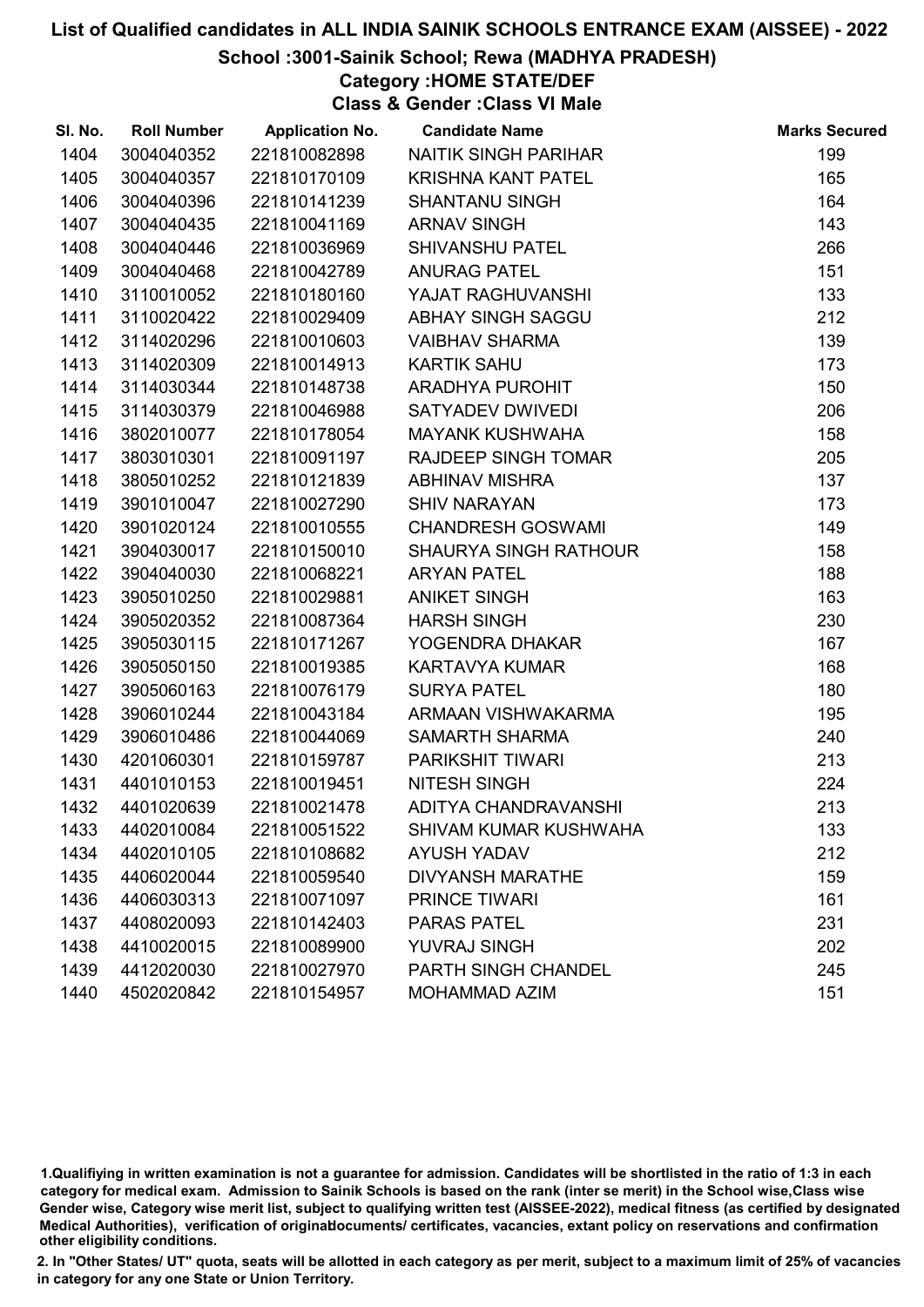## School :3001-Sainik School; Rewa (MADHYA PRADESH)

# Category :HOME STATE/GEN

Class & Gender :Class VI Male

| SI. No. | <b>Roll Number</b> | <b>Application No.</b> | <b>Candidate Name</b>          | <b>Marks Secured</b> |
|---------|--------------------|------------------------|--------------------------------|----------------------|
| 1441    | 1511050162         | 221810088613           | <b>RUDRANSH KAUSHIK</b>        | 244                  |
| 1442    | 1702020273         | 221810066796           | <b>ARSHDEEP SINGH</b>          | 194                  |
| 1443    | 1705010003         | 221810184600           | <b>SHUBH MISHRA</b>            | 171                  |
| 1444    | 1705010017         | 221810067330           | <b>DIVYANSHU SHARMA</b>        | 137                  |
| 1445    | 1705020453         | 221810192649           | <b>BAKSHRAJ PANDEY</b>         | 133                  |
| 1446    | 1706020199         | 221810096075           | <b>NISHANT TIWARI</b>          | 142                  |
| 1447    | 1706020412         | 221810122189           | <b>RUDRESH PATEL</b>           | 154                  |
| 1448    | 2001040259         | 221810116352           | <b>ABHINAV SINGH</b>           | 176                  |
| 1449    | 2001050256         | 221810111204           | PARTH SHUKLA                   | 246                  |
| 1450    | 2001050549         | 221810028594           | AARAV SHRIVASTAVA              | 170                  |
| 1451    | 2001060727         | 221810039309           | <b>SHIVANSH TIWARI</b>         | 152                  |
| 1452    | 2201020241         | 221810196855           | <b>AKSHAT GAUTAM</b>           | 180                  |
| 1453    | 2301020213         | 221810038983           | DEVANSH SINGH KAURAV           | 143                  |
| 1454    | 2501040349         | 221810148267           | DHANANJAY PRATAP SINGH         | 134                  |
| 1455    | 2701030350         | 221810152487           | <b>AVIK MISHRA</b>             | 234                  |
| 1456    | 3001010002         | 221810152200           | <b>PARV SHARMA</b>             | 218                  |
| 1457    | 3001020010         | 221810065700           | SHUBHANSH PATERIYA             | 131                  |
| 1458    | 3001020024         | 221810140910           | <b>NADEEM ANSARI</b>           | 151                  |
| 1459    | 3001020025         | 221810024020           | <b>DIVYANSH SHARMA</b>         | 242                  |
| 1460    | 3001020028         | 221810140720           | <b>SASWAT SINGH</b>            | 167                  |
| 1461    | 3001020030         | 221810154920           | LOVE SHARMA                    | 154                  |
| 1462    | 3001020038         | 221810030830           | <b>VIRAT SINGH</b>             | 166                  |
| 1463    | 3001020041         | 221810040040           | <b>VEDANT MALVIYA</b>          | 121                  |
| 1464    | 3001020042         | 221810135040           | <b>MOHIT SINGH</b>             | 192                  |
| 1465    | 3001020059         | 221810050050           | <b>VIWAN SINGH THAKUR</b>      | 167                  |
| 1466    | 3001020062         | 221810076250           | <b>SHUBHA</b>                  | 130                  |
| 1467    | 3001020063         | 221810140450           | <b>HARSHIT AGRAWAL</b>         | 142                  |
| 1468    | 3001020066         | 221810142650           | AISHWARY SINGH CHOUHAN         | 185                  |
| 1469    | 3001020081         | 221810066560           | <b>SHOURYA SINGH</b>           | 155                  |
| 1470    | 3001020083         | 221810158560           | <b>KARTIK GUPTA</b>            | 134                  |
| 1471    | 3001020106         | 221810032780           | <b>ANANT PALIYA</b>            | 133                  |
| 1472    | 3001020136         | 221810094730           | <b>SWATANTRA DWIVEDI</b>       | 217                  |
| 1473    | 3001020172         | 221810084311           | <b>UPENDRA SINGH</b>           | 217                  |
| 1474    | 3001020195         | 221810126941           | PRADHUMAN SHARMA               | 149                  |
| 1475    | 3001020283         | 221810044713           | PRATHAM MISHRA                 | 129                  |
| 1476    | 3001020311         | 221810170063           | <b>SARTHAK SAXENA</b>          | 163                  |
| 1477    | 3001020366         | 221810159564           | <b>KRISHNA SINGH SHAKTAWAT</b> | 190                  |
| 1478    | 3001020395         | 221810130815           | <b>SHANTANU JADAUN</b>         | 167                  |
| 1479    | 3001020467         | 221810148136           | <b>SHIV RAGHUWANSHI</b>        | 129                  |
| 1480    | 3001020574         | 221810190158           | <b>ARYAN JADON</b>             | 136                  |
| 1481    | 3001020601         | 221810074009           | <b>NINAD JOSHI</b>             | 181                  |
| 1482    | 3001020629         | 221810137459           | <b>SWAPNIL PARMAR</b>          | 124                  |
| 1483    | 3001020637         | 221810107269           | ADITYA RAGHUWANSHI             | 224                  |

1.Qualifiying in written examination is not a guarantee for admission. Candidates will be shortlisted in the ratio of 1:3 in each category for medical exam. Admission to Sainik Schools is based on the rank (inter se merit) in the School wise,Class wise Gender wise, Category wise merit list, subject to qualifying written test (AISSEE-2022), medical fitness (as certified by designated Medical Authorities), verification of originablocuments/ certificates, vacancies, extant policy on reservations and confirmation other eligibility conditions.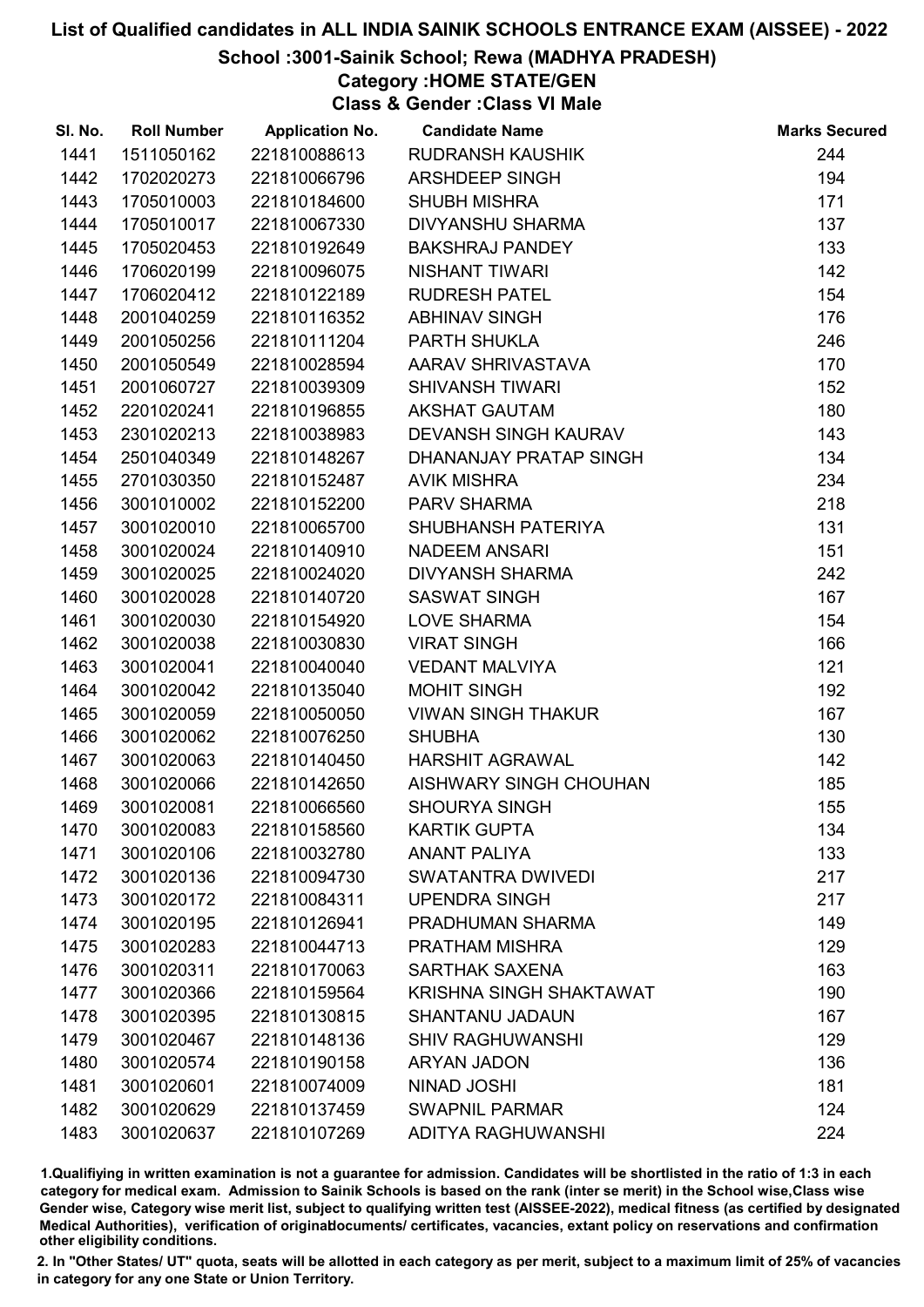# School :3001-Sainik School; Rewa (MADHYA PRADESH)

Category :HOME STATE/GEN

Class & Gender :Class VI Male

| SI. No. | <b>Roll Number</b> | <b>Application No.</b> | <b>Candidate Name</b>      |    | <b>Marks Secured</b> |
|---------|--------------------|------------------------|----------------------------|----|----------------------|
| 1484    | 3001030008         | 221810041611           | YASH VARDHAN NEEKHARA      |    | 194                  |
| 1485    | 3001030012         | 221810104021           | ABHIMANYU CHATURVEDI       |    | 138                  |
| 1486    | 3001030015         | 221810132221           | <b>OMENDRA SINGH</b>       |    | 145                  |
| 1487    | 3001030017         | 221810062321           | <b>SAMAY PATEL</b>         |    | 132                  |
| 1488    | 3001030038         | 221810041331           | <b>KANISHK TIWARI</b>      |    | 153                  |
| 1489    | 3001030041         | 221810067531           | <b>RISHABH JAIN</b>        |    | 199                  |
| 1490    | 3001030054         | 221810182441           | <b>HIMANSHU TOMAR</b>      |    | 134                  |
| 1491    | 3001030061         | 221810081941           | <b>SUYASH MISHRA</b>       |    | 266                  |
| 1492    | 3001030067         | 221810018551           | <b>SHIVANSH MISHRA</b>     |    | 181                  |
| 1493    | 3001030075         | 221810111461           | ARYAN RAGHUWANSHI          |    | 131                  |
| 1494    | 3001030088         | 221810174471           | <b>TANISH TIWARI</b>       |    | 148                  |
| 1495    | 3001030133         | 221810164402           | <b>GAURAV DUBEY</b>        |    | 164                  |
| 1496    | 3001030150         | 221810145322           | HARSHIT KAUMAR PANDEY      |    | 148                  |
| 1497    | 3001030155         | 221810039522           | <b>SAMARTH REDDY</b>       |    | 201                  |
| 1498    | 3001030162         | 221810040032           | <b>SAKSHAM SINGH</b>       |    | 124                  |
| 1499    | 3001030187         | 221810070052           | <b>AKSHAT SINGH</b>        |    | 223                  |
| 1500    | 3001030204         | 221810017362           | <b>SAMIT SHUKLA</b>        |    | 137                  |
| 1501    | 3001030208         | 221810032762           | <b>VASISHTHA SHARMA</b>    |    | 124                  |
| 1502    | 3001030213         | 221810188172           | PARTH MISHRA               |    | 129                  |
| 1503    | 3001030253         | 221810093403           | YASHRAJ SINGH CHANDRAWAT   |    | 159                  |
| 1504    | 3001030255         | 221810090603           | <b>TANISHQ MISHRA</b>      |    | 173                  |
| 1505    | 3001030258         | 221810099603           | <b>RUDRA LIMAYE</b>        |    | 156                  |
| 1506    | 3001030266         | 221810141213           | <b>ARYASH TIWARI</b>       |    | 189                  |
| 1507    | 3001030272         | 221810137713           | <b>GARBHIT RAGHUWANSHI</b> |    | 131                  |
| 1508    | 3001030285         | 221810141923           | ATHARV SHRIVASTAVA         |    | 179                  |
| 1509    | 3001030289         | 221810084633           | <b>SHOURYA TRIPATHI</b>    |    | 182                  |
| 1510    | 3001030300         | 221810098543           | <b>AADHAR GUPTA</b>        |    | 214                  |
| 1511    | 3001030329         | 221810183573           | <b>ISHAN KHAN</b>          |    | 164                  |
| 1512    | 3001030331         | 221810033773           | <b>ARYAN SAHU</b>          | CG | 124                  |
| 1513    | 3001030340         | 221810066183           | <b>ANUKALP DUBEY</b>       |    | 141                  |
| 1514    | 3001030363         | 221810112704           | AAYUSHMAN DWIVEDI          |    | 185                  |
| 1515    | 3001030412         | 221810001544           | <b>MANAS DUBEY</b>         |    | 124                  |
| 1516    | 3001030434         | 221810114164           | <b>ADITYA TRIPATHI</b>     |    | 199                  |
| 1517    | 3001030444         | 221810023864           | <b>CHINMAY SURANA</b>      |    | 160                  |
| 1518    | 3001030446         | 221810001074           | <b>LAKSHYA GUPTA</b>       |    | 239                  |
| 1519    | 3001030455         | 221810018184           | <b>VEDANT SHARMA</b>       |    | 192                  |
| 1520    | 3001030456         | 221810016384           | PRABAL PRATAP SINGH        |    | 121                  |
| 1521    | 3001030474         | 221810139205           | <b>VEDANSH MISHRA</b>      |    | 143                  |
| 1522    | 3001030476         | 221810136405           | <b>ABHEESHT TIWARI</b>     |    | 187                  |
| 1523    | 3001030493         | 221810186425           | <b>ANGAD KUMAR</b>         |    | 130                  |
| 1524    | 3001030504         | 221810020135           | BHAVYA VERMA               |    | 125                  |
| 1525    | 3001030508         | 221810126335           | <b>SURYANSH SINGH</b>      |    | 147                  |
| 1526    | 3001030511         | 221810016535           | <b>AYUSH MISHRA</b>        |    | 122                  |

1.Qualifiying in written examination is not a guarantee for admission. Candidates will be shortlisted in the ratio of 1:3 in each category for medical exam. Admission to Sainik Schools is based on the rank (inter se merit) in the School wise,Class wise Gender wise, Category wise merit list, subject to qualifying written test (AISSEE-2022), medical fitness (as certified by designated Medical Authorities), verification of originablocuments/ certificates, vacancies, extant policy on reservations and confirmation other eligibility conditions.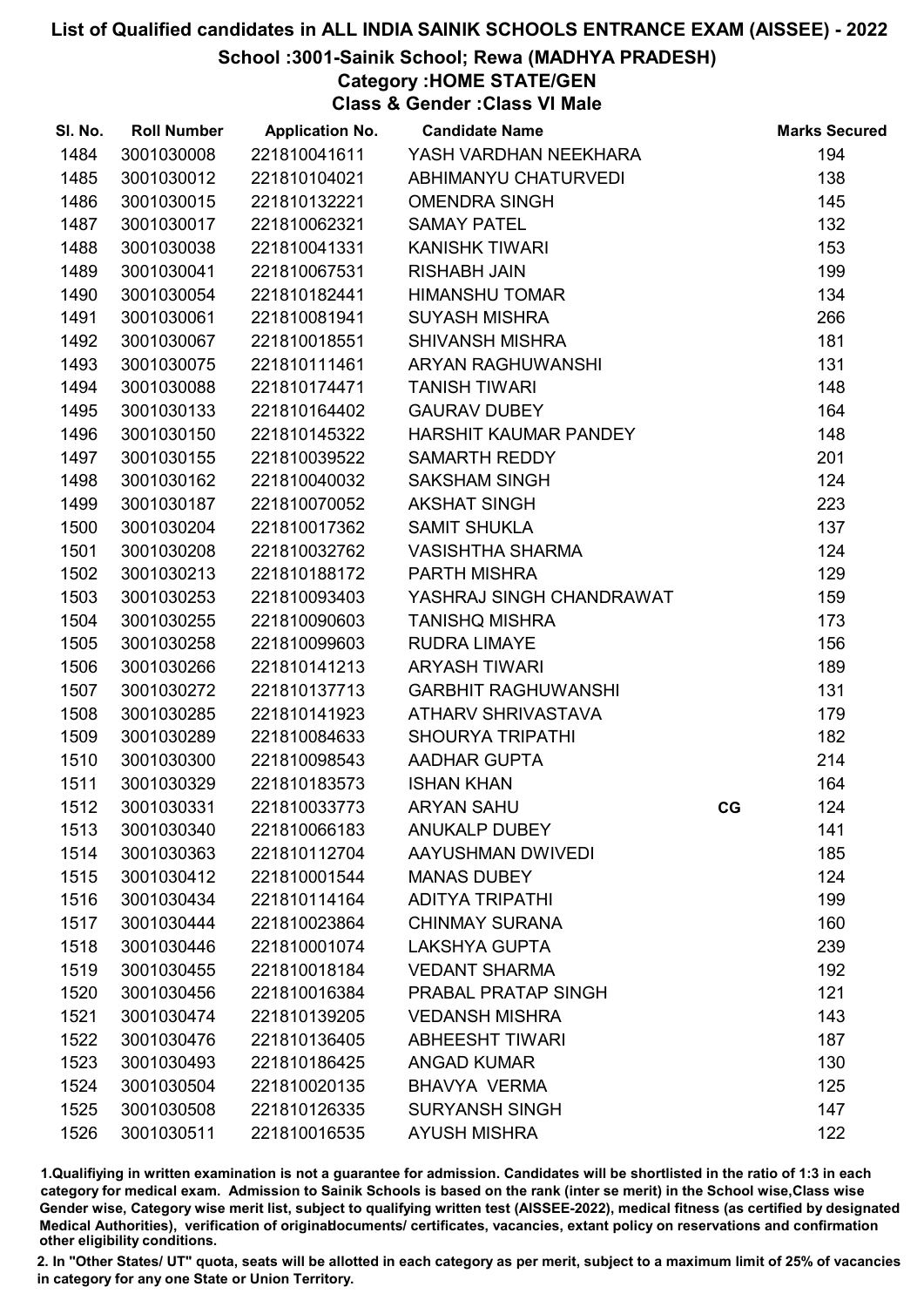# School :3001-Sainik School; Rewa (MADHYA PRADESH)

Category :HOME STATE/GEN

Class & Gender :Class VI Male

| SI. No. | <b>Roll Number</b> | <b>Application No.</b> | <b>Candidate Name</b>           | <b>Marks Secured</b> |
|---------|--------------------|------------------------|---------------------------------|----------------------|
| 1527    | 3001030546         | 221810066965           | <b>ARSH CHAURASIA</b>           | 166                  |
| 1528    | 3001030558         | 221810143775           | <b>SHIVANSH SHARMA</b>          | 153                  |
| 1529    | 3001040003         | 221810014116           | <b>HARSHIT GUPTA</b>            | 135                  |
| 1530    | 3001040008         | 221810059716           | <b>YUDANT SHARMA</b>            | 200                  |
| 1531    | 3001040015         | 221810062526           | <b>MAYANK MISHRA</b>            | 256                  |
| 1532    | 3001040038         | 221810017046           | AMISH SINGH THAKUR              | 228                  |
| 1533    | 3001040045         | 221810184846           | PRITHVI RAJ SINGH               | 159                  |
| 1534    | 3001040067         | 221810047466           | <b>ABHINAV GUPTA</b>            | 147                  |
| 1535    | 3001040082         | 221810050976           | SHOURYA PRATAP SINGH            | 194                  |
| 1536    | 3001040123         | 221810015517           | PRASHANT PAL                    | 176                  |
| 1537    | 3001040139         | 221810189237           | <b>MADHUR DUBEY</b>             | 121                  |
| 1538    | 3001040151         | 221810120147           | SHRIYANSH DWIVEDI               | 133                  |
| 1539    | 3001040159         | 221810097647           | PRATHAM PANDEY                  | 191                  |
| 1540    | 3001040166         | 221810011157           | AYUSHMAN SHARMA                 | 180                  |
| 1541    | 3001040176         | 221810122167           | <b>POURANIK BAGHEL</b>          | 215                  |
| 1542    | 3001040184         | 221810054077           | SAMARTH PRATAP SINGH            | 133                  |
| 1543    | 3001040213         | 221810097987           | NRAPESH SINGH RAJPUT            | 181                  |
| 1544    | 3001040218         | 221810110397           | <b>VEDANT TIWARI</b>            | 173                  |
| 1545    | 3001040219         | 221810043397           | <b>GYANESHWAR TIWARI</b>        | 152                  |
| 1546    | 3001040230         | 221810163208           | PARTH KOLTE                     | 121                  |
| 1547    | 3001040234         | 221810131808           | <b>DEEPESH KUMAR</b>            | 242                  |
| 1548    | 3001040239         | 221810025218           | AARJAV MARGHADE                 | 132                  |
| 1549    | 3001040242         | 221810054618           | <b>BHANU PRATAP SINGH TOMAR</b> | 156                  |
| 1550    | 3001040248         | 221810131128           | YOGESH SHARMA                   | 148                  |
| 1551    | 3001040254         | 221810007628           | <b>GATIK AGRAWAL</b>            | 166                  |
| 1552    | 3001040262         | 221810067138           | <b>TANUSH TIWARI</b>            | 142                  |
| 1553    | 3001040284         | 221810197548           | YASHVARDHAN SINGH               | 131                  |
| 1554    | 3001040287         | 221810100848           | <b>SANSKAR PARMAR</b>           | 135                  |
| 1555    | 3001040290         | 221810000948           | AADITYA NARAYAN DWIVEDI         | 211                  |
| 1556    | 3001040291         | 221810021948           | <b>PRABAL SINGH BAGHEL</b>      | 127                  |
| 1557    | 3001040308         | 221810073068           | AARADHYA TRIPATHI               | 199                  |
| 1558    | 3001040314         | 221810132668           | <b>LALITYA SHARMA</b>           | 138                  |
| 1559    | 3001040324         | 221810139278           | AATRIYA DUBEY                   | 203                  |
| 1560    | 3001040326         | 221810163578           | <b>ADARSH BAGHEL</b>            | 159                  |
| 1561    | 3001040337         | 221810151188           | <b>SAMARTH SHARMA</b>           | 147                  |
| 1562    | 3001040345         | 221810141888           | <b>MOKSH PAWAR</b>              | 151                  |
| 1563    | 3001040356         | 221810106798           | <b>ANSH TOMAR</b>               | 122                  |
| 1564    | 3001040361         | 221810163209           | PARTH JAIN                      | 126                  |
| 1565    | 3001040371         | 221810116809           | <b>LABHANSH JOSHI</b>           | 128                  |
| 1566    | 3001040382         | 221810096029           | <b>CHETAN KUMAR RAJPUT</b>      | 126                  |
| 1567    | 3001040387         | 221810115529           | PRANJAL DUBEY                   | 164                  |
| 1568    | 3001040398         | 221810080139           | <b>KARTIK KHARE</b>             | 200                  |
| 1569    | 3001040402         | 221810057339           | <b>AKSHAT PANDEY</b>            | 147                  |

1.Qualifiying in written examination is not a guarantee for admission. Candidates will be shortlisted in the ratio of 1:3 in each category for medical exam. Admission to Sainik Schools is based on the rank (inter se merit) in the School wise,Class wise Gender wise, Category wise merit list, subject to qualifying written test (AISSEE-2022), medical fitness (as certified by designated Medical Authorities), verification of originablocuments/ certificates, vacancies, extant policy on reservations and confirmation other eligibility conditions.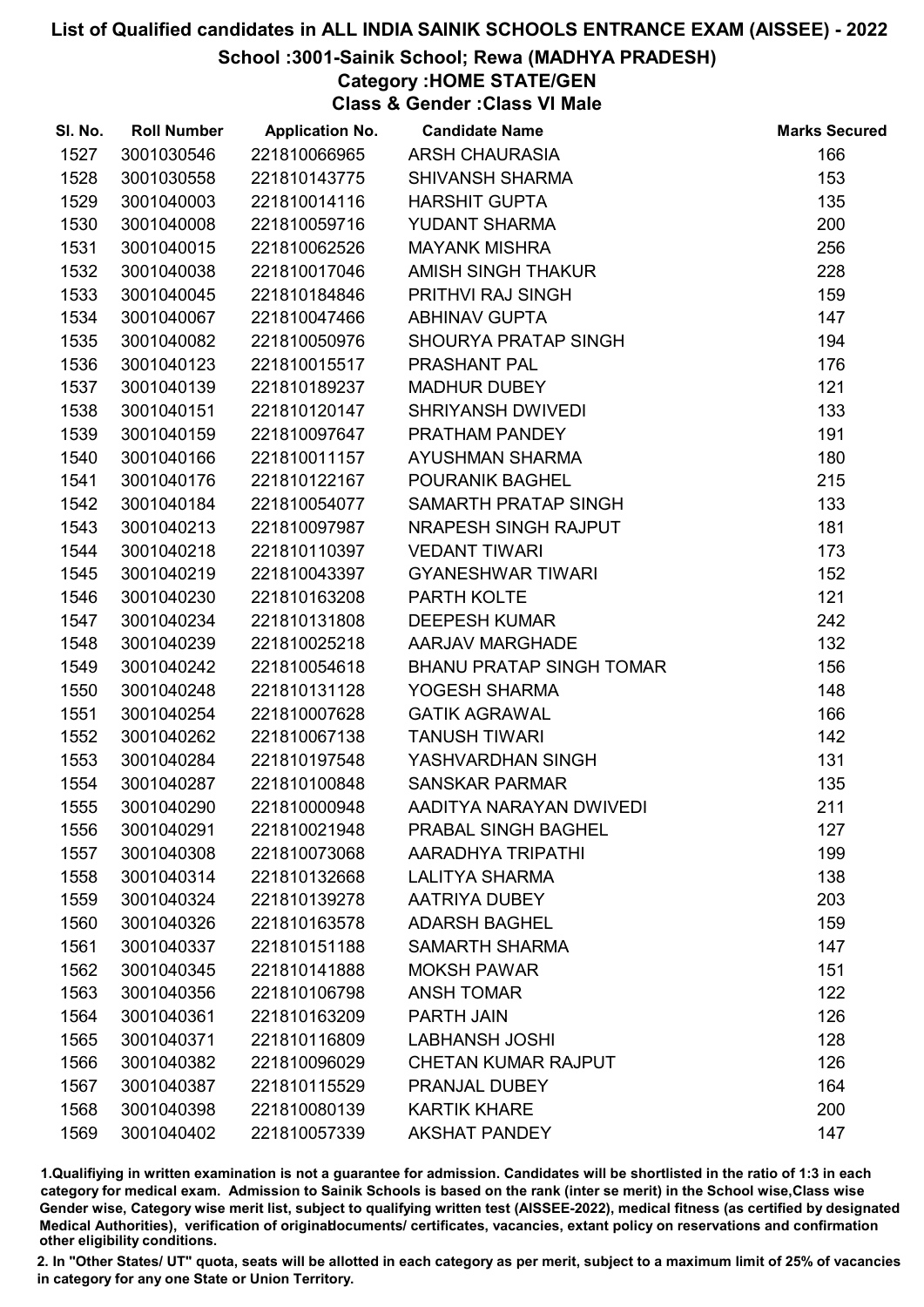# School :3001-Sainik School; Rewa (MADHYA PRADESH)

Category :HOME STATE/GEN

Class & Gender :Class VI Male

| SI. No. | <b>Roll Number</b> | <b>Application No.</b> | <b>Candidate Name</b>       | <b>Marks Secured</b> |
|---------|--------------------|------------------------|-----------------------------|----------------------|
| 1570    | 3001040421         | 221810092459           | <b>VEDANT RAJPUT</b>        | 179                  |
| 1571    | 3001040423         | 221810145459           | <b>DEWANG LOKRE</b>         | 138                  |
| 1572    | 3001040426         | 221810159759           | <b>KAUSTUBH SINGH GAUR</b>  | 127                  |
| 1573    | 3001040441         | 221810123279           | SHOURYAVEER SINGH THAKUR    | 202                  |
| 1574    | 3001040474         | 221810186499           | <b>ATHARV SAXENA</b>        | 155                  |
| 1575    | 3002010011         | 221810126010           | <b>PRINCE</b>               | 121                  |
| 1576    | 3002010013         | 221810102310           | DIVYANSH SHRIVASTAVA        | 199                  |
| 1577    | 3002010021         | 221810113910           | <b>ADARSH SINGH BAISH</b>   | 193                  |
| 1578    | 3002010024         | 221810081020           | PRATHMESH GARG              | 163                  |
| 1579    | 3002010030         | 221810132520           | <b>ROHIT</b>                | 145                  |
| 1580    | 3002010046         | 221810190040           | <b>BOBI</b>                 | 198                  |
| 1581    | 3002010063         | 221810103750           | PRANSHU SINGH               | 124                  |
| 1582    | 3002010068         | 221810083360           | <b>HARSHIT SHARMA</b>       | 131                  |
| 1583    | 3002010069         | 221810099360           | <b>SURYANSH SINGH TOMAR</b> | 170                  |
| 1584    | 3002010074         | 221810035760           | <b>HARSH SHARMA</b>         | 188                  |
| 1585    | 3002010083         | 221810129670           | <b>HARSHIT SINGH</b>        | 125                  |
| 1586    | 3002010085         | 221810167770           | <b>SUMIT DHAKAD</b>         | 183                  |
| 1587    | 3002010089         | 221810068280           | AARYAN SINGH TOMAR          | 245                  |
| 1588    | 3002010114         | 221810028501           | <b>ANIKET SHARMA</b>        | 253                  |
| 1589    | 3002010127         | 221810126311           | <b>RAGHAV SINGH</b>         | 184                  |
| 1590    | 3002010164         | 221810076841           | ABHISHEK CHAUHAN            | 235                  |
| 1591    | 3002010169         | 221810006351           | PRABHAT SINGH TOMAR         | 255                  |
| 1592    | 3002010172         | 221810161551           | AMAN SINGH SIKARWAR         | 150                  |
| 1593    | 3002010174         | 221810117551           | <b>SAGAR SINGH</b>          | 249                  |
| 1594    | 3002010186         | 221810170361           | NEERAJ PARATAP CHAUHAN      | 213                  |
| 1595    | 3002010223         | 221810111691           | <b>VAIBHAV SHARMA</b>       | 150                  |
| 1596    | 3002010224         | 221810057691           | <b>KUNAL SHUKLA</b>         | 250                  |
| 1597    | 3002010234         | 221810079402           | <b>ADITYA</b>               | 257                  |
| 1598    | 3002010271         | 221810163432           | <b>SURYA TOMAR</b>          | 216                  |
| 1599    | 3002010283         | 221810130142           | AMAN SINGH CHAUHAN          | 214                  |
| 1600    | 3002010285         | 221810036442           | <b>HASANAIN KHAN</b>        | 134                  |
| 1601    | 3002010286         | 221810128542           | <b>ANSHUL DHAKAR</b>        | 175                  |
| 1602    | 3002010297         | 221810138552           | RAGHAV SAXENA               | 155                  |
| 1603    | 3002010303         | 221810011952           | <b>YUVRAJ SHARMA</b>        | 194                  |
| 1604    | 3002010320         | 221810093872           | ANUJ BHADOURIYA             | 196                  |
| 1605    | 3002010321         | 221810170972           | <b>DEV PRATAP SINGH</b>     | 220                  |
| 1606    | 3002020001         | 221810137972           | <b>MANAV SHRIVASTAVA</b>    | 135                  |
| 1607    | 3002020018         | 221810161882           | <b>VANSH PACHOURI</b>       | 158                  |
| 1608    | 3002020030         | 221810175792           | <b>VIVEK SHARMA</b>         | 190                  |
| 1609    | 3002020031         | 221810030892           | <b>ADRSH TOMAR</b>          | 242                  |
| 1610    | 3002020045         | 221810068213           | PUSHPENDRA SINGH TOMAR      | 222                  |
| 1611    | 3002020069         | 221810165923           | <b>ARJUN TOMAR</b>          | 162                  |
| 1612    | 3002020077         | 221810062733           | HARSHVARDHAN SINGH          | 191                  |

1.Qualifiying in written examination is not a guarantee for admission. Candidates will be shortlisted in the ratio of 1:3 in each category for medical exam. Admission to Sainik Schools is based on the rank (inter se merit) in the School wise,Class wise Gender wise, Category wise merit list, subject to qualifying written test (AISSEE-2022), medical fitness (as certified by designated Medical Authorities), verification of originablocuments/ certificates, vacancies, extant policy on reservations and confirmation other eligibility conditions.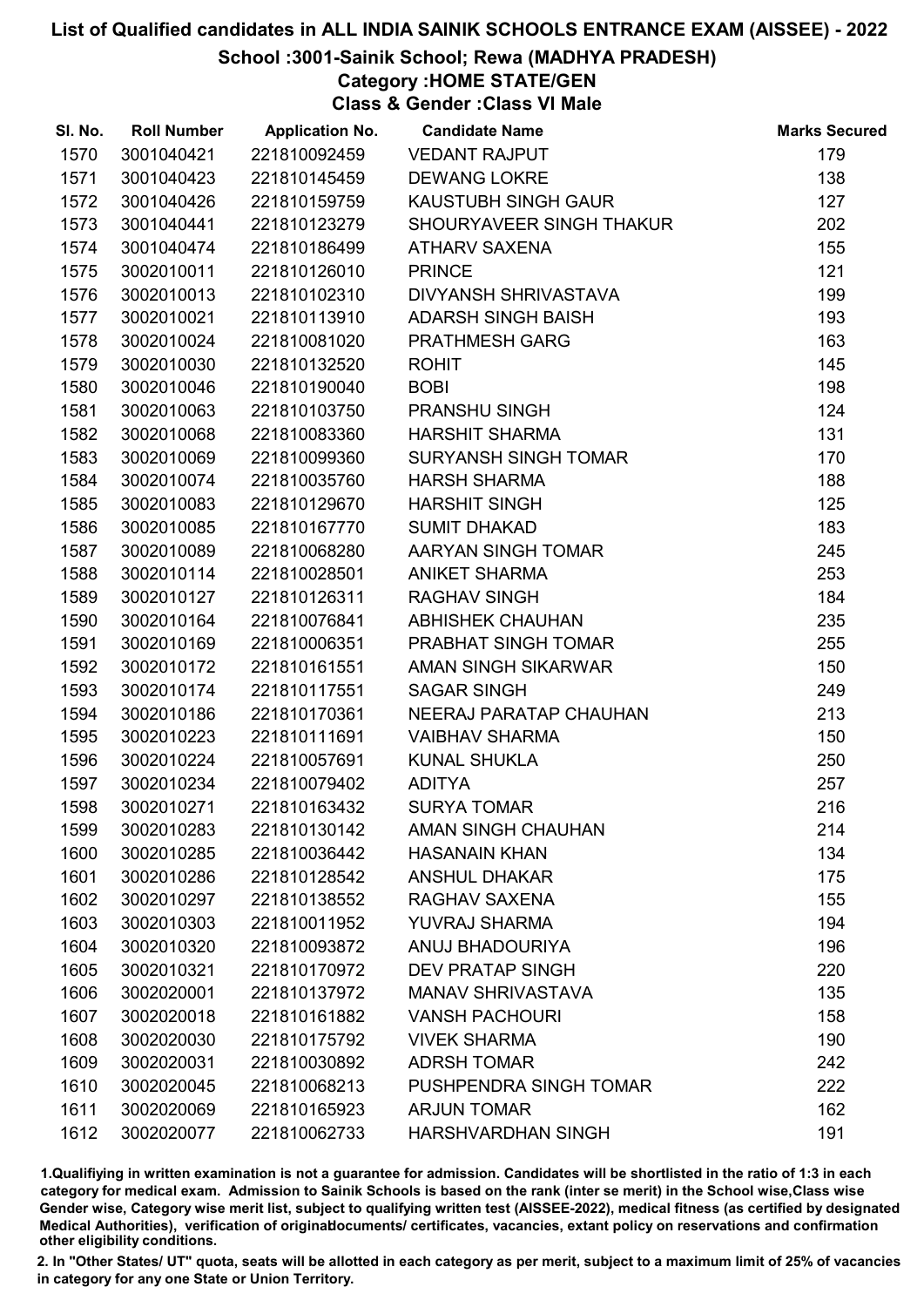# School :3001-Sainik School; Rewa (MADHYA PRADESH)

Category :HOME STATE/GEN

Class & Gender :Class VI Male

| SI. No. | <b>Roll Number</b> | <b>Application No.</b> | <b>Candidate Name</b>            | <b>Marks Secured</b> |
|---------|--------------------|------------------------|----------------------------------|----------------------|
| 1613    | 3002020079         | 221810195733           | <b>DEVESH SINGH</b>              | 158                  |
| 1614    | 3002020098         | 221810170053           | ANSHUMAN SINGH TOMAR             | 132                  |
| 1615    | 3002020100         | 221810105153           | PRABHAT SINGH CHAUHAN            | 230                  |
| 1616    | 3002020103         | 221810039653           | <b>RAJAN CHAUHAN</b>             | 242                  |
| 1617    | 3002020106         | 221810016853           | ASHUTOSH SINGH TOMAR             | 248                  |
| 1618    | 3002020107         | 221810031063           | ABHIMANYU TOMAR                  | 120                  |
| 1619    | 3002020114         | 221810107073           | <b>BHARAT SIKARWAR</b>           | 148                  |
| 1620    | 3002020116         | 221810132273           | <b>KUNDAN SINGH</b>              | 146                  |
| 1621    | 3002020117         | 221810086473           | SOURYA PRATAP SINGH TOMAR        | 250                  |
| 1622    | 3002020136         | 221810025593           | <b>AKASH SINGH TOMAR</b>         | 234                  |
| 1623    | 3002020154         | 221810022614           | <b>ANNANT SHARMA</b>             | 130                  |
| 1624    | 3002020162         | 221810123124           | <b>SAMEER YADAV</b>              | 266                  |
| 1625    | 3002020164         | 221810024224           | ANSHUMAN MANGAL                  | 160                  |
| 1626    | 3002020170         | 221810166924           | <b>VISHNU PRATAP SINGH TOMAR</b> | 142                  |
| 1627    | 3002020176         | 221810083534           | <b>RANU SINGH CHAUHAN</b>        | 215                  |
| 1628    | 3002020183         | 221810164144           | <b>SURAJ SHARMA</b>              | 147                  |
| 1629    | 3002020200         | 221810056854           | <b>ANANT SINGH</b>               | 187                  |
| 1630    | 3002020217         | 221810096274           | LAKSHYA BHARDWAJ                 | 121                  |
| 1631    | 3002020234         | 221810166584           | <b>RAVI PRATAP SINGH</b>         | 204                  |
| 1632    | 3002020235         | 221810120684           | DHARMVEER SINGH BHADAURIA        | 236                  |
| 1633    | 3002020247         | 221810125794           | <b>RASAL SINGH</b>               | 192                  |
| 1634    | 3002020249         | 221810113894           | <b>ADITYA PRATAP SINGH</b>       | 240                  |
| 1635    | 3002020254         | 221810019205           | <b>VIKASH SINGH TOMAR</b>        | 156                  |
| 1636    | 3002020270         | 221810025815           | <b>SHIVA SINGH</b>               | 137                  |
| 1637    | 3002020274         | 221810164915           | <b>VISHAV PRATAP SINGH</b>       | 161                  |
| 1638    | 3002020281         | 221810102525           | <b>KRISHNA PRATAP SINGH</b>      | 136                  |
| 1639    | 3002020284         | 221810068035           | <b>ARYAN CHAUHAN</b>             | 258                  |
| 1640    | 3002020288         | 221810128835           | <b>BANSH GOYAL</b>               | 232                  |
| 1641    | 3002020297         | 221810104545           | <b>RAMJI</b>                     | 183                  |
| 1642    | 3002020303         | 221810071255           | <b>ANSH SINGH RAJAWAT</b>        | 270                  |
| 1643    | 3002020315         | 221810133565           | <b>MAYANK SINGH</b>              | 154                  |
| 1644    | 3002020325         | 221810053475           | <b>ANSH SENGAR</b>               | 199                  |
| 1645    | 3002020335         | 221810057185           | <b>SANTOSH SHARMA</b>            | 225                  |
| 1646    | 3002020336         | 221810107485           | <b>ABAKESH SINGH</b>             | 179                  |
| 1647    | 3002020344         | 221810055985           | <b>KRISHAN KUMAR RATHOR</b>      | 130                  |
| 1648    | 3002020368         | 221810034806           | <b>DEVANSH</b>                   | 248                  |
| 1649    | 3002020370         | 221810040316           | <b>CHANDRAPRATAP SINGH</b>       | 185                  |
| 1650    | 3002020372         | 221810064416           | <b>AKSHAT SINGH PARIHAR</b>      | 165                  |
| 1651    | 3002020373         | 221810088416           | AYUSH SINGH RAJAWAT              | 162                  |
| 1652    | 3002020380         | 221810174816           | <b>AMIT SHARMA</b>               | 249                  |
| 1653    | 3002020381         | 221810187816           | <b>AVDHESH PAL</b>               | 120                  |
| 1654    | 3002020383         | 221810131326           | <b>ANSHUL</b>                    | 207                  |
| 1655    | 3002020391         | 221810117826           | <b>ADITYA SHARMA</b>             | 145                  |

1.Qualifiying in written examination is not a guarantee for admission. Candidates will be shortlisted in the ratio of 1:3 in each category for medical exam. Admission to Sainik Schools is based on the rank (inter se merit) in the School wise,Class wise Gender wise, Category wise merit list, subject to qualifying written test (AISSEE-2022), medical fitness (as certified by designated Medical Authorities), verification of originablocuments/ certificates, vacancies, extant policy on reservations and confirmation other eligibility conditions.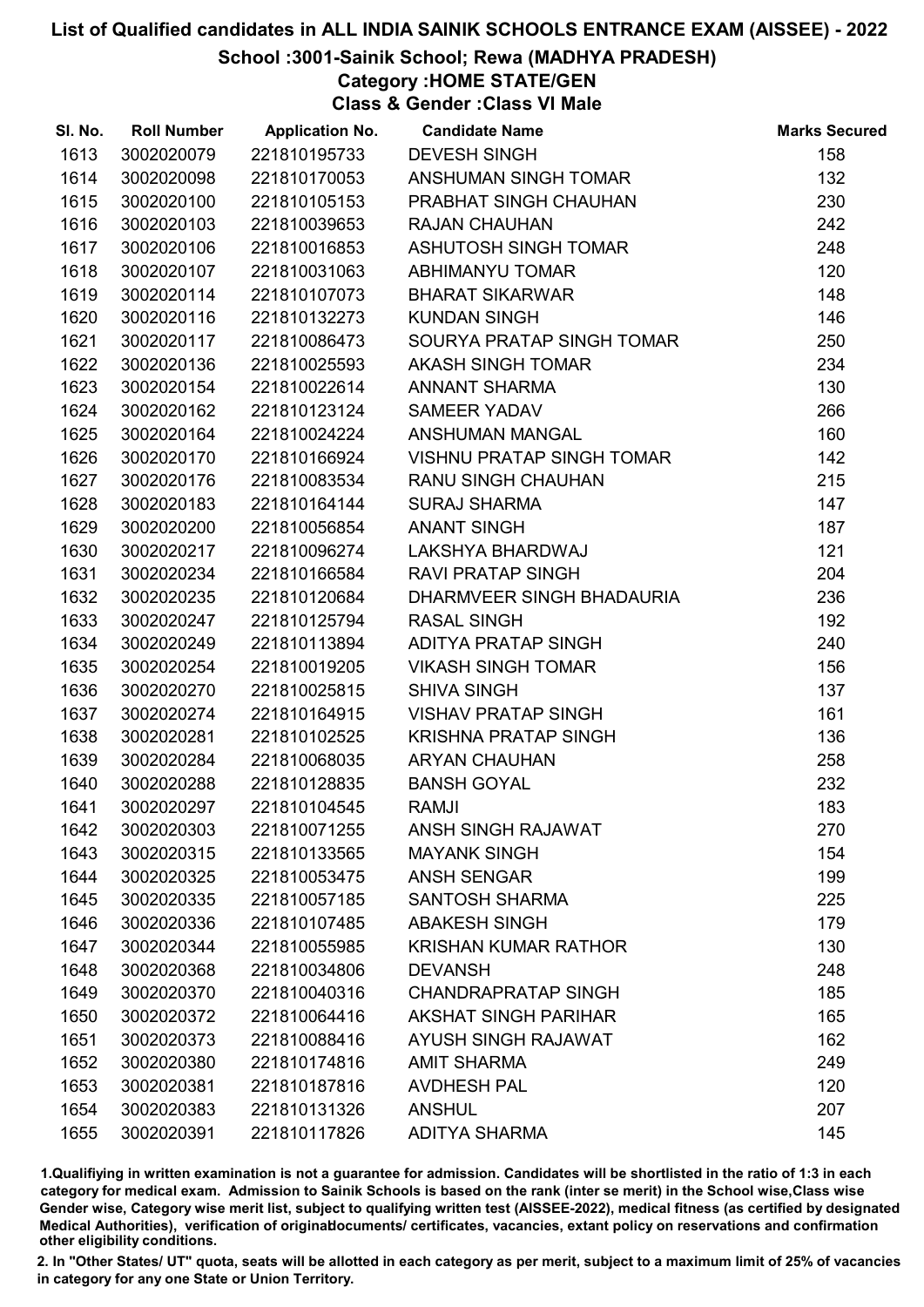# School :3001-Sainik School; Rewa (MADHYA PRADESH)

Category :HOME STATE/GEN

Class & Gender :Class VI Male

| SI. No. | <b>Roll Number</b> | <b>Application No.</b> | <b>Candidate Name</b>       | <b>Marks Secured</b> |
|---------|--------------------|------------------------|-----------------------------|----------------------|
| 1656    | 3002020408         | 221810151446           | <b>VIKASH SINGH KUSHWAH</b> | 126                  |
| 1657    | 3002020409         | 221810032446           | <b>TEJAS SHARMA</b>         | 120                  |
| 1658    | 3002020414         | 221810141946           | <b>MANISH SINGH</b>         | 175                  |
| 1659    | 3002020415         | 221810172946           | <b>DHARAMVEER</b>           | 128                  |
| 1660    | 3002020418         | 221810031356           | <b>SAKSHAM SHARMA</b>       | 167                  |
| 1661    | 3002020420         | 221810117356           | ANSHUMAN SHARMA             | 138                  |
| 1662    | 3002020424         | 221810027656           | <b>AJINKYA GUPTA</b>        | 227                  |
| 1663    | 3002020432         | 221810098266           | <b>RAGHAV SINGH TOMAR</b>   | 209                  |
| 1664    | 3002020435         | 221810089366           | ANSHUMAN TEHANGURIYA        | 139                  |
| 1665    | 3002020441         | 221810048566           | SUNDARM SINGH RAJAWAT       | 194                  |
| 1666    | 3002020448         | 221810100176           | <b>MAYANK SINGH CHAUHAN</b> | 136                  |
| 1667    | 3002020449         | 221810137176           | NISHANT SINGH SIKARWAR      | 180                  |
| 1668    | 3002020473         | 221810015107           | SATYAVAN SINGH TOMAR        | 135                  |
| 1669    | 3002020478         | 221810136307           | <b>SATYAM GOYAL</b>         | 124                  |
| 1670    | 3002020486         | 221810142907           | SIDHARTHA SINGH SIKARWAR    | 266                  |
| 1671    | 3002020502         | 221810139527           | <b>ASHUTOSH SHUKLA</b>      | 121                  |
| 1672    | 3002020507         | 221810040437           | <b>OM GUPTA</b>             | 155                  |
| 1673    | 3002020510         | 221810105537           | <b>MOHIT CHAUHAN</b>        | 207                  |
| 1674    | 3002020513         | 221810052047           | <b>AKHAND GUPTA</b>         | 181                  |
| 1675    | 3002020525         | 221810079057           | <b>BADAL SINGH</b>          | 170                  |
| 1676    | 3002020527         | 221810129157           | <b>LOVKUSH GURJAR</b>       | 196                  |
| 1677    | 3002020528         | 221810100257           | <b>MAYANK BHARDWAJ</b>      | 177                  |
| 1678    | 3002020538         | 221810156067           | <b>UPASHNA</b>              | 181                  |
| 1679    | 3002020540         | 221810092267           | <b>ANURAG SHARMA</b>        | 159                  |
| 1680    | 3002020541         | 221810094467           | <b>HIMANSHU SINGH</b>       | 174                  |
| 1681    | 3002020548         | 221810084867           | <b>BRAJMOHAN SINGH</b>      | 227                  |
| 1682    | 3002020552         | 221810156277           | <b>KRISHANAKANT SINGH</b>   | 125                  |
| 1683    | 3002020560         | 221810035087           | ABHIMANYU SINGH TOAR        | 187                  |
| 1684    | 3002020576         | 221810165297           | <b>BRAJMOHAN SINGH</b>      | 145                  |
| 1685    | 3002020578         | 221810017497           | <b>CHANDRA PRATAP SINGH</b> | 229                  |
| 1686    | 3002020583         | 221810172997           | <b>MILAN SHUKLA</b>         | 154                  |
| 1687    | 3002020590         | 221810161408           | <b>ARPIT CHAUHAN</b>        | 250                  |
| 1688    | 3002020592         | 221810092408           | <b>SURYANSH MISHRA</b>      | 243                  |
| 1689    | 3002020617         | 221810104128           | <b>HIMANSHU SINGH</b>       | 162                  |
| 1690    | 3002020622         | 221810166128           | <b>ARJUN SINGH TOMAR</b>    | 204                  |
| 1691    | 3002020639         | 221810023248           | ADITYA SINGH BHADAURIYA     | 221                  |
| 1692    | 3002020655         | 221810014458           | <b>SUMIT PARIHAR</b>        | 229                  |
| 1693    | 3002020672         | 221810129568           | PRIYANSHU BHADOURIYA        | 200                  |
| 1694    | 3002020684         | 221810111678           | <b>JATIN SINGH TOMAR</b>    | 126                  |
| 1695    | 3002020688         | 221810155878           | <b>MAYUR</b>                | 135                  |
| 1696    | 3002020695         | 221810023288           | <b>RUDRA PACHORI</b>        | 162                  |
| 1697    | 3002020704         | 221810019788           | <b>GOVIND SINGH</b>         | 254                  |
| 1698    | 3002020706         | 221810059888           | ASHISH SINGH TOMAR          | 231                  |

1.Qualifiying in written examination is not a guarantee for admission. Candidates will be shortlisted in the ratio of 1:3 in each category for medical exam. Admission to Sainik Schools is based on the rank (inter se merit) in the School wise,Class wise Gender wise, Category wise merit list, subject to qualifying written test (AISSEE-2022), medical fitness (as certified by designated Medical Authorities), verification of originablocuments/ certificates, vacancies, extant policy on reservations and confirmation other eligibility conditions.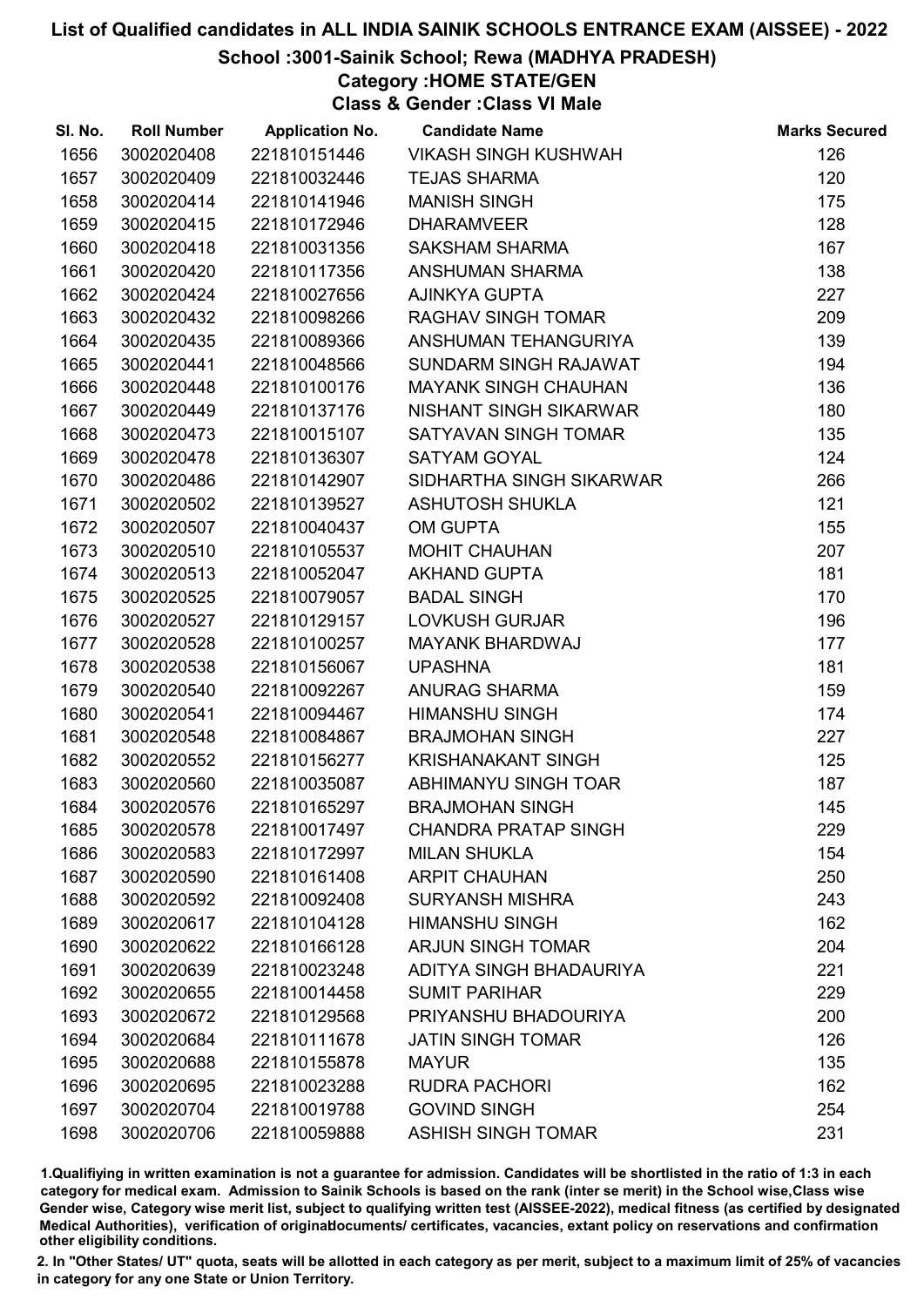# School :3001-Sainik School; Rewa (MADHYA PRADESH)

Category :HOME STATE/GEN

Class & Gender :Class VI Male

| SI. No. | <b>Roll Number</b> | <b>Application No.</b> | <b>Candidate Name</b>            | <b>Marks Secured</b> |
|---------|--------------------|------------------------|----------------------------------|----------------------|
| 1699    | 3002020716         | 221810136798           | <b>ABHISHEK DHAKAR</b>           | 172                  |
| 1700    | 3002020725         | 221810068109           | <b>HARSH SINGH TOMAR</b>         | 120                  |
| 1701    | 3002020729         | 221810068309           | <b>DHARMVEER</b>                 | 138                  |
| 1702    | 3002030007         | 221810152110           | <b>SUYASH RAVAT</b>              | 243                  |
| 1703    | 3002030008         | 221810168110           | <b>ARAB SHARMA</b>               | 131                  |
| 1704    | 3002030013         | 221810046510           | <b>GARVIT JETHWANI</b>           | 268                  |
| 1705    | 3002030017         | 221810181910           | YAMANDEEP SINGH                  | 134                  |
| 1706    | 3002030021         | 221810115120           | <b>LAKSHY PATHAK</b>             | 132                  |
| 1707    | 3002030030         | 221810177230           | <b>LAKSHYA DUBEY</b>             | 189                  |
| 1708    | 3002030047         | 221810159550           | <b>DEVADITYA SHUKLA</b>          | 142                  |
| 1709    | 3002030050         | 221810167160           | NITIN SINGH CHAUHAN              | 188                  |
| 1710    | 3002030052         | 221810016460           | <b>AYUSH SINGH</b>               | 194                  |
| 1711    | 3002030061         | 221810024770           | <b>VIBHOR SHARMA</b>             | 158                  |
| 1712    | 3002030072         | 221810162401           | <b>TRIBHUVAN SINGH</b>           | 151                  |
| 1713    | 3002030084         | 221810042321           | ANURAG BHARDWAJ                  | 210                  |
| 1714    | 3002030085         | 221810022521           | PRASHANT KUSHWAH                 | 223                  |
| 1715    | 3002030086         | 221810073521           | <b>MANAV SINGH</b>               | 147                  |
| 1716    | 3002030089         | 221810050131           | <b>GARV SHARMA</b>               | 261                  |
| 1717    | 3002030095         | 221810164431           | <b>RAJ SINGH TOMAR</b>           | 123                  |
| 1718    | 3002030096         | 221810165431           | <b>ABHAY PRATAP SINGH</b>        | 188                  |
| 1719    | 3002030098         | 221810122831           | YASHVARDHAN SINGH BHADORIA       | 210                  |
| 1720    | 3002030105         | 221810055741           | PULKIT PATHAK                    | 137                  |
| 1721    | 3002030106         | 221810188841           | <b>HARSHIT SINGH SIKARWAR</b>    | 230                  |
| 1722    | 3002030120         | 221810071971           | <b>ARYAN BAJPAI</b>              | 186                  |
| 1723    | 3002030121         | 221810177381           | YASHVARDHAN SINGH BHADORIA       | 182                  |
| 1724    | 3002030129         | 221810059491           | AKSHAY PRATAP SINGH GAUR         | 171                  |
| 1725    | 3002030130         | 221810083691           | <b>HARSHIT SINGH</b>             | 146                  |
| 1726    | 3002030131         | 221810038691           | SHAAN SINGH BHAAURIYA            | 139                  |
| 1727    | 3002030144         | 221810097612           | PRAKHAR RANJAN TIWARI            | 271                  |
| 1728    | 3002030156         | 221810096432           | <b>ABHAY PRATAP SINGH</b>        | 133                  |
| 1729    | 3002030159         | 221810016042           | <b>PIYUSH SHARMA</b>             | 171                  |
| 1730    | 3002030162         | 221810036552           | <b>PRINCE</b>                    | 148                  |
| 1731    | 3002030164         | 221810080652           | <b>ANIRUDDH</b>                  | 205                  |
| 1732    | 3002030174         | 221810082972           | <b>SATWIK AGRAWAL</b>            | 151                  |
| 1733    | 3002030190         | 221810010503           | <b>KETAN CHATURVEDI</b>          | 200                  |
| 1734    | 3002030198         | 221810078513           | <b>VANSH TOMAR</b>               | 183                  |
| 1735    | 3002030201         | 221810141123           | <b>MANEESH SINGH TOMAR</b>       | 127                  |
| 1736    | 3002030209         | 221810051733           | <b>VEER PRATAP SINGH CHAUHAN</b> | 180                  |
| 1737    | 3002030215         | 221810037243           | <b>ANIKET SINGH BHADORIA</b>     | 190                  |
| 1738    | 3002030218         | 221810169443           | <b>ANUJ SINGH KAURAV</b>         | 214                  |
| 1739    | 3002030252         | 221810150293           | <b>RISHAV SHARMA</b>             | 122                  |
| 1740    | 3002030253         | 221810094293           | <b>SHASHWAT ROY</b>              | 141                  |
| 1741    | 3002030256         | 221810089893           | <b>SANSKAR SINGH TOMAR</b>       | 211                  |

1.Qualifiying in written examination is not a guarantee for admission. Candidates will be shortlisted in the ratio of 1:3 in each category for medical exam. Admission to Sainik Schools is based on the rank (inter se merit) in the School wise,Class wise Gender wise, Category wise merit list, subject to qualifying written test (AISSEE-2022), medical fitness (as certified by designated Medical Authorities), verification of originablocuments/ certificates, vacancies, extant policy on reservations and confirmation other eligibility conditions.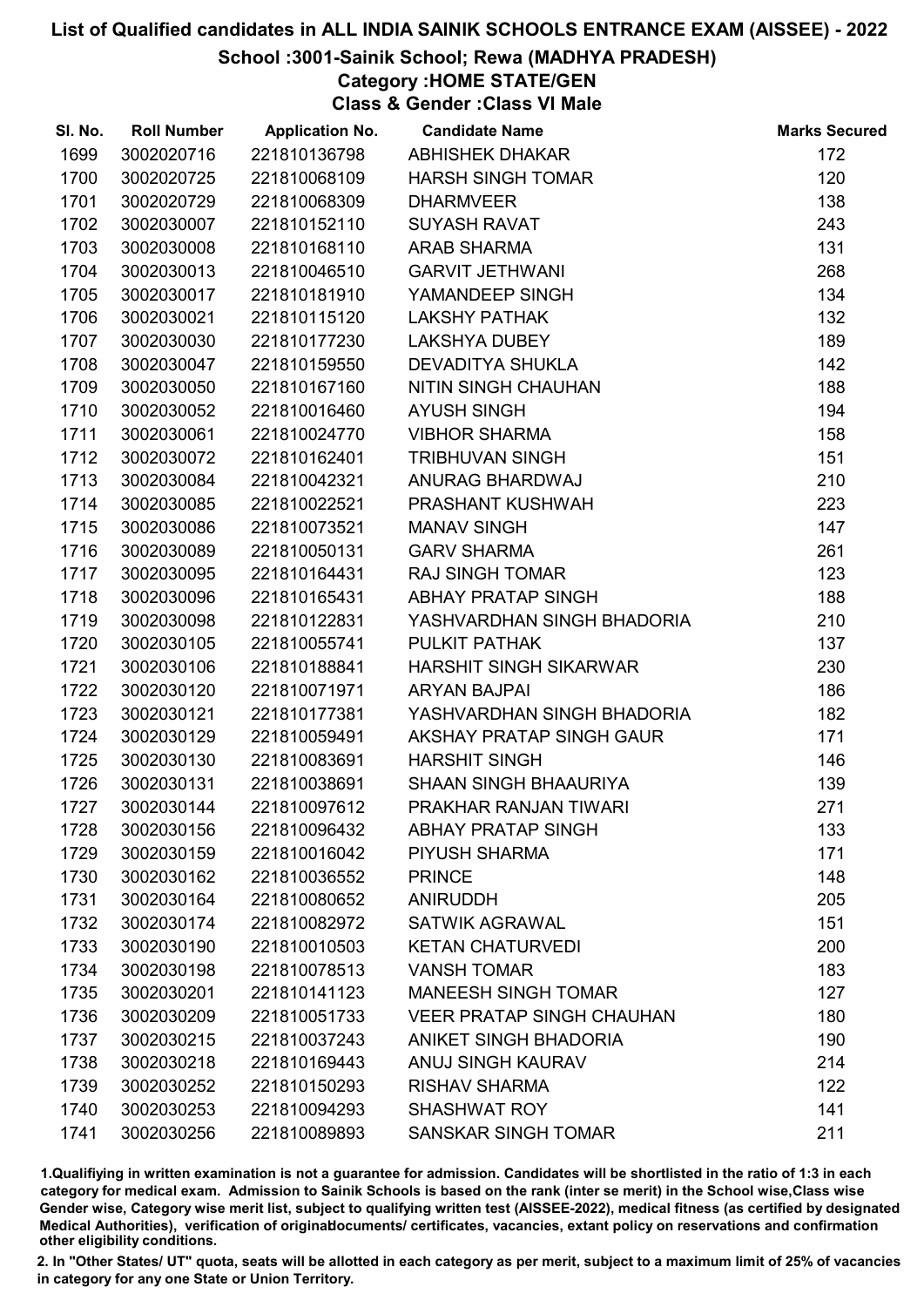# School :3001-Sainik School; Rewa (MADHYA PRADESH)

Category :HOME STATE/GEN

Class & Gender :Class VI Male

| SI. No. | <b>Roll Number</b> | <b>Application No.</b> | <b>Candidate Name</b>          | <b>Marks Secured</b> |
|---------|--------------------|------------------------|--------------------------------|----------------------|
| 1742    | 3002030258         | 221810171404           | AARYAN SHARMA                  | 121                  |
| 1743    | 3002030262         | 221810010414           | AYUSH SINGH SENGAR             | 171                  |
| 1744    | 3002030268         | 221810008724           | <b>LOVEKUSH GURJAR</b>         | 208                  |
| 1745    | 3002030271         | 221810176234           | RACHIT GUPTA                   | 198                  |
| 1746    | 3002030274         | 221810127534           | <b>MAYANK JOSHI</b>            | 244                  |
| 1747    | 3002030278         | 221810017044           | <b>RAKSHAK</b>                 | 137                  |
| 1748    | 3002030306         | 221810063684           | <b>HARSH TIWARI</b>            | 126                  |
| 1749    | 3002030309         | 221810169494           | <b>SUDAMA THAKUR</b>           | 133                  |
| 1750    | 3002030324         | 221810053525           | <b>BRAHMA SHARMA</b>           | 212                  |
| 1751    | 3002030326         | 221810160725           | <b>AKSHAT PRATAP SINGH</b>     | 126                  |
| 1752    | 3002030328         | 221810128725           | PRABAL SINGH                   | 205                  |
| 1753    | 3002030329         | 221810138925           | <b>MAYANK CHAUHAN</b>          | 144                  |
| 1754    | 3002030332         | 221810125535           | DHRUV SHRIVASTAV               | 142                  |
| 1755    | 3002030334         | 221810050635           | SHIVENDRA SINGH SENGAR         | 130                  |
| 1756    | 3002030338         | 221810160045           | <b>AYUSH DHAKAR</b>            | 165                  |
| 1757    | 3002030342         | 221810050845           | <b>MANVENDRA SINGH MANDLOI</b> | 133                  |
| 1758    | 3002030357         | 221810072665           | YASHVENDRA SINGH SIKARWAR      | 182                  |
| 1759    | 3002030360         | 221810040475           | <b>DHEERAJ SHARMA</b>          | 232                  |
| 1760    | 3002030362         | 221810175475           | NISHANT BHADAURIYA             | 147                  |
| 1761    | 3002030372         | 221810137985           | <b>SHUBH ASATI</b>             | 148                  |
| 1762    | 3002030378         | 221810047006           | ASHUTOSH SINGH CHAUHAN         | 162                  |
| 1763    | 3002030386         | 221810192316           | DHANANJAY BHARGAVA             | 147                  |
| 1764    | 3002030392         | 221810030916           | RUDRA PATAP SINGH TOMAR        | 138                  |
| 1765    | 3002030398         | 221810095136           | <b>DIVYANS SINGH CHOUHAN</b>   | 139                  |
| 1766    | 3002030406         | 221810093446           | PIYUSH RAJAWAT                 | 155                  |
| 1767    | 3002030420         | 221810172266           | <b>SPARSH GUPTA</b>            | 171                  |
| 1768    | 3002030434         | 221810028596           | <b>SHIVANSH</b>                | 136                  |
| 1769    | 3002030443         | 221810129907           | PRABHJOT SINGH                 | 212                  |
| 1770    | 3002030446         | 221810090417           | <b>KARTIK SHARMA</b>           | 193                  |
| 1771    | 3002030450         | 221810108327           | <b>PAWAN PAL</b>               | 194                  |
| 1772    | 3002030464         | 221810140937           | <b>MAHEE SINGH TOMAR</b>       | 122                  |
| 1773    | 3002030468         | 221810108747           | KARTAVYA SINGH KUSHWAH         | 244                  |
| 1774    | 3002030471         | 221810029157           | RUDRAPRATAP SINGH TOMAR        | 160                  |
| 1775    | 3002030481         | 221810004667           | <b>ARNAB SINGH</b>             | 201                  |
| 1776    | 3002030483         | 221810000077           | ABHINANDAN TIWARI              | 176                  |
| 1777    | 3002030492         | 221810144987           | <b>ANURAG BHADORIA</b>         | 135                  |
| 1778    | 3002030497         | 221810082797           | <b>ABHINAV SHARMA</b>          | 153                  |
| 1779    | 3002030502         | 221810170308           | <b>ARYAN YADAV</b>             | 151                  |
| 1780    | 3002030507         | 221810034908           | <b>ASHUTOSH SHARMA</b>         | 156                  |
| 1781    | 3002030508         | 221810041018           | <b>ABHIJEET SINGH</b>          | 219                  |
| 1782    | 3002030521         | 221810029628           | <b>YUG GUPTA</b>               | 238                  |
| 1783    | 3002030523         | 221810165828           | UTKARSH SHARMA                 | 138                  |
| 1784    | 3002030524         | 221810119828           | <b>SAMAR SINGH TOMAR</b>       | 216                  |

1.Qualifiying in written examination is not a guarantee for admission. Candidates will be shortlisted in the ratio of 1:3 in each category for medical exam. Admission to Sainik Schools is based on the rank (inter se merit) in the School wise,Class wise Gender wise, Category wise merit list, subject to qualifying written test (AISSEE-2022), medical fitness (as certified by designated Medical Authorities), verification of originablocuments/ certificates, vacancies, extant policy on reservations and confirmation other eligibility conditions.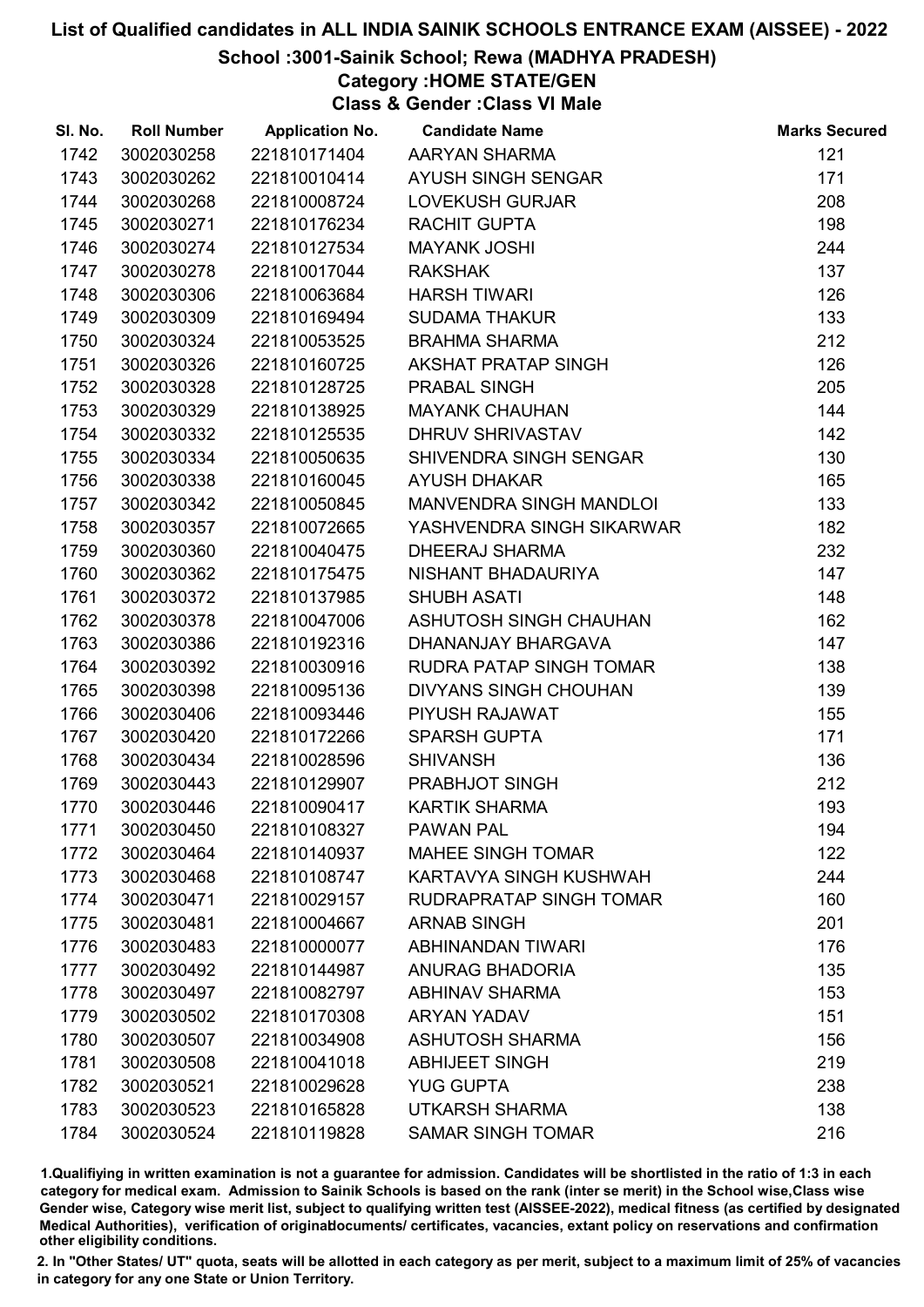# School :3001-Sainik School; Rewa (MADHYA PRADESH)

Category :HOME STATE/GEN

Class & Gender :Class VI Male

| SI. No. | <b>Roll Number</b> | <b>Application No.</b> | <b>Candidate Name</b>             | <b>Marks Secured</b> |
|---------|--------------------|------------------------|-----------------------------------|----------------------|
| 1785    | 3002030525         | 221810120928           | <b>ATHARV GUPTA</b>               | 221                  |
| 1786    | 3002030527         | 221810060238           | <b>MANAS CHAUHAN</b>              | 257                  |
| 1787    | 3002030528         | 221810070338           | <b>DEVYANSH SINGH RATHORE</b>     | 164                  |
| 1788    | 3002030533         | 221810164938           | YUVRAJ SAMADHIYA                  | 162                  |
| 1789    | 3002030537         | 221810144848           | <b>BHAVIK SHARMA</b>              | 128                  |
| 1790    | 3002030544         | 221810025558           | <b>BHUVNESH PARIHAR</b>           | 134                  |
| 1791    | 3002030548         | 221810150268           | <b>RONAK PAL</b>                  | 126                  |
| 1792    | 3002030564         | 221810071788           | <b>SARANSH SINGH TOMAR</b>        | 216                  |
| 1793    | 3002030575         | 221810129119           | <b>KANISHK SINGH TOMAR</b>        | 206                  |
| 1794    | 3002030576         | 221810060319           | <b>RAGHUVEER TOMAR</b>            | 240                  |
| 1795    | 3002030578         | 221810131129           | SIDDHARTH RAO JADHAV              | 161                  |
| 1796    | 3002030579         | 221810038229           | <b>VINAY PRATAP SINGH PARIHAR</b> | 176                  |
| 1797    | 3002030584         | 221810129239           | <b>RISHI SINGH KUSHWAH</b>        | 134                  |
| 1798    | 3002030589         | 221810154949           | SUNDRAM SINGH TOMAR               | 122                  |
| 1799    | 3002030594         | 221810131459           | <b>DIVYANSH SHARMA</b>            | 168                  |
| 1800    | 3002030596         | 221810080659           | YASHASHVA TRIVEDI                 | 198                  |
| 1801    | 3002030604         | 221810010379           | AMAN SINGH SENGAR                 | 177                  |
| 1802    | 3002030607         | 221810120089           | <b>VEDANT SHARMA</b>              | 169                  |
| 1803    | 3002030623         | 221810170819           | <b>ISHANT SHARMA</b>              | 184                  |
| 1804    | 3002030625         | 221810143819           | <b>KRISHANGOPAL SHARMA</b>        | 126                  |
| 1805    | 3002030626         | 221810156819           | <b>OMPRATAP SINGH RAJAWAT</b>     | 204                  |
| 1806    | 3002030635         | 221810190429           | <b>KULDEEP SINGH</b>              | 135                  |
| 1807    | 3002030648         | 221810029339           | NARAYAN SINGH JADON               | 159                  |
| 1808    | 3002030673         | 221810151259           | YUVRAJ SINGH KUSHWAHA             | 169                  |
| 1809    | 3002030678         | 221810103559           | <b>VIKASH SINGH TOMAR</b>         | 150                  |
| 1810    | 3002030700         | 221810048979           | NITIN SINGH BHADORIYA             | 258                  |
| 1811    | 3002030706         | 221810174689           | <b>DEVANSH SINGH</b>              | 178                  |
| 1812    | 3002030707         | 221810135689           | <b>MRATUNJAY SINGH PARMAR</b>     | 172                  |
| 1813    | 3002030717         | 221810063599           | AYUSHPRATAP SINGH DEVDA           | 175                  |
| 1814    | 3002030719         | 221810093799           | <b>SURYANSH SINGH</b>             | 220                  |
| 1815    | 3003010004         | 221810110600           | <b>AVANISH BAIS</b>               | 174                  |
| 1816    | 3003010023         | 221810107060           | <b>AGNEY BAGHEL</b>               | 121                  |
| 1817    | 3003010062         | 221810062941           | <b>MAYANK KUMAR TIWARI</b>        | 170                  |
| 1818    | 3003010064         | 221810043651           | <b>ATHARVA</b>                    | 158                  |
| 1819    | 3003010079         | 221810144981           | <b>AARTHIK SINGH</b>              | 130                  |
| 1820    | 3003010110         | 221810069742           | <b>SWASTIK JAIN</b>               | 174                  |
| 1821    | 3003010128         | 221810177892           | <b>ANIKET CHOUHAN</b>             | 132                  |
| 1822    | 3003010130         | 221810138103           | NAYAN UDENIYA                     | 203                  |
| 1823    | 3003010140         | 221810110523           | <b>UTKARSH KUMAR GARG</b>         | 174                  |
| 1824    | 3003010195         | 221810067164           | <b>SHIVANSH SINGH CHANDEL</b>     | 154                  |
| 1825    | 3003010239         | 221810082585           | SHRESHTH VARDHAN SINGH            | 242                  |
| 1826    | 3003010240         | 221810082885           | <b>GARV TIWARI</b>                | 175                  |
| 1827    | 3003020013         | 221810164210           | <b>ATHARV SINGH BAGHEL</b>        | 170                  |

1.Qualifiying in written examination is not a guarantee for admission. Candidates will be shortlisted in the ratio of 1:3 in each category for medical exam. Admission to Sainik Schools is based on the rank (inter se merit) in the School wise,Class wise Gender wise, Category wise merit list, subject to qualifying written test (AISSEE-2022), medical fitness (as certified by designated Medical Authorities), verification of originablocuments/ certificates, vacancies, extant policy on reservations and confirmation other eligibility conditions.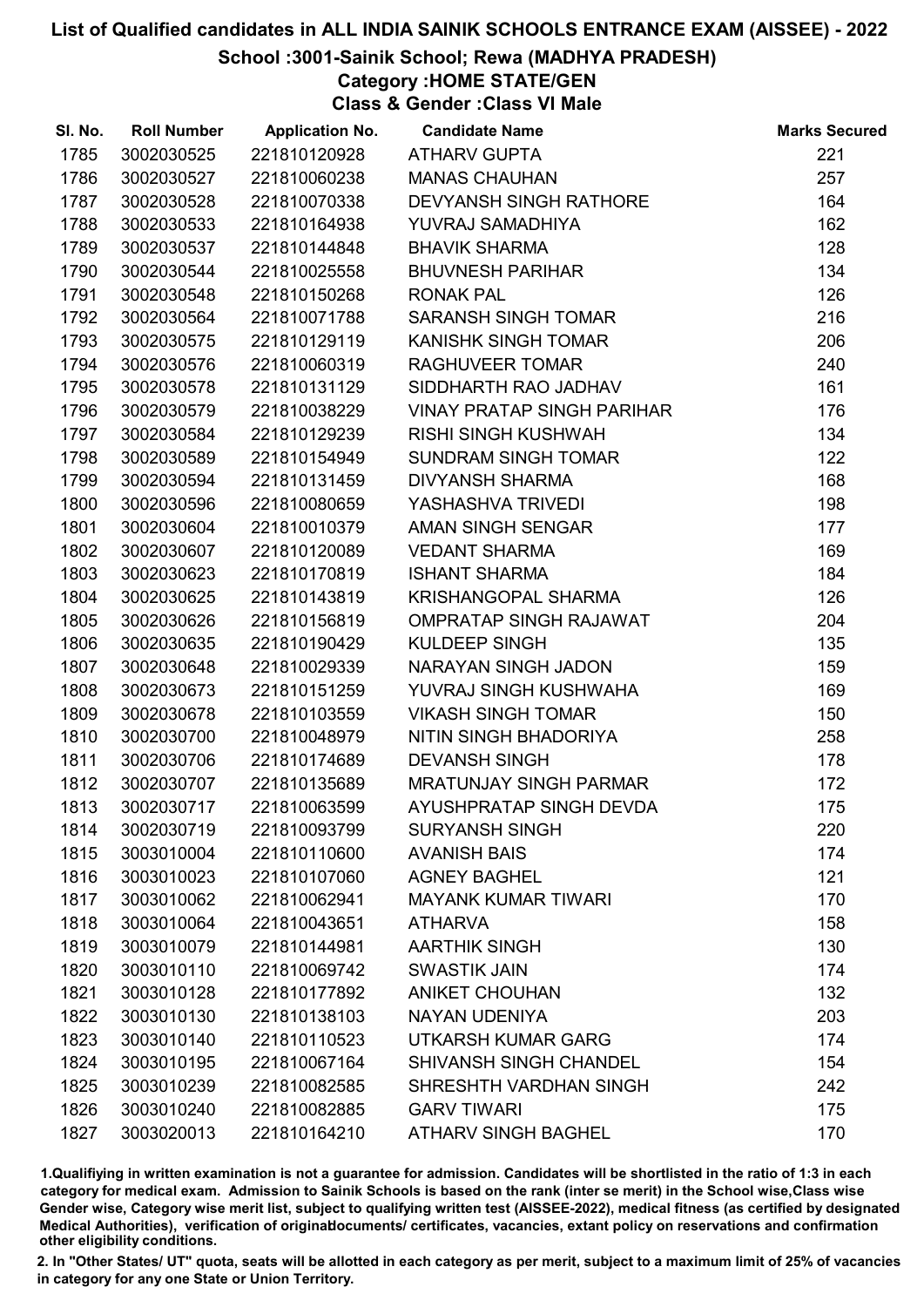# School :3001-Sainik School; Rewa (MADHYA PRADESH)

Category :HOME STATE/GEN

Class & Gender :Class VI Male

| SI. No. | <b>Roll Number</b> | <b>Application No.</b> | <b>Candidate Name</b>        |    | <b>Marks Secured</b> |
|---------|--------------------|------------------------|------------------------------|----|----------------------|
| 1828    | 3003020025         | 221810112120           | SIDDHANT JOSHI               |    | 171                  |
| 1829    | 3003020042         | 221810102150           | <b>HARSH RAJ SINGH</b>       |    | 132                  |
| 1830    | 3003020045         | 221810033450           | <b>DHRUVANSH SWAMI</b>       |    | 196                  |
| 1831    | 3003020078         | 221810055501           | PRANAY KAURAV                |    | 216                  |
| 1832    | 3003020091         | 221810063221           | ABHYODAY RAJWARDHAN SINGH    |    | 228                  |
| 1833    | 3003020093         | 221810148521           | <b>JAYANT GAUTAM</b>         |    | 146                  |
| 1834    | 3003020098         | 221810094031           | <b>KURESH GATTANI</b>        |    | 185                  |
| 1835    | 3003020099         | 221810013231           | SIDDHARTH SINGH RATHOUR      |    | 144                  |
| 1836    | 3003020103         | 221810058731           | <b>SHAIKH ADIL</b>           |    | 187                  |
| 1837    | 3003020105         | 221810062041           | <b>UDIT PANDEY</b>           |    | 208                  |
| 1838    | 3003020112         | 221810056251           | <b>ARPAN VISHNOI</b>         |    | 156                  |
| 1839    | 3003020116         | 221810067651           | <b>ARNAV DWIVEDI</b>         |    | 165                  |
| 1840    | 3003020138         | 221810139581           | ANANT RAJ CHATURVEDI         |    | 134                  |
| 1841    | 3003020152         | 221810103902           | <b>UMANG PATEL</b>           |    | 153                  |
| 1842    | 3003020155         | 221810040112           | <b>VAIBHAV UDENIYA</b>       |    | 132                  |
| 1843    | 3003020157         | 221810122212           | <b>JAGRUT RAJPARA</b>        |    | 133                  |
| 1844    | 3003020182         | 221810148932           | <b>SAHITY KOURAV</b>         |    | 168                  |
| 1845    | 3003020192         | 221810052262           | AARAV UPADHYAY               |    | 258                  |
| 1846    | 3003020228         | 221810015123           | <b>ADARSH VERMA</b>          |    | 206                  |
| 1847    | 3003020253         | 221810089263           | <b>DIVYANSH MISHRA</b>       |    | 208                  |
| 1848    | 3003020263         | 221810003573           | <b>SOM RAGHUWANSHI</b>       |    | 234                  |
| 1849    | 3003020269         | 221810087183           | <b>SHOURYA GUPTA</b>         |    | 144                  |
| 1850    | 3003020279         | 221810091493           | <b>AHAD AHMED</b>            |    | 163                  |
| 1851    | 3003020282         | 221810138693           | <b>AKSHAT SHAH</b>           |    | 164                  |
| 1852    | 3003020313         | 221810175527           | <b>AMOKH MISHRA</b>          |    | 178                  |
| 1853    | 3003020314         | 221810012627           | <b>RAJTILAK SINGH THAKUR</b> |    | 129                  |
| 1854    | 3003020315         | 221810142237           | <b>ARIHANT JAIN</b>          |    | 151                  |
| 1855    | 3003020371         | 221810177978           | <b>ARHAM JAIN</b>            |    | 149                  |
| 1856    | 3003020395         | 221810132649           | <b>ABHAY SHUKLA</b>          | AR | 161                  |
| 1857    | 3003030002         | 221810106204           | <b>ANTRIKSH KUSHWAHA</b>     |    | 126                  |
| 1858    | 3003030004         | 221810103504           | <b>DAKSH TIWARI</b>          |    | 132                  |
| 1859    | 3003030017         | 221810167324           | <b>KUSHAGRA SARAIYA</b>      |    | 174                  |
| 1860    | 3003030030         | 221810144734           | <b>AMAN SHUKLA</b>           |    | 252                  |
| 1861    | 3003030045         | 221810166354           | <b>ASHWIN SHARMA</b>         |    | 218                  |
| 1862    | 3003030053         | 221810039764           | <b>SAKSHAM SHARMA</b>        |    | 143                  |
| 1863    | 3003030056         | 221810105274           | <b>SHASHANK PANDEY</b>       |    | 165                  |
| 1864    | 3003030060         | 221810002674           | S. HIRAN KUMAR               |    | 142                  |
| 1865    | 3003030061         | 221810162674           | <b>AMOGH DUBEY</b>           |    | 193                  |
| 1866    | 3003030066         | 221810131784           | <b>VAIBHAV SINGH THAKUR</b>  |    | 126                  |
| 1867    | 3003030087         | 221810141805           | <b>ANNANT RAI</b>            |    | 135                  |
| 1868    | 3003030099         | 221810135535           | AMOL RAKESH DWIVEDI          |    | 145                  |
| 1869    | 3003030120         | 221810088275           | <b>CHITRANSH SONI</b>        |    | 151                  |
| 1870    | 3003030148         | 221810011416           | <b>RUDRAKSH PANDEY</b>       |    | 170                  |

1.Qualifiying in written examination is not a guarantee for admission. Candidates will be shortlisted in the ratio of 1:3 in each category for medical exam. Admission to Sainik Schools is based on the rank (inter se merit) in the School wise,Class wise Gender wise, Category wise merit list, subject to qualifying written test (AISSEE-2022), medical fitness (as certified by designated Medical Authorities), verification of originablocuments/ certificates, vacancies, extant policy on reservations and confirmation other eligibility conditions.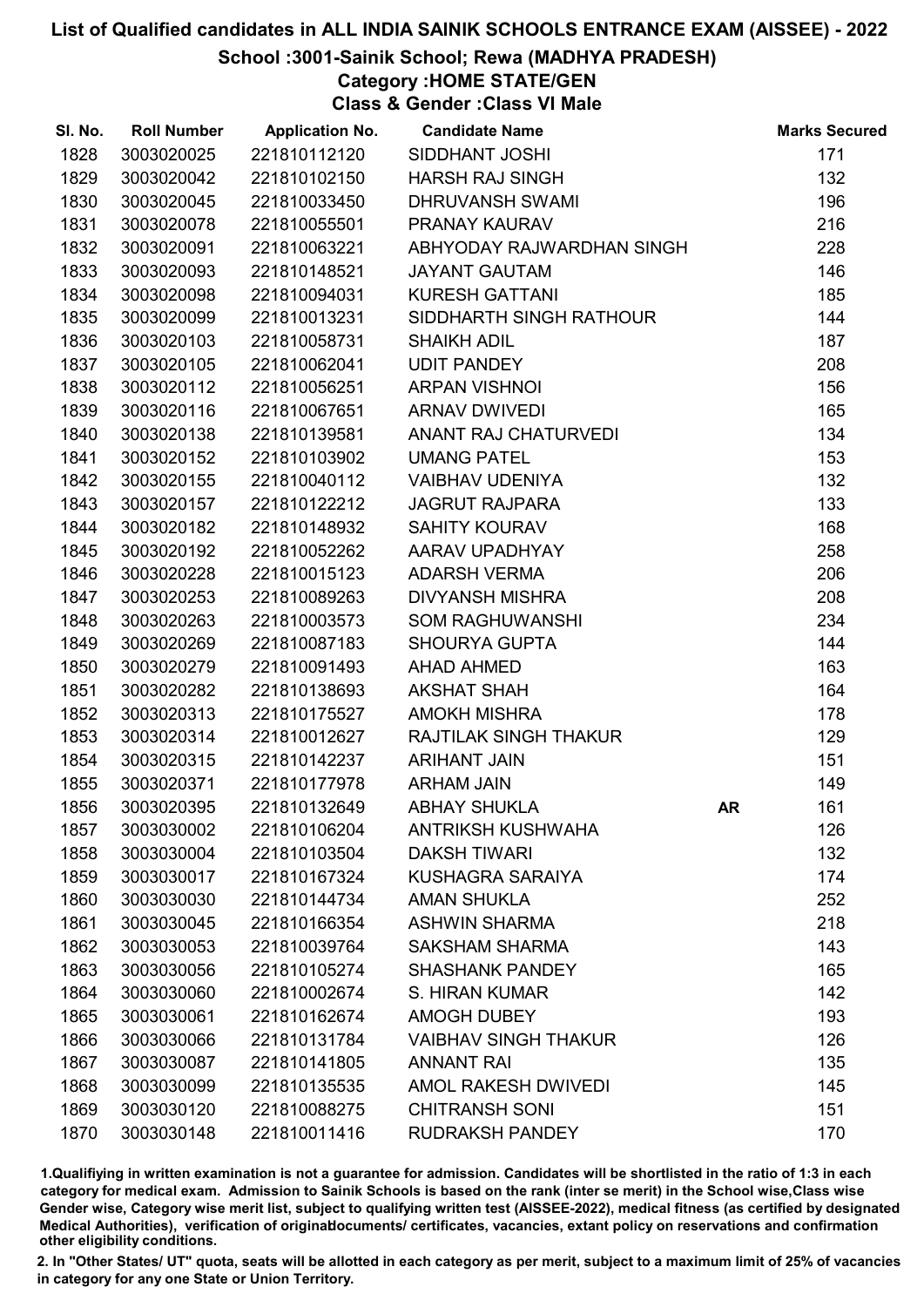# School :3001-Sainik School; Rewa (MADHYA PRADESH)

# Category :HOME STATE/GEN

Class & Gender :Class VI Male

| SI. No. | <b>Roll Number</b> | <b>Application No.</b> | <b>Candidate Name</b>       | <b>Marks Secured</b> |
|---------|--------------------|------------------------|-----------------------------|----------------------|
| 1871    | 3003030159         | 221810047136           | SARWAGYA SHARMA             | 138                  |
| 1872    | 3003030165         | 221810150046           | <b>SIDHARTH MISHRA</b>      | 131                  |
| 1873    | 3003030183         | 221810060866           | NIHAL UPADHYAY              | 206                  |
| 1874    | 3003030188         | 221810009776           | <b>MOD. AARYAN KHAN</b>     | 197                  |
| 1875    | 3003030206         | 221810009507           | RITESH KUMAR PANDEY         | 165                  |
| 1876    | 3003030220         | 221810059517           | <b>REYANSH SINGH</b>        | 129                  |
| 1877    | 3003030238         | 221810190337           | <b>CHITRANSH KHEMANI</b>    | 135                  |
| 1878    | 3003030274         | 221810098387           | SAARANSH PANDEY             | 235                  |
| 1879    | 3003030279         | 221810040687           | YASH PATEL                  | 188                  |
| 1880    | 3003030285         | 221810059008           | RACHIT GUPTA                | 136                  |
| 1881    | 3003030315         | 221810082748           | <b>NISESH GUPTA</b>         | 150                  |
| 1882    | 3003030316         | 221810025848           | <b>OM ASATI</b>             | 120                  |
| 1883    | 3003030336         | 221810084088           | ADITYA SINGH CHOUHAN        | 174                  |
| 1884    | 3003030346         | 221810084798           | <b>SHAURYA PRATAP SINGH</b> | 198                  |
| 1885    | 3003030348         | 221810146109           | <b>VIRAT SINGH SANGWAN</b>  | 178                  |
| 1886    | 3003030350         | 221810191409           | ANIRUDDHA DHARA             | 141                  |
| 1887    | 3003030364         | 221810133819           | <b>RUDRANSH KARN</b>        | 132                  |
| 1888    | 3003030388         | 221810058459           | <b>ADARSH PATHAK</b>        | 144                  |
| 1889    | 3003030397         | 221810075869           | <b>SUVRAT PANDEY</b>        | 238                  |
| 1890    | 3003030405         | 221810192289           | <b>HRIDHAAN BHOLA</b>       | 125                  |
| 1891    | 3003030407         | 221810030789           | <b>ADITYA KURMI</b>         | 172                  |
| 1892    | 3003030410         | 221810071989           | <b>ATHARVA TIWARI</b>       | 138                  |
| 1893    | 3004010011         | 221810155610           | <b>SHIVANS SINGH</b>        | 179                  |
| 1894    | 3004010017         | 221810156420           | <b>SAURYA PANDEY</b>        | 143                  |
| 1895    | 3004010024         | 221810162040           | JAY PRATAP SINGH BUNDELA    | 192                  |
| 1896    | 3004010051         | 221810038701           | <b>ABHISHEK GUPTA</b>       | 214                  |
| 1897    | 3004010052         | 221810134901           | <b>DEWANS DWIVEDI</b>       | 165                  |
| 1898    | 3004010056         | 221810072911           | <b>SUYASH DHAR DWIVEDI</b>  | 238                  |
| 1899    | 3004010068         | 221810133241           | <b>ADARSH GUPTA</b>         | 139                  |
| 1900    | 3004010084         | 221810181381           | <b>ADARSH TIWARI</b>        | 206                  |
| 1901    | 3004010090         | 221810151302           | <b>ABHIGYAN TIWARI</b>      | 121                  |
| 1902    | 3004010097         | 221810050512           | PRABHAT JAYSWAL             | 188                  |
| 1903    | 3004010108         | 221810062632           | <b>ANMOL TRIPATHI</b>       | 134                  |
| 1904    | 3004010117         | 221810088942           | <b>ADITYA SINGH</b>         | 150                  |
| 1905    | 3004010127         | 221810174162           | <b>ABHILASH TRIPATHI</b>    | 130                  |
| 1906    | 3004010146         | 221810117303           | PRANJUL AGRAWAL             | 144                  |
| 1907    | 3004010148         | 221810157013           | PRABHAT MISHRA              | 172                  |
| 1908    | 3004010153         | 221810095813           | <b>TEJASV DWIVEDI</b>       | 146                  |
| 1909    | 3004010161         | 221810042133           | <b>DEV DUTT PATHAK</b>      | 208                  |
| 1910    | 3004010172         | 221810193753           | <b>ABHISHEK GUPTA</b>       | 155                  |
| 1911    | 3004010178         | 221810047563           | <b>SANKALP DEV SINGH</b>    | 216                  |
| 1912    | 3004010194         | 221810100593           | <b>ABHISHAR SINGH</b>       | 145                  |
| 1913    | 3004010201         | 221810110304           | <b>ASHUTOSH PATHAK</b>      | 159                  |

1.Qualifiying in written examination is not a guarantee for admission. Candidates will be shortlisted in the ratio of 1:3 in each category for medical exam. Admission to Sainik Schools is based on the rank (inter se merit) in the School wise,Class wise Gender wise, Category wise merit list, subject to qualifying written test (AISSEE-2022), medical fitness (as certified by designated Medical Authorities), verification of originablocuments/ certificates, vacancies, extant policy on reservations and confirmation other eligibility conditions.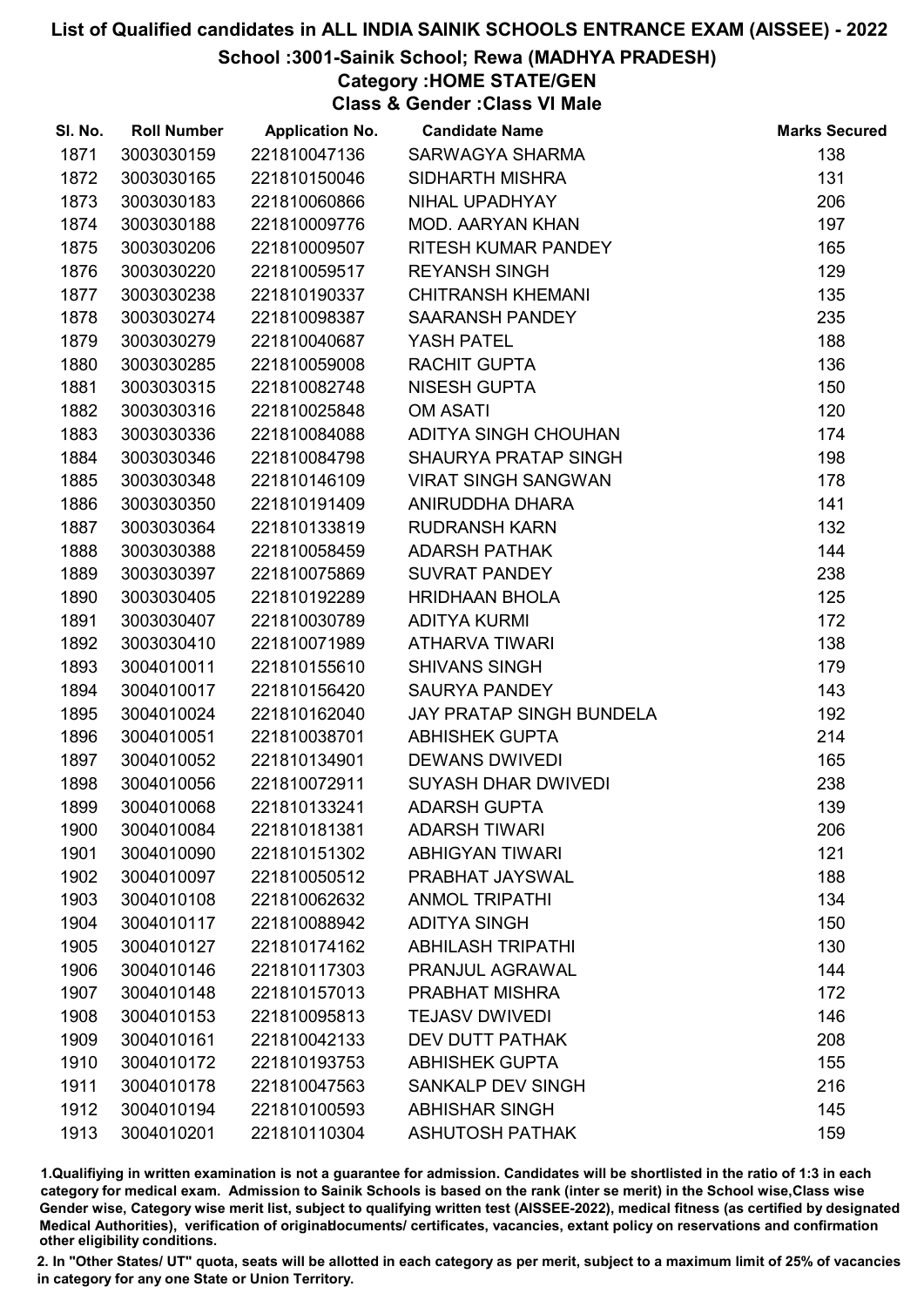# School :3001-Sainik School; Rewa (MADHYA PRADESH)

Category :HOME STATE/GEN

Class & Gender :Class VI Male

| SI. No. | <b>Roll Number</b> | <b>Application No.</b> | <b>Candidate Name</b>       | <b>Marks Secured</b> |
|---------|--------------------|------------------------|-----------------------------|----------------------|
| 1914    | 3004010217         | 221810018934           | PRANAV DWIVEDI              | 216                  |
| 1915    | 3004010219         | 221810096244           | <b>UTKARSH TRIPATHI</b>     | 194                  |
| 1916    | 3004010223         | 221810109154           | <b>AARUSH DWIVEDI</b>       | 121                  |
| 1917    | 3004010227         | 221810189264           | <b>SHYAM JI GARG</b>        | 139                  |
| 1918    | 3004010245         | 221810165784           | <b>VEDANSH GUPTA</b>        | 162                  |
| 1919    | 3004020003         | 221810049500           | ADITYA PRATAP SINGH CHAUHAN | 241                  |
| 1920    | 3004020004         | 221810020600           | <b>ALOK TRIPATHI</b>        | 131                  |
| 1921    | 3004020005         | 221810018600           | KAILIS KUMAR TRIPATHI       | 161                  |
| 1922    | 3004020018         | 221810073420           | <b>ABHINAV PATHAK</b>       | 233                  |
| 1923    | 3004020024         | 221810070230           | <b>ANANT SINGH</b>          | 162                  |
| 1924    | 3004020030         | 221810119730           | <b>ASHUTOSH SINGH</b>       | 227                  |
| 1925    | 3004020035         | 221810047240           | <b>SHLOK TRIPATHI</b>       | 174                  |
| 1926    | 3004020039         | 221810158340           | <b>VYOM MISHRA</b>          | 149                  |
| 1927    | 3004020040         | 221810042440           | <b>VYOM AGRAWAL</b>         | 137                  |
| 1928    | 3004020044         | 221810027540           | <b>VIKRAMADITYA SINGH</b>   | 205                  |
| 1929    | 3004020046         | 221810039640           | <b>KRISHNA PANDEY</b>       | 203                  |
| 1930    | 3004020047         | 221810028740           | <b>SHREYANK MISHRA</b>      | 173                  |
| 1931    | 3004020051         | 221810021250           | <b>ARAV JAISWAL</b>         | 244                  |
| 1932    | 3004020054         | 221810179350           | <b>ANSH TIWARI</b>          | 187                  |
| 1933    | 3004020059         | 221810004850           | <b>ACHYUT TRIPATHI</b>      | 206                  |
| 1934    | 3004020075         | 221810047560           | <b>ARCHIT MISHRA</b>        | 260                  |
| 1935    | 3004020077         | 221810132760           | <b>AVINISH DWIVEDI</b>      | 125                  |
| 1936    | 3004020096         | 221810146580           | <b>ANSH SINGH</b>           | 176                  |
| 1937    | 3004020116         | 221810106690           | UJJWAL PANDEY               | 190                  |
| 1938    | 3004020130         | 221810109501           | KUNAL MISHRAULIA            | 160                  |
| 1939    | 3004020134         | 221810173701           | <b>HARSH GUPTA</b>          | 173                  |
| 1940    | 3004020135         | 221810027701           | YUVRAJ SINGH                | 164                  |
| 1941    | 3004020141         | 221810113211           | <b>ARSHEY SHARMA</b>        | 262                  |
| 1942    | 3004020142         | 221810033211           | <b>ANSH CHATURVEDI</b>      | 151                  |
| 1943    | 3004020143         | 221810004211           | <b>LAKSHYA PANDEY</b>       | 138                  |
| 1944    | 3004020147         | 221810028611           | <b>ARYAN MISHRA</b>         | 120                  |
| 1945    | 3004020152         | 221810030811           | <b>DAKSH SINGH</b>          | 129                  |
| 1946    | 3004020156         | 221810106221           | <b>ANSHUL PANDEY</b>        | 128                  |
| 1947    | 3004020162         | 221810176231           | <b>JUNAID KHAN</b>          | 190                  |
| 1948    | 3004020173         | 221810017831           | <b>JASHN KUMAR HIRWANI</b>  | 245                  |
| 1949    | 3004020174         | 221810016931           | <b>ARNAV PRATAP SINGH</b>   | 182                  |
| 1950    | 3004020198         | 221810039351           | <b>SHAURYA PRATAP SINGH</b> | 153                  |
| 1951    | 3004020205         | 221810006261           | <b>DIVYANSH DWIVEDI</b>     | 172                  |
| 1952    | 3004020215         | 221810100471           | <b>TANISH KESHARI</b>       | 144                  |
| 1953    | 3004020232         | 221810138681           | <b>AYAAN SINGH</b>          | 204                  |
| 1954    | 3004020238         | 221810179981           | <b>SHIVANSH MISHRA</b>      | 204                  |
| 1955    | 3004020244         | 221810030591           | <b>RAUNAK GUPTA</b>         | 149                  |
| 1956    | 3004020245         | 221810031591           | <b>ADITYA PRATAP SINGH</b>  | 247                  |

1.Qualifiying in written examination is not a guarantee for admission. Candidates will be shortlisted in the ratio of 1:3 in each category for medical exam. Admission to Sainik Schools is based on the rank (inter se merit) in the School wise,Class wise Gender wise, Category wise merit list, subject to qualifying written test (AISSEE-2022), medical fitness (as certified by designated Medical Authorities), verification of originablocuments/ certificates, vacancies, extant policy on reservations and confirmation other eligibility conditions.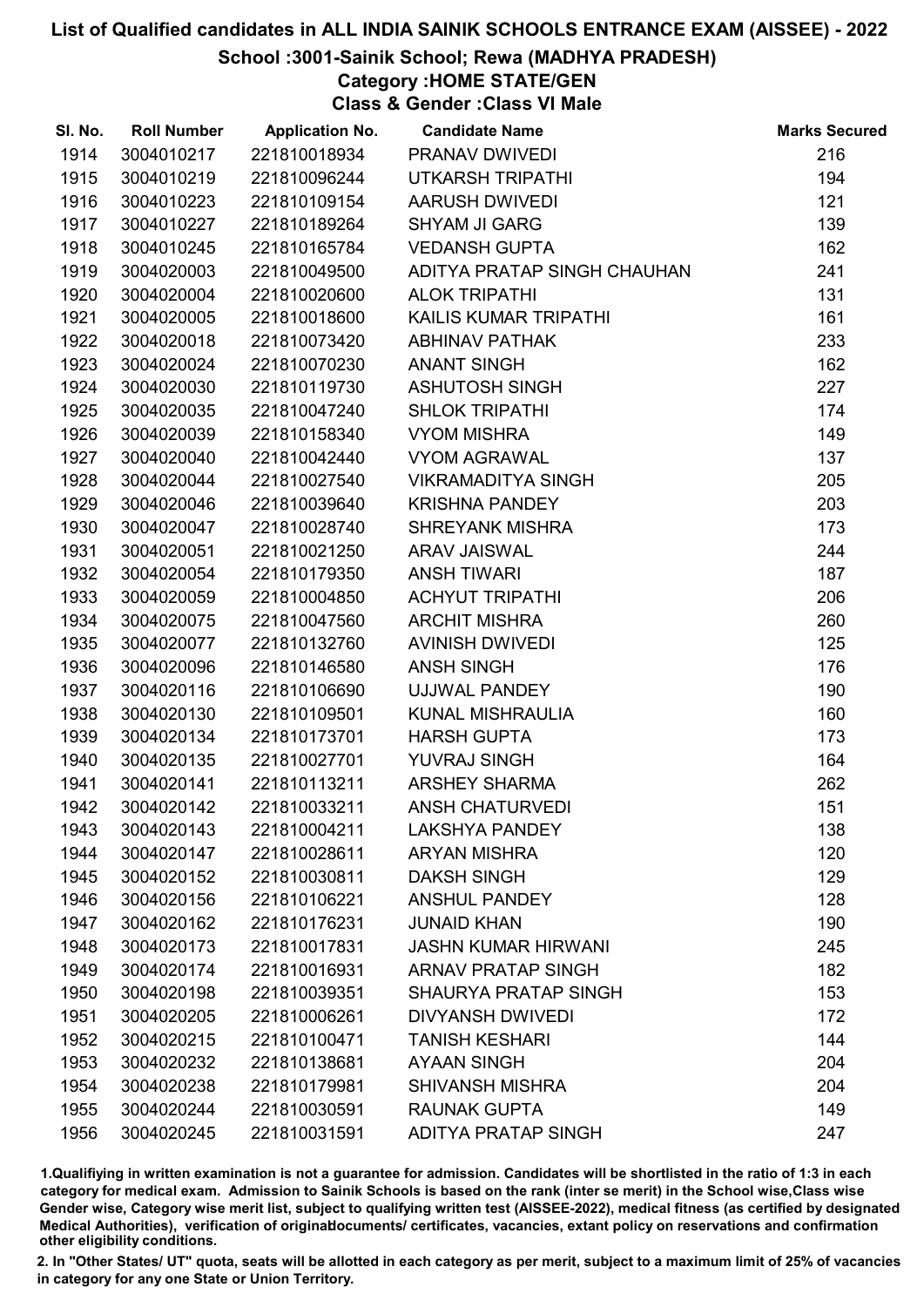School :3001-Sainik School; Rewa (MADHYA PRADESH)

Category :HOME STATE/GEN

Class & Gender :Class VI Male

| SI. No. | <b>Roll Number</b> | <b>Application No.</b> | <b>Candidate Name</b>       | <b>Marks Secured</b> |
|---------|--------------------|------------------------|-----------------------------|----------------------|
| 1957    | 3004020247         | 221810075591           | ANIRUDDHA SINGH BAGHEL      | 171                  |
| 1958    | 3004020250         | 221810144805           | SIDDHARTH TIWARI            | 168                  |
| 1959    | 3004020269         | 221810158145           | NITAYANSHU DUBEY            | 200                  |
| 1960    | 3004020279         | 221810159855           | <b>GURUDUTT TRIPATHI</b>    | 189                  |
| 1961    | 3004020280         | 221810037065           | <b>SHAURY SHUKLA</b>        | 181                  |
| 1962    | 3004020285         | 221810100565           | <b>VRIJBIHARI GUPTA</b>     | 247                  |
| 1963    | 3004020304         | 221810094695           | ASHUTOSH PRATAP SINGH       | 144                  |
| 1964    | 3004020312         | 221810084406           | PRIYESH TIWARI              | 240                  |
| 1965    | 3004020324         | 221810042026           | <b>KAVYA TIWARI</b>         | 198                  |
| 1966    | 3004020330         | 221810037336           | <b>HARI KRISHNA MISHRA</b>  | 226                  |
| 1967    | 3004020345         | 221810028756           | <b>BAIBHAV PANDEY</b>       | 235                  |
| 1968    | 3004020346         | 221810151066           | <b>ASHUTOSH MISHRA</b>      | 154                  |
| 1969    | 3004020361         | 221810088786           | <b>ADITYA GAUTAM</b>        | 123                  |
| 1970    | 3004020371         | 221810159407           | <b>ARJUN GUPTA</b>          | 149                  |
| 1971    | 3004020373         | 221810152707           | <b>SHIVANSH SHUKLA</b>      | 172                  |
| 1972    | 3004020378         | 221810180217           | <b>AYUSH PANDEY</b>         | 168                  |
| 1973    | 3004020382         | 221810036027           | <b>ADARSH TIWARI</b>        | 153                  |
| 1974    | 3004020387         | 221810130827           | <b>ASHUTOSH DWIVEDI</b>     | 120                  |
| 1975    | 3004020391         | 221810003237           | <b>LAKSHYA TIWARI</b>       | 216                  |
| 1976    | 3004020392         | 221810038437           | <b>SAJAL AGRAWAL</b>        | 195                  |
| 1977    | 3004020399         | 221810115937           | <b>ATHARV SINGH</b>         | 146                  |
| 1978    | 3004020409         | 221810040947           | <b>AISHWARY SINGH</b>       | 145                  |
| 1979    | 3004020410         | 221810190157           | UTKARSH SINGH BAGHEL        | 175                  |
| 1980    | 3004020412         | 221810095257           | PRATEEK SHUKLA              | 136                  |
| 1981    | 3004020422         | 221810030277           | <b>SURAJ SINGH</b>          | 194                  |
| 1982    | 3004020456         | 221810103438           | <b>NAITIK SINGH</b>         | 121                  |
| 1983    | 3004020462         | 221810038748           | <b>ADIVYA SINGH</b>         | 215                  |
| 1984    | 3004020466         | 221810117958           | <b>NAVEEN TIWARI</b>        | 138                  |
| 1985    | 3004020472         | 221810017668           | LAKSHYA KUMAR GUPTA         | 206                  |
| 1986    | 3004020477         | 221810088578           | <b>ADARSH SHUKLA</b>        | 203                  |
| 1987    | 3004020485         | 221810044788           | <b>RAMYASH GUPTA</b>        | 216                  |
| 1988    | 3004020498         | 221810196919           | <b>ISHAN GAUTAM</b>         | 130                  |
| 1989    | 3004020507         | 221810182439           | <b>DEV MISHRA</b>           | 129                  |
| 1990    | 3004020509         | 221810094939           | <b>SHUBHAM TIWARI</b>       | 124                  |
| 1991    | 3004020515         | 221810156459           | <b>OM GUPTA</b>             | 167                  |
| 1992    | 3004030006         | 221810134002           | <b>SHIV SHANKAR MISHRA</b>  | 133                  |
| 1993    | 3004030007         | 221810019002           | OM KUMAR DWIVEDI            | 175                  |
| 1994    | 3004030008         | 221810113102           | <b>SHREJAN GAUTAM</b>       | 162                  |
| 1995    | 3004030009         | 221810160202           | RAJYAVARDHAN SINGH CHAUHAN  | 145                  |
| 1996    | 3004030014         | 221810126702           | <b>SAMRAT VIJAY SINGH</b>   | 159                  |
| 1997    | 3004030015         | 221810131802           | <b>DARSH NIGAM</b>          | 143                  |
| 1998    | 3004030017         | 221810095112           | <b>RHYTHM KHARE</b>         | 121                  |
| 1999    | 3004030019         | 221810145212           | <b>AVIRAL KUMAR CHAUBEY</b> | 181                  |

1.Qualifiying in written examination is not a guarantee for admission. Candidates will be shortlisted in the ratio of 1:3 in each category for medical exam. Admission to Sainik Schools is based on the rank (inter se merit) in the School wise,Class wise Gender wise, Category wise merit list, subject to qualifying written test (AISSEE-2022), medical fitness (as certified by designated Medical Authorities), verification of originablocuments/ certificates, vacancies, extant policy on reservations and confirmation other eligibility conditions.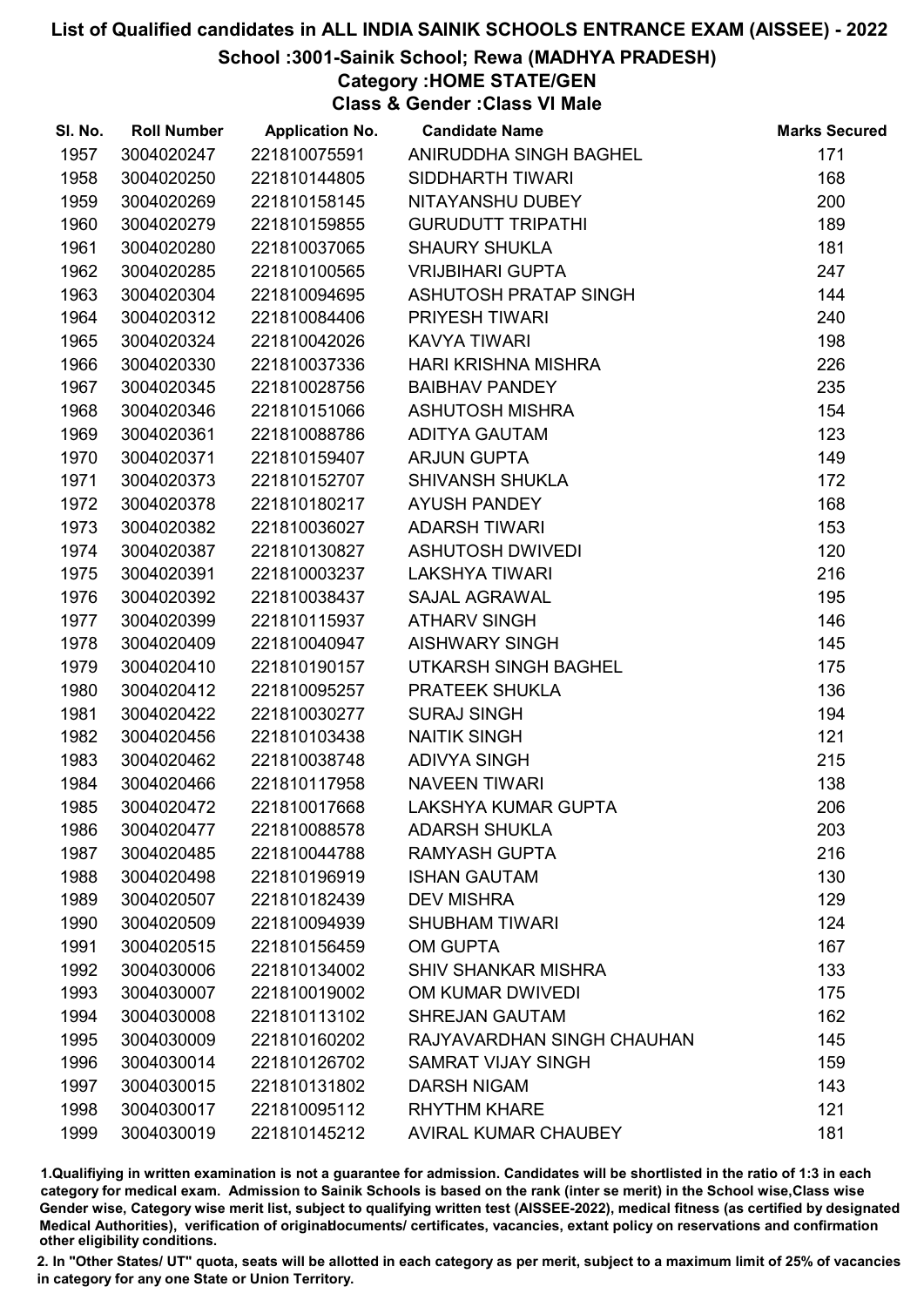# School :3001-Sainik School; Rewa (MADHYA PRADESH)

# Category :HOME STATE/GEN

Class & Gender :Class VI Male

| SI. No. | <b>Roll Number</b> | <b>Application No.</b> | <b>Candidate Name</b>         | <b>Marks Secured</b> |
|---------|--------------------|------------------------|-------------------------------|----------------------|
| 2000    | 3004030022         | 221810070312           | <b>SANTANU TIWARI</b>         | 156                  |
| 2001    | 3004030029         | 221810144612           | <b>AJEY MISHRA</b>            | 136                  |
| 2002    | 3004030038         | 221810004322           | ABHIMANYU SINGH BAGHEL        | 221                  |
| 2003    | 3004030047         | 221810188922           | <b>RITURAJ SHUKLA</b>         | 132                  |
| 2004    | 3004030051         | 221810115732           | <b>NIKHIL RAJ PATEL</b>       | 154                  |
| 2005    | 3004030052         | 221810168732           | <b>NILANSH SINGH</b>          | 169                  |
| 2006    | 3004030053         | 221810025832           | DHANANJAY SINGH               | 215                  |
| 2007    | 3004030054         | 221810076832           | AARAV AGRAWAL                 | 172                  |
| 2008    | 3004030057         | 221810170932           | <b>JYOTISH PANDEY</b>         | 136                  |
| 2009    | 3004030067         | 221810087352           | <b>MANAS PRATAP SINGH</b>     | 243                  |
| 2010    | 3004030069         | 221810095552           | <b>ARYAN JAISWAL</b>          | 274                  |
| 2011    | 3004030070         | 221810129552           | <b>RAJ MISHRA</b>             | 135                  |
| 2012    | 3004030071         | 221810074752           | ADITYA KUMAR SINHA            | 151                  |
| 2013    | 3004030077         | 221810092262           | ADITYA SUMAN PANDEY           | 215                  |
| 2014    | 3004030078         | 221810093262           | AWAN KUMAR TIWARI             | 189                  |
| 2015    | 3004030084         | 221810137462           | <b>PUSHKAR DUBEY</b>          | 183                  |
| 2016    | 3004030091         | 221810170272           | NISHANT KUMAR TIWARI          | 140                  |
| 2017    | 3004030103         | 221810083382           | ANIRUDDHA SINGH PARIHAR       | 199                  |
| 2018    | 3004030105         | 221810018482           | <b>ISHAN BASHISHTH PANDEY</b> | 155                  |
| 2019    | 3004030110         | 221810118882           | <b>ADITYA KUNWAR</b>          | 138                  |
| 2020    | 3004030114         | 221810052192           | DIVYANSH PANDEY               | 160                  |
| 2021    | 3004030115         | 221810009192           | <b>MIHIR PANDEY</b>           | 176                  |
| 2022    | 3004030117         | 221810074292           | <b>RAJVEER TIWARI</b>         | 224                  |
| 2023    | 3004030119         | 221810120392           | <b>SAMARTH TIWARI</b>         | 136                  |
| 2024    | 3004030121         | 221810061992           | <b>DEVANSH PANDEY</b>         | 204                  |
| 2025    | 3004030125         | 221810160403           | ARUNODAY PRATAP SINGH         | 160                  |
| 2026    | 3004030135         | 221810154013           | <b>HIMANSHU MISHRA</b>        | 123                  |
| 2027    | 3004030146         | 221810160023           | <b>DIVYANSH KUSHWAHA</b>      | 197                  |
| 2028    | 3004030147         | 221810124123           | <b>DIVYANSH PANDEY</b>        | 230                  |
| 2029    | 3004030153         | 221810027723           | <b>ARAV SINGH BAGHEL</b>      | 203                  |
| 2030    | 3004030171         | 221810090343           | ADITYA KUMAR TIWARI           | 171                  |
| 2031    | 3004030172         | 221810161343           | <b>SHOURYA MISHRA</b>         | 136                  |
| 2032    | 3004030175         | 221810074543           | <b>ABHISHEK TIWARI</b>        | 177                  |
| 2033    | 3004030176         | 221810147543           | <b>UDAY DUBEY</b>             | 123                  |
| 2034    | 3004030178         | 221810116843           | <b>RUDRA PRATAP SINGH</b>     | 139                  |
| 2035    | 3004030185         | 221810120353           | <b>VEDANSH TIWARI</b>         | 273                  |
| 2036    | 3004030186         | 221810019353           | <b>LAKSHYA MISHRA</b>         | 141                  |
| 2037    | 3004030193         | 221810062853           | <b>PRATYUSH TRIPATHI</b>      | 199                  |
| 2038    | 3004030195         | 221810073363           | <b>ARPIT TIWARI</b>           | 151                  |
| 2039    | 3004030197         | 221810029463           | RUDRA SHRIVASTAVA             | 255                  |
| 2040    | 3004030216         | 221810102383           | SIDDHARTH SINGH               | 134                  |
| 2041    | 3004030223         | 221810099883           | <b>KRISHNAYAN DWIVEDI</b>     | 155                  |
| 2042    | 3004030226         | 221810071093           | ADITYA PRATAP SINGH           | 164                  |

1.Qualifiying in written examination is not a guarantee for admission. Candidates will be shortlisted in the ratio of 1:3 in each category for medical exam. Admission to Sainik Schools is based on the rank (inter se merit) in the School wise,Class wise Gender wise, Category wise merit list, subject to qualifying written test (AISSEE-2022), medical fitness (as certified by designated Medical Authorities), verification of originablocuments/ certificates, vacancies, extant policy on reservations and confirmation other eligibility conditions.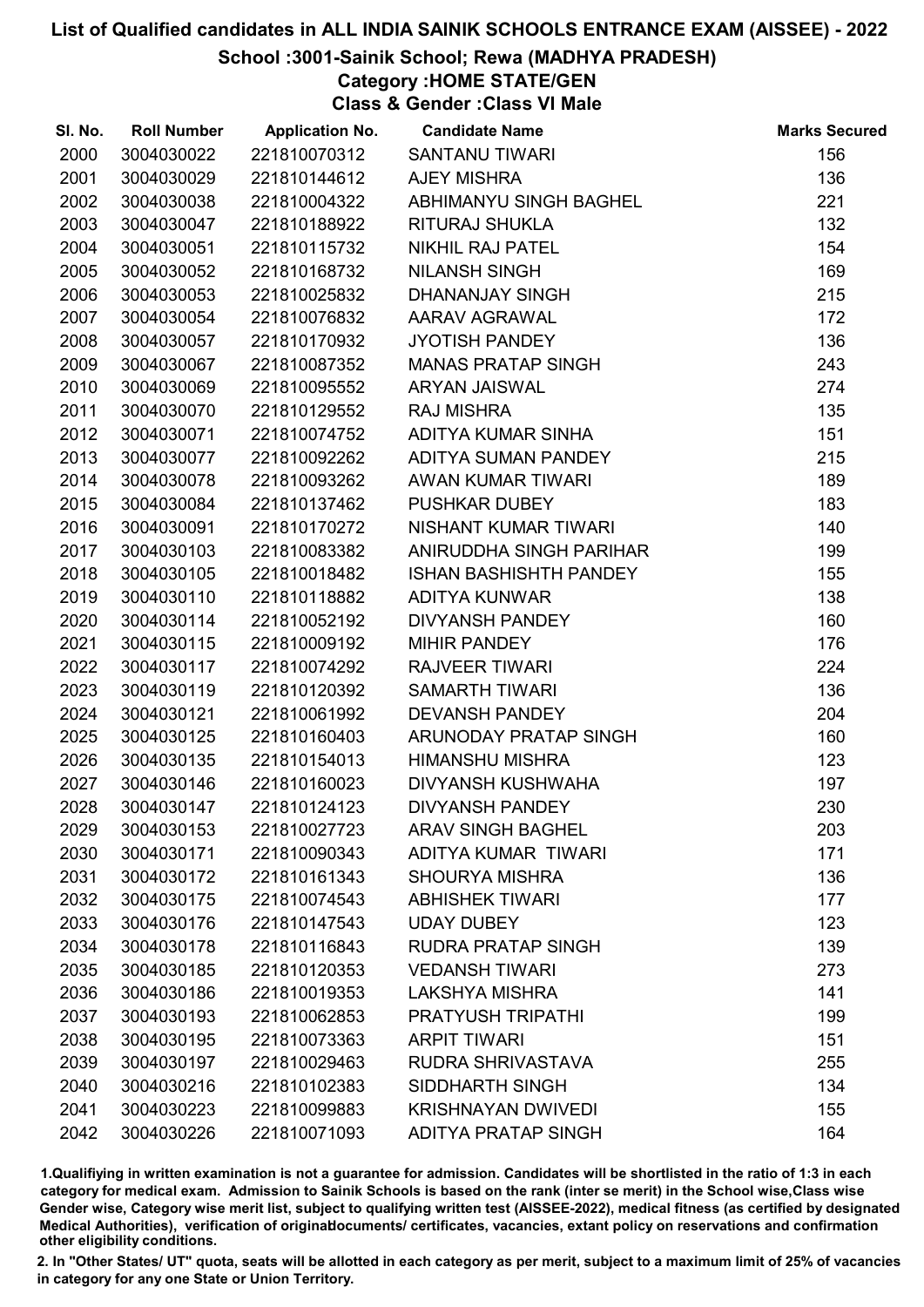# School :3001-Sainik School; Rewa (MADHYA PRADESH)

Category :HOME STATE/GEN

Class & Gender :Class VI Male

| SI. No. | <b>Roll Number</b> | <b>Application No.</b> | <b>Candidate Name</b>         |    | <b>Marks Secured</b> |
|---------|--------------------|------------------------|-------------------------------|----|----------------------|
| 2043    | 3004030230         | 221810061393           | <b>AYUSH MISHRA</b>           |    | 146                  |
| 2044    | 3004030231         | 221810043393           | <b>VIRAJ TIWARI</b>           |    | 120                  |
| 2045    | 3004030241         | 221810074104           | AYUSHMAN BACHAN SINGH         |    | 127                  |
| 2046    | 3004030245         | 221810026304           | <b>KRISHNAM TRIPATHI</b>      |    | 166                  |
| 2047    | 3004030246         | 221810016404           | PARAM PRATAP SINGH            |    | 199                  |
| 2048    | 3004030247         | 221810099404           | <b>ARUNESH SINGH</b>          |    | 173                  |
| 2049    | 3004030253         | 221810082014           | <b>AYUSH MISHRA</b>           |    | 193                  |
| 2050    | 3004030254         | 221810053014           | <b>MANAS DWIVEDI</b>          |    | 176                  |
| 2051    | 3004030259         | 221810010514           | <b>ABHINAV TIWARI</b>         |    | 178                  |
| 2052    | 3004030260         | 221810051714           | RAHUL AGRAWAL                 |    | 243                  |
| 2053    | 3004030261         | 221810195714           | <b>ABHINAV GUPTA</b>          |    | 125                  |
| 2054    | 3004030269         | 221810192424           | <b>NISHANT DUBEY</b>          |    | 222                  |
| 2055    | 3004030276         | 221810053924           | ATHARVA AWASTHI               |    | 222                  |
| 2056    | 3004030277         | 221810116924           | <b>ARJIT GAUTAM</b>           |    | 151                  |
| 2057    | 3004030285         | 221810021434           | <b>VARUN DEO SINGH</b>        |    | 124                  |
| 2058    | 3004030286         | 221810033534           | AMBUJ UPADHYAY                |    | 214                  |
| 2059    | 3004030291         | 221810167834           | <b>SARTHAK JAIN</b>           |    | 159                  |
| 2060    | 3004030306         | 221810157054           | YAGYIK SHARMA                 | CG | 197                  |
| 2061    | 3004030318         | 221810163064           | <b>ABHINAV TRIPATHI</b>       |    | 149                  |
| 2062    | 3004030334         | 221810021774           | YASH TIWARI                   |    | 167                  |
| 2063    | 3004030345         | 221810053484           | <b>ARYAN GUPTA</b>            |    | 143                  |
| 2064    | 3004030355         | 221810125494           | <b>GOVIND NARAYAN DWIVEDI</b> |    | 215                  |
| 2065    | 3004030379         | 221810008705           | PRITHVI RAJ SINGH CHAUHAN     |    | 206                  |
| 2066    | 3004030385         | 221810187015           | <b>SAHITYA DWIVEDI</b>        |    | 137                  |
| 2067    | 3004030387         | 221810036415           | <b>DARSH PANDEY</b>           |    | 157                  |
| 2068    | 3004030393         | 221810013815           | <b>ARNABH SINGH PARIHAR</b>   |    | 200                  |
| 2069    | 3004030394         | 221810035915           | KULSHRESTH PRATAP SINGH       |    | 205                  |
| 2070    | 3004030395         | 221810160125           | <b>ARYAN KUMAR DWIVEDI</b>    |    | 251                  |
| 2071    | 3004030397         | 221810109225           | <b>DIVYAPUNJ TRIPATHI</b>     |    | 238                  |
| 2072    | 3004030398         | 221810022425           | <b>ACHYUT SAMDARIYA</b>       |    | 202                  |
| 2073    | 3004030400         | 221810075625           | <b>SUDHANSHU MISHRA</b>       |    | 270                  |
| 2074    | 3004030402         | 221810060725           | <b>NAMAN DWIVEDI</b>          |    | 167                  |
| 2075    | 3004030405         | 221810073135           | <b>ANEESH TIWARI</b>          |    | 245                  |
| 2076    | 3004030417         | 221810142735           | <b>VANSH MISHRA</b>           |    | 140                  |
| 2077    | 3004030418         | 221810024735           | YATHARTH TIWARI               |    | 192                  |
| 2078    | 3004030425         | 221810112445           | <b>ATHARVA DWIVEDI</b>        |    | 148                  |
| 2079    | 3004030441         | 221810127655           | <b>SAUMY PANDEY</b>           |    | 220                  |
| 2080    | 3004030442         | 221810055755           | <b>SHAURYA PRATAP SINGH</b>   |    | 197                  |
| 2081    | 3004030447         | 221810165065           | <b>ALOK SHRIVASTAVA</b>       |    | 181                  |
| 2082    | 3004030452         | 221810012465           | <b>AKSHAT PRATAP SINGH</b>    |    | 153                  |
| 2083    | 3004030457         | 221810145075           | <b>SHARAD KUMAR SHUKLA</b>    |    | 129                  |
| 2084    | 3004030459         | 221810080375           | SHEYANSH KUMAR TIWARI         |    | 123                  |
| 2085    | 3004030460         | 221810165375           | KUNWAR ARJUN SINGH SOLANKI    |    | 124                  |

1.Qualifiying in written examination is not a guarantee for admission. Candidates will be shortlisted in the ratio of 1:3 in each category for medical exam. Admission to Sainik Schools is based on the rank (inter se merit) in the School wise,Class wise Gender wise, Category wise merit list, subject to qualifying written test (AISSEE-2022), medical fitness (as certified by designated Medical Authorities), verification of originablocuments/ certificates, vacancies, extant policy on reservations and confirmation other eligibility conditions.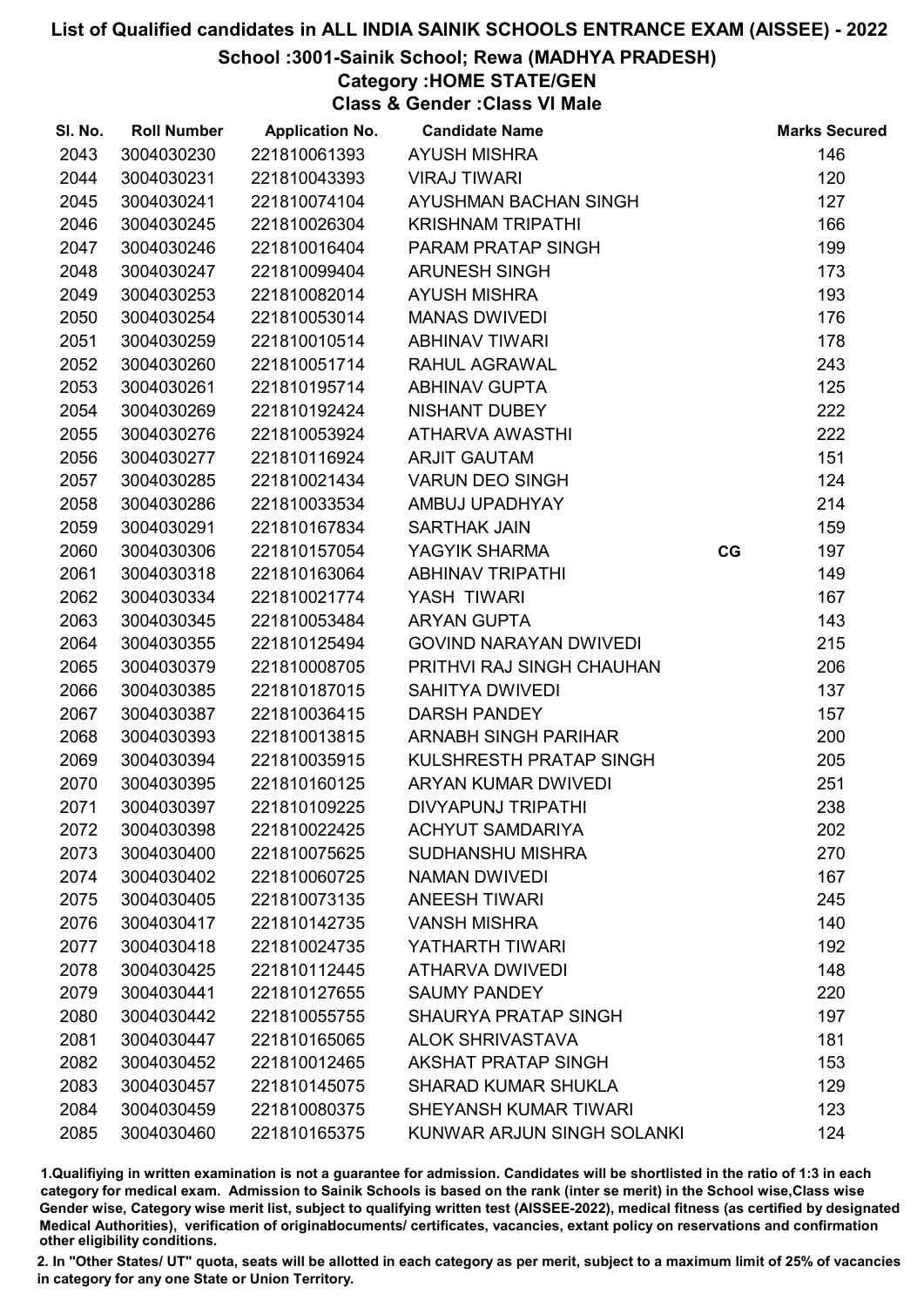# School :3001-Sainik School; Rewa (MADHYA PRADESH)

Category :HOME STATE/GEN

Class & Gender :Class VI Male

| SI. No. | <b>Roll Number</b> | <b>Application No.</b> | <b>Candidate Name</b>         | <b>Marks Secured</b> |
|---------|--------------------|------------------------|-------------------------------|----------------------|
| 2086    | 3004030461         | 221810047375           | <b>ARYA TIWARI</b>            | 123                  |
| 2087    | 3004030462         | 221810065675           | <b>ARPIT SHUKLA</b>           | 159                  |
| 2088    | 3004030466         | 221810030875           | KUNVAR PRANAV SINGH           | 211                  |
| 2089    | 3004030480         | 221810158885           | <b>ARIN MISHRA</b>            | 120                  |
| 2090    | 3004040004         | 221810030295           | <b>ANMOL TIWARI</b>           | 215                  |
| 2091    | 3004040006         | 221810015795           | <b>SHIKHAR DWIVEDI</b>        | 142                  |
| 2092    | 3004040013         | 221810073206           | AADITYAVERDHAN SHUKLA         | 248                  |
| 2093    | 3004040023         | 221810007316           | YASH SINGH BAGHEL             | 134                  |
| 2094    | 3004040038         | 221810062726           | ANSHUMAN AGRAWAL              | 125                  |
| 2095    | 3004040040         | 221810173926           | ABHIJEET NARAYAN PRASAD       | 150                  |
| 2096    | 3004040049         | 221810137636           | <b>RANVEER SINGH</b>          | 200                  |
| 2097    | 3004040051         | 221810119046           | <b>ISHANT TIWARI</b>          | 170                  |
| 2098    | 3004040052         | 221810108246           | <b>KAPIL GAUTAM</b>           | 151                  |
| 2099    | 3004040057         | 221810174446           | <b>DHAIRYA TIWARI</b>         | 205                  |
| 2100    | 3004040072         | 221810025556           | AARADHY PANDEY                | 235                  |
| 2101    | 3004040073         | 221810169556           | <b>SHASHANK PATEL</b>         | 181                  |
| 2102    | 3004040077         | 221810072066           | <b>ADVAIT SINGH</b>           | 269                  |
| 2103    | 3004040078         | 221810166066           | SAMARTH PRATAP SINGH          | 178                  |
| 2104    | 3004040079         | 221810137166           | YASHDEEP SINGH                | 210                  |
| 2105    | 3004040111         | 221810179096           | <b>BHARAT SINGH</b>           | 124                  |
| 2106    | 3004040116         | 221810129396           | ARUNAV DWIVEDI                | 202                  |
| 2107    | 3004040118         | 221810077496           | PRATHAM CHATURVEDI            | 161                  |
| 2108    | 3004040124         | 221810116796           | KARTIKAY CHATURVEDI           | 131                  |
| 2109    | 3004040137         | 221810139607           | <b>VAIBHAV SHUKLA</b>         | 185                  |
| 2110    | 3004040139         | 221810138807           | <b>SARANSH PANDEY</b>         | 163                  |
| 2111    | 3004040143         | 221810185217           | <b>OJ PANDEY</b>              | 178                  |
| 2112    | 3004040147         | 221810035317           | <b>SHRIPRAKASH DWIVEDI</b>    | 140                  |
| 2113    | 3004040149         | 221810050517           | <b>ATHRAVA MISHRA</b>         | 124                  |
| 2114    | 3004040151         | 221810173517           | PARV PRATAP DWIVEDI           | 161                  |
| 2115    | 3004040157         | 221810119917           | <b>SANJAY KRISHNA TIWARI</b>  | 142                  |
| 2116    | 3004040159         | 221810041127           | <b>KRISHNA SINGH BAGHEL</b>   | 127                  |
| 2117    | 3004040166         | 221810040727           | <b>SAMARTH DWIVEDI</b>        | 180                  |
| 2118    | 3004040170         | 221810092037           | <b>HARSH PANDEY</b>           | 127                  |
| 2119    | 3004040171         | 221810105137           | <b>SHIVAM KUMAR MISTRY</b>    | 265                  |
| 2120    | 3004040184         | 221810078447           | <b>PRATHVI SINGH BAGHEL</b>   | 187                  |
| 2121    | 3004040188         | 221810103057           | <b>SATYASOM SHUKLA</b>        | 209                  |
| 2122    | 3004040191         | 221810071157           | <b>SAMYAK SINGH</b>           | 277                  |
| 2123    | 3004040196         | 221810139757           | APOORVA GUPTA                 | 155                  |
| 2124    | 3004040209         | 221810046967           | <b>ABHIGYAN SINGH BAGHEL</b>  | 150                  |
| 2125    | 3004040213         | 221810022577           | KARTIKAY SHRIVASTAVA          | 204                  |
| 2126    | 3004040218         | 221810038977           | <b>SUNNY SINGH BAGHEL</b>     | 131                  |
| 2127    | 3004040220         | 221810156087           | <b>JASHANVEER SINGH SIDHU</b> | 141                  |
| 2128    | 3004040228         | 221810155987           | <b>SAKSHAM PANDEY</b>         | 230                  |

1.Qualifiying in written examination is not a guarantee for admission. Candidates will be shortlisted in the ratio of 1:3 in each category for medical exam. Admission to Sainik Schools is based on the rank (inter se merit) in the School wise,Class wise Gender wise, Category wise merit list, subject to qualifying written test (AISSEE-2022), medical fitness (as certified by designated Medical Authorities), verification of originablocuments/ certificates, vacancies, extant policy on reservations and confirmation other eligibility conditions.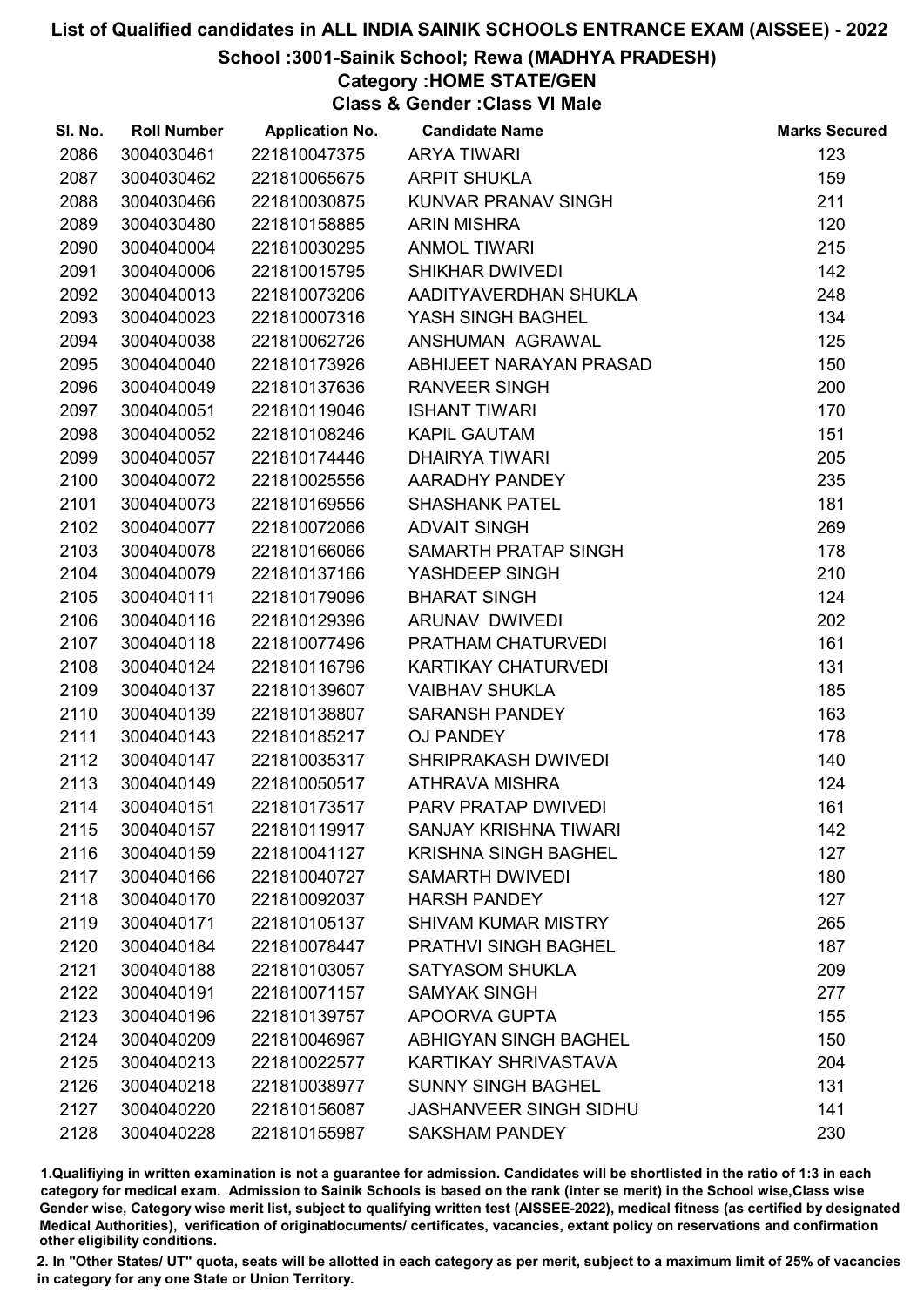# School :3001-Sainik School; Rewa (MADHYA PRADESH)

# Category :HOME STATE/GEN

Class & Gender :Class VI Male

| SI. No. | <b>Roll Number</b> | <b>Application No.</b> | <b>Candidate Name</b>           | <b>Marks Secured</b> |
|---------|--------------------|------------------------|---------------------------------|----------------------|
| 2129    | 3004040230         | 221810171197           | <b>ARYAN MISHRA</b>             | 189                  |
| 2130    | 3004040231         | 221810036197           | <b>AMAR PANDEY</b>              | 213                  |
| 2131    | 3004040232         | 221810156497           | ARADHYA DEV SINGH               | 123                  |
| 2132    | 3004040234         | 221810033697           | <b>OM SHARMA</b>                | 215                  |
| 2133    | 3004040235         | 221810184797           | <b>ANSH DWIVEDI</b>             | 186                  |
| 2134    | 3004040236         | 221810012008           | <b>ARNAV DWIVEDI</b>            | 170                  |
| 2135    | 3004040237         | 221810035008           | PRABHAV DWIVEDI                 | 178                  |
| 2136    | 3004040243         | 221810028708           | NITIN KUMAR MISHRA              | 215                  |
| 2137    | 3004040246         | 221810166118           | <b>BHARGAV TIWARI</b>           | 169                  |
| 2138    | 3004040258         | 221810178918           | MIHIR PRATAP SINGH PARIHAR      | 162                  |
| 2139    | 3004040261         | 221810141328           | <b>ABHINAY SINGH</b>            | 131                  |
| 2140    | 3004040269         | 221810024728           | <b>RAM MISHRA</b>               | 187                  |
| 2141    | 3004040276         | 221810143238           | <b>BRAMHENDRA SINGH PARIHAR</b> | 140                  |
| 2142    | 3004040278         | 221810166438           | <b>AKSHAT AGRAWAL</b>           | 161                  |
| 2143    | 3004040283         | 221810107838           | <b>VED SINGH</b>                | 149                  |
| 2144    | 3004040291         | 221810062648           | PRASOON CHATURVEDI              | 141                  |
| 2145    | 3004040294         | 221810160948           | <b>SHAURYA SINGH</b>            | 144                  |
| 2146    | 3004040298         | 221810080158           | <b>SARANSH DWIVEDI</b>          | 148                  |
| 2147    | 3004040299         | 221810094358           | <b>AYUSH DWIVEDI</b>            | 140                  |
| 2148    | 3004040307         | 221810128468           | <b>ARNAV GUPTA</b>              | 152                  |
| 2149    | 3004040308         | 221810072568           | <b>ADARSH PANDEY</b>            | 135                  |
| 2150    | 3004040321         | 221810072878           | <b>SHASHWAT GUPTA</b>           | 189                  |
| 2151    | 3004040324         | 221810172978           | <b>AYUSH DWIVEDI</b>            | 137                  |
| 2152    | 3004040325         | 221810018978           | SHIVNARAYAN MISHRA              | 124                  |
| 2153    | 3004040328         | 221810072288           | <b>SHARAD DWIVEDI</b>           | 157                  |
| 2154    | 3004040330         | 221810194388           | AMRITENDRA SINGH PARIHAR        | 204                  |
| 2155    | 3004040331         | 221810042488           | <b>KRISHNA TRIPATHI</b>         | 176                  |
| 2156    | 3004040338         | 221810130098           | APOORV VIKRAM SINGH BAGHEL      | 208                  |
| 2157    | 3004040342         | 221810164298           | <b>SHUSHANT TIWARI</b>          | 149                  |
| 2158    | 3004040343         | 221810107298           | <b>AYUSHMAN PRATAP SINGH</b>    | 155                  |
| 2159    | 3004040356         | 221810020109           | <b>ARYAN SHUKLA</b>             | 150                  |
| 2160    | 3004040361         | 221810160309           | <b>ADITYA TIWARI</b>            | 132                  |
| 2161    | 3004040364         | 221810125409           | <b>KRISHNAMANI TIWARI</b>       | 149                  |
| 2162    | 3004040365         | 221810008509           | ADITYA SINGH KUSHWAH            | 169                  |
| 2163    | 3004040368         | 221810064609           | <b>ARNAV SHUKLA</b>             | 194                  |
| 2164    | 3004040372         | 221810061909           | <b>RISHABH MISHRA</b>           | 121                  |
| 2165    | 3004040374         | 221810107019           | <b>ARYAN MISHRA</b>             | 145                  |
| 2166    | 3004040387         | 221810169429           | <b>ATHARV TIWARI</b>            | 165                  |
| 2167    | 3004040391         | 221810125829           | <b>ATHARV VED TIWARI</b>        | 243                  |
| 2168    | 3004040393         | 221810139829           | <b>OM SINGH PARIHAR</b>         | 139                  |
| 2169    | 3004040394         | 221810045929           | <b>ANIRUDDH TRIPATHI</b>        | 200                  |
| 2170    | 3004040395         | 221810095039           | <b>SUMIT TIWARI</b>             | 194                  |
| 2171    | 3004040397         | 221810183239           | <b>ARUSH MISHRA</b>             | 244                  |

1.Qualifiying in written examination is not a guarantee for admission. Candidates will be shortlisted in the ratio of 1:3 in each category for medical exam. Admission to Sainik Schools is based on the rank (inter se merit) in the School wise,Class wise Gender wise, Category wise merit list, subject to qualifying written test (AISSEE-2022), medical fitness (as certified by designated Medical Authorities), verification of originablocuments/ certificates, vacancies, extant policy on reservations and confirmation other eligibility conditions.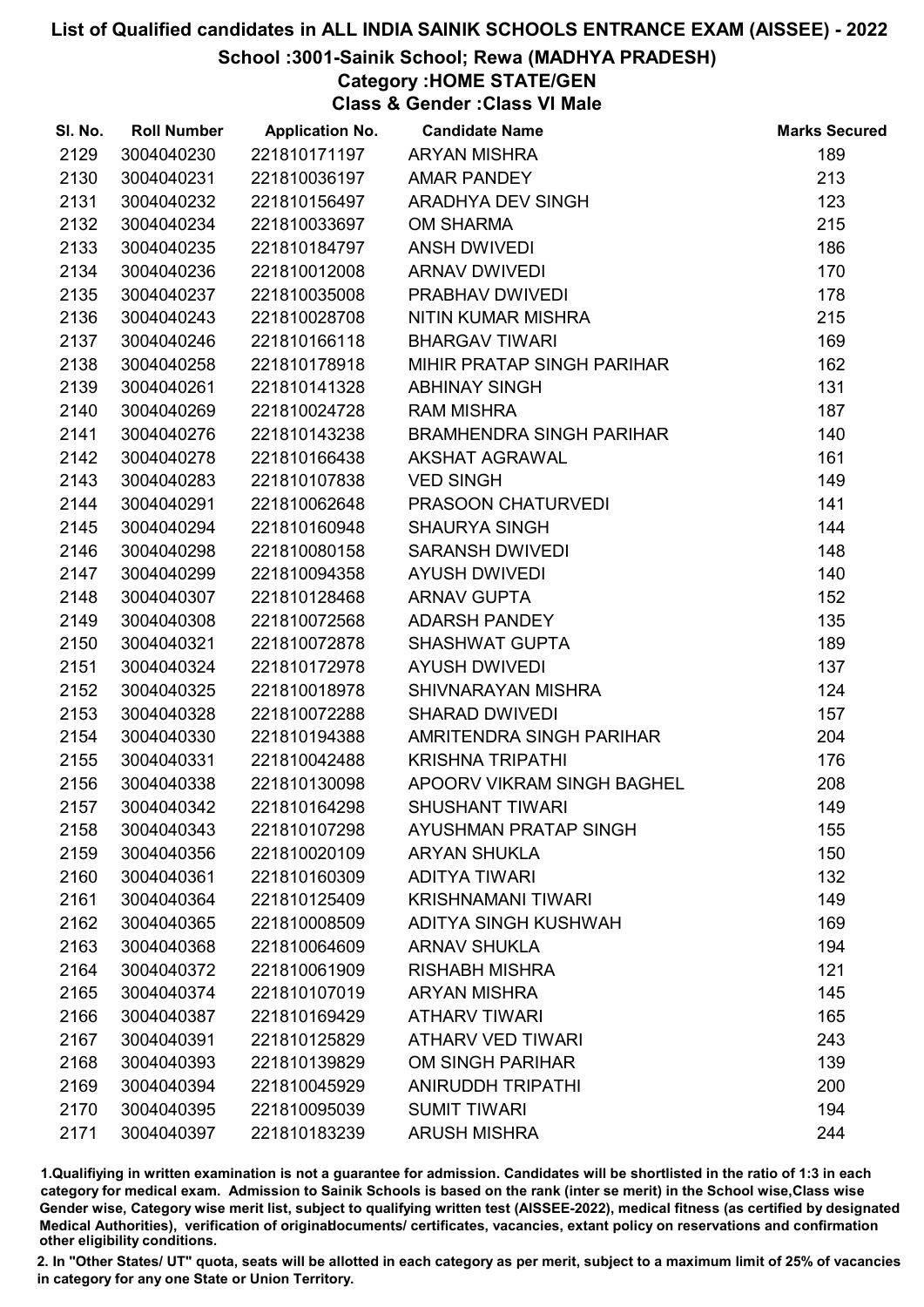# School :3001-Sainik School; Rewa (MADHYA PRADESH)

Category :HOME STATE/GEN

Class & Gender :Class VI Male

| SI. No. | <b>Roll Number</b> | <b>Application No.</b> | <b>Candidate Name</b>          |    | <b>Marks Secured</b> |
|---------|--------------------|------------------------|--------------------------------|----|----------------------|
| 2172    | 3004040398         | 221810093239           | PARTH PANDEY                   |    | 124                  |
| 2173    | 3004040405         | 221810154349           | PRITHWEESH CHANDRA TIWARI      |    | 154                  |
| 2174    | 3004040419         | 221810168159           | <b>NIREK TANDON</b>            |    | 221                  |
| 2175    | 3004040421         | 221810134359           | PRATHMESH CHATURVEDI           |    | 218                  |
| 2176    | 3004040423         | 221810140559           | <b>AYUSH DUBEY</b>             |    | 222                  |
| 2177    | 3004040428         | 221810011959           | <b>AYUSH GUPTA</b>             |    | 122                  |
| 2178    | 3004040429         | 221810004959           | AJEET SINGH                    |    | 154                  |
| 2179    | 3004040437         | 221810102569           | <b>SAURABH SINGH</b>           |    | 144                  |
| 2180    | 3004040445         | 221810106869           | ANKUR SINGH PARIHAR            |    | 172                  |
| 2181    | 3004040453         | 221810010879           | <b>ARSH GOUTAM</b>             |    | 224                  |
| 2182    | 3004040455         | 221810191089           | <b>SARTHAK TIWARI</b>          |    | 178                  |
| 2183    | 3004040459         | 221810152289           | AAYUSHMAAN GUPTA               |    | 207                  |
| 2184    | 3004040466         | 221810134689           | <b>NAMAN PANDEY</b>            |    | 213                  |
| 2185    | 3110020194         | 221810122906           | <b>AARAV PRADHAN</b>           |    | 130                  |
| 2186    | 3111020265         | 221810002528           | SAKET SURESH SHARMA            |    | 137                  |
| 2187    | 3113010101         | 221810159173           | UJJWAL SINGH TOMAR             |    | 173                  |
| 2188    | 3113010261         | 221810103459           | <b>SURYANSH SINGH SIKARWAR</b> |    | 189                  |
| 2189    | 3114030321         | 221810065108           | <b>DEVESH TIWARI</b>           |    | 215                  |
| 2190    | 3201010036         | 221810060530           | <b>GAUTAM SHARMA</b>           | AR | 120                  |
| 2191    | 3301010006         | 221810000970           | NAMIT PRATAP SHRIVASTAVA       |    | 125                  |
| 2192    | 3904040253         | 221810050503           | <b>DEVVRAT MUNDRA</b>          |    | 182                  |
| 2193    | 3904041036         | 221810045888           | AARUSH DUBEY                   |    | 226                  |
| 2194    | 3905030192         | 221810029818           | <b>ASHU SIKARWAR</b>           |    | 229                  |
| 2195    | 4401020520         | 221810025267           | <b>DEVANSH DWIVEDI</b>         |    | 165                  |
| 2196    | 4402010029         | 221810054480           | <b>SURYANSH SINGH</b>          |    | 206                  |
| 2197    | 4402010075         | 221810113002           | <b>ALOK TIWARI</b>             |    | 126                  |
| 2198    | 4402010421         | 221810119771           | ANEEKET DWIVEDI                |    | 190                  |
| 2199    | 4408010109         | 221810156651           | <b>AKSH VIDUA</b>              |    | 244                  |
| 2200    | 4408010216         | 221810144185           | YASH PATERIYA                  |    | 144                  |
| 2201    | 4408010274         | 221810080028           | SIDDHANT SINGH PARMAR          |    | 239                  |
| 2202    | 4408020042         | 221810181112           | <b>PRATEEK TIWARI</b>          |    | 155                  |
| 2203    | 4408020068         | 221810119352           | <b>ARPIT AWASTHI</b>           |    | 204                  |
| 2204    | 4408020081         | 221810054682           | <b>AKSHAT TRIPATHI</b>         |    | 181                  |
| 2205    | 4408020218         | 221810104115           | <b>MANVIK DIXIT</b>            |    | 172                  |
| 2206    | 4408020472         | 221810182919           | <b>ABHINAV TIWARI</b>          |    | 153                  |
| 2207    | 4408020504         | 221810142579           | <b>DIVYANSH DWIVEDI</b>        |    | 134                  |
| 2208    | 4410020016         | 221810054110           | <b>ARYAVEER DIXIT</b>          |    | 173                  |
| 2209    | 4412020140         | 221810041683           | <b>SHIVANSH MISHRA</b>         |    | 207                  |
| 2210    | 4412020272         | 221810041686           | <b>DEVANSH MISHRA</b>          |    | 235                  |
| 2211    | 4502020543         | 221810016074           | <b>JIGAR SHARMA</b>            |    | 138                  |
| 2212    | 4507010376         | 221810057177           | <b>SHIVAM OJHA</b>             |    | 179                  |
| 2213    | 4507010426         | 221810095719           | <b>AARAV PATEL</b>             |    | 251                  |
| 2214    | 4602010091         | 221810112770           | <b>DIVYARTHA MISHRA</b>        |    | 177                  |

1.Qualifiying in written examination is not a guarantee for admission. Candidates will be shortlisted in the ratio of 1:3 in each category for medical exam. Admission to Sainik Schools is based on the rank (inter se merit) in the School wise,Class wise Gender wise, Category wise merit list, subject to qualifying written test (AISSEE-2022), medical fitness (as certified by designated Medical Authorities), verification of originablocuments/ certificates, vacancies, extant policy on reservations and confirmation other eligibility conditions.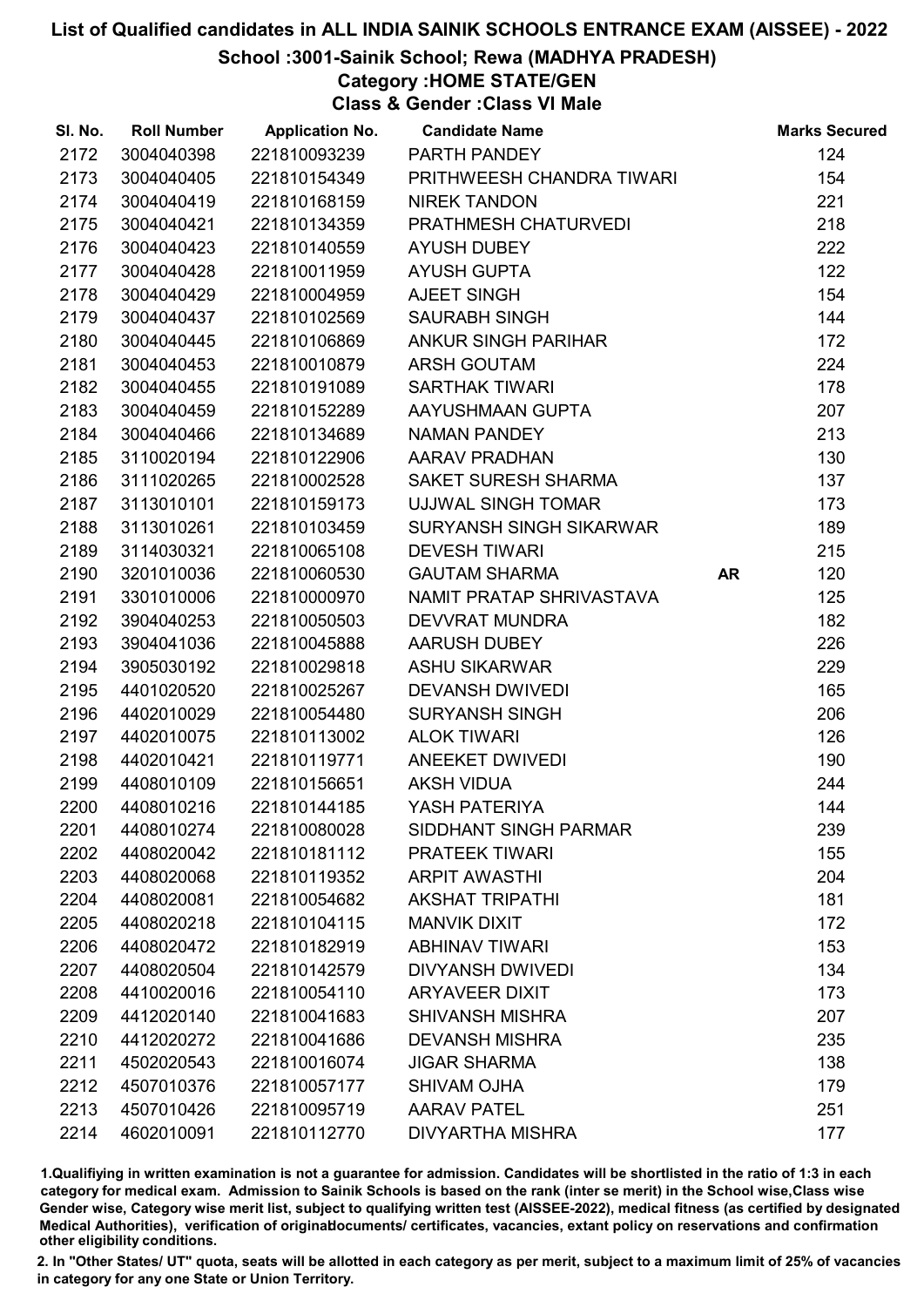# List of Qualified candidates in ALL INDIA SAINIK SCHOOLS ENTRANCE EXAM (AISSEE) - 2022 School :3001-Sainik School; Rewa (MADHYA PRADESH) Category :HOME STATE/GEN Class & Gender :Class VI Male

| SI. No. | <b>Roll Number</b> | <b>Application No.</b> | <b>Candidate Name</b>   | Marks Secured |
|---------|--------------------|------------------------|-------------------------|---------------|
| 2215    | 4604010068         | 221810179911           | AGASTYA SINGH BHADORIYA | 158           |
| 2216    | 4604010191         | 221810069385           | HIMANSU SINGH           | 171           |

<sup>1.</sup>Qualifiying in written examination is not a guarantee for admission. Candidates will be shortlisted in the ratio of 1:3 in each category for medical exam. Admission to Sainik Schools is based on the rank (inter se merit) in the School wise,Class wise Gender wise, Category wise merit list, subject to qualifying written test (AISSEE-2022), medical fitness (as certified by designated Medical Authorities), verification of originablocuments/ certificates, vacancies, extant policy on reservations and confirmation other eligibility conditions.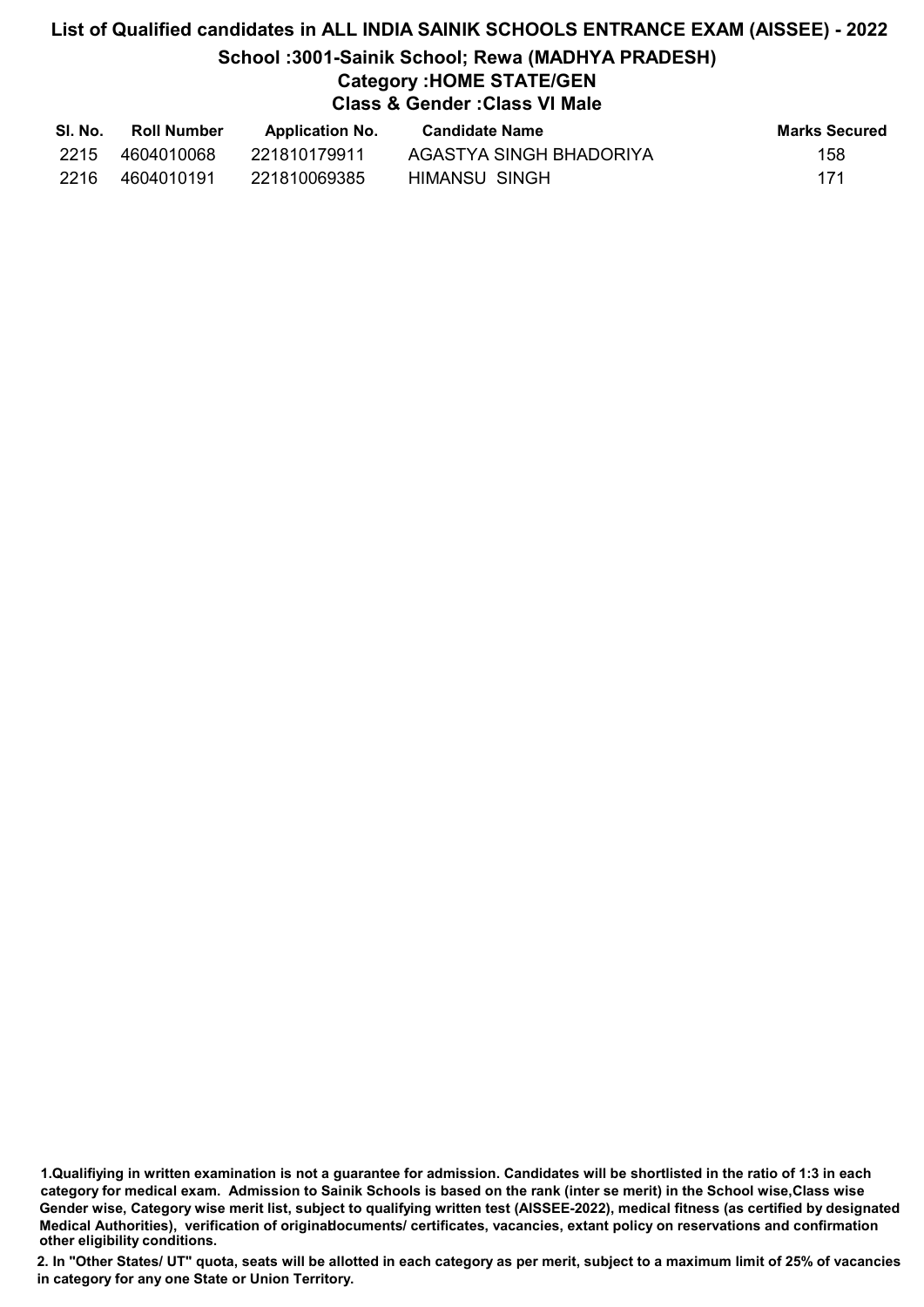#### School :3001-Sainik School; Rewa (MADHYA PRADESH)

# Category :OTHER STATE/SC

Class & Gender :Class VI Male

| SI. No. | <b>Roll Number</b> | <b>Application No.</b> | <b>Candidate Name</b>   | <b>Marks Secured</b> |
|---------|--------------------|------------------------|-------------------------|----------------------|
| 2217    | 1505010527         | 221810157501           | <b>SHUBHAM KUMAR</b>    | 228                  |
| 2218    | 1505010588         | 221810156691           | <b>SAURAV KUMAR</b>     | 155                  |
| 2219    | 1506010069         | 221810084741           | <b>ANSHU RAJ</b>        | 227                  |
| 2220    | 1506010340         | 221810083796           | <b>PIYUSH KUMAR</b>     | 128                  |
| 2221    | 1507010282         | 221810195511           | <b>NISHANT KUMAR</b>    | 117                  |
| 2222    | 1508010297         | 221810065750           | <b>RAHUL KUMAR</b>      | 136                  |
| 2223    | 1508010383         | 221810134332           | <b>SONU KUMAR</b>       | 204                  |
| 2224    | 1509020470         | 221810167769           | SIDDHARTHA KUMAR        | 263                  |
| 2225    | 1513010137         | 221810180692           | <b>RITIK RAUSHAN</b>    | 115                  |
| 2226    | 1513020225         | 221810180187           | <b>KRISH RAJ GAUTAM</b> | 154                  |
| 2227    | 2001060303         | 221810104267           | <b>GARV SINGH</b>       | 40                   |
| 2228    | 2304030005         | 221810076000           | <b>MOKSH AHIRWAR</b>    | 212                  |
| 2229    | 3003020020         | 221810182710           | <b>KABEER</b>           | 145                  |
| 2230    | 3004010063         | 221810071231           | <b>VIVEK BISWAS</b>     | 208                  |
| 2231    | 3004020360         | 221810140786           | DAYANAND THAKURIYA      | 98                   |
| 2232    | 3004020415         | 221810062267           | <b>BHAVISHYA RAWAT</b>  | 135                  |
| 2233    | 3004020476         | 221810192478           | <b>SUJEET KUMAR</b>     | 99                   |
| 2234    | 3103010035         | 221810039581           | KUNAL RAKESH AWASARMAL  | 99                   |
| 2235    | 3903020317         | 221810180588           | RAMESH KALBELIYA        | 99                   |
| 2236    | 4401020433         | 221810059746           | <b>VIVEK SILOTIYA</b>   | 88                   |
| 2237    | 4402010163         | 221810163234           | <b>RAHUL</b>            | 114                  |

<sup>1.</sup>Qualifiying in written examination is not a guarantee for admission. Candidates will be shortlisted in the ratio of 1:3 in each category for medical exam. Admission to Sainik Schools is based on the rank (inter se merit) in the School wise,Class wise Gender wise, Category wise merit list, subject to qualifying written test (AISSEE-2022), medical fitness (as certified by designated Medical Authorities), verification of originablocuments/ certificates, vacancies, extant policy on reservations and confirmation other eligibility conditions.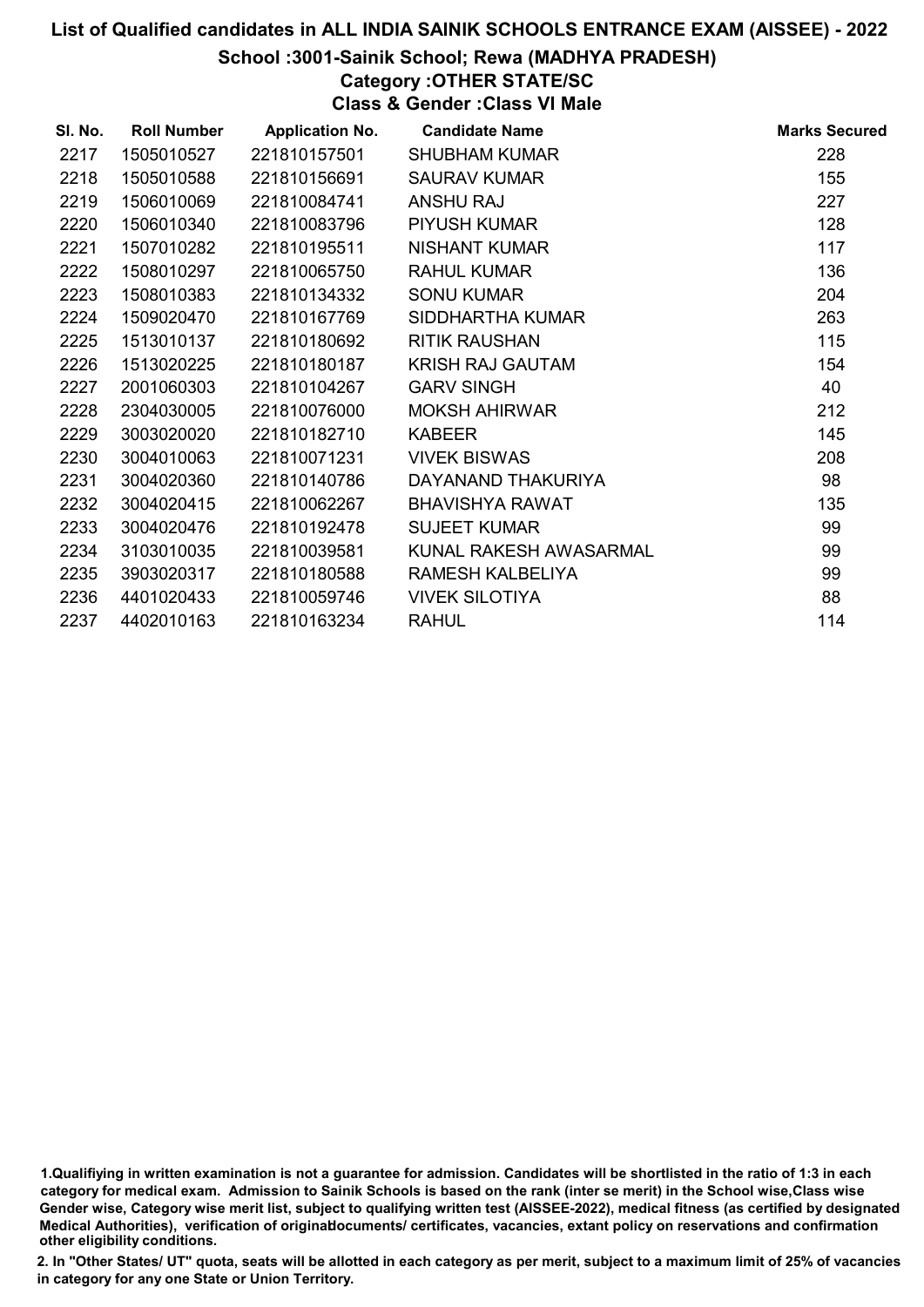# List of Qualified candidates in ALL INDIA SAINIK SCHOOLS ENTRANCE EXAM (AISSEE) - 2022 School :3001-Sainik School; Rewa (MADHYA PRADESH) Category :OTHER STATE/ST Class & Gender :Class VI Male

| SI. No. | Roll Number | <b>Application No.</b> | <b>Candidate Name</b> | <b>Marks Secured</b> |
|---------|-------------|------------------------|-----------------------|----------------------|
| 2238    | 1506010257  | 221810084345           | <b>VISHAL KUMAR</b>   | 209                  |
| 2239    | 3002030083  | 221810164021           | <b>MOKSH NIKUNJ</b>   | 85                   |
| 2240    | 3903020148  | 221810180824           | DEVRAJ BHIL           | .91                  |

1.Qualifiying in written examination is not a guarantee for admission. Candidates will be shortlisted in the ratio of 1:3 in each category for medical exam. Admission to Sainik Schools is based on the rank (inter se merit) in the School wise,Class wise Gender wise, Category wise merit list, subject to qualifying written test (AISSEE-2022), medical fitness (as certified by designated Medical Authorities), verification of originablocuments/ certificates, vacancies, extant policy on reservations and confirmation other eligibility conditions.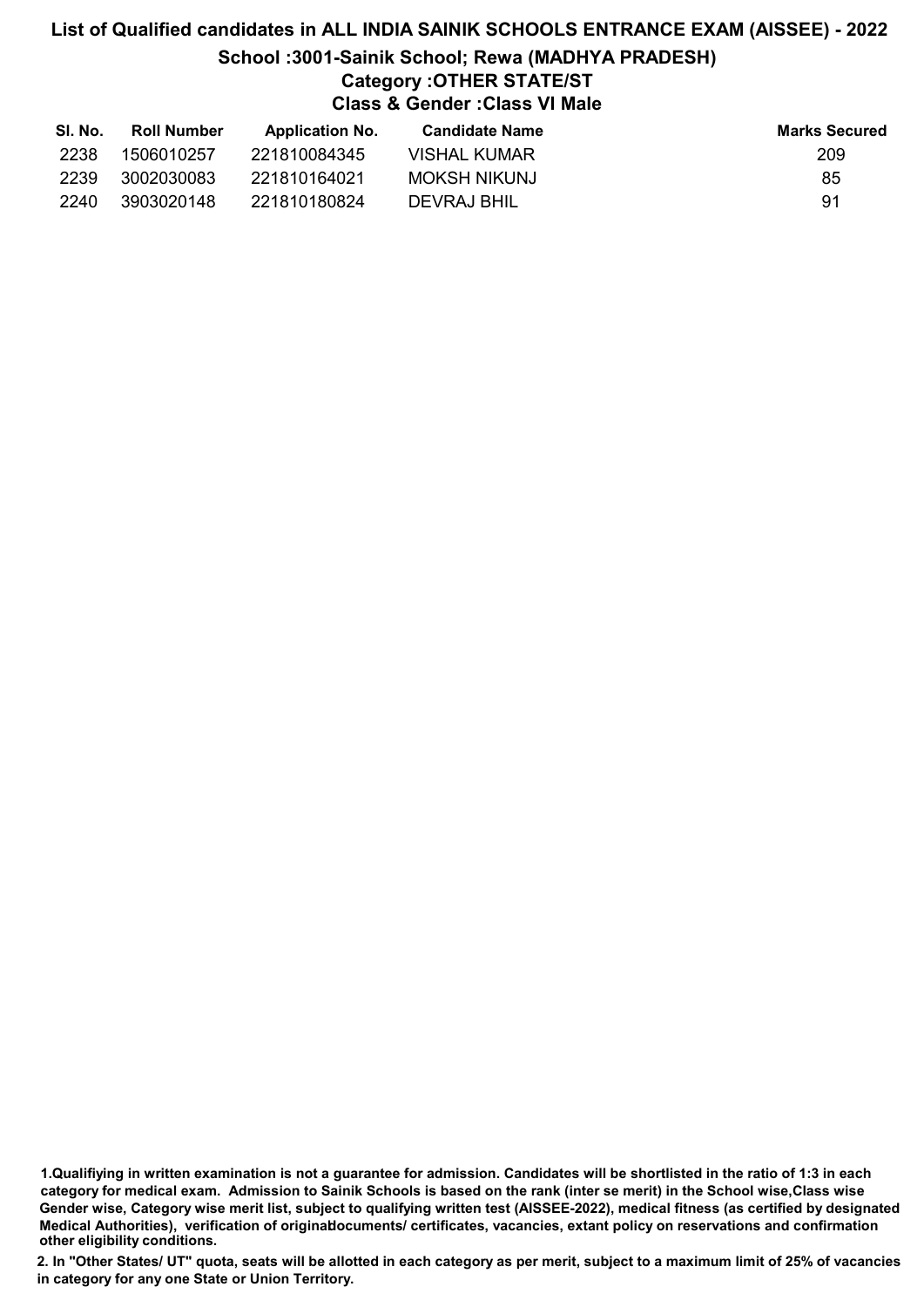# School :3001-Sainik School; Rewa (MADHYA PRADESH)

# Category :OTHER STATE/OBC

Class & Gender :Class VI Male

| SI. No. | <b>Roll Number</b> | <b>Application No.</b> | <b>Candidate Name</b>      | <b>Marks Secured</b> |
|---------|--------------------|------------------------|----------------------------|----------------------|
| 2241    | 1501010540         | 221810177517           | <b>SIDDHARTH KUMAR</b>     | 237                  |
| 2242    | 1501010612         | 221810179809           | <b>GAURAV RAJ</b>          | 214                  |
| 2243    | 1505010599         | 221810183312           | <b>SACHIN RAJ</b>          | 232                  |
| 2244    | 1505010854         | 221810123995           | <b>PRINCE RAJ</b>          | 241                  |
| 2245    | 1505011010         | 221810123638           | <b>VICKY KUMAR</b>         | 254                  |
| 2246    | 1506010125         | 221810084113           | <b>ANURAG KUMAR</b>        | 231                  |
| 2247    | 1506010165         | 221810114563           | ANUPAM KUSHWAHA            | 167                  |
| 2248    | 1506010320         | 221810123956           | <b>KRISH KUMAR</b>         | 234                  |
| 2249    | 1506010348         | 221810084427           | <b>CHHATRESH KUMAR</b>     | 190                  |
| 2250    | 1506020351         | 221810161289           | PRAVEEN KUMAR              | 256                  |
| 2251    | 1508010630         | 221810108277           | <b>AYUSH RAJ</b>           | 262                  |
| 2252    | 1508010724         | 221810081879           | <b>SAVAN KUMAR</b>         | 132                  |
| 2253    | 1509030219         | 221810159083           | PATANJAL PATEL             | 238                  |
| 2254    | 1509030443         | 221810090085           | SARTHAK HEMANT             | 212                  |
| 2255    | 1509040409         | 221810071059           | <b>SHUBHAM RISHI</b>       | 209                  |
| 2256    | 1510010095         | 221810157371           | <b>SURAJ KUMAR</b>         | 264                  |
| 2257    | 1510010284         | 221810180335           | <b>SUNNY KUMAR</b>         | 267                  |
| 2258    | 1510020077         | 221810138831           | <b>SONU KUMAR</b>          | 228                  |
| 2259    | 1511020531         | 221810098554           | <b>GAUTAM KUMAR</b>        | 154                  |
| 2260    | 1511030052         | 221810089615           | <b>PRINCE KUMAR</b>        | 174                  |
| 2261    | 1511030280         | 221810185596           | <b>ANSHU KUMAR</b>         | 220                  |
| 2262    | 1511030372         | 221810101577           | <b>SASHI KUMAR</b>         | 227                  |
| 2263    | 1511040374         | 221810046009           | <b>HIMANSHU KUMAR</b>      | 204                  |
| 2264    | 1511040455         | 221810138079           | <b>RAJ KUMAR</b>           | 201                  |
| 2265    | 1511060423         | 221810170397           | <b>SARTHAK BANSAL</b>      | 263                  |
| 2266    | 1512020074         | 221810028604           | SATYA PRAKASH YADAV        | 201                  |
| 2267    | 1512020180         | 221810134297           | <b>KRISHNA SAGAR</b>       | 175                  |
| 2268    | 1514010332         | 221810104699           | <b>ANKIT KUMAR</b>         | 166                  |
| 2269    | 1705020096         | 221810191693           | UTKARSH KUMAR PAL          | 120                  |
| 2270    | 2303040299         | 221810142097           | <b>ROHIT</b>               | 151                  |
| 2271    | 3002010232         | 221810050102           | <b>BALJIT CHOUDHARY</b>    | 134                  |
| 2272    | 3003030064         | 221810003484           | <b>SHASHWAT VIBHOR</b>     | 273                  |
| 2273    | 3003030275         | 221810141487           | <b>DIPTANSHU KUMAR</b>     | 171                  |
| 2274    | 3003030390         | 221810126959           | <b>AJITESH KUMAR</b>       | 155                  |
| 2275    | 3004030045         | 221810093922           | <b>AMAN SINGH</b>          | 172                  |
| 2276    | 3004030072         | 221810094852           | <b>ARNAV SINGH</b>         | 168                  |
| 2277    | 3004030188         | 221810033453           | <b>SARTHAK VERMA</b>       | 173                  |
| 2278    | 3004030194         | 221810172263           | PREET SONI                 | 124                  |
| 2279    | 3004040304         | 221810096958           | <b>SHREYANSH SINGH</b>     | 126                  |
| 2280    | 3004040322         | 221810100978           | <b>SHARAD KUSHWAHA</b>     | 194                  |
| 2281    | 3004040472         | 221810108099           | <b>SHREYANSH SINGH</b>     | 170                  |
| 2282    | 3113010018         | 221810102080           | <b>SAI SACHIN DESHMUKH</b> | 122                  |
| 2283    | 3903020218         | 221810163516           | PUSHPENDRA TAILOR          | 200                  |

1.Qualifiying in written examination is not a guarantee for admission. Candidates will be shortlisted in the ratio of 1:3 in each category for medical exam. Admission to Sainik Schools is based on the rank (inter se merit) in the School wise,Class wise Gender wise, Category wise merit list, subject to qualifying written test (AISSEE-2022), medical fitness (as certified by designated Medical Authorities), verification of originablocuments/ certificates, vacancies, extant policy on reservations and confirmation other eligibility conditions.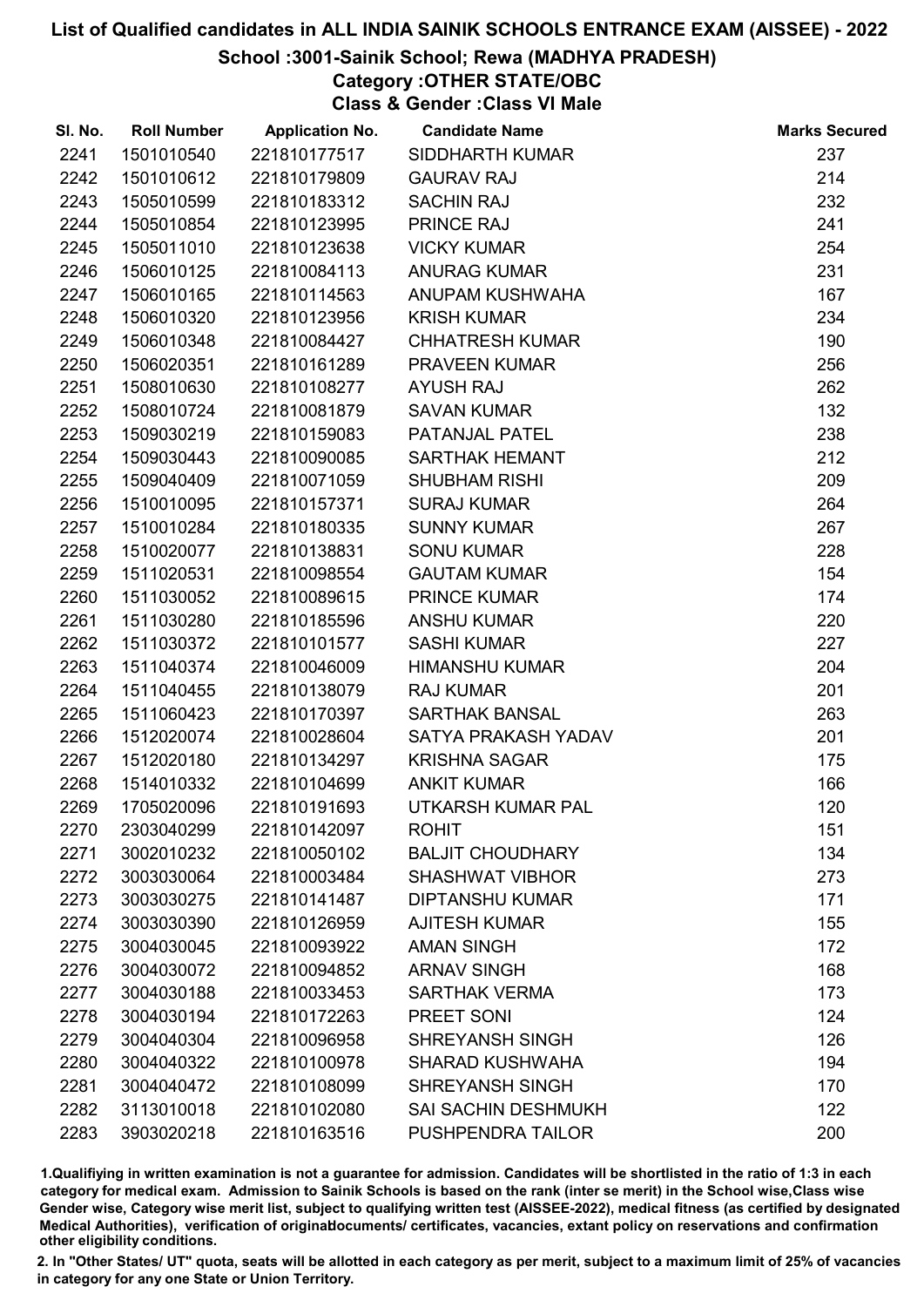#### School :3001-Sainik School; Rewa (MADHYA PRADESH)

# Category :OTHER STATE/OBC

Class & Gender :Class VI Male

| SI. No. | <b>Roll Number</b> | <b>Application No.</b> | <b>Candidate Name</b>      | <b>Marks Secured</b> |
|---------|--------------------|------------------------|----------------------------|----------------------|
| 2284    | 3904020026         | 221810053860           | <b>SUNIL KUMAR</b>         | 160                  |
| 2285    | 3904030178         | 221810121366           | <b>ABHIJOT SINGH</b>       | 148                  |
| 2286    | 3905030246         | 221810041558           | <b>AMIT KUMAR</b>          | 215                  |
| 2287    | 4401020147         | 221810087323           | <b>ADITY KUMAR</b>         | 196                  |
| 2288    | 4401020152         | 221810102823           | <b>ARYAN</b>               | 145                  |
| 2289    | 4401020248         | 221810086444           | SAHIL YADAV                | 184                  |
| 2290    | 4401020296         | 221810106094           | <b>HARDIK YADAV</b>        | 153                  |
| 2291    | 4401020437         | 221810102356           | <b>GAILESH</b>             | 144                  |
| 2292    | 4401020601         | 221810086638           | <b>AKASH BAGHEL</b>        | 185                  |
| 2293    | 4401020673         | 221810104219           | <b>SHUBHAM KUMAR</b>       | 194                  |
| 2294    | 4401020682         | 221810086819           | <b>ARNAV BHARTI</b>        | 147                  |
| 2295    | 4405010117         | 221810030012           | ADITYA YADAV               | 128                  |
| 2296    | 4405010329         | 221810044016           | PRANJAL MAURYA             | 139                  |
| 2297    | 4405010340         | 221810121436           | <b>SHUSHIL KUMAR VERMA</b> | 210                  |
| 2298    | 4405020078         | 221810081893           | SUSHANT SHEKHAR YADAV      | 168                  |
| 2299    | 4408020383         | 221810104297           | <b>AARUSH PATEL</b>        | 151                  |
| 2300    | 4408020395         | 221810095408           | <b>MANVEER KURMI</b>       | 157                  |
| 2301    | 4409010359         | 221810010737           | ABHISHEK KUMAR YADAV       | 150                  |
| 2302    | 4409010510         | 221810026070           | <b>SHIVAM YADAV</b>        | 204                  |
| 2303    | 4411010124         | 221810137822           | <b>SHIVAM YADAV</b>        | 147                  |
| 2304    | 4411010258         | 221810135684           | UPENDRA YADAV              | 174                  |
| 2305    | 4411010286         | 221810118255           | HIMANSHU YADAV             | 179                  |
| 2306    | 4411010315         | 221810166985           | <b>PRASHANT</b>            | 199                  |
| 2307    | 4411020272         | 221810140738           | <b>BHANUPRATAP</b>         | 131                  |
| 2308    | 4412010194         | 221810127693           | <b>SURYANSH YADAV</b>      | 136                  |
| 2309    | 4412020042         | 221810040711           | <b>SAKSHAM PAL</b>         | 232                  |
| 2310    | 4412020476         | 221810115558           | SANGAM KUMAR MAURYA        | 253                  |

<sup>1.</sup>Qualifiying in written examination is not a guarantee for admission. Candidates will be shortlisted in the ratio of 1:3 in each category for medical exam. Admission to Sainik Schools is based on the rank (inter se merit) in the School wise,Class wise Gender wise, Category wise merit list, subject to qualifying written test (AISSEE-2022), medical fitness (as certified by designated Medical Authorities), verification of originablocuments/ certificates, vacancies, extant policy on reservations and confirmation other eligibility conditions.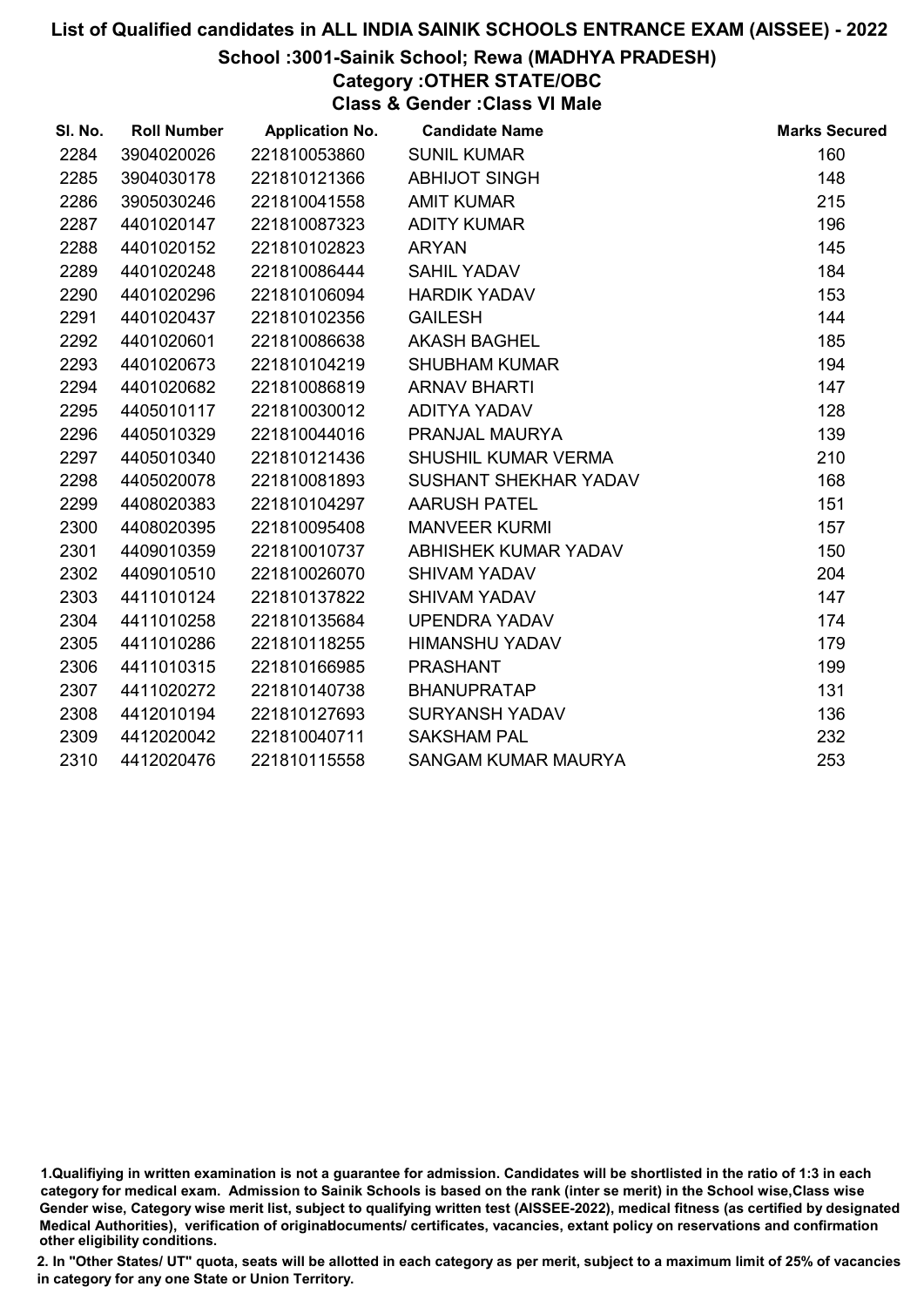## School :3001-Sainik School; Rewa (MADHYA PRADESH)

# Category :OTHER STATE/DEF

Class & Gender :Class VI Male

| SI. No. | <b>Roll Number</b> | <b>Application No.</b> | <b>Candidate Name</b>   | <b>Marks Secured</b> |
|---------|--------------------|------------------------|-------------------------|----------------------|
| 2311    | 1503020121         | 221810026583           | <b>RAUNAK KUMAR</b>     | 252                  |
| 2312    | 1511050371         | 221810023254           | <b>YUVRAJ SINGH</b>     | 167                  |
| 2313    | 1511060289         | 221810169227           | UJJWAL ANAND            | 163                  |
| 2314    | 2001050863         | 221810169806           | ANSH KUMAR YADAV        | 199                  |
| 2315    | 2503010037         | 221810104293           | ARUSH SINGH GAUR        | 175                  |
| 2316    | 3001020017         | 221810157800           | <b>ARPIT MISHRA</b>     | 139                  |
| 2317    | 3001030209         | 221810122962           | <b>ABHINAV RAJ</b>      | 130                  |
| 2318    | 3001030427         | 221810045554           | <b>SURAJ KUMAR</b>      | 266                  |
| 2319    | 3001030479         | 221810125605           | <b>SURAJ SINGH PAL</b>  | 252                  |
| 2320    | 3001040148         | 221810106837           | NASIM REZA MOLLA        | 237                  |
| 2321    | 3002020361         | 221810021995           | <b>ARYAN</b>            | 175                  |
| 2322    | 3003010230         | 221810191365           | <b>AYUSH PRATAP</b>     | 169                  |
| 2323    | 3003020180         | 221810066732           | <b>AVI PRAKASH</b>      | 145                  |
| 2324    | 3901020270         | 221810125027           | <b>DEVANSH BHADANA</b>  | 239                  |
| 2325    | 3904040029         | 221810134121           | <b>MOHD NAVED</b>       | 125                  |
| 2326    | 4401040297         | 221810108718           | DIVYESH PRATAP SINGH    | 245                  |
| 2327    | 4401040452         | 221810039279           | ANUJ                    | 162                  |
| 2328    | 4402010061         | 221810037371           | RAUNAK KUMAR YADAV      | 169                  |
| 2329    | 4402010147         | 221810033004           | SUDHIR KUMAR SINGH      | 170                  |
| 2330    | 4405020038         | 221810060202           | <b>PRAKHAR TIWARI</b>   | 242                  |
| 2331    | 4408020242         | 221810003745           | YASH KUMAR SINGH        | 252                  |
| 2332    | 4410010141         | 221810024684           | <b>ADITYA AGNIHOTRI</b> | 134                  |
| 2333    | 4507010389         | 221810034887           | RISHABH BAHUKHANDI      | 153                  |

<sup>1.</sup>Qualifiying in written examination is not a guarantee for admission. Candidates will be shortlisted in the ratio of 1:3 in each category for medical exam. Admission to Sainik Schools is based on the rank (inter se merit) in the School wise,Class wise Gender wise, Category wise merit list, subject to qualifying written test (AISSEE-2022), medical fitness (as certified by designated Medical Authorities), verification of originablocuments/ certificates, vacancies, extant policy on reservations and confirmation other eligibility conditions.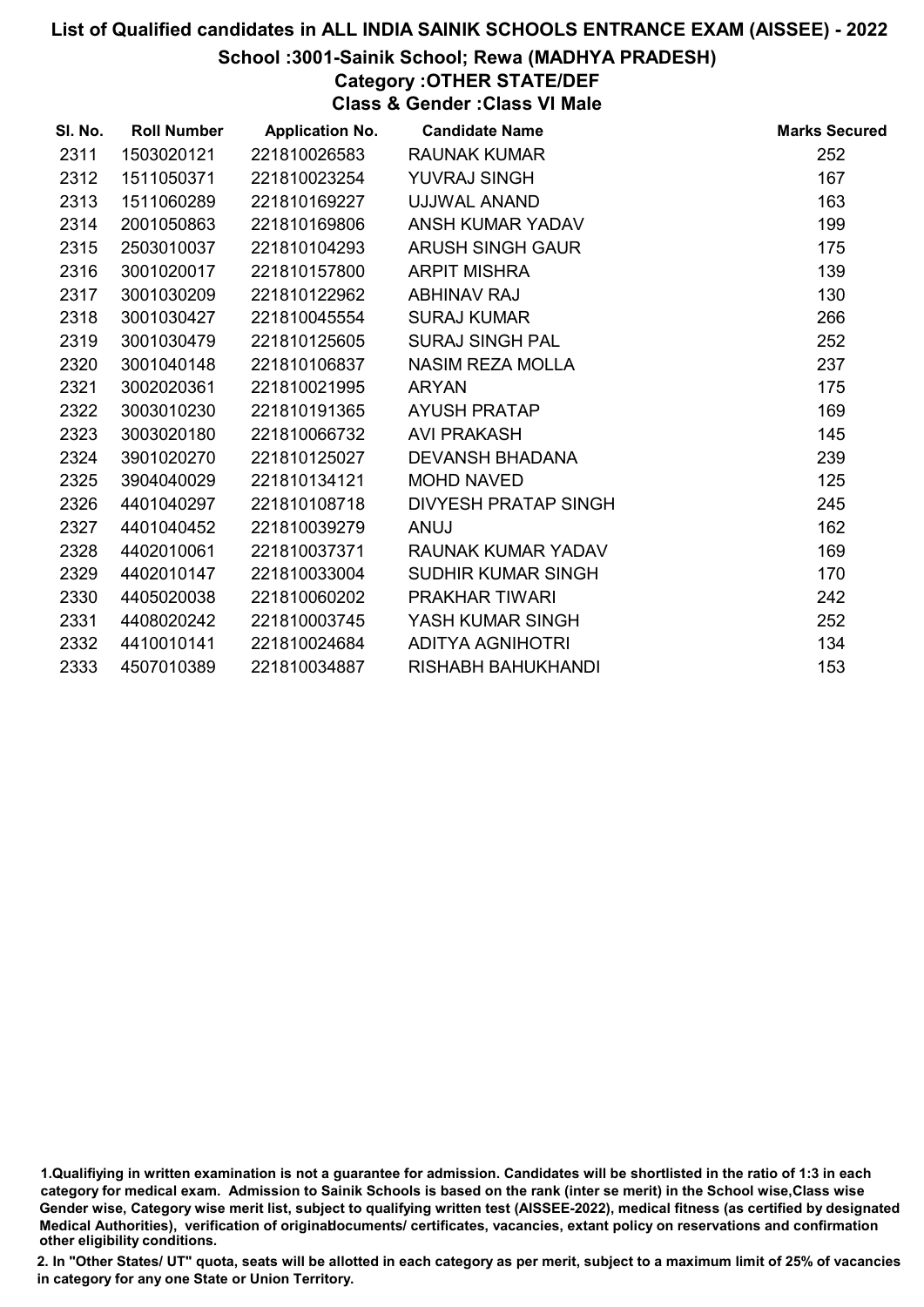# School :3001-Sainik School; Rewa (MADHYA PRADESH)

Category :OTHER STATE/GEN Class & Gender :Class VI Male

| SI. No. | <b>Roll Number</b> | <b>Application No.</b> | <b>Candidate Name</b>             | <b>Marks Secured</b> |
|---------|--------------------|------------------------|-----------------------------------|----------------------|
| 2334    | 1503020291         | 221810162308           | <b>ARJAV KUMAR</b>                | 246                  |
| 2335    | 1504020202         | 221810174658           | <b>SHREYANSH KUMAR</b>            | 271                  |
| 2336    | 1505010060         | 221810001331           | PUNEET ANAND                      | 235                  |
| 2337    | 1505010557         | 221810024441           | <b>ARYAN KUMAR</b>                | 217                  |
| 2338    | 1506010194         | 221810072414           | <b>GAURANG TIWARI</b>             | 186                  |
| 2339    | 1509020425         | 221810092348           | <b>DIVYANSHU KUMAR</b>            | 167                  |
| 2340    | 1509030005         | 221810008822           | SAHIL ANAND SAMRAT                | 250                  |
| 2341    | 1509030037         | 221810098352           | AARYAN PRASHAR                    | 215                  |
| 2342    | 1509030181         | 221810123943           | <b>ABHINAV KUMAR</b>              | 272                  |
| 2343    | 1509040070         | 221810024176           | <b>ARYAN SHARMA</b>               | 265                  |
| 2344    | 1509040450         | 221810040789           | <b>AKSHAT THAKUR</b>              | 205                  |
| 2345    | 1510020207         | 221810148526           | <b>ADITYA RAJ</b>                 | 202                  |
| 2346    | 1511040209         | 221810096431           | PIYUSH KUMAR                      | 168                  |
| 2347    | 1511050322         | 221810173524           | <b>PIYUSH RAJ</b>                 | 247                  |
| 2348    | 1512020059         | 221810050853           | AYAAN MASOOD                      | 199                  |
| 2349    | 1514010036         | 221810099041           | <b>GAURAV KUMAR</b>               | 147                  |
| 2350    | 1701010094         | 221810118059           | ARYA URMALIYA                     | 173                  |
| 2351    | 1702020351         | 221810081709           | AADYA MISHRA                      | 125                  |
| 2352    | 1705020243         | 221810099216           | SHUBHADITYA SINGH                 | 174                  |
| 2353    | 1705020358         | 221810026397           | <b>GURUVANSH SINGH CHHABRA</b>    | 242                  |
| 2354    | 2001030132         | 221810046740           | <b>DARSH CHATURVEDI</b>           | 173                  |
| 2355    | 2001030204         | 221810096070           | <b>JATIN BHATT</b>                | 171                  |
| 2356    | 2202020330         | 221810015721           | ZALA DHAIRYARAJSINH               | 234                  |
| 2357    | 2302020180         | 221810109781           | <b>PUNEET</b>                     | 139                  |
| 2358    | 3001030243         | 221810018292           | <b>ARPIT RAZ SINGH</b>            | 170                  |
| 2359    | 3001040257         | 221810050828           | <b>PRINCE</b>                     | 247                  |
| 2360    | 3002010059         | 221810065450           | <b>ADARSH SHARMA</b>              | 186                  |
| 2361    | 3003010212         | 221810082015           | <b>HIMANSHU KUMAR</b>             | 257                  |
| 2362    | 3003020005         | 221810164400           | PRASHANT DUBEY                    | 180                  |
| 2363    | 3004020036         | 221810108240           | <b>ANSH TIWARI</b>                | 184                  |
| 2364    | 3004020042         | 221810105540           | <b>KARTIK</b>                     | 143                  |
| 2365    | 3004020083         | 221810184470           | <b>AYUSHMAN SINGH</b>             | 199                  |
| 2366    | 3004030023         | 221810143312           | <b>AYUSHMAN JOSHI</b>             | 134                  |
| 2367    | 3004040075         | 221810104856           | HARSHVARDHAN PRATAP SINGH         | 195                  |
| 2368    | 3114020393         | 221810145104           | <b>VIGHNESH RAVIKIRAN BHATALE</b> | 165                  |
| 2369    | 3114020557         | 221810104269           | SHRINAND GAJANAN PAWAR            | 135                  |
| 2370    | 3903020298         | 221810086028           | LAKSHYRAJ SINGH RAJPUT            | 173                  |
| 2371    | 3904020485         | 221810160415           | <b>SAHAJ PREET SINGH</b>          | 157                  |
| 2372    | 4201060032         | 221810046807           | <b>SRIYANSH KUMAR GAUR</b>        | 152                  |
| 2373    | 4401020547         | 221810017097           | <b>RISHABH ATTRI</b>              | 161                  |
| 2374    | 4401020703         | 221810061539           | <b>ASHISH SHARMA</b>              | 198                  |
| 2375    | 4402010126         | 221810020743           | <b>SHIVANSH MISHRA</b>            | 226                  |
| 2376    | 4402010515         | 221810192267           | <b>RISHABH SHUKLA</b>             | 172                  |

1.Qualifiying in written examination is not a guarantee for admission. Candidates will be shortlisted in the ratio of 1:3 in each category for medical exam. Admission to Sainik Schools is based on the rank (inter se merit) in the School wise,Class wise Gender wise, Category wise merit list, subject to qualifying written test (AISSEE-2022), medical fitness (as certified by designated Medical Authorities), verification of originablocuments/ certificates, vacancies, extant policy on reservations and confirmation other eligibility conditions.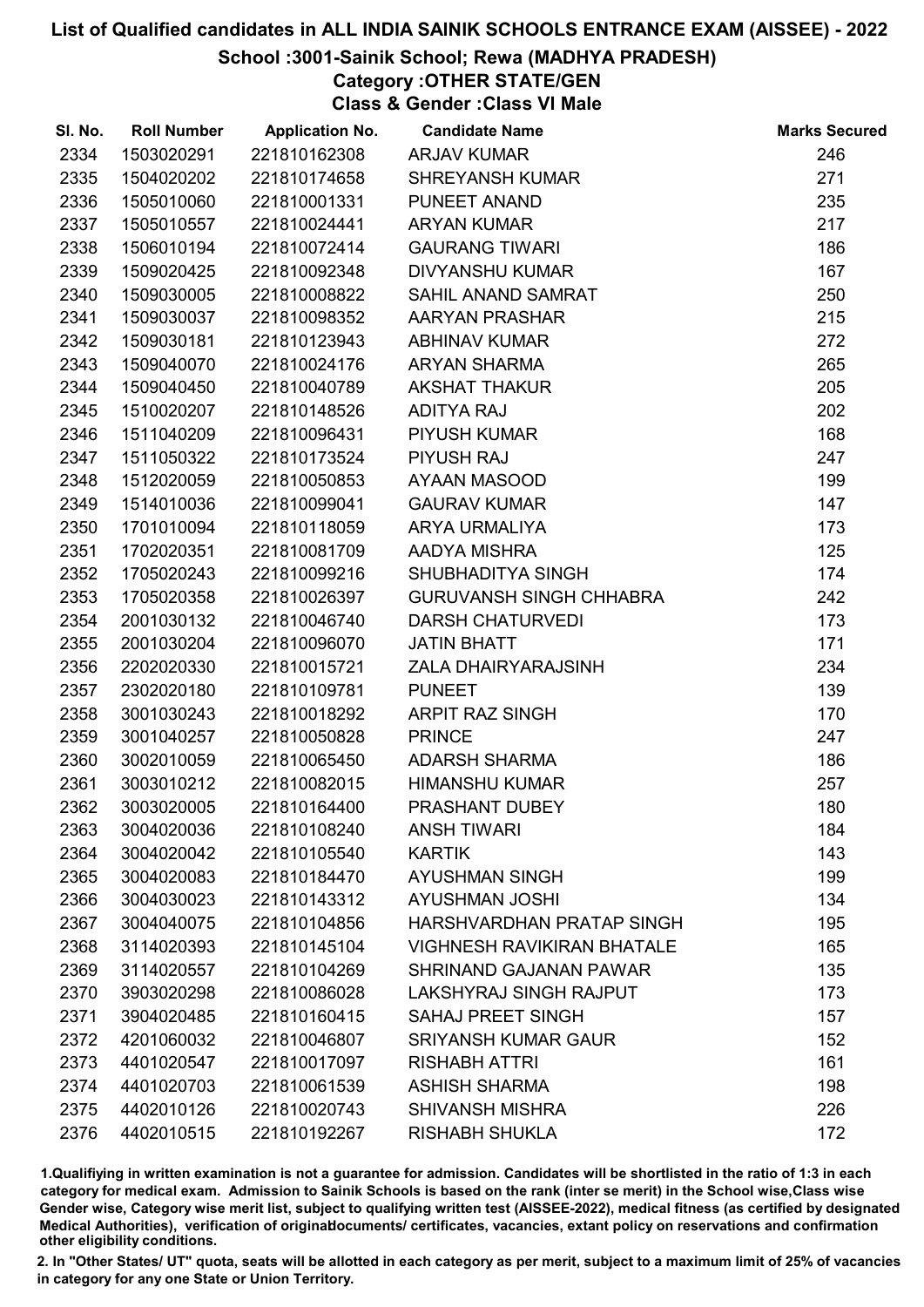#### School :3001-Sainik School; Rewa (MADHYA PRADESH)

# Category :OTHER STATE/GEN

Class & Gender :Class VI Male

| SI. No. | <b>Roll Number</b> | <b>Application No.</b> | <b>Candidate Name</b> | <b>Marks Secured</b> |
|---------|--------------------|------------------------|-----------------------|----------------------|
| 2377    | 4402010519         | 221810108287           | <b>MANSIJ</b>         | 150                  |
| 2378    | 4402010536         | 221810081209           | ASHWAT MALVIYA        | 129                  |
| 2379    | 4405010032         | 221810035160           | JAY SHAKTI SINGH      | 257                  |
| 2380    | 4405020241         | 221810012687           | UJJAWAL SRIVASTAV     | 265                  |
| 2381    | 4406030348         | 221810171558           | TANISHK SEHWAG        | 185                  |
| 2382    | 4407020200         | 221810051324           | ATHARVA MISHRA        | 186                  |
| 2383    | 4408010139         | 221810187752           | JAI JITENDRA BADONIYA | 186                  |
| 2384    | 4408020044         | 221810099212           | SARAS TIWARI          | 157                  |
| 2385    | 4408020118         | 221810139353           | SAMARTH TIWARI        | 126                  |
| 2386    | 4408020506         | 221810189679           | ARJUN PATHAK          | 214                  |
| 2387    | 4409010657         | 221810006648           | NAMAN KASAUDHAN       | 174                  |
| 2388    | 4410030054         | 221810000935           | SAMEER SINGH RANA     | 141                  |
| 2389    | 4411020129         | 221810090752           | UTKARSH PRATAP SINGH  | 187                  |
| 2390    | 4412020334         | 221810065158           | <b>DEVANSH SINGH</b>  | 233                  |
| 2391    | 4507010351         | 221810028617           | AVTANSH DIYUNDI       | 182                  |
| 2392    | 4601010082         | 221810093273           | <b>GOURAV ROY</b>     | 123                  |

1.Qualifiying in written examination is not a guarantee for admission. Candidates will be shortlisted in the ratio of 1:3 in each category for medical exam. Admission to Sainik Schools is based on the rank (inter se merit) in the School wise,Class wise Gender wise, Category wise merit list, subject to qualifying written test (AISSEE-2022), medical fitness (as certified by designated Medical Authorities), verification of originablocuments/ certificates, vacancies, extant policy on reservations and confirmation other eligibility conditions.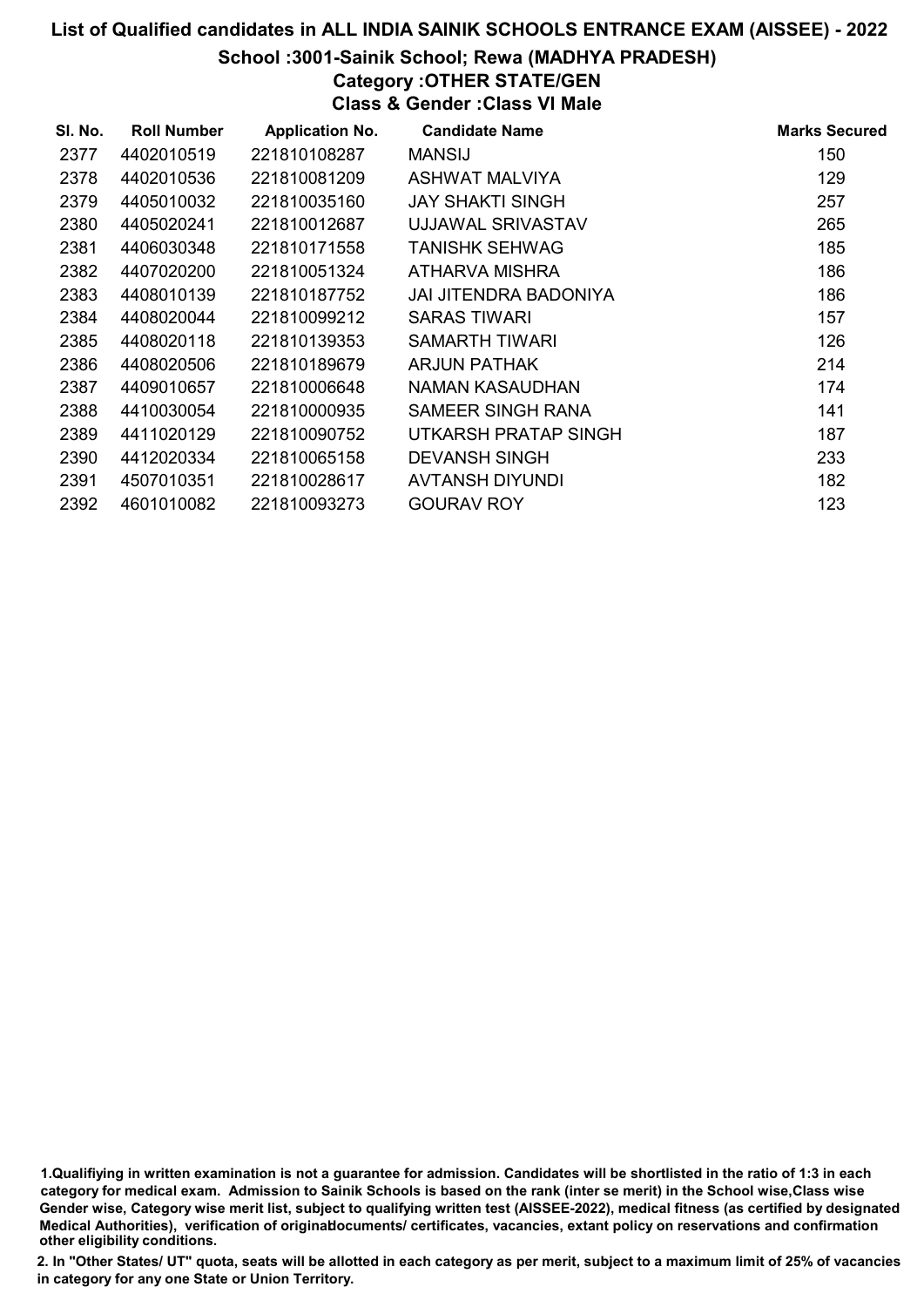# School :3001-Sainik School; Rewa (MADHYA PRADESH)

# Category :HOME STATE/SC

Class & Gender :Class VI Female

| SI. No. | <b>Roll Number</b> | <b>Application No.</b> | <b>Candidate Name</b>   | <b>Marks Secured</b> |
|---------|--------------------|------------------------|-------------------------|----------------------|
| 2393    | 2201010410         | 221810025982           | VANDANA VIROLIYA        | 101                  |
| 2394    | 3001010008         | 221810160900           | <b>AVANTIKA</b>         | 81                   |
| 2395    | 3001020026         | 221810044020           | <b>DIVYANGNI</b>        | 99                   |
| 2396    | 3001020039         | 221810142830           | <b>SOUMYA TIMRAI</b>    | 85                   |
| 2397    | 3001020051         | 221810054540           | <b>JANVI KANOJIYA</b>   | 77                   |
| 2398    | 3001020053         | 221810020740           | PRIYANSHI MEHRA         | 126                  |
| 2399    | 3001020075         | 221810070260           | <b>MUSKAN CHOUDHARY</b> | 117                  |
| 2400    | 3001020125         | 221810105220           | <b>MAYURI BIHARE</b>    | 39                   |
| 2401    | 3001020140         | 221810183340           | <b>SEJAL AHIRWAR</b>    | 82                   |
| 2402    | 3001020170         | 221810177901           | <b>SHARSTI NAGLE</b>    | 120                  |
| 2403    | 3001020220         | 221810021791           | <b>LIKHITA AHIRWAR</b>  | 93                   |
| 2404    | 3001020259         | 221810153382           | PRIYANKA BAGHEL         | 95                   |
| 2405    | 3001020279         | 221810026313           | <b>ANUSHKA RATHORE</b>  | 71                   |
| 2406    | 3001020282         | 221810132513           | <b>LEENA</b>            | 111                  |
| 2407    | 3001020346         | 221810133334           | <b>ADITI RAI</b>        | 132                  |
| 2408    | 3001020348         | 221810139534           | <b>SRASHTI MANDRAY</b>  | 127                  |
| 2409    | 3001020465         | 221810158926           | <b>SONAM AHIRWAR</b>    | 108                  |
| 2410    | 3001020536         | 221810136967           | PRIYANSHI AHIRWAR       | 201                  |
| 2411    | 3001020538         | 221810026077           | <b>BINDU SINGH</b>      | 123                  |
| 2412    | 3001020550         | 221810180397           | PRIYANSHI BAGANA        | 80                   |
| 2413    | 3001020599         | 221810138898           | YASHIKA PANCHORE        | 97                   |
| 2414    | 3001020610         | 221810058719           | <b>NISHA AMBULKER</b>   | 88                   |
| 2415    | 3001020620         | 221810128039           | <b>AKSHITA GEHLOT</b>   | 90                   |
| 2416    | 3001020640         | 221810019369           | DIVYANSHI MEHRA         | 137                  |
| 2417    | 3001020646         | 221810120079           | <b>MADHU AHIRWAR</b>    | 105                  |
| 2418    | 3001030199         | 221810099162           | <b>AASHVI BILLORE</b>   | 83                   |
| 2419    | 3001030217         | 221810160572           | <b>SRASHTI PATLE</b>    | 74                   |
| 2420    | 3001030232         | 221810193682           | RASHI MATHANIYA         | 110                  |
| 2421    | 3001030257         | 221810108603           | PARMITA ROHIT           | 128                  |
| 2422    | 3001030263         | 221810167013           | PALAK JOHAR             | 85                   |
| 2423    | 3001030273         | 221810125813           | ANSHIKA KALAWAT         | 119                  |
| 2424    | 3001030326         | 221810034173           | <b>SAKSHI</b>           | 174                  |
| 2425    | 3001030339         | 221810105183           | PRIYSHA WAIKER          | 142                  |
| 2426    | 3001030380         | 221810162424           | <b>KANAK BARBE</b>      | 81                   |
| 2427    | 3001030381         | 221810141524           | <b>KHUSHI MASATKAR</b>  | 97                   |
| 2428    | 3001030393         | 221810090434           | <b>KHUSHI KANNOJE</b>   | 100                  |
| 2429    | 3001030430         | 221810014754           | <b>TANISHA KALE</b>     | 125                  |
| 2430    | 3001030453         | 221810129774           | <b>BHOOMI BHAWARE</b>   | 101                  |
| 2431    | 3001040079         | 221810179476           | <b>DIVYANSHI VERMA</b>  | 44                   |
| 2432    | 3001040126         | 221810146027           | RASHIKA MALASIYA        | 108                  |
| 2433    | 3001040140         | 221810084337           | <b>GAURAVI ATKADE</b>   | 148                  |
| 2434    | 3001040281         | 221810116448           | <b>JAHNAVI GUJRE</b>    | 254                  |
| 2435    | 3001040306         | 221810077858           | <b>HANSHIKA VERMA</b>   | 85                   |

1.Qualifiying in written examination is not a guarantee for admission. Candidates will be shortlisted in the ratio of 1:3 in each category for medical exam. Admission to Sainik Schools is based on the rank (inter se merit) in the School wise,Class wise Gender wise, Category wise merit list, subject to qualifying written test (AISSEE-2022), medical fitness (as certified by designated Medical Authorities), verification of originablocuments/ certificates, vacancies, extant policy on reservations and confirmation other eligibility conditions.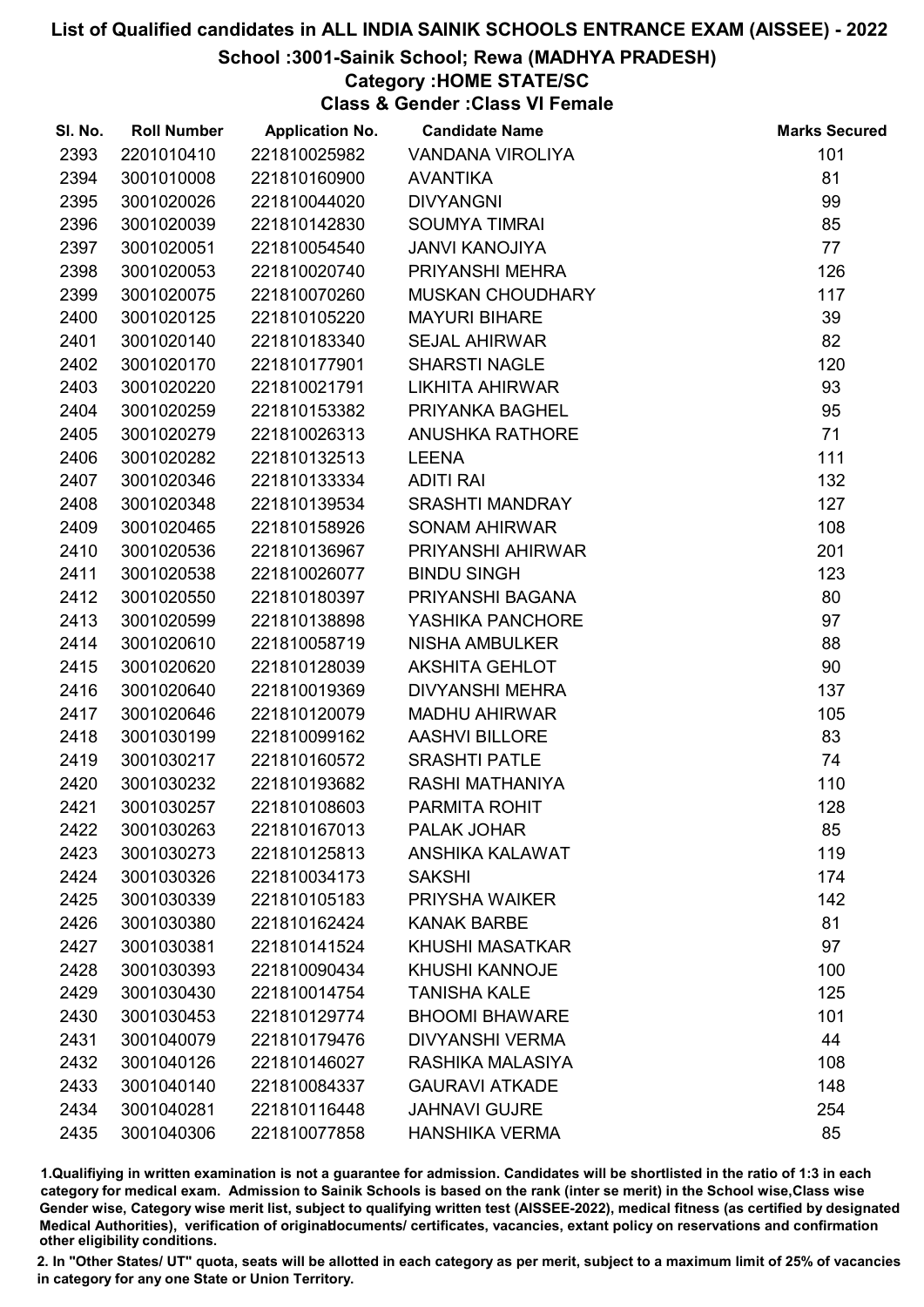# School :3001-Sainik School; Rewa (MADHYA PRADESH)

# Category :HOME STATE/SC

Class & Gender :Class VI Female

| SI. No. | <b>Roll Number</b> | <b>Application No.</b> | <b>Candidate Name</b>     | <b>Marks Secured</b> |
|---------|--------------------|------------------------|---------------------------|----------------------|
| 2436    | 3001040321         | 221810181078           | <b>GARIMA PARMAR</b>      | 89                   |
| 2437    | 3001040335         | 221810054088           | <b>SAKSHI PAROCHE</b>     | 83                   |
| 2438    | 3001040338         | 221810197288           | <b>ANUSHREE LADIYA</b>    | 72                   |
| 2439    | 3001040392         | 221810165729           | <b>NENASI PANTHI</b>      | 79                   |
| 2440    | 3001040395         | 221810031929           | LAVANYA GAYAKWAD          | 89                   |
| 2441    | 3001040416         | 221810101849           | <b>ADITI BHARNE</b>       | 94                   |
| 2442    | 3002010025         | 221810176120           | <b>SANJANA</b>            | 159                  |
| 2443    | 3002010081         | 221810172470           | PRACHI JATAV              | 125                  |
| 2444    | 3002010178         | 221810046951           | ANSHIKA MANDELIYA         | 96                   |
| 2445    | 3002010248         | 221810098412           | <b>SNEHA SOLANKI</b>      | 74                   |
| 2446    | 3002010304         | 221810162952           | AADITA TRATIA             | 247                  |
| 2447    | 3002010313         | 221810038172           | NANCY MEKALE              | 200                  |
| 2448    | 3002010317         | 221810063672           | <b>SUJATA KHARE</b>       | 208                  |
| 2449    | 3002010318         | 221810173672           | YASHASVI KANNOJA          | 84                   |
| 2450    | 3002020064         | 221810115523           | <b>DIVYA NANDA</b>        | 89                   |
| 2451    | 3002020102         | 221810078653           | <b>SHIPRA SINGH</b>       | 149                  |
| 2452    | 3002020112         | 221810119563           | <b>ROSHNI MAHOR</b>       | 85                   |
| 2453    | 3002020124         | 221810170283           | <b>CHHAYA SILAWAT</b>     | 160                  |
| 2454    | 3002020128         | 221810165583           | NEESHU NARWARIYA          | 113                  |
| 2455    | 3002020159         | 221810137814           | <b>NEELAM</b>             | 146                  |
| 2456    | 3002020163         | 221810146124           | NIYATI BARAR              | 76                   |
| 2457    | 3002020186         | 221810145244           | PRAGYA PRAJAPATI          | 122                  |
| 2458    | 3002020218         | 221810094374           | AKANKSHA MIHOLIYA         | 160                  |
| 2459    | 3002020223         | 221810169674           | <b>SHIVANI</b>            | 154                  |
| 2460    | 3002020443         | 221810112766           | <b>NANDNI</b>             | 149                  |
| 2461    | 3002020446         | 221810167866           | LEKHIKA HINNOLIYA         | 115                  |
| 2462    | 3002020511         | 221810089537           | ROUNAK SHAKYA             | 157                  |
| 2463    | 3002020519         | 221810191647           | <b>ANSHIKA</b>            | 100                  |
| 2464    | 3002020564         | 221810176487           | <b>NAVYA SINGH CHIDAR</b> | 184                  |
| 2465    | 3002020573         | 221810175197           | <b>PRINCI</b>             | 108                  |
| 2466    | 3002020580         | 221810035897           | <b>SONAM</b>              | 132                  |
| 2467    | 3002020589         | 221810139208           | PURVI SHAKYA              | 162                  |
| 2468    | 3002020629         | 221810070928           | <b>SRISHTI</b>            | 87                   |
| 2469    | 3002020673         | 221810041768           | <b>ROSHANI MAHESHWARI</b> | 144                  |
| 2470    | 3002020683         | 221810175478           | <b>DIVYANKA</b>           | 91                   |
| 2471    | 3002020686         | 221810144778           | <b>HIMANSHI GARG</b>      | 132                  |
| 2472    | 3002020692         | 221810044088           | <b>NEHA SINGH</b>         | 81                   |
| 2473    | 3002020745         | 221810190419           | <b>SAKSHI</b>             | 220                  |
| 2474    | 3002030002         | 221810184100           | PRAVEENA TAGORE           | 116                  |
| 2475    | 3002030006         | 221810008900           | <b>CHANDRAMUKHI MAHOR</b> | 137                  |
| 2476    | 3002030035         | 221810044140           | <b>ANUSHKA SAGAR</b>      | 149                  |
| 2477    | 3002030053         | 221810024560           | PIYUSHI VILHATIYA         | 179                  |
| 2478    | 3002030179         | 221810095582           | <b>UNNATI GIRI</b>        | 121                  |

1.Qualifiying in written examination is not a guarantee for admission. Candidates will be shortlisted in the ratio of 1:3 in each category for medical exam. Admission to Sainik Schools is based on the rank (inter se merit) in the School wise,Class wise Gender wise, Category wise merit list, subject to qualifying written test (AISSEE-2022), medical fitness (as certified by designated Medical Authorities), verification of originablocuments/ certificates, vacancies, extant policy on reservations and confirmation other eligibility conditions.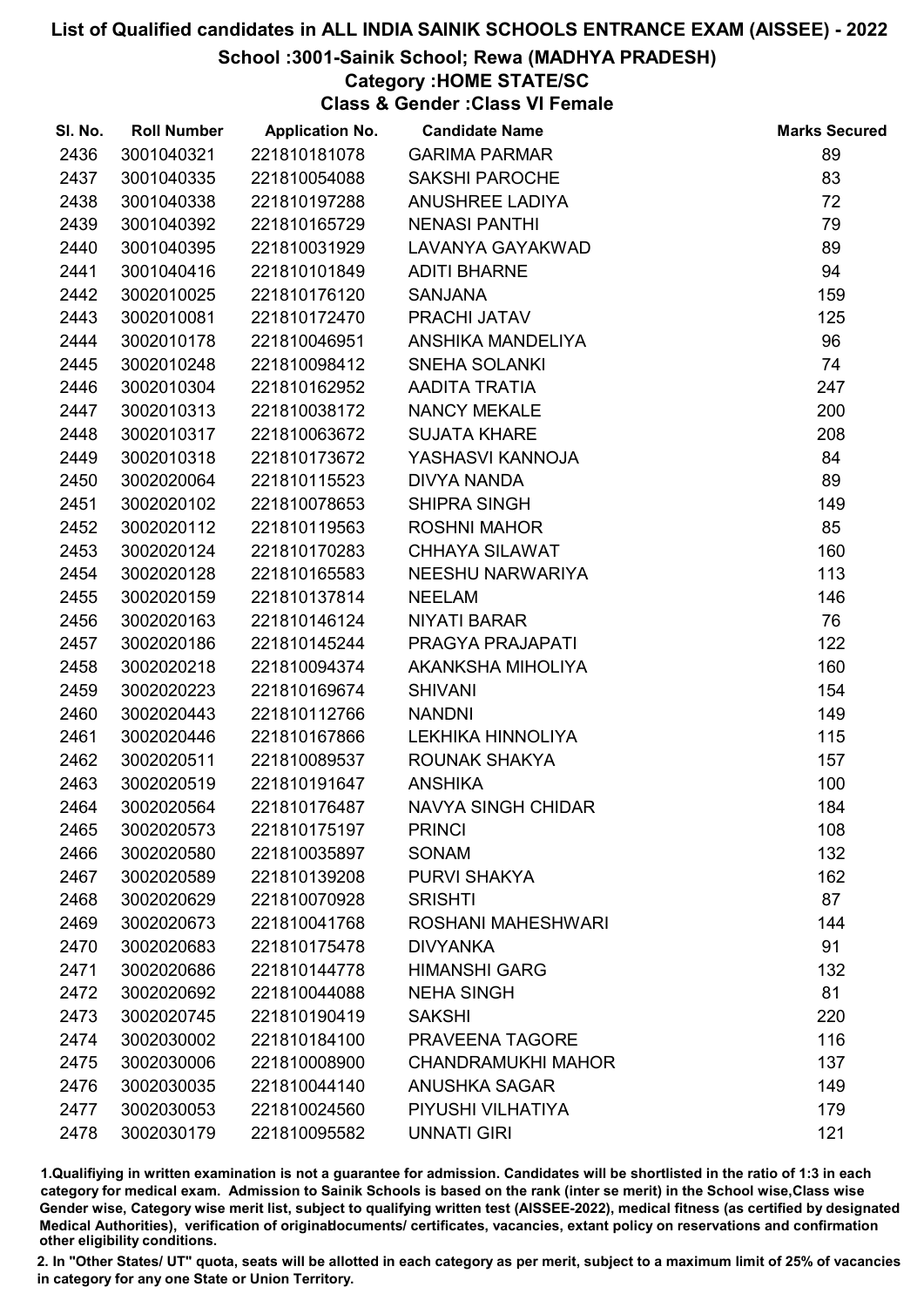# School :3001-Sainik School; Rewa (MADHYA PRADESH)

# Category :HOME STATE/SC

Class & Gender :Class VI Female

| SI. No. | <b>Roll Number</b> | <b>Application No.</b> | <b>Candidate Name</b>     |            | <b>Marks Secured</b> |
|---------|--------------------|------------------------|---------------------------|------------|----------------------|
| 2479    | 3002030226         | 221810019253           | <b>KRATI KATROLIA</b>     |            | 175                  |
| 2480    | 3002030273         | 221810104434           | YASHANSHI VERMA           |            | 110                  |
| 2481    | 3002030427         | 221810123086           | <b>ADITI JAMHORIA</b>     |            | 124                  |
| 2482    | 3002030459         | 221810029437           | PRIYANSHI SHAKYA          |            | 112                  |
| 2483    | 3002030549         | 221810058268           | AKSHARA BANORIA           |            | 128                  |
| 2484    | 3002030670         | 221810024749           | <b>VAISHNAVI INDOLIYA</b> |            | 159                  |
| 2485    | 3002030681         | 221810143759           | <b>DEEPIKA SONI</b>       |            | 129                  |
| 2486    | 3003010025         | 221810022460           | <b>VAISHNAVI JHARIYA</b>  |            | 149                  |
| 2487    | 3003010061         | 221810193841           | <b>MONIKA JHARIYA</b>     |            | 76                   |
| 2488    | 3003010101         | 221810186032           | <b>RISHIKA GAREWAL</b>    |            | 89                   |
| 2489    | 3003010180         | 221810182624           | <b>SWATI JHARIYA</b>      |            | 83                   |
| 2490    | 3003010206         | 221810026505           | SHRISHTI DAHAYAT          |            | 79                   |
| 2491    | 3003010209         | 221810146805           | <b>ANSHIKA BAGRI</b>      |            | 91                   |
| 2492    | 3003020084         | 221810048111           | RIDDHIMA CHOUDHARY        |            | 64                   |
| 2493    | 3003020102         | 221810120731           | <b>REET PRAJAPATI</b>     |            | 127                  |
| 2494    | 3003020121         | 221810078561           | <b>TANIYA CHADAR</b>      |            | 79                   |
| 2495    | 3003020136         | 221810066381           | <b>AAKRITI MEHRA</b>      |            | 153                  |
| 2496    | 3003020208         | 221810164482           | <b>KAJAL MEHRA</b>        |            | 114                  |
| 2497    | 3003020289         | 221810037386           | <b>SHIVANI MEHRA</b>      |            | 67                   |
| 2498    | 3003020294         | 221810041296           | <b>LAXMI DEVI</b>         |            | 106                  |
| 2499    | 3003020327         | 221810115367           | <b>CHHAVI NAGESH</b>      | <b>WOS</b> | 121                  |
| 2500    | 3003020377         | 221810028798           | <b>HIMANSHI KORI</b>      |            | 157                  |
| 2501    | 3003030131         | 221810118085           | <b>SAUMYA KUMARI</b>      |            | 95                   |
| 2502    | 3003030134         | 221810176195           | SHREE SHAHPURIYA          |            | 84                   |
| 2503    | 3003030141         | 221810188706           | <b>TARJANI SINGH</b>      |            | 96                   |
| 2504    | 3003030190         | 221810072976           | <b>LEESHA BANSKAR</b>     |            | 89                   |
| 2505    | 3003030224         | 221810115617           | <b>NIYATI BANSOD</b>      |            | 53                   |
| 2506    | 3003030232         | 221810164727           | <b>ARCHITA MEHRA</b>      |            | 85                   |
| 2507    | 3003030262         | 221810141067           | <b>AMISHI SARANKAR</b>    |            | 158                  |
| 2508    | 3004010026         | 221810077540           | <b>SANIYA CHAUDHARI</b>   |            | 150                  |
| 2509    | 3004010035         | 221810063560           | <b>ARPITA VERMA</b>       |            | 128                  |
| 2510    | 3004010047         | 221810090390           | <b>SHIVANI SAKET</b>      |            | 85                   |
| 2511    | 3004010069         | 221810020541           | <b>MANVI CHAUDHARI</b>    |            | 96                   |
| 2512    | 3004010087         | 221810080491           | <b>DEEPU BAGRI</b>        |            | 151                  |
| 2513    | 3004010129         | 221810089072           | YAMNI ANURAGI             |            | 124                  |
| 2514    | 3004010167         | 221810163943           | PRATIKSHA VERMA           |            | 67                   |
| 2515    | 3004010183         | 221810059963           | <b>TANYA VERMA</b>        |            | 103                  |
| 2516    | 3004010200         | 221810079204           | <b>NIDHI PRAJAPATI</b>    |            | 175                  |
| 2517    | 3004010202         | 221810068404           | <b>RAUNAK BAGRI</b>       |            | 92                   |
| 2518    | 3004010226         | 221810072854           | <b>ANCHAL BAGRI</b>       |            | 164                  |
| 2519    | 3004010242         | 221810079484           | <b>VIDHI PRAJAPATI</b>    |            | 165                  |
| 2520    | 3004020092         | 221810056280           | <b>BHAVIKA KADAM</b>      |            | 90                   |
| 2521    | 3004020139         | 221810008901           | <b>VAISHNAVI NAHAR</b>    |            | 78                   |

1.Qualifiying in written examination is not a guarantee for admission. Candidates will be shortlisted in the ratio of 1:3 in each category for medical exam. Admission to Sainik Schools is based on the rank (inter se merit) in the School wise,Class wise Gender wise, Category wise merit list, subject to qualifying written test (AISSEE-2022), medical fitness (as certified by designated Medical Authorities), verification of originablocuments/ certificates, vacancies, extant policy on reservations and confirmation other eligibility conditions.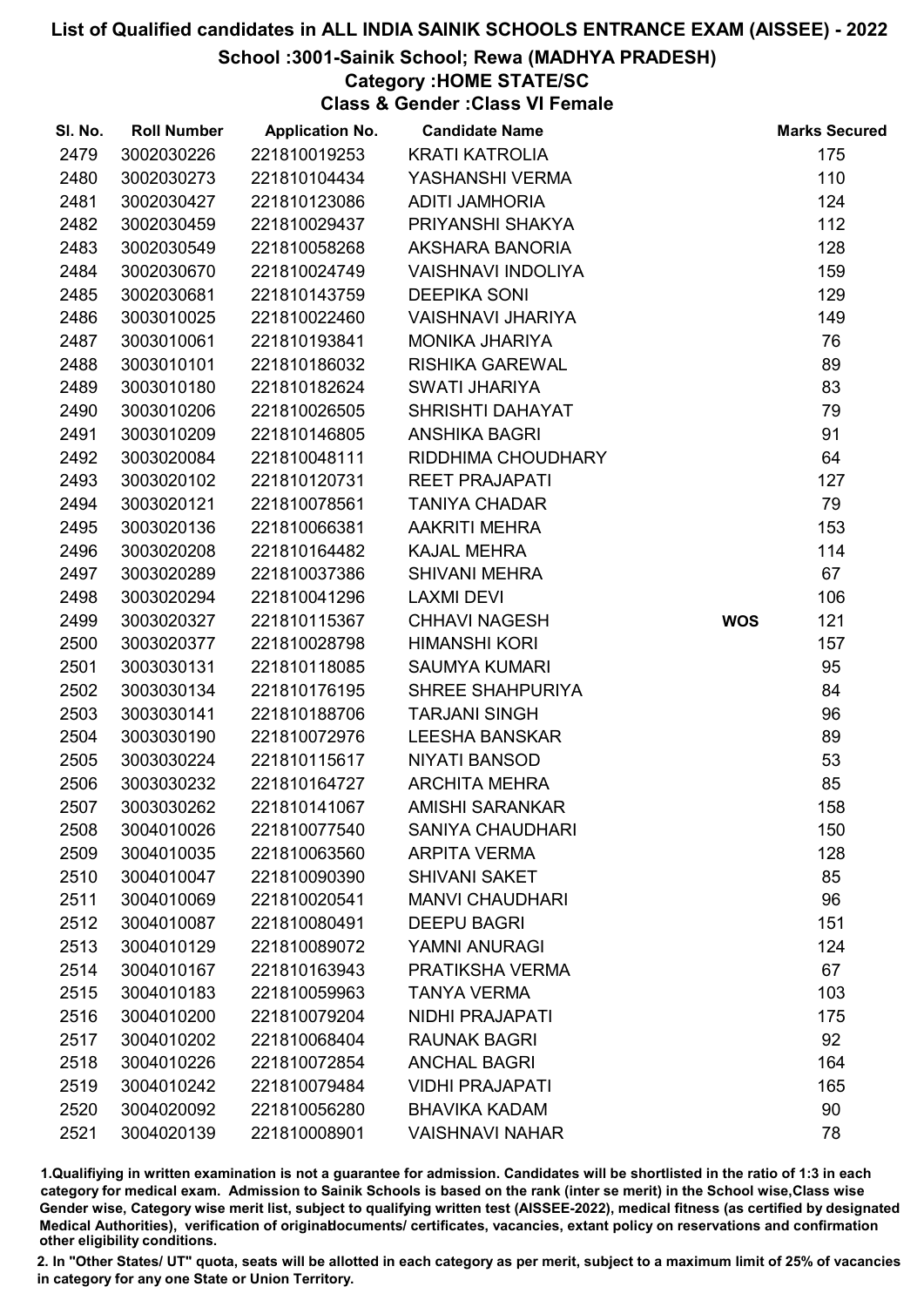# School :3001-Sainik School; Rewa (MADHYA PRADESH)

# Category :HOME STATE/SC

Class & Gender :Class VI Female

| SI. No. | <b>Roll Number</b> | <b>Application No.</b> | <b>Candidate Name</b>       | <b>Marks Secured</b> |
|---------|--------------------|------------------------|-----------------------------|----------------------|
| 2522    | 3004020196         | 221810049151           | PREETIKA SONKAR             | 150                  |
| 2523    | 3004020228         | 221810060581           | <b>ANYA MALVIYA</b>         | 112                  |
| 2524    | 3004020296         | 221810033975           | KU MUSKAN AHIRWAR           | 77                   |
| 2525    | 3004020302         | 221810143195           | <b>RIMJHIM AHIRWAL</b>      | 109                  |
| 2526    | 3004020363         | 221810063196           | <b>MANSI BAGRI</b>          | 123                  |
| 2527    | 3004020364         | 221810099296           | <b>RASHU BAGRI</b>          | 223                  |
| 2528    | 3004020365         | 221810176396           | SAKSHI PRAJAPATI            | 83                   |
| 2529    | 3004020448         | 221810038708           | AVANTIKA AHIRWAR            | 89                   |
| 2530    | 3004020478         | 221810080678           | <b>NAMAH SINGH BAGRI</b>    | 123                  |
| 2531    | 3004020486         | 221810068788           | <b>SHIVANSHI BAGRI</b>      | 211                  |
| 2532    | 3004020497         | 221810057819           | <b>ALOK BAGRI</b>           | 121                  |
| 2533    | 3004020512         | 221810068949           | <b>BHUMI BAGRI</b>          | 134                  |
| 2534    | 3004030116         | 221810014292           | SAPTAPARNA VARMA            | 116                  |
| 2535    | 3004030152         | 221810058623           | <b>AWANI GADPAL</b>         | 106                  |
| 2536    | 3004030190         | 221810140553           | <b>ADITI NAGAR</b>          | 104                  |
| 2537    | 3004030200         | 221810119663           | DIVYANSHI DANDOTIYA         | 102                  |
| 2538    | 3004030252         | 221810048704           | <b>JANHAVI SONKAR</b>       | 101                  |
| 2539    | 3004030386         | 221810079115           | <b>NEHA SINGH BAUDH</b>     | 125                  |
| 2540    | 3004030454         | 221810101765           | <b>SAKSHI SAKET</b>         | 60                   |
| 2541    | 3004040027         | 221810173616           | <b>SHRUTI RAO SARAL</b>     | 81                   |
| 2542    | 3004040037         | 221810132726           | <b>SHREYA VERMA</b>         | 77                   |
| 2543    | 3004040050         | 221810062936           | <b>DIVYA PRAJAPATI</b>      | 196                  |
| 2544    | 3004040070         | 221810091356           | <b>ANSHIKA VERMA</b>        | 121                  |
| 2545    | 3004040131         | 221810074207           | DEEP SHIKHA VERMA           | 82                   |
| 2546    | 3004040192         | 221810129257           | <b>SWETA SAKET</b>          | 91                   |
| 2547    | 3004040410         | 221810184749           | <b>DEEKSHA KAUSHAL</b>      | 100                  |
| 2548    | 3004040471         | 221810013989           | <b>MUSKAAN BAGRI</b>        | 248                  |
| 2549    | 3004040477         | 221810012599           | YASHMITA ASAWAR             | 179                  |
| 2550    | 3111010066         | 221810129356           | <b>AYUSHI MANE</b>          | 120                  |
| 2551    | 3905030135         | 221810029677           | <b>KALPANA MALVIYA</b>      | 194                  |
| 2552    | 4102030043         | 221810096975           | <b>ANOMA KALE</b>           | 181                  |
| 2553    | 4408010059         | 221810039701           | <b>HARSHITA AHIRWAR</b>     | 145                  |
| 2554    | 4408010138         | 221810117252           | <b>KIRTI ARYA</b>           | 157                  |
| 2555    | 4408010178         | 221810110814           | <b>GOURVI SINGH</b>         | 98                   |
| 2556    | 4408010291         | 221810176188           | <b>ANAYA RAHUL</b>          | 133                  |
| 2557    | 4408010316         | 221810108859           | <b>ANSHIKA SINGH BHARTI</b> | 128                  |

1.Qualifiying in written examination is not a guarantee for admission. Candidates will be shortlisted in the ratio of 1:3 in each category for medical exam. Admission to Sainik Schools is based on the rank (inter se merit) in the School wise,Class wise Gender wise, Category wise merit list, subject to qualifying written test (AISSEE-2022), medical fitness (as certified by designated Medical Authorities), verification of originablocuments/ certificates, vacancies, extant policy on reservations and confirmation other eligibility conditions.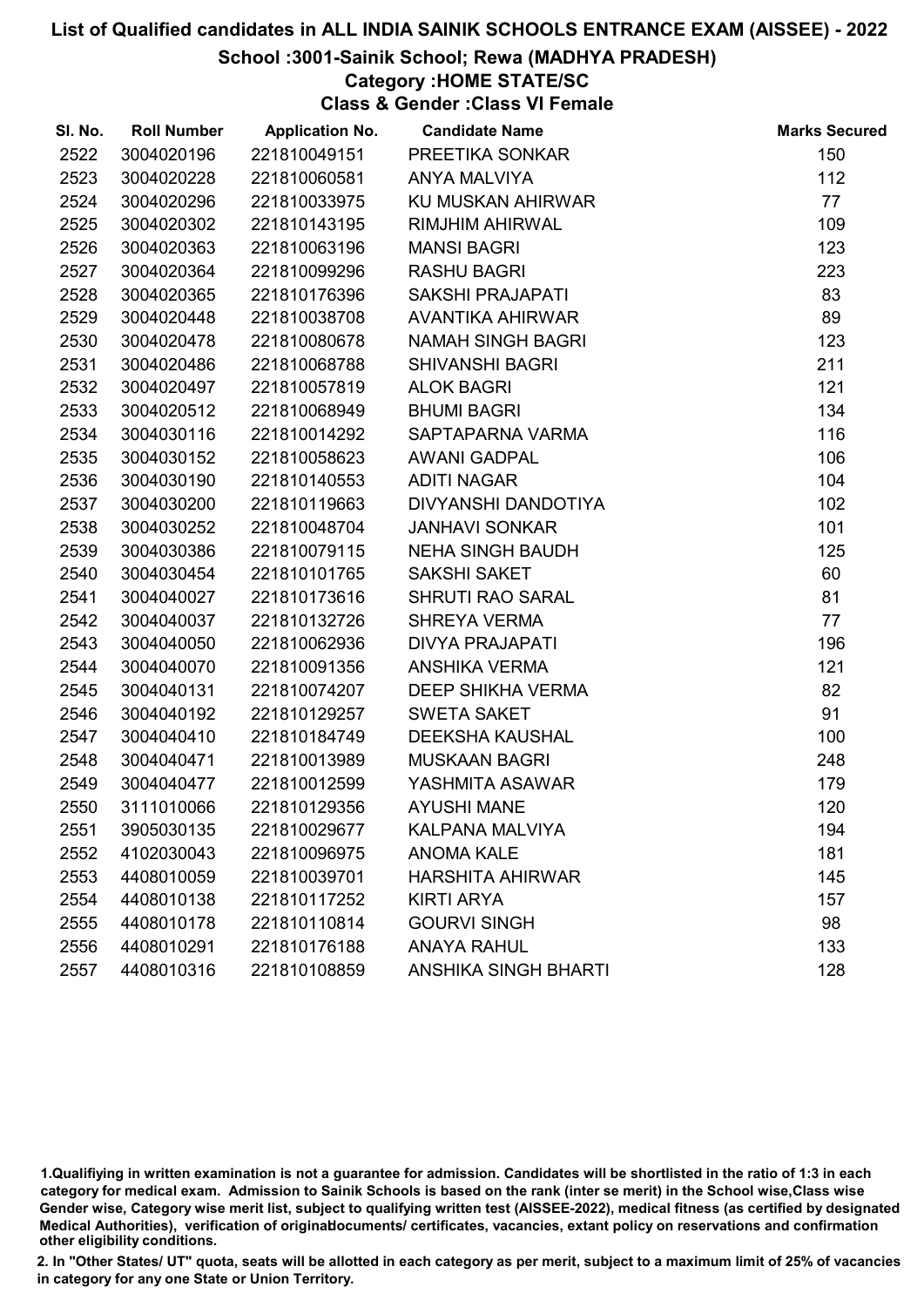#### School :3001-Sainik School; Rewa (MADHYA PRADESH)

# Category :HOME STATE/ST

Class & Gender :Class VI Female

| SI. No. | <b>Roll Number</b> | <b>Application No.</b> | <b>Candidate Name</b>       |           | <b>Marks Secured</b> |
|---------|--------------------|------------------------|-----------------------------|-----------|----------------------|
| 2558    | 3001020058         | 221810107940           | NISHTHA BHURIYA             |           | 98                   |
| 2559    | 3001020134         | 221810139430           | <b>ITISHA MANDLOI</b>       |           | 129                  |
| 2560    | 3001020141         | 221810031840           | NITIKA SULIYA               |           | 128                  |
| 2561    | 3001020148         | 221810115950           | <b>ASTHA AMLIYAR</b>        |           | 80                   |
| 2562    | 3001020160         | 221810039390           | <b>SONAL MALIWAD</b>        |           | 189                  |
| 2563    | 3001020181         | 221810104231           | <b>BHUNESHVARI</b>          |           | 57                   |
| 2564    | 3001020186         | 221810116631           | NITIKA CHOUHAN              | <b>AR</b> | 90                   |
| 2565    | 3001020206         | 221810175761           | <b>SHITAL CHOUHAN</b>       |           | 51                   |
| 2566    | 3001020233         | 221810143522           | <b>TANISHKA CHOUHAN</b>     |           | 112                  |
| 2567    | 3001020235         | 221810154822           | <b>AARUSHI SENANI</b>       |           | 100                  |
| 2568    | 3001020251         | 221810094062           | <b>PRIYANKA</b>             |           | 135                  |
| 2569    | 3001020271         | 221810016692           | <b>MAHI NIGWAL</b>          |           | 89                   |
| 2570    | 3001020288         | 221810040323           | KHUSHI MALIWAD              |           | 145                  |
| 2571    | 3001020411         | 221810188055           | PRACHI CHOUNGAD             |           | 90                   |
| 2572    | 3001020471         | 221810112936           | NAMRATA BAMNIYA             | <b>AR</b> | 80                   |
| 2573    | 3001020477         | 221810157556           | <b>PARI</b>                 |           | 114                  |
| 2574    | 3001020497         | 221810007896           | <b>BHUMIKA NINGWAL</b>      |           | 82                   |
| 2575    | 3001020529         | 221810167457           | <b>ANISHA CHOUHAN</b>       |           | 78                   |
| 2576    | 3001020544         | 221810171187           | <b>AYUSHI BHURIYA</b>       |           | 70                   |
| 2577    | 3001020561         | 221810186318           | SONAKSHI CHOUHAN            |           | 97                   |
| 2578    | 3001020580         | 221810157468           | <b>DIVYANSHI</b>            |           | 137                  |
| 2579    | 3001020600         | 221810036998           | <b>VANSHIKA BHANWAR</b>     |           | 63                   |
| 2580    | 3001020609         | 221810177719           | SONAKSHI CHONGAD            |           | 95                   |
| 2581    | 3001020626         | 221810157749           | <b>KHUSHBU RANA</b>         |           | 78                   |
| 2582    | 3001020639         | 221810178369           | <b>AARTI KHARTE</b>         |           | 59                   |
| 2583    | 3001020642         | 221810154569           | SAKSHI SISODIYA             |           | 91                   |
| 2584    | 3001020643         | 221810021769           | <b>KHUSHI NARGESH</b>       |           | 92                   |
| 2585    | 3001020654         | 221810162389           | <b>PURVI PARTE</b>          |           | 99                   |
| 2586    | 3001030099         | 221810170971           | <b>RISHIKA NARRE</b>        |           | 81                   |
| 2587    | 3001030172         | 221810091932           | <b>LATASHA BAGHEL</b>       |           | 102                  |
| 2588    | 3001030312         | 221810186353           | <b>LAXMI BHURIYA</b>        |           | 92                   |
| 2589    | 3001030323         | 221810021463           | <b>URVI BHABAR</b>          |           | 185                  |
| 2590    | 3001030419         | 221810156944           | <b>SONAKSHI SINGH NARRE</b> |           | 88                   |
| 2591    | 3001030471         | 221810157994           | <b>VANSHIKA OHARIYA</b>     |           | 88                   |
| 2592    | 3001030480         | 221810076605           | <b>LAKSHITA PATEL</b>       |           | 81                   |
| 2593    | 3001030485         | 221810065905           | <b>SAKSHI RAWAT</b>         |           | 64                   |
| 2594    | 3001030492         | 221810189915           | <b>JAHANVI RAWAT</b>        |           | 111                  |
| 2595    | 3001030494         | 221810138525           | <b>JEEVIKA DAWAR</b>        |           | 83                   |
| 2596    | 3001030560         | 221810073875           | <b>MOHINI MANDLOI</b>       |           | 78                   |
| 2597    | 3001030579         | 221810165985           | <b>ARVI RAWAT</b>           |           | 101                  |
| 2598    | 3001040077         | 221810189966           | <b>JIYA RAWAT</b>           |           | 81                   |
| 2599    | 3001040096         | 221810073296           | <b>BHUMIKA MANDLOI</b>      |           | 120                  |
| 2600    | 3001040217         | 221810179197           | <b>BHUVNESHWARI CHOUHAN</b> |           | 74                   |

1.Qualifiying in written examination is not a guarantee for admission. Candidates will be shortlisted in the ratio of 1:3 in each category for medical exam. Admission to Sainik Schools is based on the rank (inter se merit) in the School wise,Class wise Gender wise, Category wise merit list, subject to qualifying written test (AISSEE-2022), medical fitness (as certified by designated Medical Authorities), verification of originablocuments/ certificates, vacancies, extant policy on reservations and confirmation other eligibility conditions.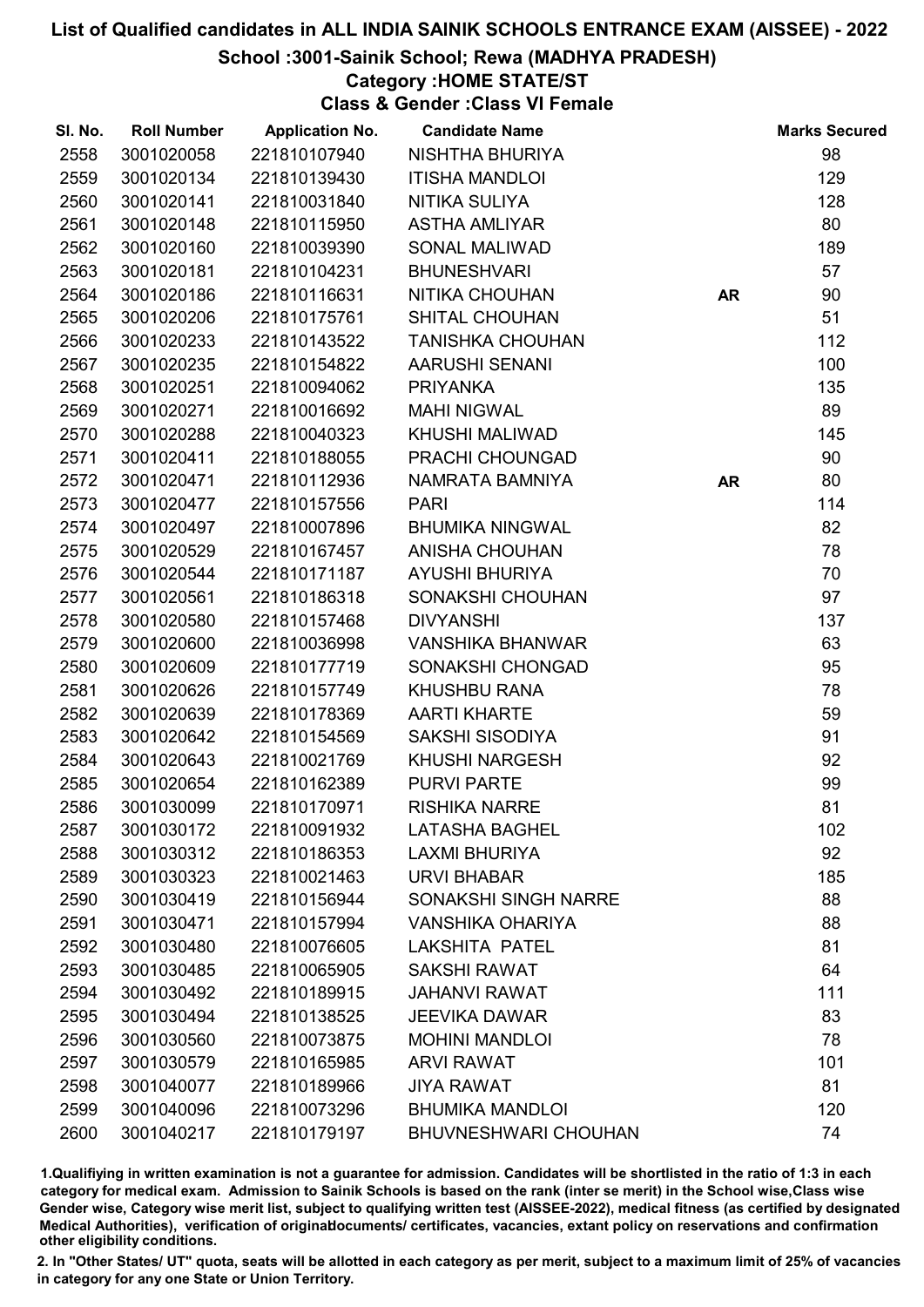# School :3001-Sainik School; Rewa (MADHYA PRADESH)

# Category :HOME STATE/ST

Class & Gender :Class VI Female

| SI. No. | <b>Roll Number</b> | <b>Application No.</b> | <b>Candidate Name</b>      | <b>Marks Secured</b> |
|---------|--------------------|------------------------|----------------------------|----------------------|
| 2601    | 3001040269         | 221810194338           | ANANYA ALAWA               | 84                   |
| 2602    | 3001040351         | 221810108098           | RIYA KAKODIYA              | 80                   |
| 2603    | 3001040381         | 221810027919           | POOJA KAYDA                | 91                   |
| 2604    | 3001040401         | 221810182339           | <b>CHETNA CHOUHAN</b>      | 107                  |
| 2605    | 3001040460         | 221810020689           | YADISHI CHAUHAN            | 89                   |
| 2606    | 3001040462         | 221810014789           | <b>KANAK CHONGAD</b>       | 151                  |
| 2607    | 3003010017         | 221810146430           | <b>ANJALI THAKUR</b>       | 98                   |
| 2608    | 3003010027         | 221810138960           | AKANKSHA SINGH PORTE       | 111                  |
| 2609    | 3003010040         | 221810007680           | <b>BHAVYA WARKADE</b>      | 84                   |
| 2610    | 3003010041         | 221810142790           | <b>VAISHALI MANKAR</b>     | 93                   |
| 2611    | 3003010042         | 221810036001           | <b>ANUSHKA UIKEY</b>       | 97                   |
| 2612    | 3003010054         | 221810120821           | <b>SHIVA SOUR</b>          | 82                   |
| 2613    | 3003010060         | 221810063841           | POONAM MARKO               | 87                   |
| 2614    | 3003010123         | 221810039282           | KANISHKA MARAVI            | 139                  |
| 2615    | 3003010145         | 221810071043           | <b>AASTHA</b>              | 99                   |
| 2616    | 3003010185         | 221810073634           | DIVYA KAKOTIYA             | 73                   |
| 2617    | 3003010196         | 221810168164           | <b>SEEMA MARAVI</b>        | 82                   |
| 2618    | 3003010248         | 221810090706           | NILESHWARI KAVRETI         | 87                   |
| 2619    | 3003020012         | 221810106110           | SAUGAAT CHRISTY EKKA       | 144                  |
| 2620    | 3003020188         | 221810160452           | <b>TANU MARKAM</b>         | 165                  |
| 2621    | 3003020234         | 221810182633           | <b>RIDHIMA BAGHEL</b>      | 80                   |
| 2622    | 3003020254         | 221810105363           | <b>MITALI DHURWEY</b>      | 92                   |
| 2623    | 3003020301         | 221810072307           | <b>SRAJAL DHURWEY</b>      | 132                  |
| 2624    | 3003020306         | 221810137417           | <b>KAJAL MARAVI</b>        | 75                   |
| 2625    | 3003020330         | 221810106077           | SANJITA DEVI               | 63                   |
| 2626    | 3003020337         | 221810094387           | <b>ESHA MARKAM</b>         | 54                   |
| 2627    | 3003020372         | 221810169978           | <b>KU.PAYAL SALLAM</b>     | 95                   |
| 2628    | 3003020391         | 221810115539           | <b>SOUMYA SINGH TEKAM</b>  | 104                  |
| 2629    | 3003020409         | 221810161189           | PALLAVI GOUTHARIYA         | 89                   |
| 2630    | 3003020415         | 221810049989           | <b>AVANI MARSKOLE</b>      | 99                   |
| 2631    | 3003030001         | 221810062204           | AARYA KOKOTIYA             | 64                   |
| 2632    | 3003030024         | 221810107824           | PARINITA KULASTE           | 89                   |
| 2633    | 3003030046         | 221810052454           | <b>NITIKA SINGH THAKUR</b> | 97                   |
| 2634    | 3003030051         | 221810028064           | <b>MANNAT SINGH MARAVI</b> | 94                   |
| 2635    | 3003030091         | 221810047615           | <b>CHETANYA KUMRE</b>      | 83                   |
| 2636    | 3003030123         | 221810140475           | CHANDRA PRABHA MARKO       | 119                  |
| 2637    | 3003030198         | 221810129686           | <b>VAGISHA DAWAR</b>       | 168                  |
| 2638    | 3003030253         | 221810062447           | <b>PATHIRV MASKOLE</b>     | 85                   |
| 2639    | 3003030292         | 221810037318           | PRASIDDHI PATTAVI          | 135                  |
| 2640    | 3003030368         | 221810123029           | <b>SRAJAL SINGH</b>        | 144                  |
| 2641    | 3004010055         | 221810052311           | <b>SHIVANGI RAWAT</b>      | 103                  |
| 2642    | 3004010098         | 221810023222           | PRATIBHA SOLANKI           | 90                   |
| 2643    | 3004010114         | 221810175542           | PRIYANSHI SINGH            | 93                   |

1.Qualifiying in written examination is not a guarantee for admission. Candidates will be shortlisted in the ratio of 1:3 in each category for medical exam. Admission to Sainik Schools is based on the rank (inter se merit) in the School wise,Class wise Gender wise, Category wise merit list, subject to qualifying written test (AISSEE-2022), medical fitness (as certified by designated Medical Authorities), verification of originablocuments/ certificates, vacancies, extant policy on reservations and confirmation other eligibility conditions.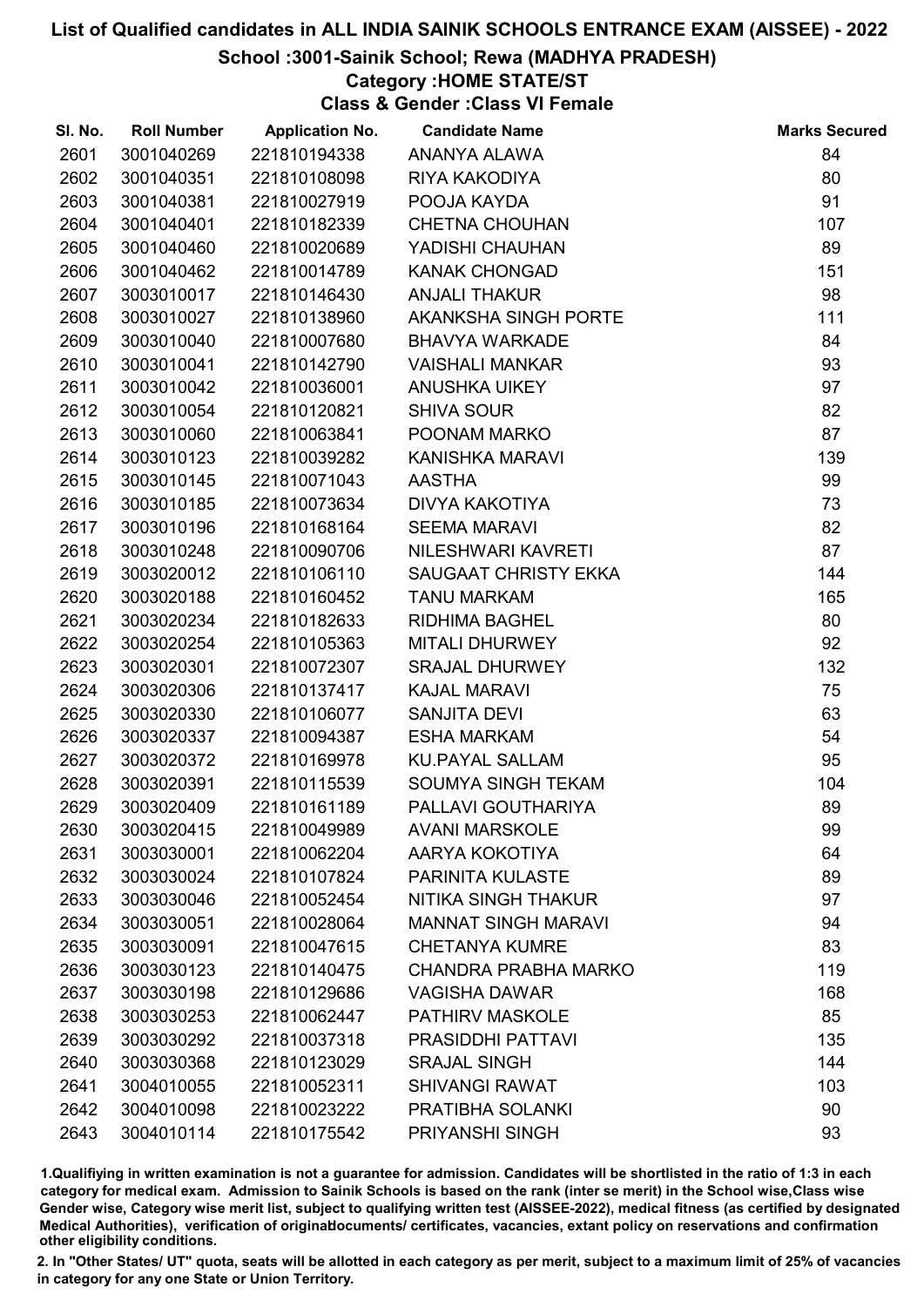#### School :3001-Sainik School; Rewa (MADHYA PRADESH)

# Category :HOME STATE/ST

Class & Gender :Class VI Female

| SI. No. | <b>Roll Number</b> | <b>Application No.</b> | <b>Candidate Name</b> | <b>Marks Secured</b> |
|---------|--------------------|------------------------|-----------------------|----------------------|
| 2644    | 3004010115         | 221810089742           | <b>PRACHI KOL</b>     | 76                   |
| 2645    | 3004020082         | 221810069370           | RITIKA KUMARI BHOJRAJ | 110                  |
| 2646    | 3004020094         | 221810133380           | AYUSHI PANIKA         | 114                  |
| 2647    | 3004020168         | 221810020631           | <b>RAGINI KOL</b>     | 74                   |
| 2648    | 3004020266         | 221810166535           | <b>RESHMI SINGH</b>   | 70                   |
| 2649    | 3004020281         | 221810187065           | <b>SHAKSHI KOL</b>    | 63                   |
| 2650    | 3004020354         | 221810182876           | SWATI RAWAT           | 80                   |
| 2651    | 3004020419         | 221810160667           | SANDHYA SINGH         | 81                   |
| 2652    | 3004020431         | 221810191387           | PRATIGYA MAURY        | 77                   |
| 2653    | 3004020441         | 221810186497           | YOGITA MOURYA         | 100                  |
| 2654    | 3004020519         | 221810015169           | DEEPIKA RAWAT         | 69                   |
| 2655    | 3004030025         | 221810187412           | <b>AKRITI SINGH</b>   | 179                  |
| 2656    | 3004040407         | 221810139349           | <b>SUPRIYA PANIKA</b> | 86                   |
| 2657    | 3004040457         | 221810094089           | AKANKSHA MARAVI       | 104                  |

1.Qualifiying in written examination is not a guarantee for admission. Candidates will be shortlisted in the ratio of 1:3 in each category for medical exam. Admission to Sainik Schools is based on the rank (inter se merit) in the School wise,Class wise Gender wise, Category wise merit list, subject to qualifying written test (AISSEE-2022), medical fitness (as certified by designated Medical Authorities), verification of originablocuments/ certificates, vacancies, extant policy on reservations and confirmation other eligibility conditions.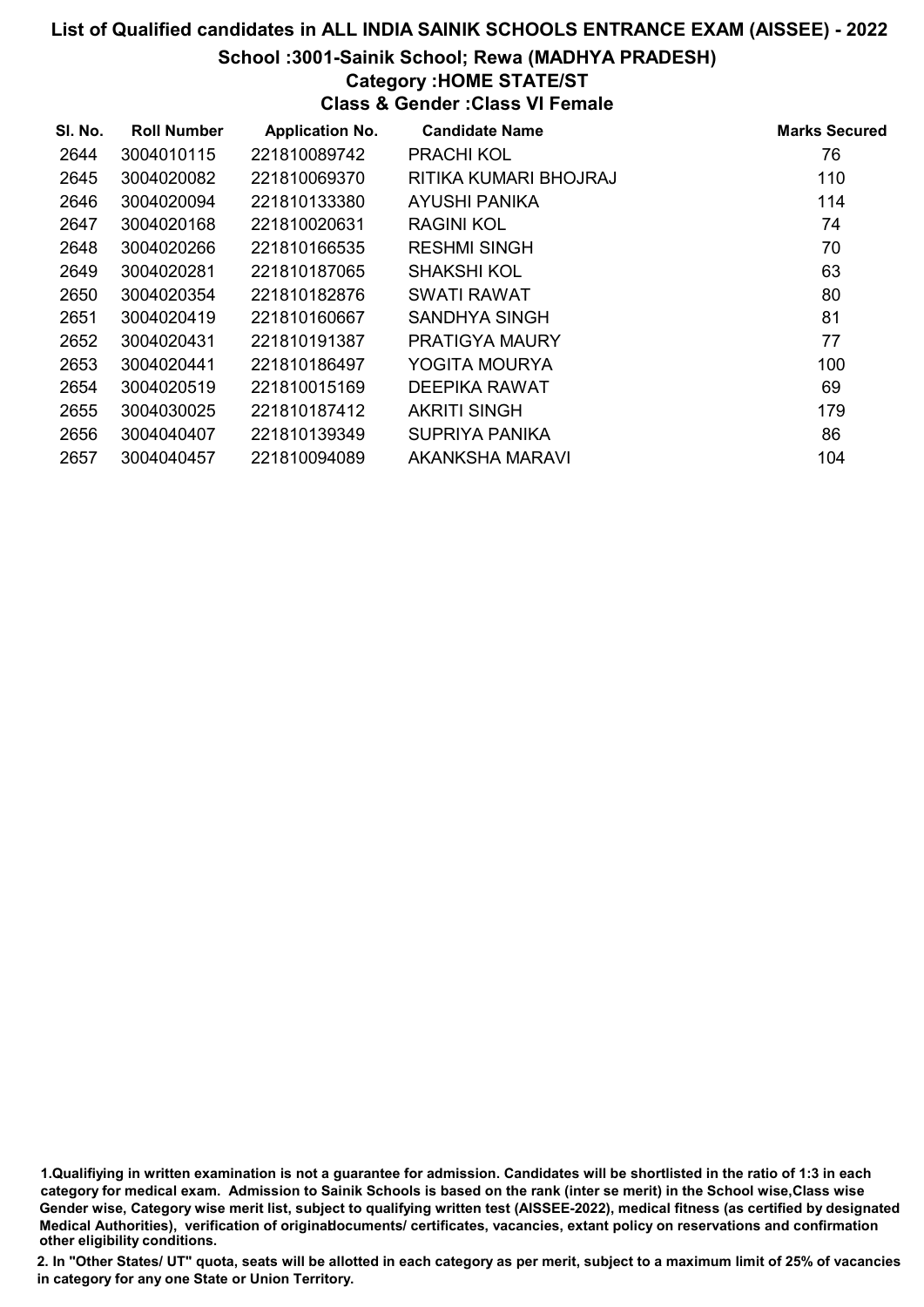# School :3001-Sainik School; Rewa (MADHYA PRADESH)

# Category :HOME STATE/OBC

Class & Gender :Class VI Female

| SI. No. | <b>Roll Number</b> | <b>Application No.</b> | <b>Candidate Name</b>       | <b>Marks Secured</b> |
|---------|--------------------|------------------------|-----------------------------|----------------------|
| 2658    | 2001060831         | 221810195739           | <b>VEDANSHI HARINKHERE</b>  | 196                  |
| 2659    | 2301020445         | 221810019746           | <b>SAKSHI PATEL</b>         | 137                  |
| 2660    | 3001020048         | 221810094340           | <b>AYUSHI PAWAR</b>         | 192                  |
| 2661    | 3001020276         | 221810168603           | PRAGYA NAMDEV               | 129                  |
| 2662    | 3001020284         | 221810036813           | <b>AADITI RATHORE</b>       | 134                  |
| 2663    | 3001020485         | 221810071486           | <b>NIHARIKA SEN</b>         | 141                  |
| 2664    | 3001020505         | 221810016017           | <b>ANEGHA TAMRAKAR</b>      | 120                  |
| 2665    | 3001020560         | 221810180318           | <b>JAYA</b>                 | 146                  |
| 2666    | 3001020588         | 221810071778           | RAJNEE LODHI                | 235                  |
| 2667    | 3001030141         | 221810179012           | <b>SHIVANSHI SEN</b>        | 128                  |
| 2668    | 3001030185         | 221810069842           | <b>TRISHLA YADAV</b>        | 137                  |
| 2669    | 3001030278         | 221810044223           | <b>RAUNAK YADAV</b>         | 129                  |
| 2670    | 3001030352         | 221810186983           | <b>ISHIKA PATEL</b>         | 144                  |
| 2671    | 3001030373         | 221810004814           | <b>ALISHA PATEL</b>         | 147                  |
| 2672    | 3001030442         | 221810011764           | <b>JAYVARDHINEE SONI</b>    | 123                  |
| 2673    | 3001030457         | 221810108484           | <b>HIMAKSHI PATEL</b>       | 126                  |
| 2674    | 3001030467         | 221810126294           | <b>NIMISHA DHAKAR</b>       | 211                  |
| 2675    | 3001030521         | 221810059445           | SATAKSHI SHARMA             | 164                  |
| 2676    | 3001030549         | 221810074075           | <b>MANYA DAWANDE</b>        | 125                  |
| 2677    | 3001030561         | 221810105875           | HANSHITA VISHWAKARMA        | 129                  |
| 2678    | 3001030569         | 221810017085           | PRATYUSHA PAWAR             | 129                  |
| 2679    | 3001040108         | 221810071007           | <b>HARSHITA PATIDAR</b>     | 145                  |
| 2680    | 3001040463         | 221810035789           | AKSHITA SINGH BAGHEL        | 130                  |
| 2681    | 3002010108         | 221810108890           | <b>SULEKHA</b>              | 187                  |
| 2682    | 3002010119         | 221810096801           | <b>RASHI KUSHWAH</b>        | 127                  |
| 2683    | 3002010122         | 221810125011           | <b>LAXMI BAGHEL</b>         | 195                  |
| 2684    | 3002010132         | 221810123811           | PALAK KUSHWAH               | 169                  |
| 2685    | 3002010242         | 221810083702           | <b>BHAVANA MAJHI</b>        | 191                  |
| 2686    | 3002010251         | 221810059812           | PRIYANSHI RAWAT             | 153                  |
| 2687    | 3002020008         | 221810140382           | RAJLAXMI DHAKAD             | 157                  |
| 2688    | 3002020046         | 221810101413           | <b>DIGDARSHIKA SISODIYA</b> | 135                  |
| 2689    | 3002020054         | 221810102613           | <b>SUSHAMA RATHORE</b>      | 198                  |
| 2690    | 3002020190         | 221810045644           | <b>KRISHNA BAGHEL</b>       | 151                  |
| 2691    | 3002020231         | 221810125284           | <b>DIVYA</b>                | 165                  |
| 2692    | 3002020244         | 221810050594           | <b>RASHI SAHU</b>           | 129                  |
| 2693    | 3002020285         | 221810141535           | RAVEENA DHAKAR              | 138                  |
| 2694    | 3002020338         | 221810086585           | <b>PAYAL</b>                | 208                  |
| 2695    | 3002020343         | 221810112985           | <b>SRASHTI</b>              | 151                  |
| 2696    | 3002020390         | 221810063826           | <b>KASHISH</b>              | 145                  |
| 2697    | 3002020461         | 221810174096           | <b>AYUSHI KUSHWAH</b>       | 179                  |
| 2698    | 3002020518         | 221810124447           | <b>RUCHI YADAV</b>          | 167                  |
| 2699    | 3002020542         | 221810013567           | PUSHTI LODHA                | 167                  |
| 2700    | 3002020570         | 221810105987           | NEETESH NARWARIYA           | 224                  |

1.Qualifiying in written examination is not a guarantee for admission. Candidates will be shortlisted in the ratio of 1:3 in each category for medical exam. Admission to Sainik Schools is based on the rank (inter se merit) in the School wise,Class wise Gender wise, Category wise merit list, subject to qualifying written test (AISSEE-2022), medical fitness (as certified by designated Medical Authorities), verification of originablocuments/ certificates, vacancies, extant policy on reservations and confirmation other eligibility conditions.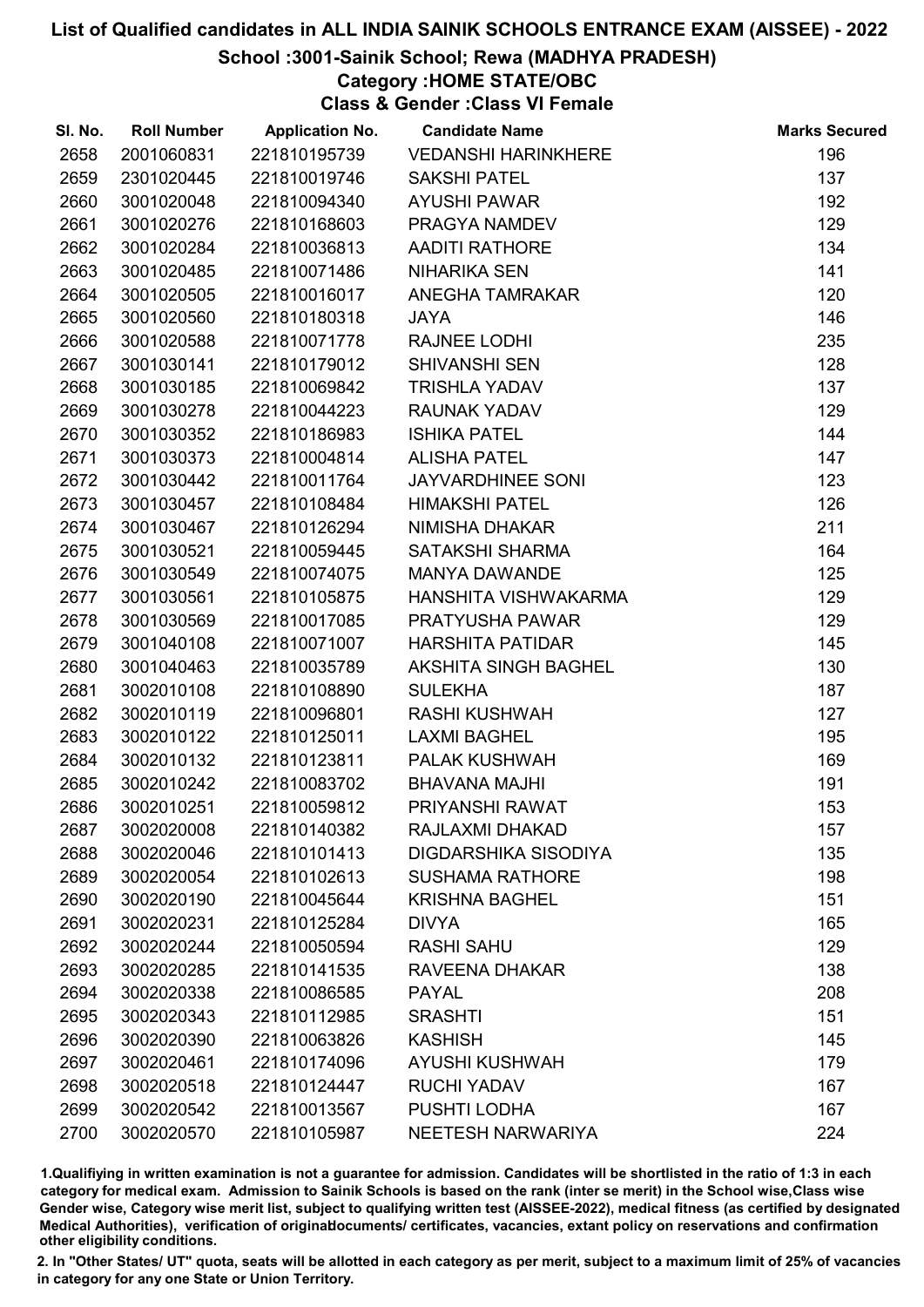# School :3001-Sainik School; Rewa (MADHYA PRADESH)

# Category :HOME STATE/OBC

Class & Gender :Class VI Female

| SI. No. | <b>Roll Number</b> | <b>Application No.</b> | <b>Candidate Name</b>     | <b>Marks Secured</b> |
|---------|--------------------|------------------------|---------------------------|----------------------|
| 2701    | 3002020689         | 221810127878           | ANUSHKA DHAKAR            | 194                  |
| 2702    | 3002020697         | 221810197388           | PRIYA MEENA               | 137                  |
| 2703    | 3002020743         | 221810117319           | <b>MINI DHAKAD</b>        | 183                  |
| 2704    | 3002030011         | 221810002510           | <b>VANSHIKA</b>           | 125                  |
| 2705    | 3002030236         | 221810047463           | <b>NANDINI KUMARI</b>     | 134                  |
| 2706    | 3002030395         | 221810038426           | <b>KAVYA SINGH</b>        | 197                  |
| 2707    | 3002030402         | 221810175636           | SHEETAL RATHOR            | 204                  |
| 2708    | 3002030411         | 221810095746           | SNEHA NARWARIYA           | 186                  |
| 2709    | 3002030433         | 221810057886           | AKANKSHA YADAV            | 183                  |
| 2710    | 3002030644         | 221810039139           | <b>SHWETA BAGHEL</b>      | 249                  |
| 2711    | 3002030651         | 221810152439           | <b>DIVYANSHI</b>          | 124                  |
| 2712    | 3002030718         | 221810166599           | <b>MAHAK</b>              | 187                  |
| 2713    | 3003010124         | 221810193482           | <b>PRANJAL BISEN</b>      | 177                  |
| 2714    | 3003010135         | 221810033113           | SANSKRITI VISHWAKARMA     | 136                  |
| 2715    | 3003010153         | 221810167863           | SHUBHLAXMI GOLHANI        | 123                  |
| 2716    | 3003010163         | 221810178383           | <b>ANJALI PATLE</b>       | 150                  |
| 2717    | 3003010197         | 221810164074           | RIDDHI LODHI              | 128                  |
| 2718    | 3003020095         | 221810131721           | <b>ADITI SINGH THAKUR</b> | 168                  |
| 2719    | 3003020164         | 221810175122           | ARSHIYA TAMRAKAR          | 128                  |
| 2720    | 3003020261         | 221810071373           | <b>DRISHTI GOLHANI</b>    | 121                  |
| 2721    | 3003020303         | 221810061507           | YUNIKA GOUTAM             | 128                  |
| 2722    | 3003020318         | 221810138537           | <b>KOMAL SAHU</b>         | 147                  |
| 2723    | 3003020349         | 221810170408           | <b>BHOOMIKA SHARNAGAT</b> | 187                  |
| 2724    | 3003020357         | 221810192528           | PRAFULLATA TAMRAKAR       | 128                  |
| 2725    | 3003020380         | 221810145109           | <b>DEVARSHITA RAJAK</b>   | 204                  |
| 2726    | 3003020390         | 221810172729           | <b>AROHI VERMA</b>        | 168                  |
| 2727    | 3003020408         | 221810048879           | SHUBHANSHI LODHI          | 124                  |
| 2728    | 3003030025         | 221810145924           | <b>ALANKRITI SAINI</b>    | 142                  |
| 2729    | 3003030032         | 221810161834           | <b>SATYA SANODIYA</b>     | 144                  |
| 2730    | 3003030156         | 221810017526           | <b>VAISHNAVI YADAV</b>    | 127                  |
| 2731    | 3003030191         | 221810044186           | PRATIBHA PAL              | 211                  |
| 2732    | 3003030218         | 221810035217           | ARADHYA JAISWAL           | 161                  |
| 2733    | 3003030361         | 221810003219           | <b>ANGEL VISHWAKARMA</b>  | 138                  |
| 2734    | 3004010014         | 221810038910           | <b>PUSHPANJALI SAHU</b>   | 150                  |
| 2735    | 3004010039         | 221810173070           | <b>NISHITA PATEL</b>      | 139                  |
| 2736    | 3004020015         | 221810062710           | <b>INSHA MANSOORI</b>     | 138                  |
| 2737    | 3004020105         | 221810170090           | <b>CHAHAT GOSWAMI</b>     | 120                  |
| 2738    | 3004020126         | 221810019201           | <b>SUHANEE TAMRAKAR</b>   | 210                  |
| 2739    | 3004020129         | 221810154501           | <b>PRIYA SINGH</b>        | 157                  |
| 2740    | 3004020186         | 221810002841           | <b>UZMA AFREEN</b>        | 160                  |
| 2741    | 3004020221         | 221810039771           | <b>DIPALI SINGH</b>       | 159                  |
| 2742    | 3004020233         | 221810083781           | <b>DIVYA PATEL</b>        | 173                  |
| 2743    | 3004020414         | 221810100067           | PRATIGYA KUSHWAHA         | 162                  |

1.Qualifiying in written examination is not a guarantee for admission. Candidates will be shortlisted in the ratio of 1:3 in each category for medical exam. Admission to Sainik Schools is based on the rank (inter se merit) in the School wise,Class wise Gender wise, Category wise merit list, subject to qualifying written test (AISSEE-2022), medical fitness (as certified by designated Medical Authorities), verification of originablocuments/ certificates, vacancies, extant policy on reservations and confirmation other eligibility conditions.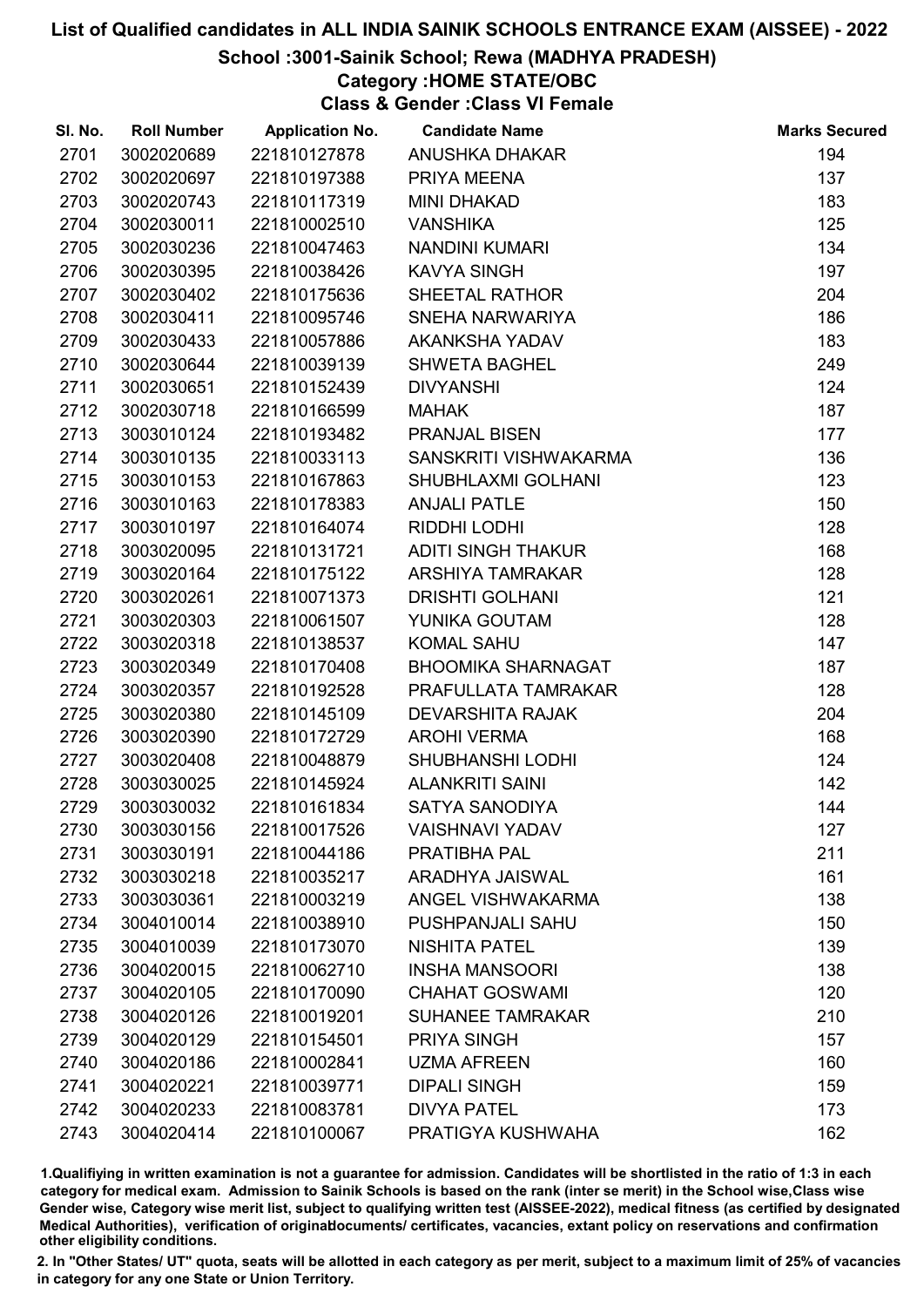#### School :3001-Sainik School; Rewa (MADHYA PRADESH)

# Category :HOME STATE/OBC

Class & Gender :Class VI Female

| SI. No. | <b>Roll Number</b> | <b>Application No.</b> | <b>Candidate Name</b>        | <b>Marks Secured</b> |
|---------|--------------------|------------------------|------------------------------|----------------------|
| 2744    | 3004020447         | 221810191708           | <b>ADITI SINGH</b>           | 165                  |
| 2745    | 3004020483         | 221810068488           | LAKSHMI KUSHWAHA             | 160                  |
| 2746    | 3004030035         | 221810051122           | <b>VAISHNAVI ROKDE</b>       | 121                  |
| 2747    | 3004030059         | 221810135042           | <b>VISHINDMA YADAV</b>       | 127                  |
| 2748    | 3004030065         | 221810084542           | <b>SRISHTI PATEL</b>         | 123                  |
| 2749    | 3004030156         | 221810138233           | <b>SEJAL PATEL</b>           | 130                  |
| 2750    | 3004030212         | 221810032083           | <b>KASHISH PATEL</b>         | 121                  |
| 2751    | 3004030213         | 221810102183           | <b>DEEVA KHAN</b>            | 138                  |
| 2752    | 3004030296         | 221810078444           | SHRADDHA YADAV               | 145                  |
| 2753    | 3004030341         | 221810153974           | <b>OJASVI SINGH</b>          | 137                  |
| 2754    | 3004030388         | 221810039515           | SONAL SINGH                  | 222                  |
| 2755    | 3004040011         | 221810056995           | <b>AKSHITA PATEL</b>         | 195                  |
| 2756    | 3004040065         | 221810072056           | <b>ARUSHI JAISWAL</b>        | 164                  |
| 2757    | 3004040127         | 221810144996           | <b>ISHITA SINGH</b>          | 126                  |
| 2758    | 3004040145         | 221810063317           | ARADHYA SINGH                | 156                  |
| 2759    | 3004040204         | 221810094167           | <b>GUNVARDHINI LAKSHAKAR</b> | 155                  |
| 2760    | 3004040215         | 221810082877           | SORNIMA KUSHWAHA             | 187                  |
| 2761    | 3004040245         | 221810072018           | <b>ASTHA SINGH</b>           | 142                  |
| 2762    | 3004040418         | 221810059059           | <b>JEEVANTIKA SINGH</b>      | 141                  |
| 2763    | 3603010395         | 221810015143           | <b>CHITRALI KATRE</b>        | 148                  |
| 2764    | 3904040163         | 221810102432           | <b>JEET BISEN</b>            | 208                  |
| 2765    | 3904040514         | 221810049694           | <b>SANA SHAIKH</b>           | 219                  |
| 2766    | 3904040854         | 221810030857           | <b>ANSHIKA PATEL</b>         | 140                  |
| 2767    | 3904040871         | 221810103667           | <b>DIMPLE KATRE</b>          | 159                  |
| 2768    | 4408010131         | 221810060422           | PRAGYA SONI                  | 135                  |
| 2769    | 4408010236         | 221810005266           | <b>AAKRITI SAHU</b>          | 136                  |
| 2770    | 4408010254         | 221810166547           | <b>AUSHDHI LODHI</b>         | 127                  |

<sup>1.</sup>Qualifiying in written examination is not a guarantee for admission. Candidates will be shortlisted in the ratio of 1:3 in each category for medical exam. Admission to Sainik Schools is based on the rank (inter se merit) in the School wise,Class wise Gender wise, Category wise merit list, subject to qualifying written test (AISSEE-2022), medical fitness (as certified by designated Medical Authorities), verification of originablocuments/ certificates, vacancies, extant policy on reservations and confirmation other eligibility conditions.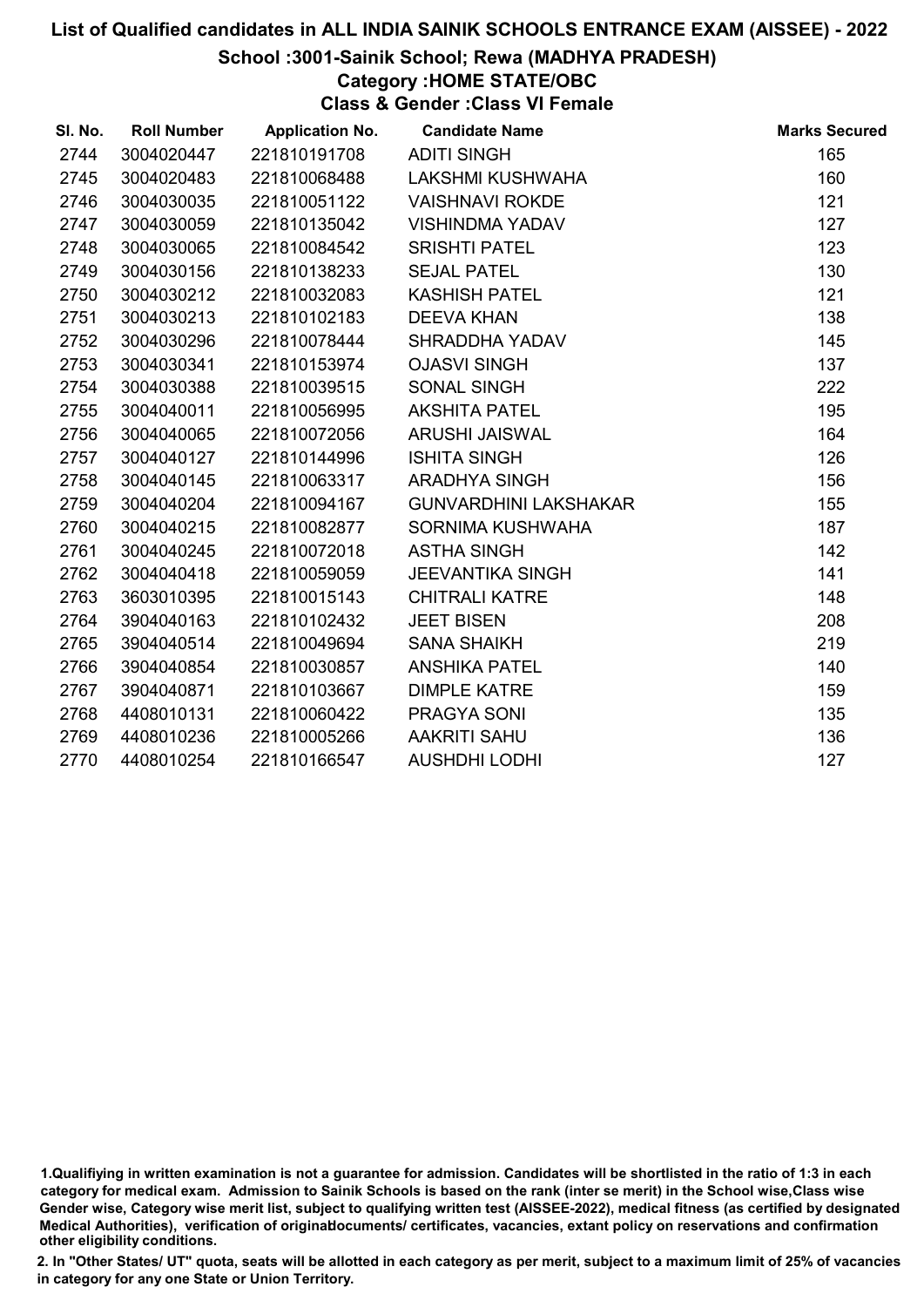# School :3001-Sainik School; Rewa (MADHYA PRADESH)

# Category :HOME STATE/DEF

Class & Gender :Class VI Female

| SI. No. | <b>Roll Number</b> | <b>Application No.</b> | <b>Candidate Name</b>    | <b>Marks Secured</b> |
|---------|--------------------|------------------------|--------------------------|----------------------|
| 2771    | 2001030058         | 221810026910           | <b>TANISHA MISHRA</b>    | 162                  |
| 2772    | 2001040002         | 221810006961           | <b>ARSHIYA GOHITE</b>    | 137                  |
| 2773    | 2001050387         | 221810060644           | <b>JANVI GAUTAM</b>      | 127                  |
| 2774    | 2001050418         | 221810128454           | <b>TANVI SAHU</b>        | 176                  |
| 2775    | 2001060022         | 221810053666           | NAMRATA CHATURVEDI       | 215                  |
| 2776    | 2201020273         | 221810116136           | <b>VAIBHVI TRIPATHI</b>  | 248                  |
| 2777    | 2501050348         | 221810056499           | <b>NAINA</b>             | 185                  |
| 2778    | 2701010214         | 221810094761           | SAKSHI VISHWAKARMA       | 127                  |
| 2779    | 3001020069         | 221810042750           | <b>TANISHAKA MISHRA</b>  | 158                  |
| 2780    | 3001020264         | 221810147882           | <b>LAXMI DANGI</b>       | 125                  |
| 2781    | 3001020491         | 221810101396           | <b>HARSHIKA BAGHEL</b>   | 134                  |
| 2782    | 3001040068         | 221810012566           | <b>HARSHITA SAHU</b>     | 191                  |
| 2783    | 3001040143         | 221810094537           | APEKSHA GOSWAMI          | 183                  |
| 2784    | 3001040332         | 221810172878           | ANANYA UPADHYAY          | 193                  |
| 2785    | 3002020487         | 221810163017           | <b>ARUSHI</b>            | 131                  |
| 2786    | 3002030082         | 221810004021           | <b>MAUSAM KUSHAWAH</b>   | 196                  |
| 2787    | 3002030099         | 221810156931           | PRANCY DHAKAR            | 132                  |
| 2788    | 3002030145         | 221810181812           | ANURADHA BHADORIA        | 145                  |
| 2789    | 3002030150         | 221810094322           | <b>ARUSHI</b>            | 125                  |
| 2790    | 3002030158         | 221810081932           | <b>CHANCHAL</b>          | 139                  |
| 2791    | 3002030172         | 221810137772           | <b>ARUSHI SHARMA</b>     | 142                  |
| 2792    | 3002030246         | 221810061873           | <b>SAANVI SINGH</b>      | 188                  |
| 2793    | 3002030315         | 221810103405           | <b>SIMAR KUSHWAH</b>     | 154                  |
| 2794    | 3002030440         | 221810023407           | <b>ANJALI</b>            | 133                  |
| 2795    | 3002030622         | 221810044719           | <b>PRIYANSHI</b>         | 248                  |
| 2796    | 3003030070         | 221810063294           | <b>ADITI DUBEY</b>       | 208                  |
| 2797    | 3003030138         | 221810068895           | <b>DEEPIKA</b>           | 140                  |
| 2798    | 3003030202         | 221810159107           | <b>DIYANSHI GAUTAM</b>   | 132                  |
| 2799    | 3003030265         | 221810012467           | <b>SAKSHI SAHU</b>       | 156                  |
| 2800    | 3003030372         | 221810038929           | <b>ANJALI TIWARI</b>     | 174                  |
| 2801    | 3004020021         | 221810176820           | <b>RIMJHIM KUSHWAHA</b>  | 151                  |
| 2802    | 3004020032         | 221810089830           | <b>MANSHI SHUKLA</b>     | 159                  |
| 2803    | 3004020058         | 221810052850           | PRATEEKSHA TRIPATHI      | 137                  |
| 2804    | 3004020179         | 221810170541           | <b>ANSHIKA SHUKLA</b>    | 170                  |
| 2805    | 3004020197         | 221810022251           | <b>URVI TOMAR</b>        | 175                  |
| 2806    | 3004020381         | 221810092817           | <b>ANNAPURNA SINGH</b>   | 120                  |
| 2807    | 3004020499         | 221810065229           | <b>VAISHNAVI DWIVEDI</b> | 127                  |
| 2808    | 3004030095         | 221810048572           | <b>DIVYA PANDEY</b>      | 165                  |
| 2809    | 3004030209         | 221810050873           | <b>DEEPIKA TRIPATHI</b>  | 123                  |
| 2810    | 3004030322         | 221810147864           | <b>AYUSHI TIWARI</b>     | 161                  |
| 2811    | 3004030365         | 221810061105           | <b>NAVYA SHUKLA</b>      | 127                  |
| 2812    | 3004030401         | 221810048625           | <b>KANISHKA PATEL</b>    | 206                  |
| 2813    | 3004030443         | 221810145855           | AASTHA MISHRA            | 155                  |

1.Qualifiying in written examination is not a guarantee for admission. Candidates will be shortlisted in the ratio of 1:3 in each category for medical exam. Admission to Sainik Schools is based on the rank (inter se merit) in the School wise,Class wise Gender wise, Category wise merit list, subject to qualifying written test (AISSEE-2022), medical fitness (as certified by designated Medical Authorities), verification of originablocuments/ certificates, vacancies, extant policy on reservations and confirmation other eligibility conditions.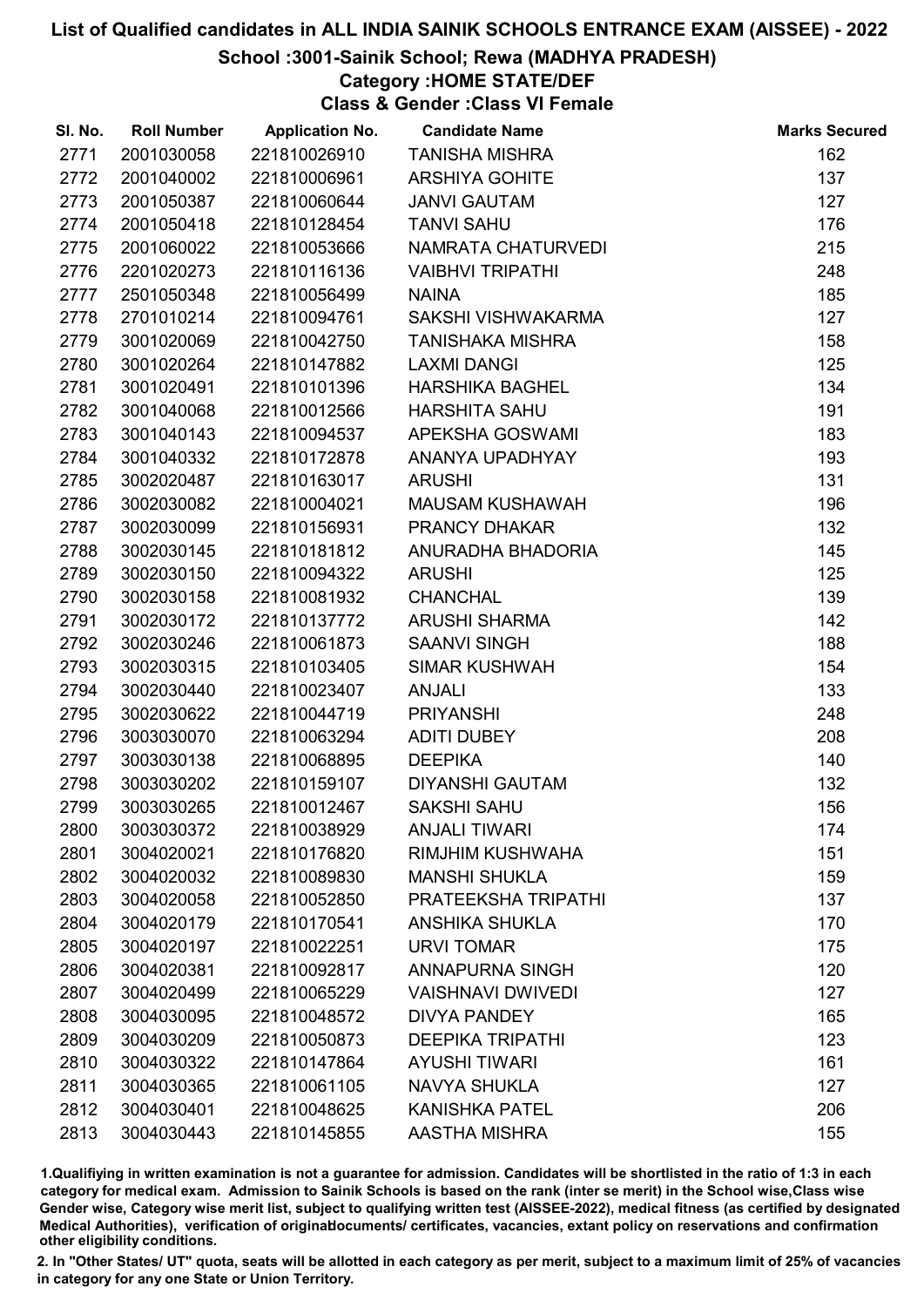## School :3001-Sainik School; Rewa (MADHYA PRADESH)

# Category :HOME STATE/DEF

Class & Gender :Class VI Female

| SI. No. | <b>Roll Number</b> | <b>Application No.</b> | <b>Candidate Name</b> | <b>Marks Secured</b> |
|---------|--------------------|------------------------|-----------------------|----------------------|
| 2814    | 3004040032         | 221810040226           | SONAKSHI SINGH BAGHEL | 151                  |
| 2815    | 3004040259         | 221810028028           | ANANYA SINGH          | 167                  |
| 2816    | 3004040290         | 221810108548           | <b>MAHEE MISHRA</b>   | 178                  |
| 2817    | 3004040350         | 221810015798           | PRAGYA TIWARI         | 149                  |
| 2818    | 3101010137         | 221810135168           | <b>MANNAT SINGH</b>   | 182                  |
| 2819    | 3801020027         | 221810082384           | RISHICA MISHRA        | 142                  |
| 2820    | 3802010057         | 221810001343           | <b>DURGESHWARI</b>    | 149                  |
| 2821    | 3905050133         | 221810140665           | ANJALI TRIPATHI       | 207                  |
| 2822    | 4201050325         | 221810078026           | <b>SWATI PATEL</b>    | 168                  |

1.Qualifiying in written examination is not a guarantee for admission. Candidates will be shortlisted in the ratio of 1:3 in each category for medical exam. Admission to Sainik Schools is based on the rank (inter se merit) in the School wise,Class wise Gender wise, Category wise merit list, subject to qualifying written test (AISSEE-2022), medical fitness (as certified by designated Medical Authorities), verification of originablocuments/ certificates, vacancies, extant policy on reservations and confirmation other eligibility conditions.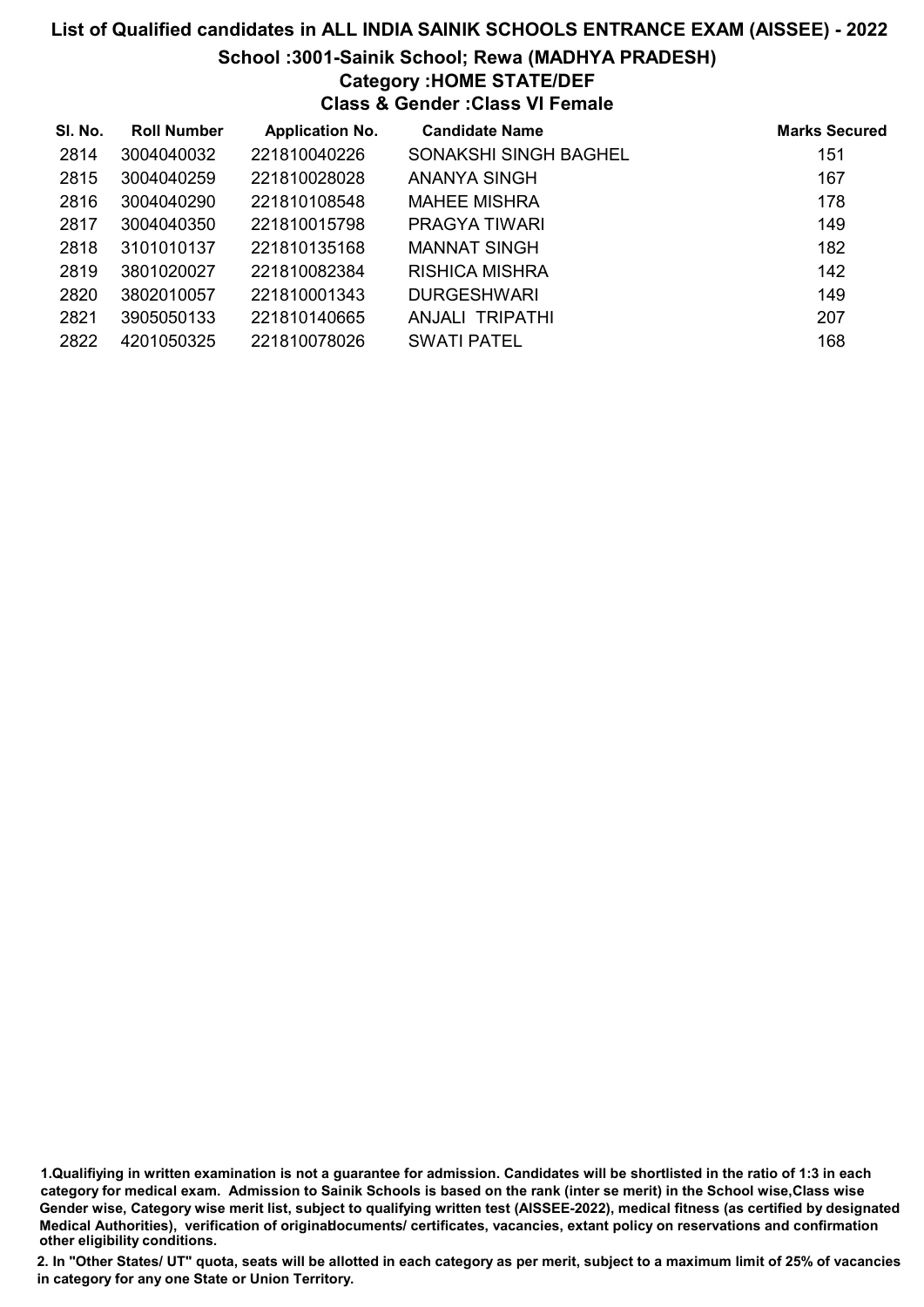## School :3001-Sainik School; Rewa (MADHYA PRADESH)

# Category :HOME STATE/GEN

Class & Gender :Class VI Female

| SI. No. | <b>Roll Number</b> | <b>Application No.</b> | <b>Candidate Name</b>      |           | <b>Marks Secured</b> |
|---------|--------------------|------------------------|----------------------------|-----------|----------------------|
| 2823    | 1702020172         | 221810128554           | <b>GAURI</b>               |           | 153                  |
| 2824    | 1706020333         | 221810109638           | AANYA MISHRA               |           | 149                  |
| 2825    | 2001050648         | 221810111435           | SHAKTIJAA RAJESH MISHRA    |           | 152                  |
| 2826    | 2701030187         | 221810007766           | <b>SOUMYA SHARMA</b>       |           | 124                  |
| 2827    | 3001020034         | 221810062530           | <b>AKARTI MEHTA</b>        |           | 130                  |
| 2828    | 3001020037         | 221810145630           | <b>VIDEHI CHUGH</b>        |           | 166                  |
| 2829    | 3001020046         | 221810113240           | SNEHA SINGH                |           | 172                  |
| 2830    | 3001020055         | 221810130840           | <b>JAYATI GUPTA</b>        |           | 213                  |
| 2831    | 3001020068         | 221810029650           | <b>SHANVI RAO</b>          |           | 151                  |
| 2832    | 3001020114         | 221810127390           | <b>BHAVYA GOYAL</b>        |           | 156                  |
| 2833    | 3001020122         | 221810099001           | <b>AVANI KHICHI</b>        |           | 153                  |
| 2834    | 3001020175         | 221810114811           | NITTYA CHOUDHARY           | <b>AR</b> | 142                  |
| 2835    | 3001020199         | 221810126151           | <b>BHOOMI SHARMA</b>       |           | 120                  |
| 2836    | 3001020423         | 221810135375           | <b>GARIMA TIROLE</b>       |           | 143                  |
| 2837    | 3001030068         | 221810084951           | <b>SAMRIDDHI SUHANE</b>    |           | 145                  |
| 2838    | 3001030069         | 221810036951           | <b>DISHA JOSHI</b>         |           | 126                  |
| 2839    | 3001030146         | 221810051412           | TANISHKA SHARMA            |           | 158                  |
| 2840    | 3001030176         | 221810165142           | NIVRITI PAHARIYA           |           | 183                  |
| 2841    | 3001030179         | 221810114242           | <b>ANWESHA SINGH</b>       |           | 127                  |
| 2842    | 3001030247         | 221810009692           | <b>ANUJA GUPTA</b>         |           | 169                  |
| 2843    | 3001030292         | 221810109733           | <b>BHAVIKA TANWAR</b>      |           | 129                  |
| 2844    | 3001030365         | 221810059704           | <b>ASHNI SHRIMAL</b>       |           | 125                  |
| 2845    | 3001030428         | 221810095654           | SONAKSHI SOOD              |           | 172                  |
| 2846    | 3001030475         | 221810092405           | <b>VANSHIKA SHARMA</b>     |           | 176                  |
| 2847    | 3001030486         | 221810026015           | AISHWARYA CHAVHAN          |           | 137                  |
| 2848    | 3001030488         | 221810067115           | <b>SHRISHTI VINI DAVID</b> |           | 143                  |
| 2849    | 3001030516         | 221810068835           | <b>MANVI SHRIVASTAVA</b>   |           | 141                  |
| 2850    | 3001030519         | 221810063145           | <b>KRISHNANJALI MISHRA</b> |           | 201                  |
| 2851    | 3001030525         | 221810033645           | <b>TRISHA SINGH</b>        |           | 236                  |
| 2852    | 3001030593         | 221810167106           | <b>SUHASINI SINGH</b>      |           | 140                  |
| 2853    | 3001040035         | 221810001936           | <b>TOSHI RAGHUVANSHI</b>   |           | 158                  |
| 2854    | 3001040090         | 221810034586           | <b>ANIKA MISHRA</b>        |           | 154                  |
| 2855    | 3001040097         | 221810176296           | <b>VIRASINI SINGH</b>      |           | 147                  |
| 2856    | 3001040138         | 221810094237           | <b>AALYA MEWARI</b>        |           | 146                  |
| 2857    | 3001040266         | 221810029238           | <b>MASHRIKA SINGH</b>      |           | 197                  |
| 2858    | 3001040293         | 221810196948           | <b>KAVYA JOSHI</b>         |           | 155                  |
| 2859    | 3001040294         | 221810001058           | <b>KRISHNA TOMAR</b>       |           | 237                  |
| 2860    | 3001040311         | 221810141568           | <b>AVNI AGNIHOTRI</b>      |           | 141                  |
| 2861    | 3001040317         | 221810005868           | PRIYAL SHUKLA              |           | 121                  |
| 2862    | 3001040322         | 221810010178           | <b>SHATAKSHI SINGH</b>     |           | 221                  |
| 2863    | 3001040329         | 221810026578           | SIDDHI KAUSHAL             |           | 165                  |
| 2864    | 3001040343         | 221810106688           | <b>JANVI CHOUHAN</b>       |           | 149                  |
| 2865    | 3001040348         | 221810188988           | <b>MANYA GAUTAM</b>        |           | 131                  |

1.Qualifiying in written examination is not a guarantee for admission. Candidates will be shortlisted in the ratio of 1:3 in each category for medical exam. Admission to Sainik Schools is based on the rank (inter se merit) in the School wise,Class wise Gender wise, Category wise merit list, subject to qualifying written test (AISSEE-2022), medical fitness (as certified by designated Medical Authorities), verification of originablocuments/ certificates, vacancies, extant policy on reservations and confirmation other eligibility conditions.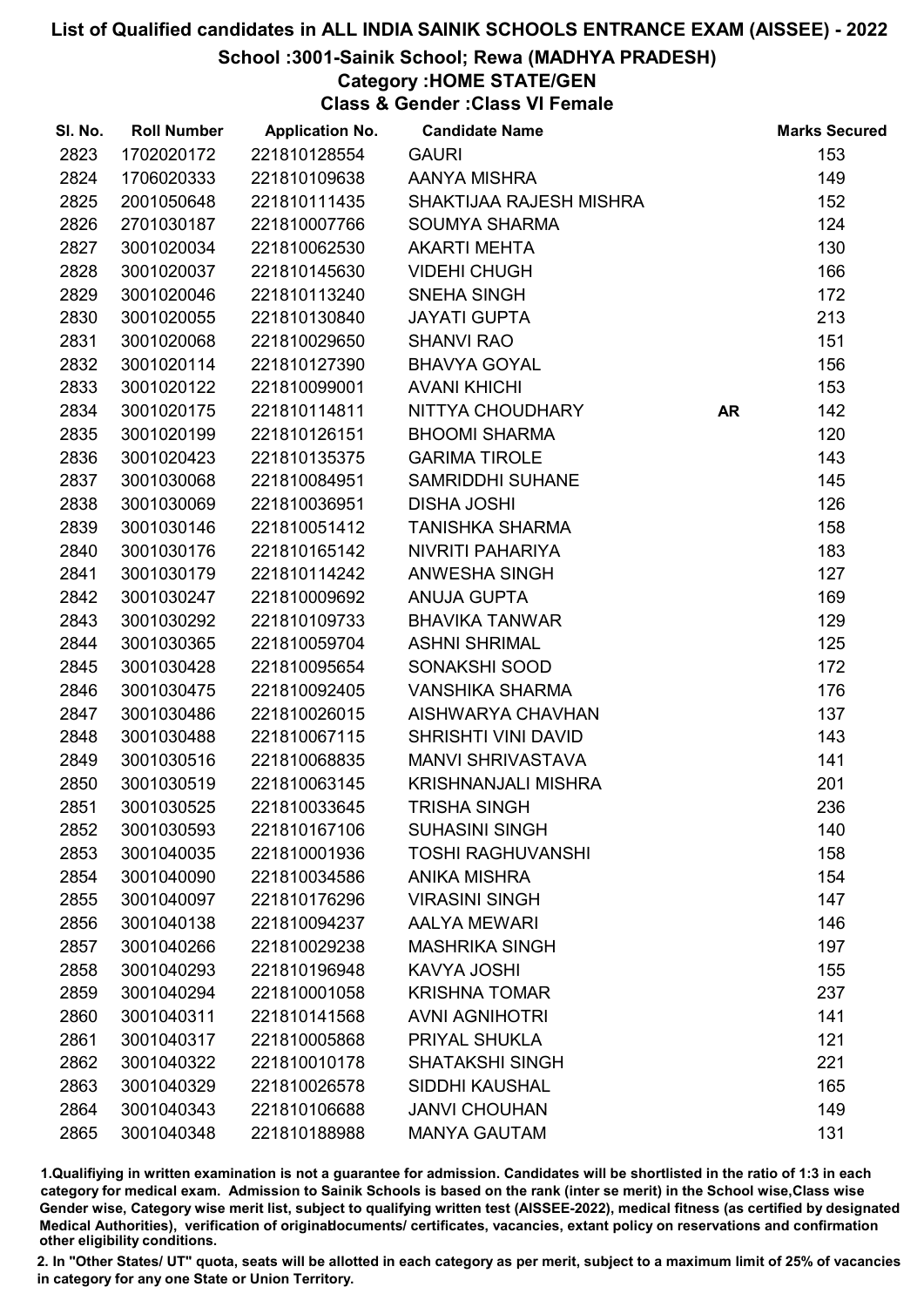# School :3001-Sainik School; Rewa (MADHYA PRADESH)

# Category :HOME STATE/GEN

Class & Gender :Class VI Female

| SI. No. | <b>Roll Number</b> | <b>Application No.</b> | <b>Candidate Name</b>          |           | <b>Marks Secured</b> |
|---------|--------------------|------------------------|--------------------------------|-----------|----------------------|
| 2866    | 3001040349         | 221810113098           | PANKHI JAIN                    |           | 147                  |
| 2867    | 3001040372         | 221810142909           | <b>HIMANSHI JAIN</b>           |           | 146                  |
| 2868    | 3001040389         | 221810107629           | <b>AVANI TIWARI</b>            |           | 131                  |
| 2869    | 3001040400         | 221810138239           | NIDHANSHI RAGHUWANSHI          |           | 206                  |
| 2870    | 3001040440         | 221810049079           | <b>VAISHNAVI SINGH KUSHWAH</b> |           | 165                  |
| 2871    | 3001040448         | 221810147679           | <b>ANANTA CHAUHAN</b>          |           | 190                  |
| 2872    | 3002010008         | 221810137400           | SONAKSHI SIKARWAR              |           | 128                  |
| 2873    | 3002010121         | 221810164901           | <b>SHIVANI GURJAR</b>          |           | 219                  |
| 2874    | 3002010128         | 221810086411           | <b>NABI GUPTA</b>              |           | 139                  |
| 2875    | 3002010142         | 221810083921           | <b>MANU SOLANKI</b>            |           | 120                  |
| 2876    | 3002010207         | 221810170181           | KATYAYANI SHARMA               |           | 144                  |
| 2877    | 3002010208         | 221810146381           | <b>MANU SHARMA</b>             |           | 185                  |
| 2878    | 3002020105         | 221810112853           | <b>ANNU</b>                    |           | 185                  |
| 2879    | 3002020111         | 221810048463           | <b>MONIKA</b>                  |           | 166                  |
| 2880    | 3002020158         | 221810155814           | <b>SADHNA</b>                  |           | 159                  |
| 2881    | 3002020197         | 221810117354           | <b>SANCHITA GUPTA</b>          |           | 230                  |
| 2882    | 3002020201         | 221810178854           | ARZOO SINGH                    |           | 158                  |
| 2883    | 3002020246         | 221810044794           | <b>GARGI TOMAR</b>             |           | 155                  |
| 2884    | 3002020367         | 221810065706           | <b>RITU RATHOR</b>             |           | 132                  |
| 2885    | 3002020476         | 221810160307           | <b>RASHMI</b>                  |           | 152                  |
| 2886    | 3002020626         | 221810165528           | ANSHU CHAUHAN                  |           | 200                  |
| 2887    | 3002020732         | 221810106709           | <b>ASTHA</b>                   |           | 160                  |
| 2888    | 3002030041         | 221810090840           | AKSHITA AGRAWAL                |           | 206                  |
| 2889    | 3002030103         | 221810153341           | POORNIMA SHARMA                |           | 225                  |
| 2890    | 3002030108         | 221810006151           | <b>VAISHNAVI SHARMA</b>        |           | 190                  |
| 2891    | 3002030125         | 221810124981           | <b>SAANVI PARMAR</b>           |           | 123                  |
| 2892    | 3002030147         | 221810137912           | <b>VANSHIKA</b>                | <b>AR</b> | 141                  |
| 2893    | 3002030152         | 221810090722           | <b>DIVYANSHI TOMAR</b>         |           | 222                  |
| 2894    | 3002030166         | 221810152752           | AASHIKA JADHAV                 |           | 136                  |
| 2895    | 3002030186         | 221810010792           | <b>KAVYA GUPTA</b>             |           | 157                  |
| 2896    | 3002030193         | 221810096603           | <b>VAISHNAVI SHARMA</b>        |           | 132                  |
| 2897    | 3002030247         | 221810137083           | PRIYA TOMAR                    |           | 125                  |
| 2898    | 3002030250         | 221810062093           | <b>MANVI TOMAR</b>             |           | 130                  |
| 2899    | 3002030307         | 221810015094           | <b>HIMANSHI SHRIWAS</b>        |           | 124                  |
| 2900    | 3002030336         | 221810155935           | <b>ANVI GUPTA</b>              |           | 152                  |
| 2901    | 3002030403         | 221810121146           | <b>NIYATI JAIN</b>             |           | 242                  |
| 2902    | 3002030405         | 221810034146           | RUDRAKSHI SHUKLA               |           | 178                  |
| 2903    | 3002030415         | 221810179556           | RIDDHIMA KUSHWAH               |           | 143                  |
| 2904    | 3002030449         | 221810133227           | <b>LALSHA SHARMA</b>           |           | 161                  |
| 2905    | 3002030591         | 221810021059           | <b>AVIKA GUPTA</b>             |           | 160                  |
| 2906    | 3002030608         | 221810002189           | <b>TASHI MITTAL</b>            |           | 205                  |
| 2907    | 3002030637         | 221810178429           | ANSHIKA RAJAWAT                |           | 206                  |
| 2908    | 3002030658         | 221810122939           | <b>TANYA</b>                   |           | 131                  |

1.Qualifiying in written examination is not a guarantee for admission. Candidates will be shortlisted in the ratio of 1:3 in each category for medical exam. Admission to Sainik Schools is based on the rank (inter se merit) in the School wise,Class wise Gender wise, Category wise merit list, subject to qualifying written test (AISSEE-2022), medical fitness (as certified by designated Medical Authorities), verification of originablocuments/ certificates, vacancies, extant policy on reservations and confirmation other eligibility conditions.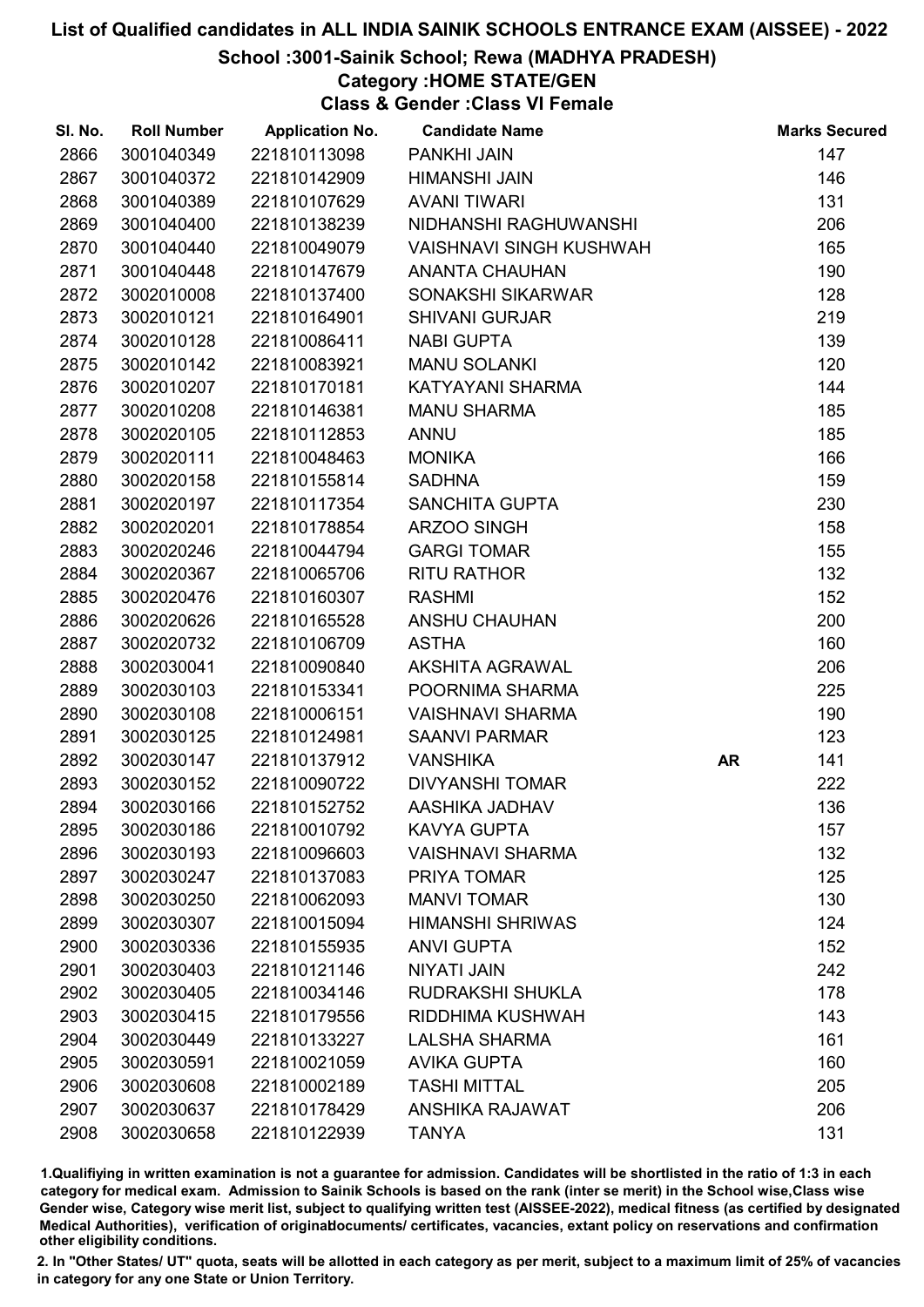# School :3001-Sainik School; Rewa (MADHYA PRADESH)

# Category :HOME STATE/GEN

Class & Gender :Class VI Female

| SI. No. | <b>Roll Number</b> | <b>Application No.</b> | <b>Candidate Name</b>        | <b>Marks Secured</b> |
|---------|--------------------|------------------------|------------------------------|----------------------|
| 2909    | 3002030683         | 221810001069           | <b>SOMYA TIWARI</b>          | 127                  |
| 2910    | 3003010075         | 221810148571           | <b>DEEPALI SHARMA</b>        | 128                  |
| 2911    | 3003010076         | 221810062771           | AAKANKSHA THAKUR             | 153                  |
| 2912    | 3003010091         | 221810032802           | SONIYA GUPTA                 | 158                  |
| 2913    | 3003020055         | 221810056960           | <b>AKSHITTA KONHER</b>       | 121                  |
| 2914    | 3003020068         | 221810061880           | AHANA SINGH THAKUR           | 178                  |
| 2915    | 3003020167         | 221810039422           | <b>SAMYUKTA SINGH</b>        | 167                  |
| 2916    | 3003020194         | 221810031362           | ARADHYA MISHRA               | 132                  |
| 2917    | 3003020195         | 221810188562           | KAVYAA CHOURASIA             | 164                  |
| 2918    | 3003020260         | 221810005273           | <b>SANISHTA</b>              | 139                  |
| 2919    | 3003020264         | 221810083573           | JANHAVI DHANRAJ MISHRA       | 194                  |
| 2920    | 3003020307         | 221810062517           | <b>VAISHNAVI AGRAWAL</b>     | 205                  |
| 2921    | 3003020309         | 221810145917           | AASTHA GUPTA                 | 213                  |
| 2922    | 3003020326         | 221810188267           | PALAK GUPTA                  | 142                  |
| 2923    | 3003020379         | 221810140109           | SAUMYA SINGH SENGAR          | 124                  |
| 2924    | 3003020396         | 221810193749           | <b>STUTI CHOUBEY</b>         | 162                  |
| 2925    | 3003030016         | 221810019224           | <b>SAPNA KUMARI SINGH</b>    | 196                  |
| 2926    | 3003030044         | 221810104354           | SHIFA SHAQUIB AHMAD SIDDIQUI | 152                  |
| 2927    | 3003030072         | 221810069294           | <b>ARYA KHARE</b>            | 146                  |
| 2928    | 3003030108         | 221810012455           | <b>ARTI TIWARI</b>           | 132                  |
| 2929    | 3003030133         | 221810059285           | <b>SHAGUN RAWAT</b>          | 143                  |
| 2930    | 3003030142         | 221810174806           | <b>SAANVI PANDEY</b>         | 234                  |
| 2931    | 3003030192         | 221810127186           | <b>TANYA SHUKLA</b>          | 172                  |
| 2932    | 3003030193         | 221810082386           | ANSHIKA SINGH GAHARWAR       | 123                  |
| 2933    | 3003030255         | 221810184157           | <b>HRITIKA SHAJU NAIR</b>    | 135                  |
| 2934    | 3003030257         | 221810131357           | <b>SHAMBHAVI SINGH</b>       | 175                  |
| 2935    | 3003030284         | 221810002797           | <b>SHUBHIKA RAJ</b>          | 214                  |
| 2936    | 3003030290         | 221810097708           | <b>SRESHTI GUPTA</b>         | 161                  |
| 2937    | 3003030329         | 221810071278           | <b>GOURI SHUKLA</b>          | 169                  |
| 2938    | 3003030330         | 221810146278           | <b>AAYUSHI KUMARI</b>        | 151                  |
| 2939    | 3003030355         | 221810192909           | PRIYANSHI DUBEY              | 153                  |
| 2940    | 3003030360         | 221810019119           | PRATHNA PANDEY               | 137                  |
| 2941    | 3003030366         | 221810060919           | ANANYA SHRIVASTAVA           | 136                  |
| 2942    | 3003030392         | 221810138169           | <b>ANANYA MISHRA</b>         | 138                  |
| 2943    | 3003030394         | 221810004369           | <b>RASHI MISHRA</b>          | 154                  |
| 2944    | 3003030408         | 221810093789           | <b>SNEHA GUPTA</b>           | 214                  |
| 2945    | 3003030416         | 221810000699           | <b>ICKSHA TIWARI</b>         | 183                  |
| 2946    | 3004010009         | 221810080410           | <b>AKANKSHA PANDEY</b>       | 161                  |
| 2947    | 3004010015         | 221810122220           | <b>AVANI SINGH</b>           | 139                  |
| 2948    | 3004010028         | 221810137250           | <b>SOWMYA GUPTA</b>          | 151                  |
| 2949    | 3004010045         | 221810109780           | PRAGYA JAYSWAL               | 216                  |
| 2950    | 3004010054         | 221810050311           | <b>SAMEEKSHA DWIVEDI</b>     | 138                  |
| 2951    | 3004010071         | 221810057841           | <b>SIYA MISHRA</b>           | 127                  |

1.Qualifiying in written examination is not a guarantee for admission. Candidates will be shortlisted in the ratio of 1:3 in each category for medical exam. Admission to Sainik Schools is based on the rank (inter se merit) in the School wise,Class wise Gender wise, Category wise merit list, subject to qualifying written test (AISSEE-2022), medical fitness (as certified by designated Medical Authorities), verification of originablocuments/ certificates, vacancies, extant policy on reservations and confirmation other eligibility conditions.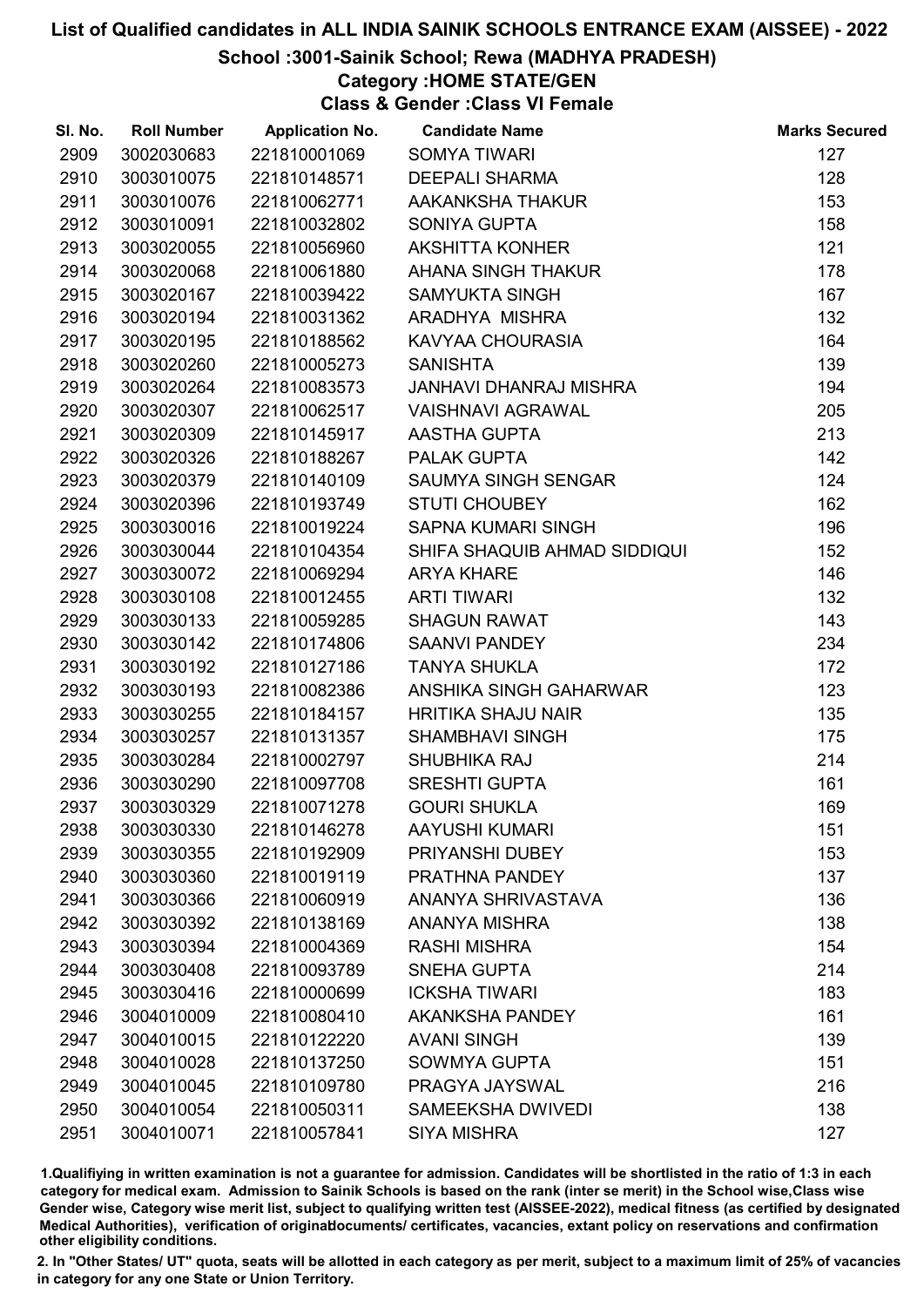# School :3001-Sainik School; Rewa (MADHYA PRADESH)

# Category :HOME STATE/GEN

Class & Gender :Class VI Female

| SI. No. | <b>Roll Number</b> | <b>Application No.</b> | <b>Candidate Name</b>        | <b>Marks Secured</b> |
|---------|--------------------|------------------------|------------------------------|----------------------|
| 2952    | 3004010092         | 221810090902           | <b>JANHVEE SINGH</b>         | 176                  |
| 2953    | 3004010099         | 221810153222           | <b>ANSHIKA SHUKLA</b>        | 186                  |
| 2954    | 3004010106         | 221810091132           | <b>DEEKSHA PANDEY</b>        | 221                  |
| 2955    | 3004010155         | 221810088023           | <b>RITIKA TIWARI</b>         | 123                  |
| 2956    | 3004010164         | 221810105733           | <b>ANAMIKA SHUKLA</b>        | 161                  |
| 2957    | 3004010182         | 221810161963           | <b>SHREYA TIWARI</b>         | 120                  |
| 2958    | 3004010208         | 221810067424           | <b>KANCHAN MISHRA</b>        | 221                  |
| 2959    | 3004010218         | 221810089934           | <b>DAKSHITA PANDEY</b>       | 221                  |
| 2960    | 3004010232         | 221810106374           | KANISHKA PANDEY              | 120                  |
| 2961    | 3004010237         | 221810080674           | APOORVA SINGH BAGHEL         | 201                  |
| 2962    | 3004010257         | 221810097105           | <b>ANUSHKA DWIVEDI</b>       | 212                  |
| 2963    | 3004020009         | 221810191010           | <b>VRITI PATEL</b>           | 122                  |
| 2964    | 3004020017         | 221810043420           | <b>MOHIKA BAGHEL</b>         | 140                  |
| 2965    | 3004020079         | 221810039960           | <b>DISHA SINGH</b>           | 225                  |
| 2966    | 3004020114         | 221810114690           | SANJEEVANI MISHRA            | 122                  |
| 2967    | 3004020118         | 221810139790           | <b>TANNVI SINGH</b>          | 172                  |
| 2968    | 3004020124         | 221810154201           | <b>MANYA SHUKLA</b>          | 170                  |
| 2969    | 3004020172         | 221810174831           | ANUSHKA DWIVEDI              | 136                  |
| 2970    | 3004020178         | 221810058341           | <b>RISHIJA PANDEY</b>        | 122                  |
| 2971    | 3004020191         | 221810110051           | <b>ISHANVI AGRAWAL</b>       | 203                  |
| 2972    | 3004020219         | 221810076771           | <b>VAISHNAVI AGRAWAL</b>     | 122                  |
| 2973    | 3004020226         | 221810098381           | <b>KRITIKA SINGH BAGHEL</b>  | 213                  |
| 2974    | 3004020263         | 221810135525           | <b>SHAGUN TRIPATHI</b>       | 207                  |
| 2975    | 3004020288         | 221810137765           | PRAGYA MISHRA                | 160                  |
| 2976    | 3004020320         | 221810171516           | <b>KIRTI TRIPATHI</b>        | 137                  |
| 2977    | 3004020386         | 221810095727           | KEERTIKA KESHARWANI GUPTA    | 213                  |
| 2978    | 3004020416         | 221810144267           | <b>KRATIKA CHATURVEDI</b>    | 167                  |
| 2979    | 3004020469         | 221810089268           | <b>DIVYA TIWARI</b>          | 164                  |
| 2980    | 3004020533         | 221810105789           | <b>TANISHKA PANDEY</b>       | 139                  |
| 2981    | 3004020538         | 221810093699           | <b>ANSHUKA GUPTA</b>         | 141                  |
| 2982    | 3004030003         | 221810074791           | <b>SAMRIDDHA PANDEY</b>      | 130                  |
| 2983    | 3004030011         | 221810078302           | <b>KALYANI GUPTA</b>         | 223                  |
| 2984    | 3004030012         | 221810023502           | <b>KSHIPRA SHUKLA</b>        | 163                  |
| 2985    | 3004030042         | 221810131822           | <b>VAISHNAVI CHATURVEDI</b>  | 157                  |
| 2986    | 3004030046         | 221810077922           | <b>AYUSHI DWIVEDI</b>        | 218                  |
| 2987    | 3004030050         | 221810081332           | <b>ANIKA DUBEY</b>           | 158                  |
| 2988    | 3004030068         | 221810029352           | <b>ANAYA DWIVEDI</b>         | 140                  |
| 2989    | 3004030079         | 221810019262           | HIMANSHI SINGH BHADOURIYA    | 150                  |
| 2990    | 3004030080         | 221810040362           | <b>VAISHNAVI NIGAM</b>       | 147                  |
| 2991    | 3004030083         | 221810131462           | <b>OMNA SHUKLA</b>           | 128                  |
| 2992    | 3004030108         | 221810142782           | <b>UMARAJE SINGH PARIHAR</b> | 141                  |
| 2993    | 3004030111         | 221810083982           | <b>KAVYA DWIVEDI</b>         | 159                  |
| 2994    | 3004030123         | 221810024103           | <b>ARPITA GUPTA</b>          | 152                  |

1.Qualifiying in written examination is not a guarantee for admission. Candidates will be shortlisted in the ratio of 1:3 in each category for medical exam. Admission to Sainik Schools is based on the rank (inter se merit) in the School wise,Class wise Gender wise, Category wise merit list, subject to qualifying written test (AISSEE-2022), medical fitness (as certified by designated Medical Authorities), verification of originablocuments/ certificates, vacancies, extant policy on reservations and confirmation other eligibility conditions.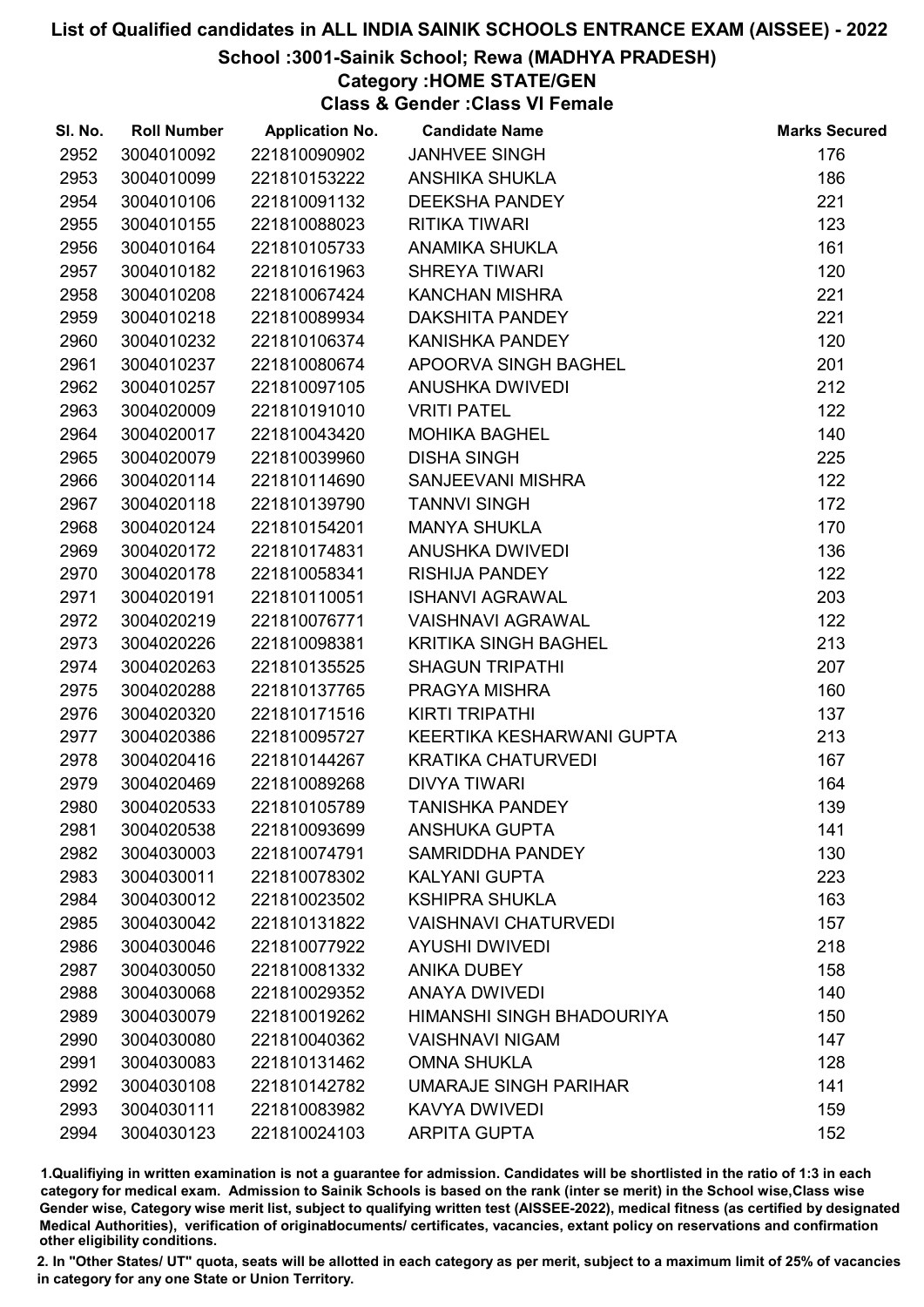# School :3001-Sainik School; Rewa (MADHYA PRADESH)

# Category :HOME STATE/GEN

Class & Gender :Class VI Female

| SI. No. | <b>Roll Number</b> | <b>Application No.</b> | <b>Candidate Name</b>     | <b>Marks Secured</b> |
|---------|--------------------|------------------------|---------------------------|----------------------|
| 2995    | 3004030139         | 221810041313           | PRIYANSHI MISHRA          | 155                  |
| 2996    | 3004030154         | 221810031033           | <b>ASHLESHA TIWARI</b>    | 169                  |
| 2997    | 3004030159         | 221810192633           | <b>REET RAJRISHI</b>      | 164                  |
| 2998    | 3004030162         | 221810103043           | AADYA PANDEY              | 166                  |
| 2999    | 3004030170         | 221810010343           | AANYA MISHRA              | 141                  |
| 3000    | 3004030187         | 221810152453           | <b>ASTHA TRIPATHI</b>     | 132                  |
| 3001    | 3004030204         | 221810059073           | <b>VAISHNAVI GUPTA</b>    | 229                  |
| 3002    | 3004030214         | 221810144283           | <b>VAISHNAVI DWIVEDI</b>  | 126                  |
| 3003    | 3004030227         | 221810019093           | <b>AYUSHI SINGH</b>       | 198                  |
| 3004    | 3004030234         | 221810082493           | <b>VAISHNAVI SINGH</b>    | 180                  |
| 3005    | 3004030262         | 221810056814           | <b>SHRIJITA TIWARI</b>    | 135                  |
| 3006    | 3004030283         | 221810037334           | NAVYA SHARMA              | 141                  |
| 3007    | 3004030290         | 221810065834           | <b>KAVYA MISHRA</b>       | 170                  |
| 3008    | 3004030297         | 221810023544           | <b>VIDHI PANDEY</b>       | 190                  |
| 3009    | 3004030298         | 221810196544           | <b>ANJALI SINGH</b>       | 149                  |
| 3010    | 3004030301         | 221810094744           | AARADHYA SINGH            | 132                  |
| 3011    | 3004030317         | 221810178954           | <b>NIDHI SHUKLA</b>       | 125                  |
| 3012    | 3004030340         | 221810023974           | <b>KAROOL BAJPAI</b>      | 120                  |
| 3013    | 3004030348         | 221810095584           | <b>ICHCHHA TIWARI</b>     | 177                  |
| 3014    | 3004030350         | 221810069984           | <b>NISHIKA SINGH</b>      | 166                  |
| 3015    | 3004030380         | 221810160805           | RICHANSHEE SINGH CHAUHAN  | 189                  |
| 3016    | 3004030390         | 221810014715           | <b>UNNATI SOHGAURA</b>    | 133                  |
| 3017    | 3004030406         | 221810046135           | <b>TOSHI NIGAM</b>        | 146                  |
| 3018    | 3004030411         | 221810120535           | AADYA GUPTA               | 170                  |
| 3019    | 3004030416         | 221810079635           | <b>GAURI MISHRA</b>       | 143                  |
| 3020    | 3004030437         | 221810031155           | <b>MANVI SINGH</b>        | 153                  |
| 3021    | 3004030455         | 221810073865           | <b>SRISHTI SHUKLA</b>     | 127                  |
| 3022    | 3004030469         | 221810079875           | <b>SAKSHI PANDEY</b>      | 184                  |
| 3023    | 3004040016         | 221810024606           | KANISHKA SHARMA           | 178                  |
| 3024    | 3004040034         | 221810028226           | <b>PURVA MISHRA</b>       | 136                  |
| 3025    | 3004040088         | 221810096866           | <b>DIVYA SINGH</b>        | 127                  |
| 3026    | 3004040090         | 221810012076           | <b>ANIKA GARG</b>         | 175                  |
| 3027    | 3004040097         | 221810091576           | <b>DIVIJA SINGH</b>       | 148                  |
| 3028    | 3004040101         | 221810165086           | <b>KARNIKA TRIPATHI</b>   | 216                  |
| 3029    | 3004040115         | 221810185396           | <b>SANSKRITI TRIPATHI</b> | 132                  |
| 3030    | 3004040134         | 221810167307           | <b>ANUSHA MISHRA</b>      | 149                  |
| 3031    | 3004040148         | 221810106317           | <b>RIDDHIMA TIWARI</b>    | 141                  |
| 3032    | 3004040152         | 221810102617           | <b>ARADHYA SINGH</b>      | 251                  |
| 3033    | 3004040179         | 221810109637           | <b>MANUSMRITI SINGH</b>   | 212                  |
| 3034    | 3004040197         | 221810070857           | <b>DHANYA SINGH</b>       | 172                  |
| 3035    | 3004040265         | 221810068528           | PRIYANKA SINGH            | 151                  |
| 3036    | 3004040282         | 221810197738           | <b>APEKSHA DWIVEDI</b>    | 131                  |
| 3037    | 3004040323         | 221810040978           | <b>SWASTIK MISHRA</b>     | 127                  |

1.Qualifiying in written examination is not a guarantee for admission. Candidates will be shortlisted in the ratio of 1:3 in each category for medical exam. Admission to Sainik Schools is based on the rank (inter se merit) in the School wise,Class wise Gender wise, Category wise merit list, subject to qualifying written test (AISSEE-2022), medical fitness (as certified by designated Medical Authorities), verification of originablocuments/ certificates, vacancies, extant policy on reservations and confirmation other eligibility conditions.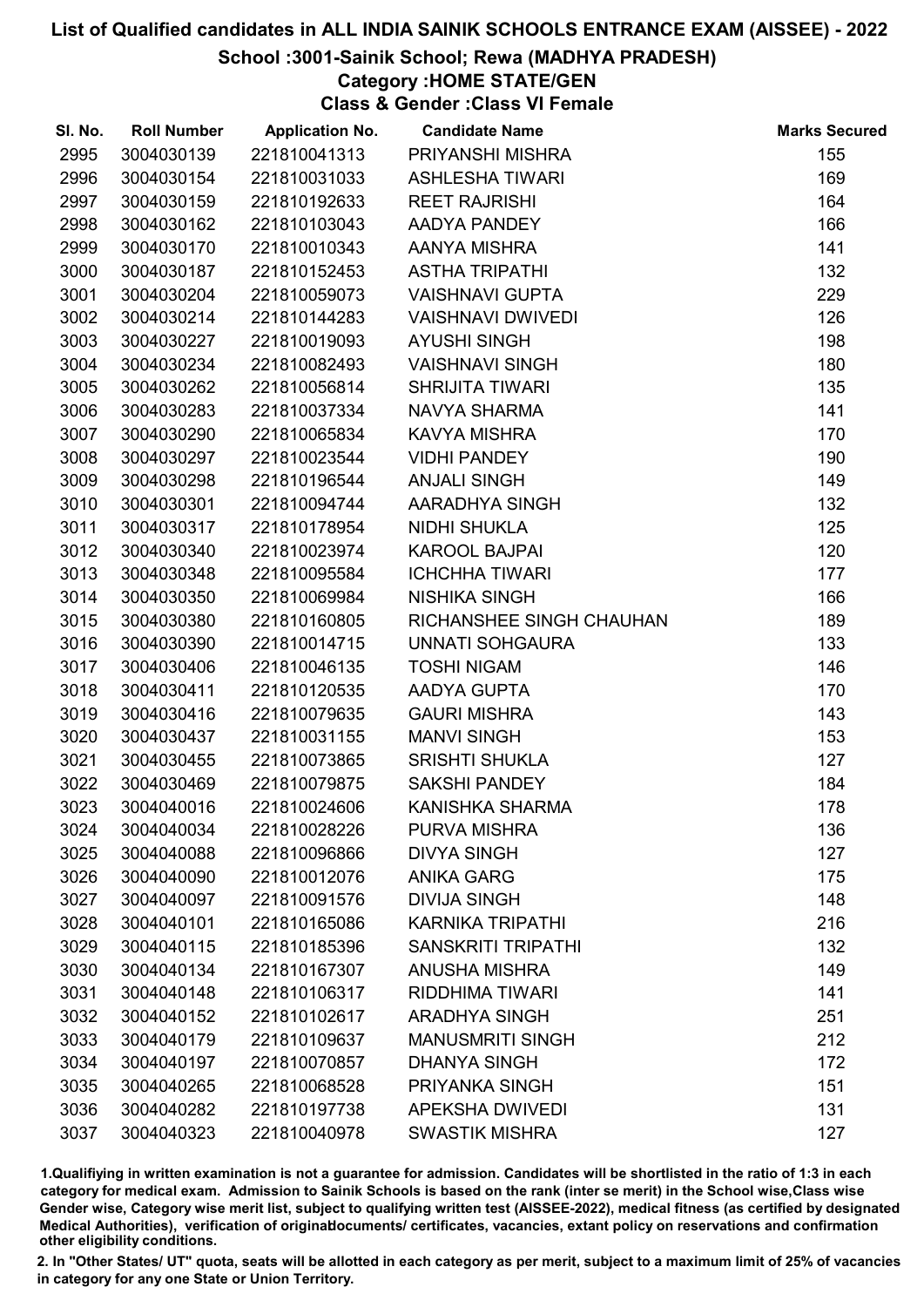# School :3001-Sainik School; Rewa (MADHYA PRADESH)

# Category :HOME STATE/GEN

Class & Gender :Class VI Female

| SI. No. | <b>Roll Number</b> | <b>Application No.</b> | <b>Candidate Name</b>     |            | <b>Marks Secured</b> |
|---------|--------------------|------------------------|---------------------------|------------|----------------------|
| 3038    | 3004040334         | 221810109588           | APRAJITA DWIVEDI          |            | 165                  |
| 3039    | 3004040344         | 221810088298           | AKSHITA RANDEO            | <b>WOS</b> | 202                  |
| 3040    | 3004040388         | 221810162529           | <b>AYUSHI SINGH</b>       |            | 147                  |
| 3041    | 3004040404         | 221810058149           | <b>SHRUTKEERTI MISHRA</b> |            | 169                  |
| 3042    | 3004040406         | 221810084349           | <b>MANYA TRIPATHI</b>     |            | 179                  |
| 3043    | 3004040444         | 221810063869           | PRARTHANA DWIVEDI         |            | 151                  |
| 3044    | 3004040467         | 221810090789           | <b>ANIKA AGNIHOTRI</b>    |            | 153                  |
| 3045    | 3004040470         | 221810177889           | AAYUSHI DWIVEDI           |            | 127                  |
| 3046    | 3110010227         | 221810156882           | ANANYA JAIN               |            | 184                  |
| 3047    | 3111010062         | 221810191016           | RISHA VINOD TIWARI        |            | 150                  |
| 3048    | 3111020283         | 221810091878           | <b>DEVANSHI KOKNE</b>     |            | 120                  |
| 3049    | 3114030314         | 221810153797           | AARYA RISHISHWAR          |            | 254                  |
| 3050    | 3903030043         | 221810196573           | <b>ANVI SONI</b>          |            | 120                  |
| 3051    | 3905030190         | 221810029718           | <b>MOHINI</b>             |            | 164                  |
| 3052    | 4201030469         | 221810023912           | ANANYA SHRIVASTAVA        |            | 130                  |
| 3053    | 4201060553         | 221810174558           | PAAYAL KUMARI TOMAR       |            | 127                  |
| 3054    | 4408010074         | 221810143500           | AASTHA GUPTA              |            | 205                  |
| 3055    | 4408010164         | 221810072743           | <b>AKSHRA JAIN</b>        |            | 214                  |
| 3056    | 4408020141         | 221810022383           | ANUSHKA GUPTA             |            | 184                  |
| 3057    | 4408020302         | 221810130456           | ANAMIKA SINGH SENGAR      |            | 128                  |

1.Qualifiying in written examination is not a guarantee for admission. Candidates will be shortlisted in the ratio of 1:3 in each category for medical exam. Admission to Sainik Schools is based on the rank (inter se merit) in the School wise,Class wise Gender wise, Category wise merit list, subject to qualifying written test (AISSEE-2022), medical fitness (as certified by designated Medical Authorities), verification of originablocuments/ certificates, vacancies, extant policy on reservations and confirmation other eligibility conditions.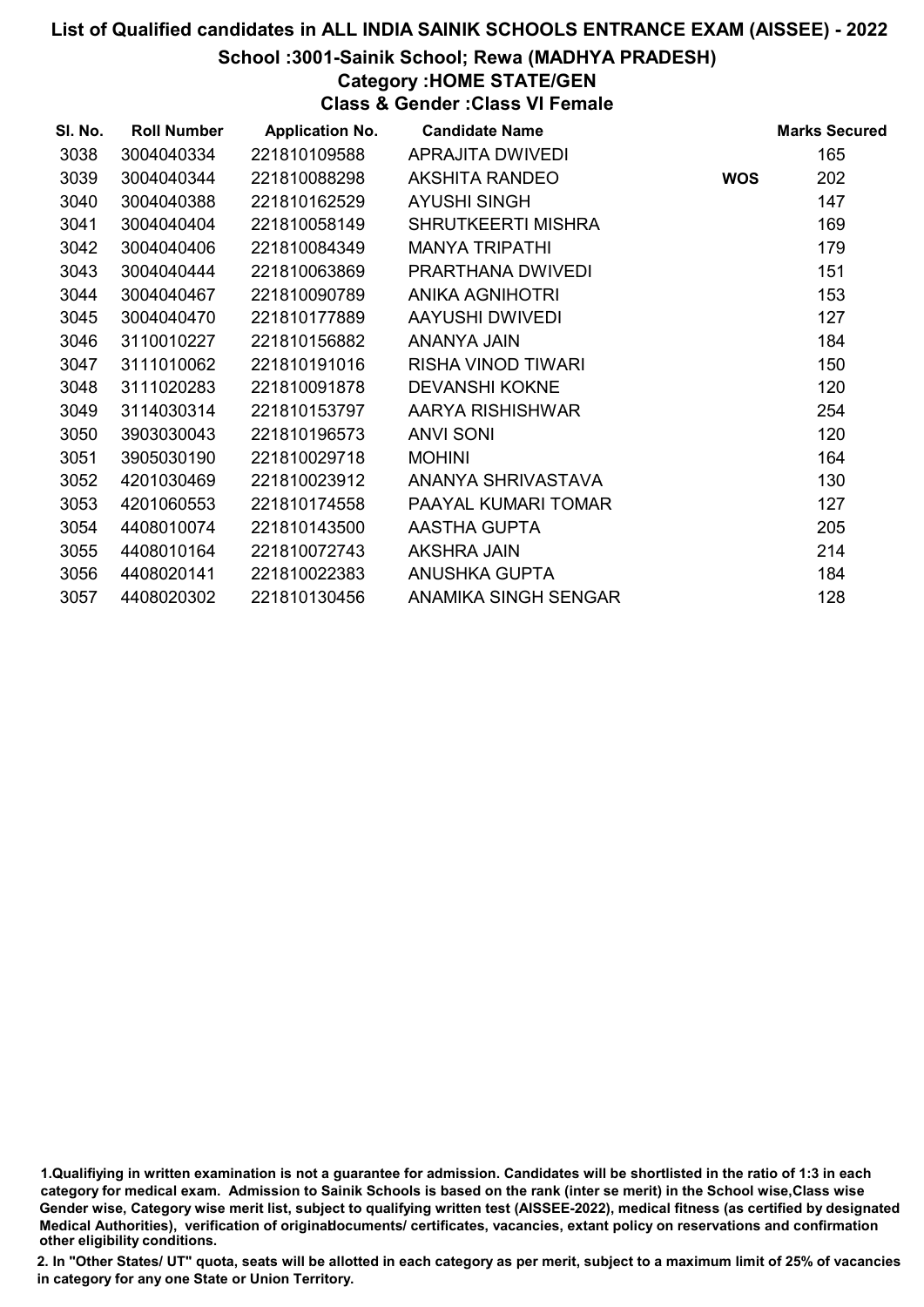# List of Qualified candidates in ALL INDIA SAINIK SCHOOLS ENTRANCE EXAM (AISSEE) - 2022 School :3001-Sainik School; Rewa (MADHYA PRADESH) Category :OTHER STATE/SC Class & Gender :Class VI Female

| SI. No. | <b>Roll Number</b> | <b>Application No.</b> | <b>Candidate Name</b> | <b>Marks Secured</b> |
|---------|--------------------|------------------------|-----------------------|----------------------|
| 3058    | 3903020322         | 221810085998           | KINJAL KHATIK         | 125                  |

1.Qualifiying in written examination is not a guarantee for admission. Candidates will be shortlisted in the ratio of 1:3 in each category for medical exam. Admission to Sainik Schools is based on the rank (inter se merit) in the School wise,Class wise Gender wise, Category wise merit list, subject to qualifying written test (AISSEE-2022), medical fitness (as certified by designated Medical Authorities), verification of originablocuments/ certificates, vacancies, extant policy on reservations and confirmation other eligibility conditions.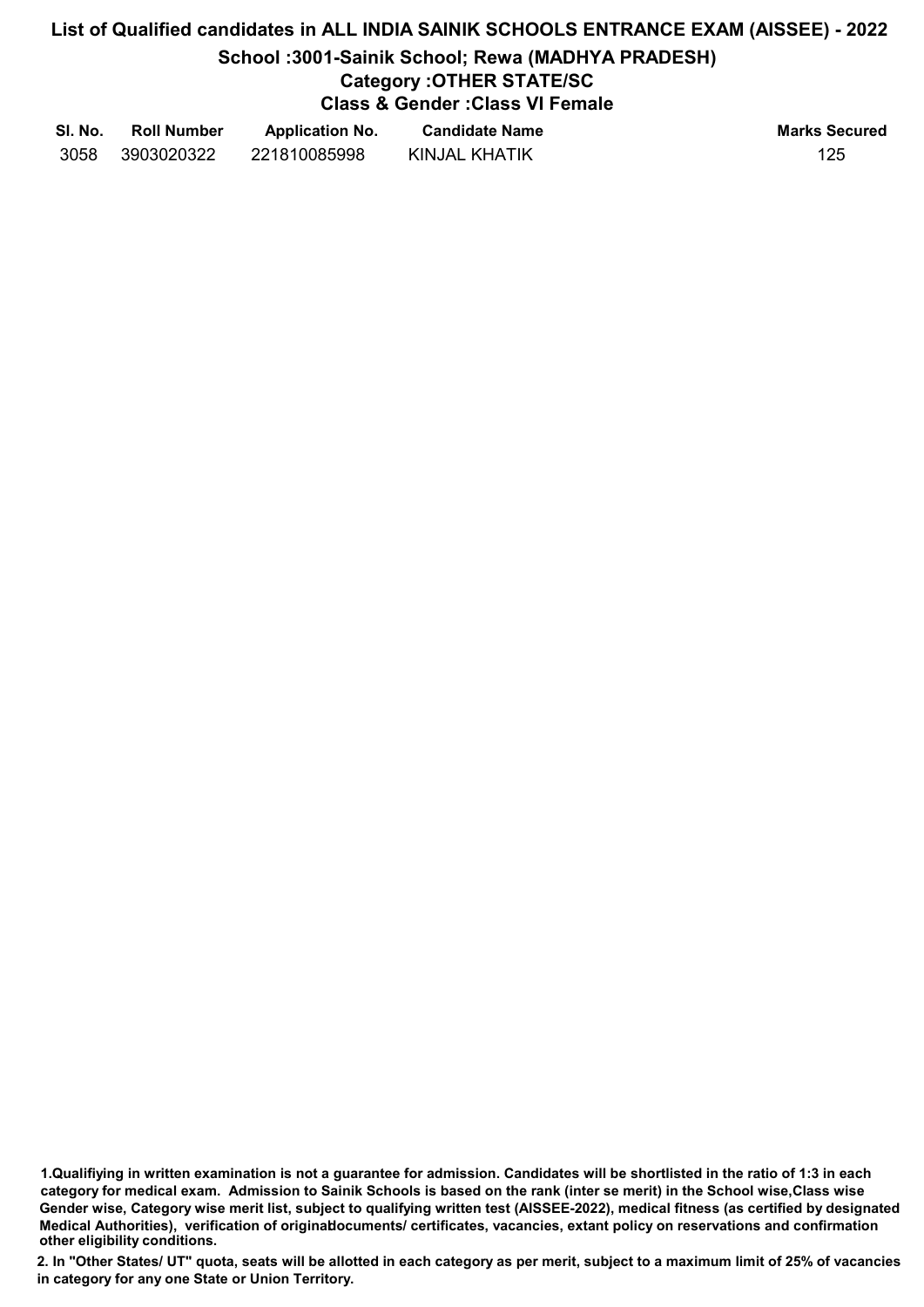# List of Qualified candidates in ALL INDIA SAINIK SCHOOLS ENTRANCE EXAM (AISSEE) - 2022 School :3001-Sainik School; Rewa (MADHYA PRADESH)

# Category :OTHER STATE/ST

Class & Gender :Class VI Female

| SI. No. | <b>Roll Number</b> | <b>Application No.</b> | <b>Candidate Name</b> | <b>Marks Secured</b> |
|---------|--------------------|------------------------|-----------------------|----------------------|
| 3059    | 3903010127         | 221810111592           | <b>SHIVANI MEENA</b>  | 131                  |

1.Qualifiying in written examination is not a guarantee for admission. Candidates will be shortlisted in the ratio of 1:3 in each category for medical exam. Admission to Sainik Schools is based on the rank (inter se merit) in the School wise,Class wise Gender wise, Category wise merit list, subject to qualifying written test (AISSEE-2022), medical fitness (as certified by designated Medical Authorities), verification of originablocuments/ certificates, vacancies, extant policy on reservations and confirmation other eligibility conditions.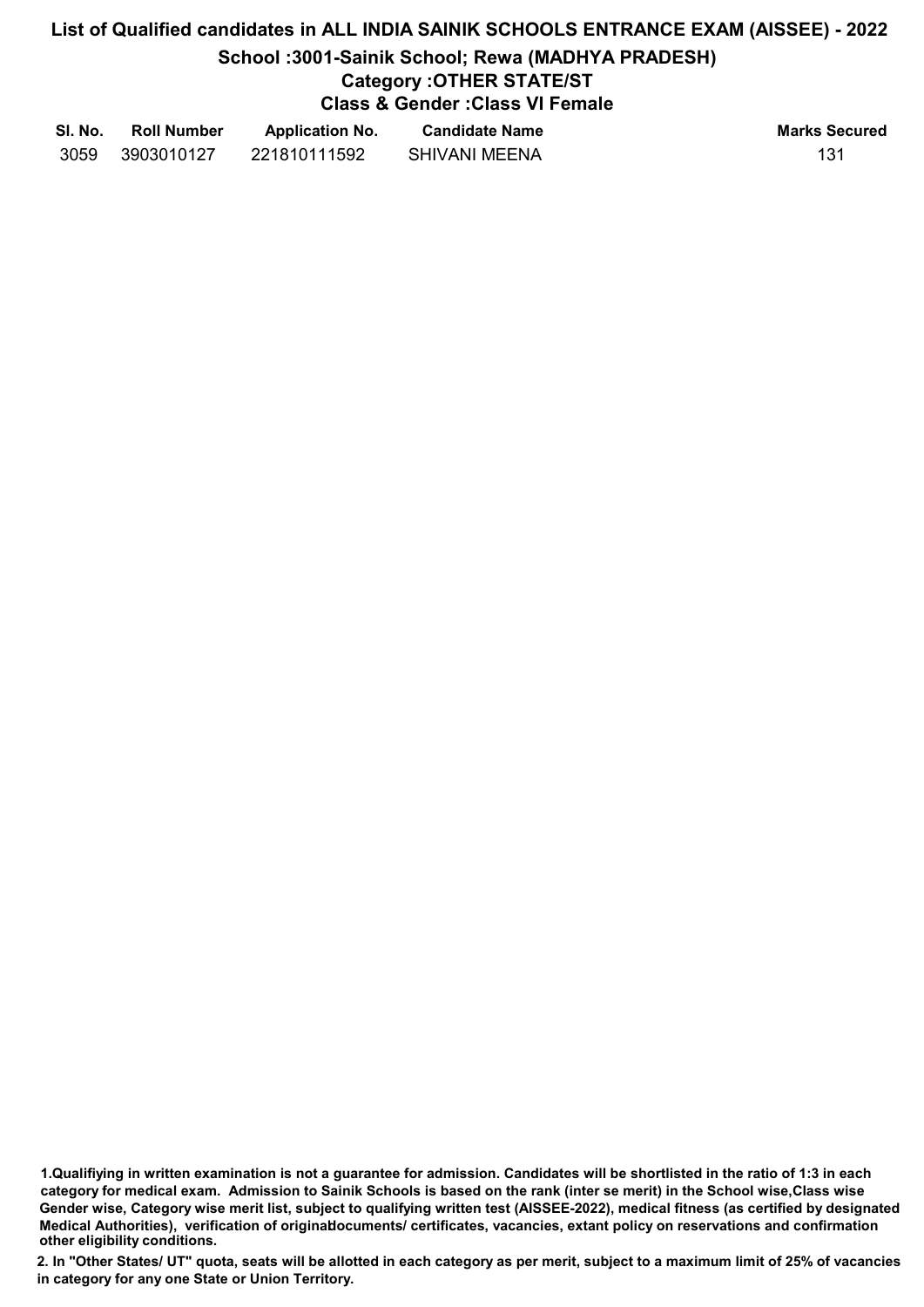# School :3001-Sainik School; Rewa (MADHYA PRADESH)

# Category :OTHER STATE/OBC

Class & Gender :Class VI Female

| SI. No. | <b>Roll Number</b> | <b>Application No.</b> | <b>Candidate Name</b> | <b>Marks Secured</b> |
|---------|--------------------|------------------------|-----------------------|----------------------|
| 3060    | 1509020384         | 221810158617           | SAMIKSHA KUMARI       | 264                  |
| 3061    | 1511020113         | 221810155201           | <b>AROHI ROY</b>      | 222                  |
| 3062    | 1511020332         | 221810070113           | ANURAG MALYA          | 171                  |
| 3063    | 3003020060         | 221810003570           | AISHANI SUMEDHA       | 259                  |
| 3064    | 3004030112         | 221810006982           | SHIVANGI SINGH        | 143                  |
| 3065    | 3111020101         | 221810060353           | ANANYA RAJESH PATEL   | 125                  |
| 3066    | 3114030066         | 221810092115           | KAVERI KAMLAKAR BORSE | 140                  |
| 3067    | 3903020342         | 221810075949           | SONIYA JAT            | 187                  |
| 3068    | 3904020498         | 221810175425           | ANUSHKA YADAV         | 179                  |
| 3069    | 4401020453         | 221810112176           | PRERANA GURJAR        | 191                  |
| 3070    | 4405020185         | 221810170396           | <b>MUSKAN PATEL</b>   | 180                  |
| 3071    | 4409010645         | 221810073008           | AYUSHI PAL            | 203                  |

1.Qualifiying in written examination is not a guarantee for admission. Candidates will be shortlisted in the ratio of 1:3 in each category for medical exam. Admission to Sainik Schools is based on the rank (inter se merit) in the School wise,Class wise Gender wise, Category wise merit list, subject to qualifying written test (AISSEE-2022), medical fitness (as certified by designated Medical Authorities), verification of originablocuments/ certificates, vacancies, extant policy on reservations and confirmation other eligibility conditions.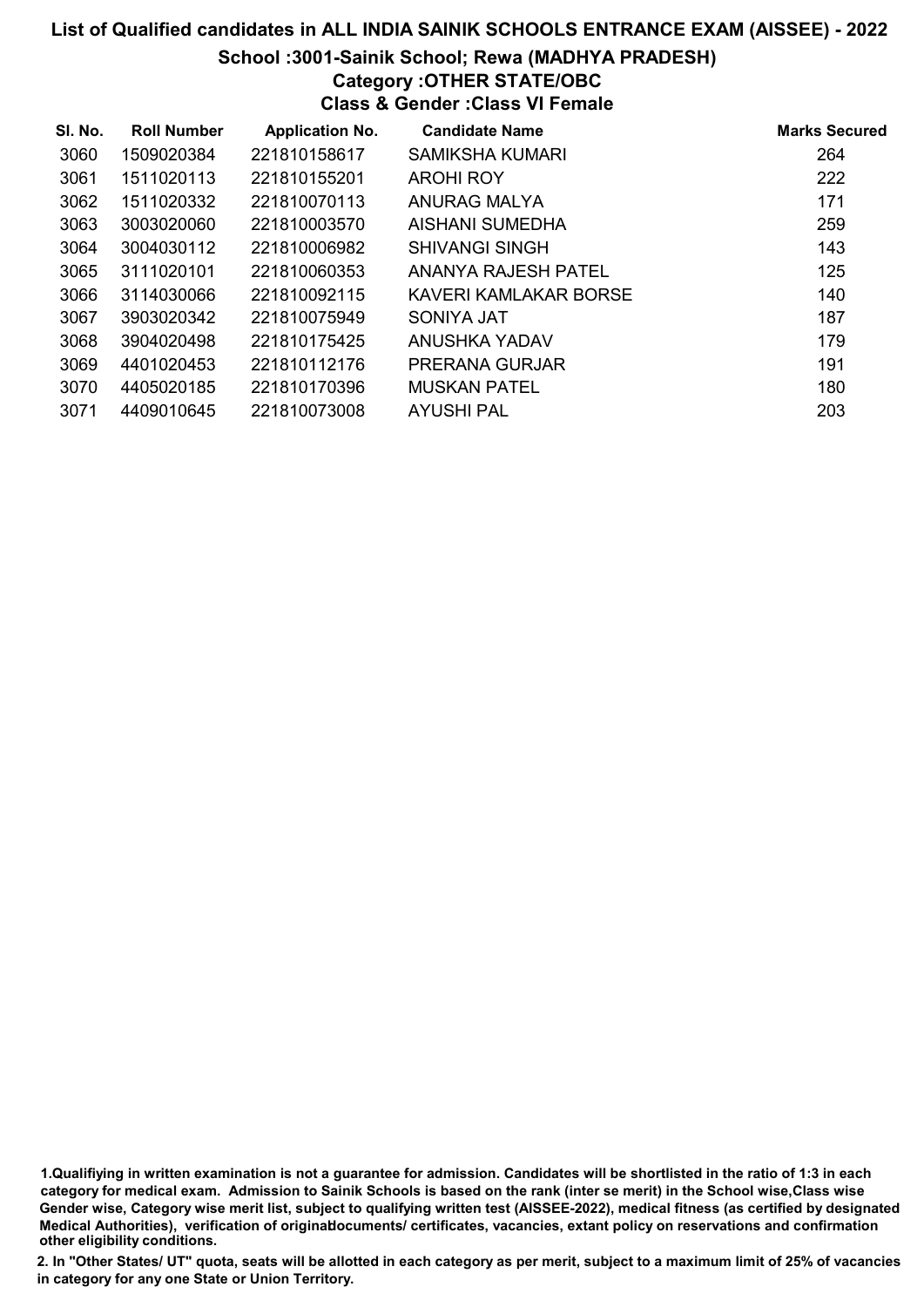# List of Qualified candidates in ALL INDIA SAINIK SCHOOLS ENTRANCE EXAM (AISSEE) - 2022 School :3001-Sainik School; Rewa (MADHYA PRADESH)

# Category :OTHER STATE/DEF

Class & Gender :Class VI Female

| SI. No. | <b>Roll Number</b> | <b>Application No.</b> | <b>Candidate Name</b> | <b>Marks Secured</b> |
|---------|--------------------|------------------------|-----------------------|----------------------|
| 3072    | 3001030590         | 221810155995           | <b>BHOOMI</b>         | 171                  |
| 3073    | 3002030043         | 221810063150           | <b>RITI KUMARI</b>    | 129                  |
| 3074    | 3003020082         | 221810070801           | <b>AAKRITI</b>        | 169                  |
| 3075    | 3114030405         | 221810118719           | SANSKRUTI YADAV       | 194                  |
| 3076    | 3904030081         | 221810033160           | VAISHNAVI YADAV       | 121                  |
| 3077    | 4405010246         | 221810187154           | ARUSHI                | 120                  |
| 3078    | 4409010390         | 221810106008           | AASTHA SINGH          | 210                  |

<sup>1.</sup>Qualifiying in written examination is not a guarantee for admission. Candidates will be shortlisted in the ratio of 1:3 in each category for medical exam. Admission to Sainik Schools is based on the rank (inter se merit) in the School wise,Class wise Gender wise, Category wise merit list, subject to qualifying written test (AISSEE-2022), medical fitness (as certified by designated Medical Authorities), verification of originablocuments/ certificates, vacancies, extant policy on reservations and confirmation other eligibility conditions.